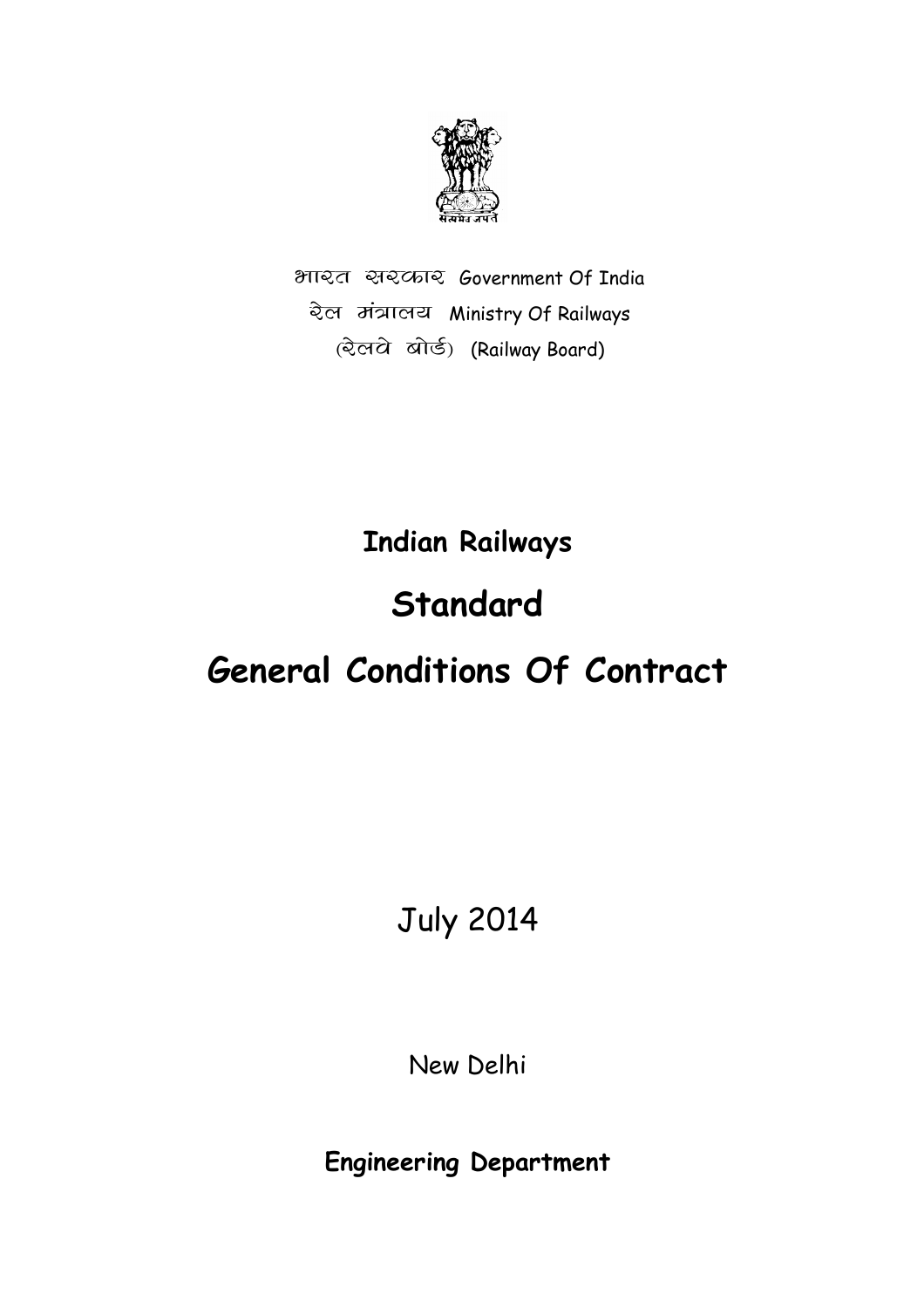### Indian Railways

## **STANDARD GENERAL CONDITIONS OF CONTRACT JULY 2014**

### **I N D E X**

### **PART - I**

### **REGULATIONS FOR TENDERS AND CONTRACTS**

| Para | <b>Subject</b>                                          |                                               |                |  |  |
|------|---------------------------------------------------------|-----------------------------------------------|----------------|--|--|
|      | <b>Index</b>                                            |                                               | $\mathbf{1}$   |  |  |
| 1.   | <b>Meaning Of Terms</b>                                 |                                               | 6              |  |  |
|      | 1.1<br>Interpretation                                   |                                               | 6              |  |  |
|      | Definition<br>1.2                                       |                                               | 6              |  |  |
|      | 1.3                                                     | Singular And Plural                           | $\overline{7}$ |  |  |
|      | <b>Credentials Of Contractors</b>                       |                                               | $\overline{7}$ |  |  |
| 2.   | Application For Registration                            |                                               | $\overline{7}$ |  |  |
| 3.   | <b>Tender Forms</b>                                     |                                               | 8              |  |  |
| 4.   | <b>Omission And Discrepancies</b>                       |                                               | 8              |  |  |
| 5.   | <b>Earnest Money</b>                                    |                                               | 8              |  |  |
| 6.   |                                                         | Care In Submission Of Tenders                 | 8              |  |  |
|      | <b>Consideration Of Tenders</b>                         |                                               |                |  |  |
| 7.   | Right Of Railway To Deal With Tenders                   |                                               |                |  |  |
| 7A.  | Two Packets System of Tendering                         |                                               |                |  |  |
|      | <b>Contract Documents</b>                               |                                               |                |  |  |
| 8.   | <b>Execution Of Contract Documents</b>                  |                                               |                |  |  |
| 9.   | Form Of Contract Documents                              |                                               | 10             |  |  |
|      | <b>Annexures:</b>                                       |                                               | 11             |  |  |
|      | Annexure-I                                              | Tender Form:                                  | 11             |  |  |
|      |                                                         | <b>First Sheet</b>                            | 11             |  |  |
|      |                                                         | Second Sheet                                  | 12             |  |  |
|      |                                                         | <b>Third Sheet</b>                            | 15             |  |  |
|      | Annexure-II                                             | Agreement For Zone Contract                   | 16             |  |  |
|      | Annexure-III                                            | Work Order Under Zone Contract                | 17             |  |  |
|      | Annexure-IV                                             | Form For Contract Agreement Of Works          | 19             |  |  |
|      | Annexure-V                                              | Work Order For Works - Contractor's Agreement | 20             |  |  |
|      | Work Order For Works - Schedule of Rates<br>Annexure-VI |                                               |                |  |  |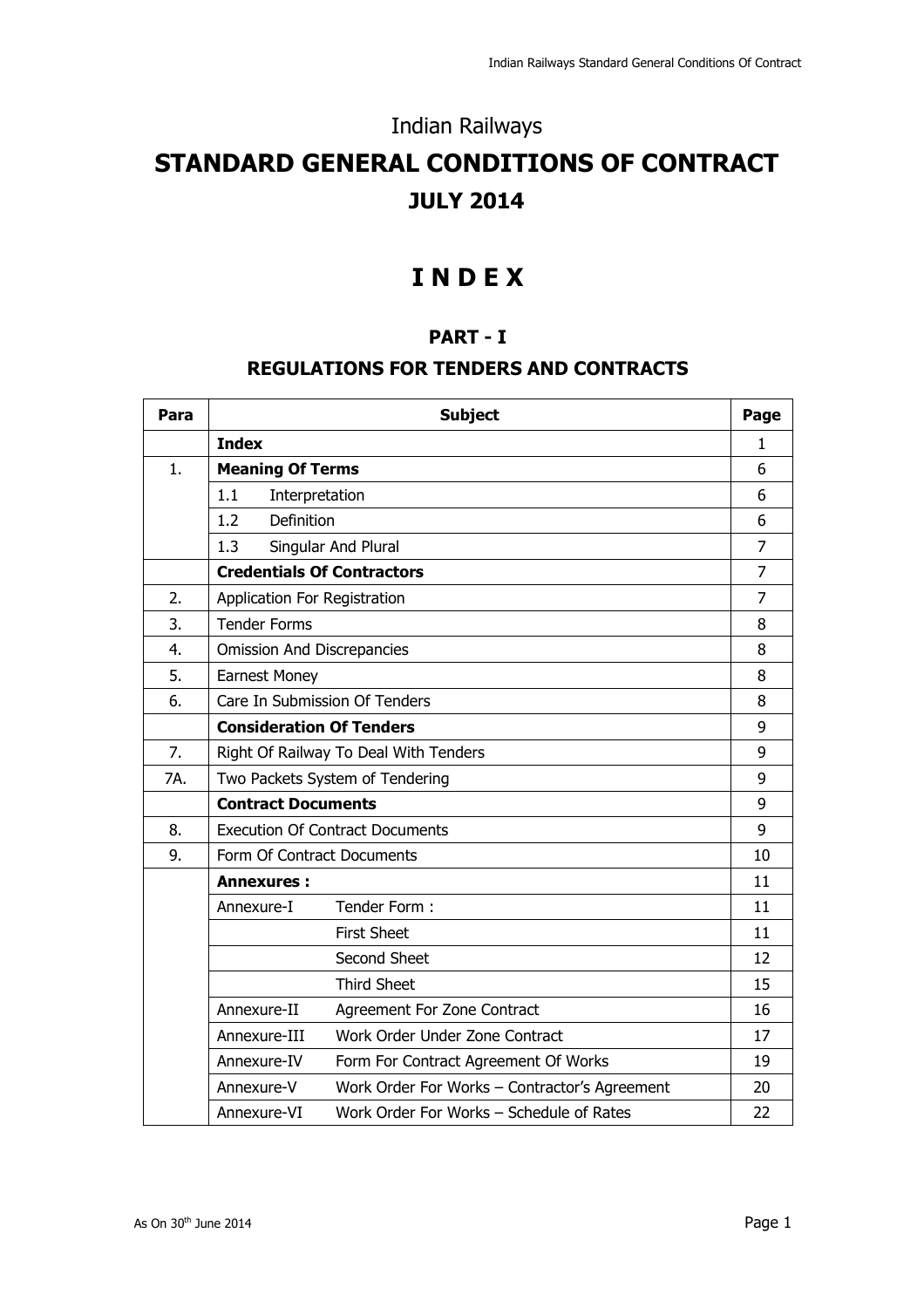### **PART - II**

### **STANDARD GENERAL CONDITIONS OF CONTRACT**

| Para  | <b>Subject</b>                                                               | Page |
|-------|------------------------------------------------------------------------------|------|
| 1.    | <b>Definitions And Interpretation</b>                                        | 23   |
|       | Definitions<br>(1)                                                           | 23   |
|       | Singular And Plural<br>(2)                                                   | 24   |
|       | Headings And Marginal Headings<br>(3)                                        | 24   |
|       | <b>General Obligations</b>                                                   | 24   |
| 2.    | Execution, Co-Relation And Intent Of Contract Documents                      | 24   |
| 3.    | Law Governing The Contract<br>(1)                                            | 25   |
|       | Compliance To Regulations And Bye-Laws<br>(2)                                | 25   |
| 4.    | Communication To Be In Writing                                               | 25   |
| 5.    | Service Of Notices On Contractors                                            | 25   |
| 6.    | Occupation And Use Of Land                                                   | 25   |
| 7.    | Assignment Or Sub-Letting Of Contract                                        | 25   |
| 8.    | Assistance By The Railway For The Stores To Be Obtained By The<br>Contractor | 25   |
| 9.    | Railway Passes                                                               | 25   |
| 10.   | <b>Carriage Of Materials</b>                                                 | 26   |
| 11.   | Use Of Ballast Train                                                         | 26   |
| 12.   | Representation On Works                                                      | 26   |
| 13    | <b>Relics And Treasures</b>                                                  | 26   |
| 14.   | <b>Excavated Material</b>                                                    | 26   |
| 15.   | <b>Indemnity By Contractors</b>                                              | 26   |
| 16.   | Security Deposit<br>(1)                                                      | 26   |
|       | Recovery Of Security Deposit<br>(2)                                          | 26   |
|       | <b>Interest On Amount</b><br>(3)                                             | 27   |
|       | (4)<br>Performance Guarantee                                                 | 27   |
| 17.   | Force Majeure Clause                                                         | 28   |
| 17-A. | Extension Of Time In Contracts                                               | 29   |
|       | <b>Extension Due To Modification</b><br>(i)                                  | 29   |
|       | Extension For Delay Not Due To Railway/Contractor<br>(ii)                    | 29   |
|       | (iii)<br>Extension Of Time For Delay Due To Railway                          | 29   |
| 17-B. | Extension Of Time For Delay Due To Contractor                                | 30   |
| 18.   | (1) & (2) Illegal Gratification                                              | 30   |
|       | <b>Execution Of Works</b>                                                    | 30   |
| 19.   | Contractor's Understanding<br>(1)                                            | 30   |
|       | <b>Commencement Of Works</b><br>(2)                                          | 31   |
|       | Accepted Programme Of Works<br>(3)                                           | 31   |
|       | Setting Out Of Works<br>(4)                                                  | 31   |
| 20.   | Compliance To Engineer's Instructions<br>(1)                                 | 31   |
|       | Alterations To Be Authorised<br>(2)                                          | 31   |
|       | Extra Works<br>(3)                                                           | 31   |
|       | Separate Contracts In Connection With Works<br>(4)                           | 31   |
| 21.   | Instructions Of Engineer's Representative                                    | 32   |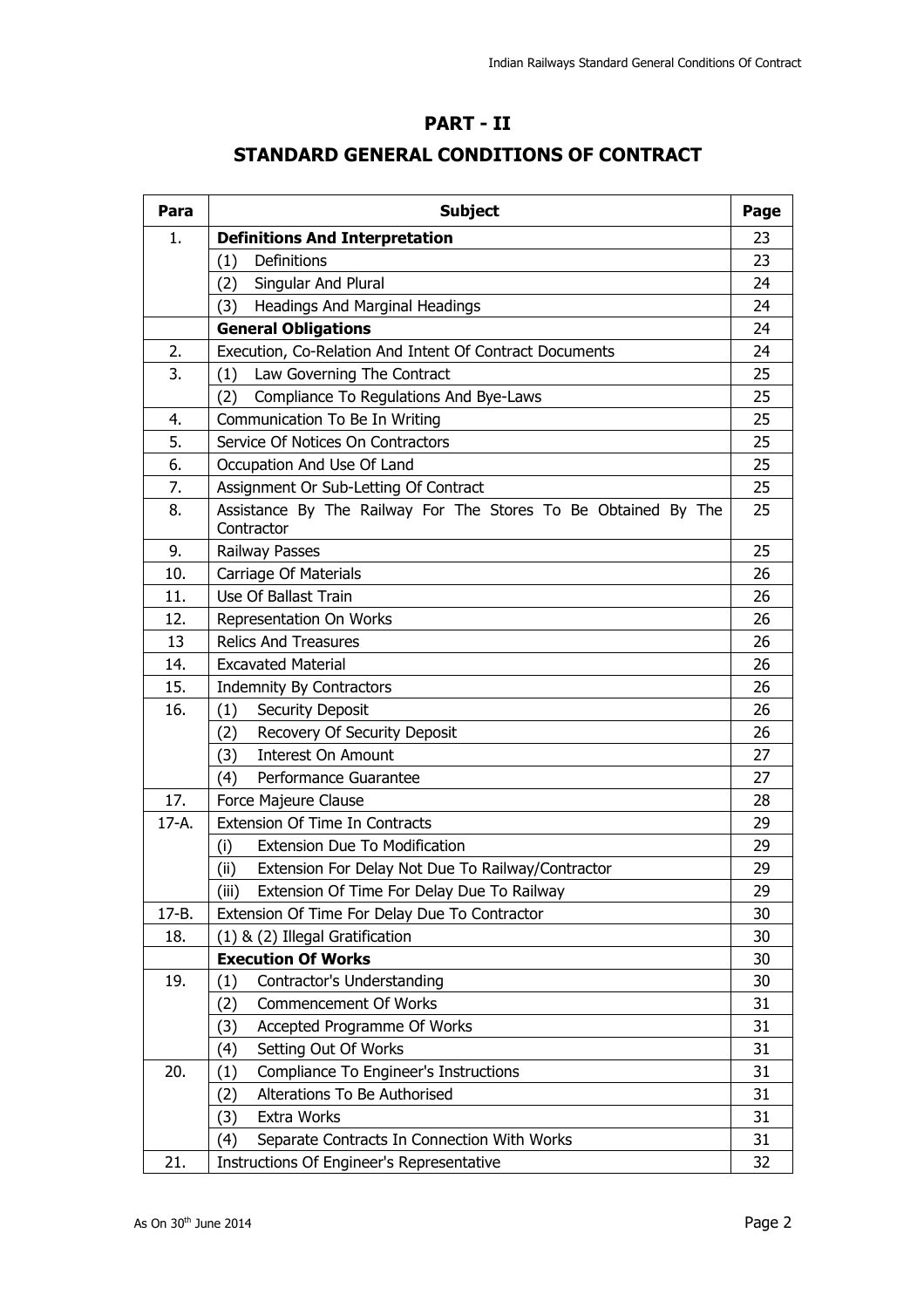| Para | <b>Subject</b>                                                                         | Page     |
|------|----------------------------------------------------------------------------------------|----------|
| 22.  | (1)<br>Adherence To Specification And Drawings                                         | 32       |
|      | Drawings And Specifications Of The Works<br>(2)                                        | 32       |
|      | Ownership of Drawings And Specifications<br>(3)                                        | 32       |
|      | Compliance With Contractor's Request For Details<br>(4)                                | 32       |
|      | (5)<br>Meaning And Intent Of Specifications And Drawings                               | 32       |
| 23.  | <b>Working During Night</b>                                                            | 32       |
| 24.  | Damage To Railway Property Or Private Life And Property                                | 32       |
| 25.  | Sheds, Stores-Houses And Yards                                                         | 33       |
| 26.  | Provision Of Efficient And Competent Staff At Work Sites By Contractor                 | 33       |
| 26A. | Deployment Of Qualified Engineers At Work Sites By Contractor                          | 33       |
| 27.  | Workmanship And Testing<br>(1)                                                         | 33       |
|      | Removal Of Improper Work And Materials<br>(2)                                          | 34       |
| 28.  | Facilities For Inspection                                                              | 34       |
| 29.  | Examination Of Works Before Covering Up                                                | 34       |
| 30.  | <b>Temporary Works</b>                                                                 | 34<br>34 |
| 31.  | Contractor To Supply Water For Works<br>(1)<br>(2)<br>Water Supply From Railway System | 34       |
|      | (3)<br>Water Supply By Railway Transport                                               | 35       |
|      | (A) Contractor To Arrange Supply Of Electric Power For Works<br>(4)                    | 35       |
|      | (B) Electric Supply From The Railway System                                            | 35       |
| 32.  | Property In Materials And Plants                                                       | 35       |
| 33.  | Tools, Plant And Materials Supplied By Railway<br>(1)                                  | 35       |
|      | Hire Of Railway Plant<br>(2)                                                           | 35       |
| 34.  | Precautions During Progress Of Works<br>(1)                                            | 35       |
|      | Roads And Water Courses<br>(2)                                                         | 36       |
|      | Provision Of Access To Premises<br>(3)                                                 | 36       |
|      | Safety Of Public<br>(4)                                                                | 36       |
| 35.  | Use Of Explosives                                                                      | 36       |
| 36.  | (1) & (2) Suspension Of Works                                                          | 36       |
|      | (3)<br>Suspension Lasting More Than Three Months                                       | 36       |
| 37.  | Rates For Items Of Works                                                               | 37       |
| 38.  | Demurrage And Wharfage Dues                                                            | 37       |
| 39.  | Rates For Extra Items Of Works                                                         | 37       |
| 40.  | Handing Over Of Works<br>(1)                                                           | 37       |
|      | Clearance Of Site On Completion<br>(2)                                                 | 38       |
|      | <b>Variations In Extent Of Contract</b>                                                | 38       |
| 41.  | Modification To Contract To Be In Writing                                              | 38       |
| 42.  | (1) & (2) Power Of Modifications To Contract                                           | 38       |
|      | (3)<br><b>Valuation Of Variations</b>                                                  | 38       |
|      | Variations In Quantities During Execution Of Works Contracts<br>(4)<br>Claims          | 39       |
| 43.  |                                                                                        | 40<br>40 |
|      | (1)<br>Monthly Statement Of Claims<br>Signing Of 'No Claim Certificate'<br>(2)         | 40       |
|      | <b>Measurement, Certificates And Payments</b>                                          | 40       |
| 44.  | Quantities In Schedule Annexed To Contract                                             | 40       |
| 45.  | <b>Measurements Of Works</b>                                                           | 40       |
|      |                                                                                        |          |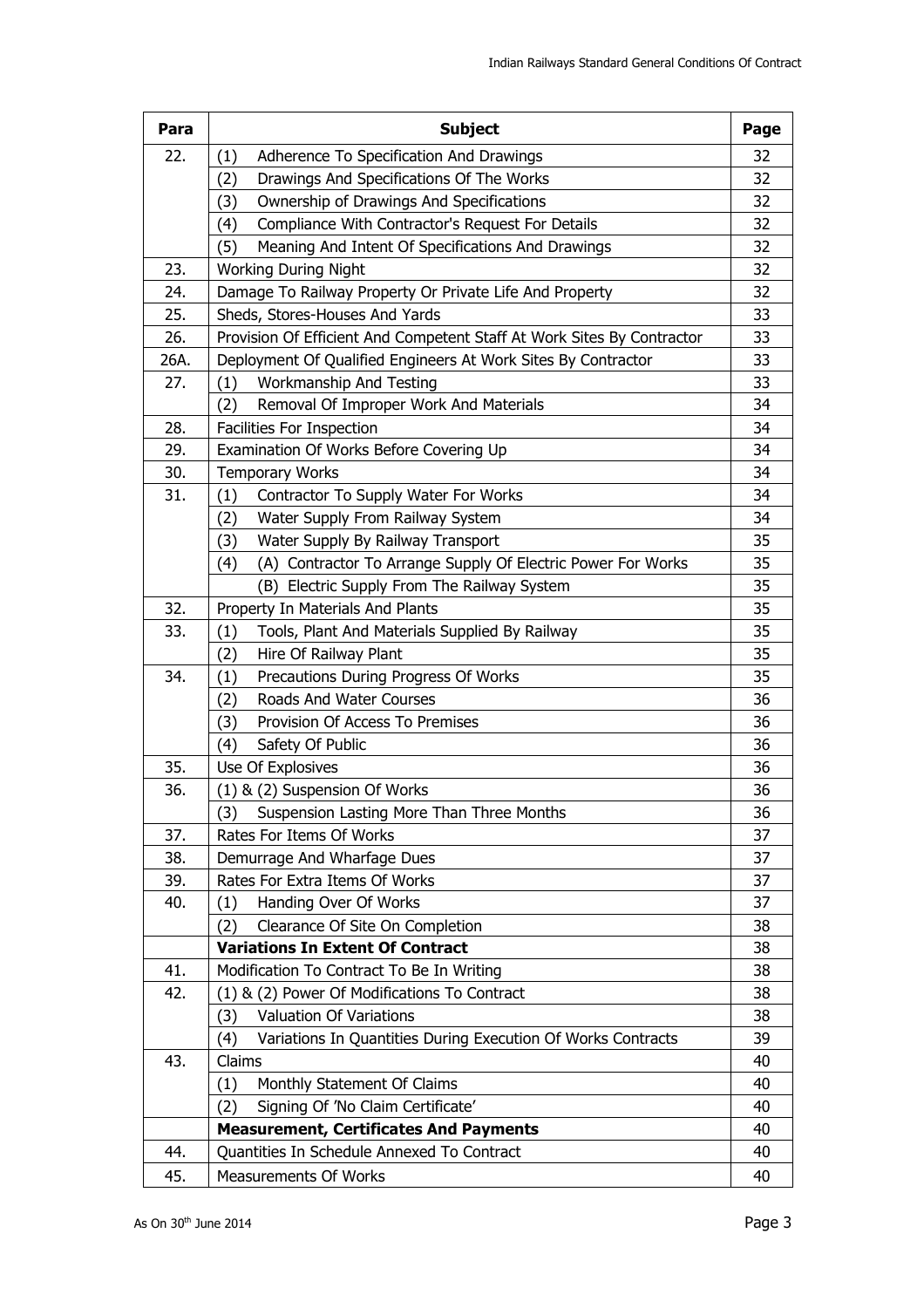| Para      | <b>Subject</b>                                                                                                                                                | Page |
|-----------|---------------------------------------------------------------------------------------------------------------------------------------------------------------|------|
| 46.       | "On Account" Payments<br>(1)                                                                                                                                  | 41   |
|           | <b>Rounding Off Amounts</b><br>(2)                                                                                                                            | 41   |
|           | "On Account" Payments Not Prejudicial To Final Settlement<br>(3)                                                                                              | 41   |
|           | Manner Of Payment<br>(4)                                                                                                                                      | 41   |
| 46A.      | <b>Price Variation Clause (PVC)</b>                                                                                                                           | 41   |
|           | 1. - Applicability                                                                                                                                            | 41   |
|           | 2. - Base Month                                                                                                                                               | 41   |
|           | 3. - Validity                                                                                                                                                 | 42   |
|           | 4. to 6. - Components & Percentages                                                                                                                           | 42   |
|           | 7. to 9. - Formulae etc.                                                                                                                                      | 42   |
|           | 10. - Price Variation During Extended Period Of Contract                                                                                                      | 45   |
| 47.       | Maintenance Of Works                                                                                                                                          | 45   |
| 48.       | Certificate Of Completion Of Works<br>(1)                                                                                                                     | 46   |
|           | Contractor Not Absolved By Completion Certificate<br>(2)                                                                                                      | 46   |
| 49.       | Approval Only By Maintenance Certificate                                                                                                                      | 46   |
| 50.       | (1)<br>Maintenance Certificate                                                                                                                                | 46   |
|           | Cessation Of Railway's Liability<br>(2)                                                                                                                       | 46   |
|           | <b>Unfulfilled Obligations</b><br>(3)                                                                                                                         | 46   |
| 51.       | (1)<br>Final Payment                                                                                                                                          | 47   |
|           | Post Payment Audit<br>(2)                                                                                                                                     | 47   |
| $51-A.$   | Production Of Vouchers Etc. By The Contractor                                                                                                                 | 47   |
| 52.       | Withholding And Lien In Respect Of Sums Claimed                                                                                                               | 47   |
| $52-A.$   | Lien In Respect Of Claims In Other Contracts                                                                                                                  | 48   |
| 53.       | Signature On Receipts For Amounts                                                                                                                             | 48   |
|           | Labour                                                                                                                                                        | 49   |
| 54.       | Wages To Labour                                                                                                                                               | 49   |
| 54-A.     | Apprentices Act                                                                                                                                               | 49   |
| 55.       | Provisions Of Payments Of Wages Act                                                                                                                           | 49   |
| 55-A.     | Provisions Of Contract Labour (Regulation And Abolition) Act, 1970                                                                                            | 49   |
| $55 - B.$ | Provisions of Employees Provident Fund and Miscellaneous Provisions<br>Act, 1952                                                                              | 50   |
| 55-C.     | Provisions of "The Building and Other Construction Workers (RECS) Act,<br>1996" and "The Building and Other Construction Workers' Welfare Cess<br>Act, 1996": | 50   |
| 56.       | Reporting Of Accidents                                                                                                                                        | 50   |
| 57.       | Provision Of Workmen's Compensation Act                                                                                                                       | 50   |
| 57-A.     | Provision Of Mines Act                                                                                                                                        | 51   |
| 58.       | Railway Not To Provide Quarters For Contractors                                                                                                               | 51   |
| 59.       | (1)<br>Labour Camps                                                                                                                                           | 51   |
|           | Compliance To Rules For Employment Of Labour<br>(2)                                                                                                           | 51   |
|           | Preservation Of Peace<br>(3)                                                                                                                                  | 51   |
|           | (4)<br>Sanitary Arrangements                                                                                                                                  | 51   |
|           | (5)<br><b>Outbreak Of Infectious Diseases</b>                                                                                                                 | 52   |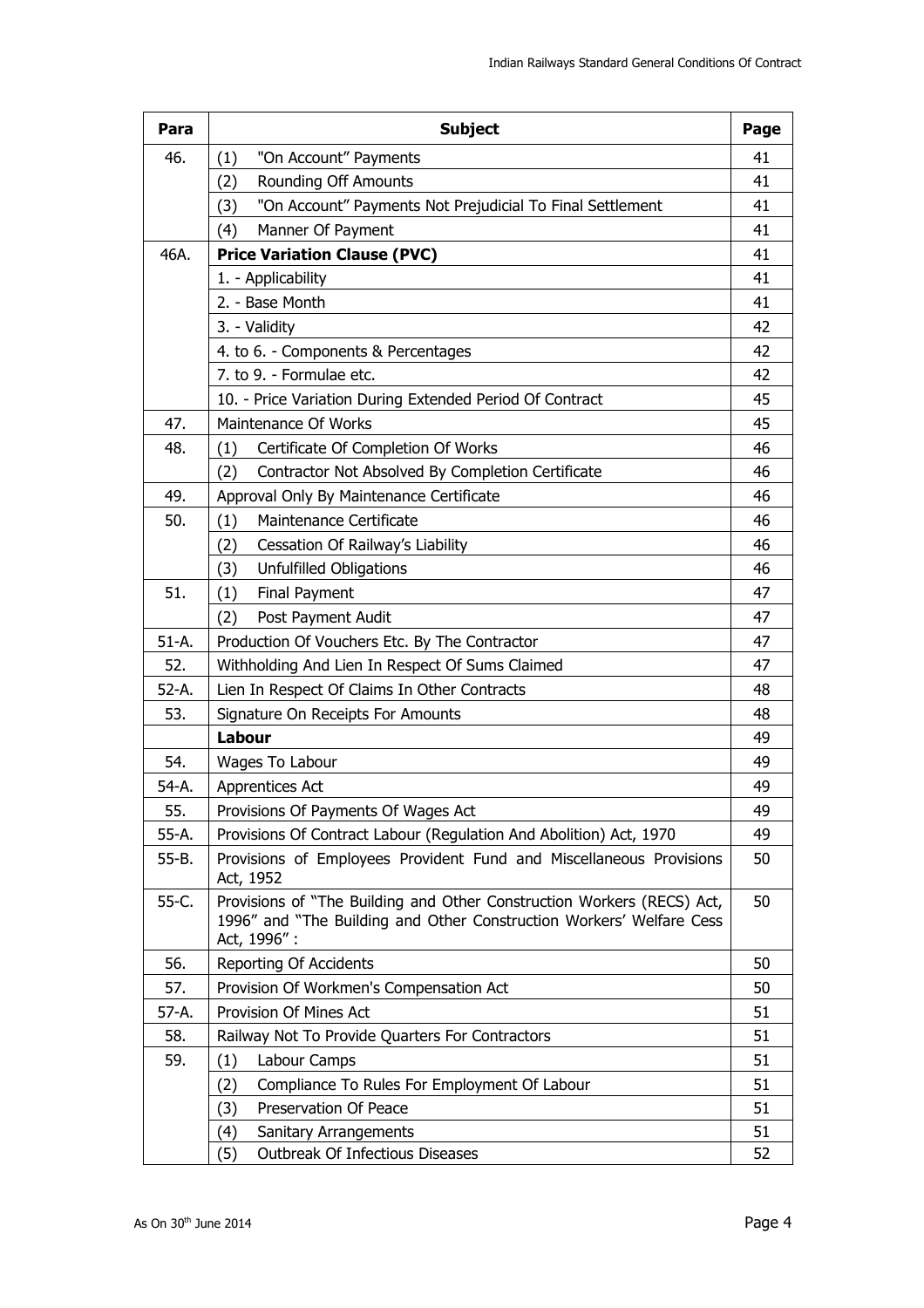| Para | <b>Subject</b>                                                                                                       |    |  |  |  |
|------|----------------------------------------------------------------------------------------------------------------------|----|--|--|--|
| 59.  | Treatment Of Contractor's Staff In Railway Hospitals<br>(6)                                                          | 52 |  |  |  |
|      | <b>Medical Facilities At Site</b><br>(7)                                                                             | 52 |  |  |  |
|      | Use Of Intoxicants<br>(8)                                                                                            | 52 |  |  |  |
|      | (9)<br>Non-Employment Of Female Labour                                                                               | 52 |  |  |  |
|      | Restriction On The Employment Of Retired Engineers Of Govt.<br>(10)<br>Services Within Two Years Of Their Retirement | 52 |  |  |  |
| 60.  | Non-Employment Of Labourers Before The Age Of 15 Years<br>(1)                                                        | 52 |  |  |  |
|      | Medical Certificate Of Fitness For Labour<br>(2)                                                                     | 52 |  |  |  |
|      | Period Of Validity Of Medical Fitness Certificate<br>(3)                                                             | 53 |  |  |  |
|      | Medical Re-Examination Of Labourer<br>(4)                                                                            | 53 |  |  |  |
|      | <b>Determination Of Contract</b>                                                                                     | 53 |  |  |  |
| 61.  | Right Of Railway To Determine Contract<br>(1)                                                                        | 53 |  |  |  |
|      | Payment On Determination Of Contract<br>(2)                                                                          | 53 |  |  |  |
|      | No Claim On Compensation<br>(3)                                                                                      | 53 |  |  |  |
| 62.  | Determination Of Contract Owing To Default Of Contractor<br>(1)                                                      | 53 |  |  |  |
|      | Right Of Railway After Rescission Of Contract Owing To Default Of<br>(2)<br>Contractor                               | 55 |  |  |  |
|      | <b>Settlement Of Disputes</b>                                                                                        | 55 |  |  |  |
| 63.  | Matters Finally Determined By The Railway                                                                            | 55 |  |  |  |
| 64.  | Demand For Arbitration<br>(1)                                                                                        | 56 |  |  |  |
|      | Obligations During Pendency Of Arbitration<br>(2)                                                                    | 56 |  |  |  |
|      | Appointment Of Arbitrator<br>(3)                                                                                     | 56 |  |  |  |
|      | (4), (5), (6) & (7) - Arbitral Award & General                                                                       | 58 |  |  |  |
|      | Joint Venture (JV) Firms In Works Tenders                                                                            | 58 |  |  |  |
| 65.  | Participation Of Joint Venture (JV) Firms In Works Tender                                                            | 58 |  |  |  |
|      | 1. to 4. - Identity & Members of JV Firm                                                                             | 58 |  |  |  |
|      | 5. - Earnest Money Deposit (EMD)                                                                                     | 58 |  |  |  |
|      | 6. - Lead Member                                                                                                     | 58 |  |  |  |
|      | 7. to 11. - Constitution of JV and MOU by JV Members                                                                 | 58 |  |  |  |
|      | 12. - JV Agreement                                                                                                   | 59 |  |  |  |
|      | 13. & 14. - Authorised Members                                                                                       | 59 |  |  |  |
|      | 15. - Documents To Be Enclosed Alongwith Tender                                                                      | 59 |  |  |  |
|      | 16. - Credentials & Qualifying Criteria : Technical Eligibility Criteria and<br>Financial Eligibility Criteria       | 60 |  |  |  |
|      | <b>Annexures:</b>                                                                                                    | 62 |  |  |  |
|      | Annexure-VII Proforma For Time Extension                                                                             | 62 |  |  |  |
|      | Annexure-VIII Certificate Of Fitness                                                                                 | 63 |  |  |  |
|      | Annexure-IX<br>Proforma Of 7 Days' Notice                                                                            | 64 |  |  |  |
|      | Proforma Of 48 Hrs. Notice<br>Annexure-X                                                                             | 65 |  |  |  |
|      | Annexure-XI<br>Proforma Of Termination Notice                                                                        | 66 |  |  |  |
|      | Register Of Correction Slips                                                                                         | 67 |  |  |  |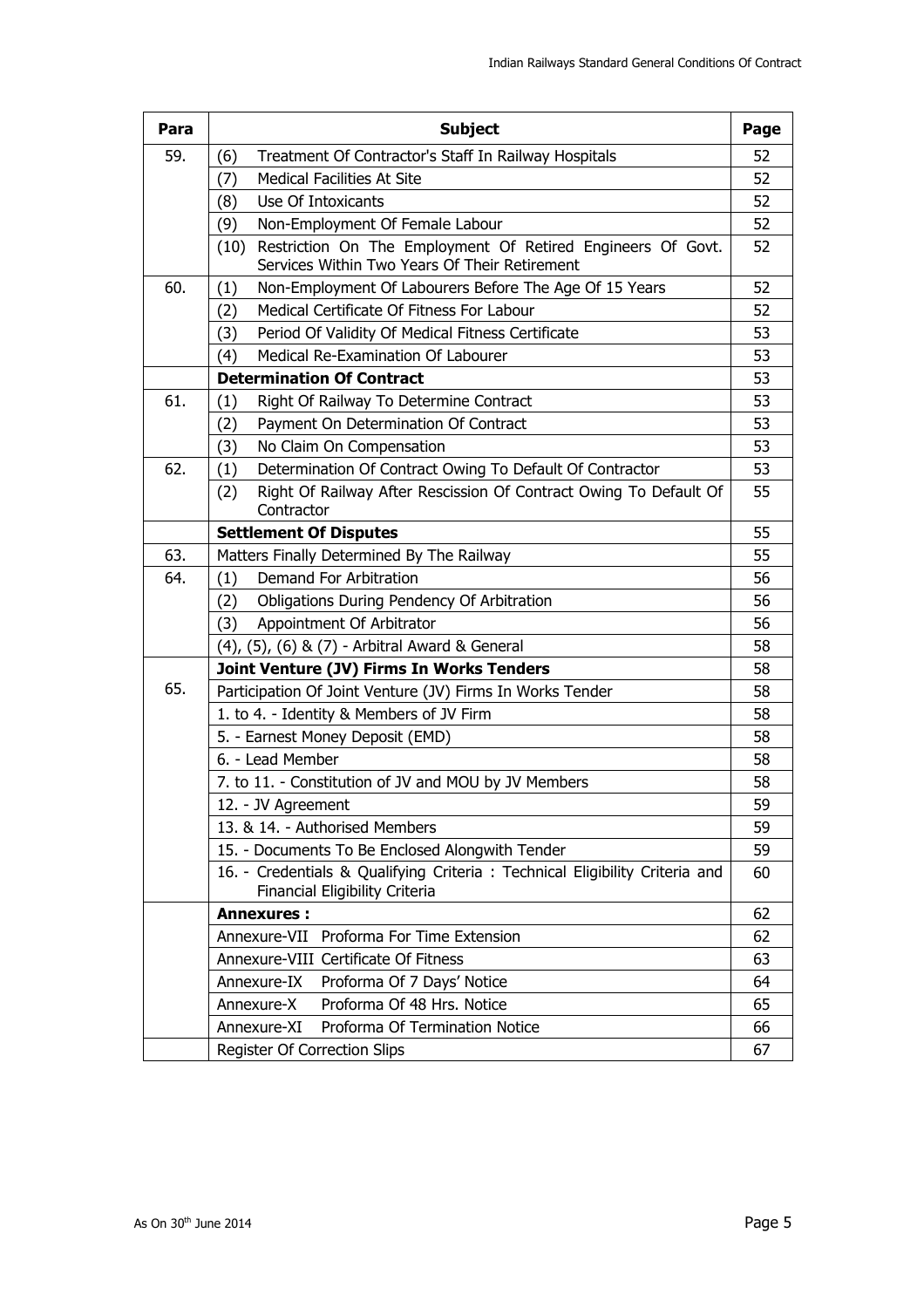### **PART-I**

### **REGULATIONS FOR TENDERS AND CONTRACTS FOR THE GUIDANCE OF ENGINEERS & CONTRACTORS FOR WORKS CONTRACTS MEANING OF TERMS**

1.1 **Interpretation :** These Regulations for Tenders and Contracts shall be read in conjunction with the Standard General Conditions of Contract which are referred to herein and shall be subject to modifications additions or suppression by special conditions of contract and/or special specifications, if any, annexed to the Tender Forms.

**1.2 Definition :** In these Regulations for Tenders and Contracts the following terms shall have the meanings assigned hereunder except where the context otherwise requires.

- (a) "Railway" shall mean the President of the Republic of India or the Administrative Officers of the Railway or Successor Railway authorized to deal with any matters, which these presents are concerned on his behalf.
- (b) "General Manager" shall mean the Officer-in-Charge of the general superintendence and control of the Zonal Railway/Production Units and shall also include the General Manager (Construction) and shall mean and include their successors, of the Successor Railway.
- (c) "Chief Engineer" shall mean the Officer in charge of the Engineering Department of Railway and shall also include the Chief Engineer (Construction), Chief Electrical Engineer, Chief Electrical Engineer (Construction), Chief Signal & Telecom Engineer, Chief Signal & Telecom Engineer (Construction) and shall mean and include their successors of the Successor Railway.
- (d) "Divisional Railway Manager" shall mean the Officer in charge of a Division of the Zonal Railway and shall mean and include the Divisional Railway Manager of the Successor Railway.
- (e) "Engineer" shall mean the Divisional Engineer or the Executive Engineer, Divisional Signal & Telecom Engineer, Divisional Electrical Engineer in executive charge of the works and shall include the superior officers of Open Line and Construction organisations on the Railway of the Engineering, Signal & Telecom and Electrical Departments, i.e. the Senior Divisional Engineer/Deputy Chief Engineer/Chief Engineer, Senior Divisional Signal & Telecom Engineer / Dy.Chief Signal & Telecom Engineer, Senior Divisional Electrical Engineer / Deputy Chief Electrical Engineer and shall mean & include the Engineers of the Successors Railway.
- (f) "Tenderer" shall mean the person / the firm / co-operative or company whether incorporated or not who tenders for the works with a view to execute the works on contract with the Railway and shall include their personal representatives, successors and permitted assigns.
- (g) "Limited Tenders" shall mean tenders invited from all or some Contractors on the approved or select list of Contractors with the Railway.
- (h) "Open Tenders" shall mean the tenders invited in open and public manner and with adequate notice.
- (i) "Works" shall mean the works contemplated in the drawings and schedules set forth in the tender forms and required to be executed according to the specifications.
- (j) "Specifications" shall mean the Specifications for Materials and Works of the Railway as specified under the authority of the Ministry of Railways or Chief Engineer or as amplified, added to or superseded by special specifications if any, appended to the Tender Forms.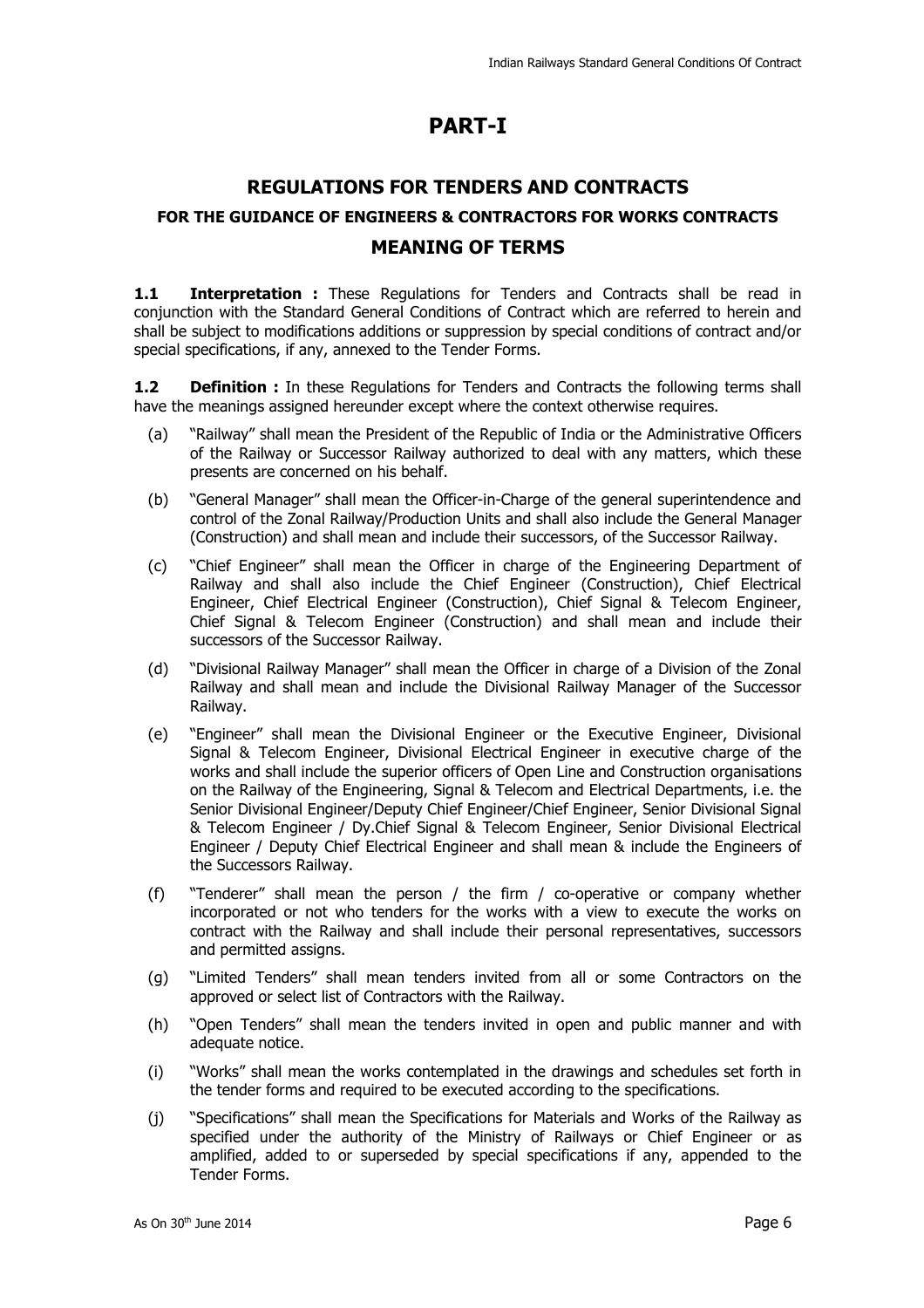- (k) "Schedule of Rates of the Railway" shall mean the Schedule of Rates issued under the authority of the Chief Engineer from time to time.
- (l) "Drawings" shall mean the maps, drawings, plans and tracings or prints thereof annexed to the Tender Forms.

**1.3** Words importing the singular number shall also include the plural and vice versa where the context requires.

### **CREDENTIALS OF CONTRACTORS**

#### **2. Application For Registration :**

**2.1** Works of construction and of supply of material shall be entrusted for execution to contractors whose capabilities and financial status have been investigated and approved to the satisfaction of the Railway. For this purpose, list of approved contractors shall be maintained in the Railway. The said list be revised periodically once in a year or so by giving wide publicity through advertisements etc.

A Contractor including a contractor who is already on the approved list shall apply to the nearest General Manager (Construction), Chief Administrative Officer (Construction), Divisional Railway Manager, Chief Engineer/Chief Engineer (Construction), Chief Signal & Telecommunication Engineer / Chief Signal & Telecommunication Engineer (Construction) and Chief Electrical Engineer / Chief Electrical Engineer (Construction), furnishing particulars regarding :

- (a) his position as an independent contractor specifying Engineering organization available with details or Partners / Staff / Engineers employed with qualifications and experience:
- (b) his capacity to undertake and carry out works satisfactorily as vouched for by a responsible official or firm, with details about the transport equipments, construction tools and plants etc., required for the work maintained by him;
- (c) his previous experience of works similar to that to be contracted for, in proof of which original certificates or testimonials may be called for and their genuineness verified, if needs be, by reference to the signatories thereof;
- (d) his knowledge from actual personal investigation of the resources of the area/zone or zones in which he offers to work;
- (e) his ability to supervise the work personally or by competent and duly authorized agent;
- (f) his financial position;
- (g) Authorized copy of the current Income-Tax Clearance Certificate.

**2.2** An applicant shall clearly state the categories of works and the Area / Zone / Division(s) / District(s) in which he desires registration in the list of approved contractors.

**2.3** The selection of contractors for enlistment in the approved list would be done by a committee for different value slabs as notified by Railway.

**2.4** An annual fee as prescribed by the Railway from time to time would be charged from such approved contractors to cover the cost of sending notices to them and clerkage for tenders etc.

**2.5** The list of approved contractors would be treated as confidential office record.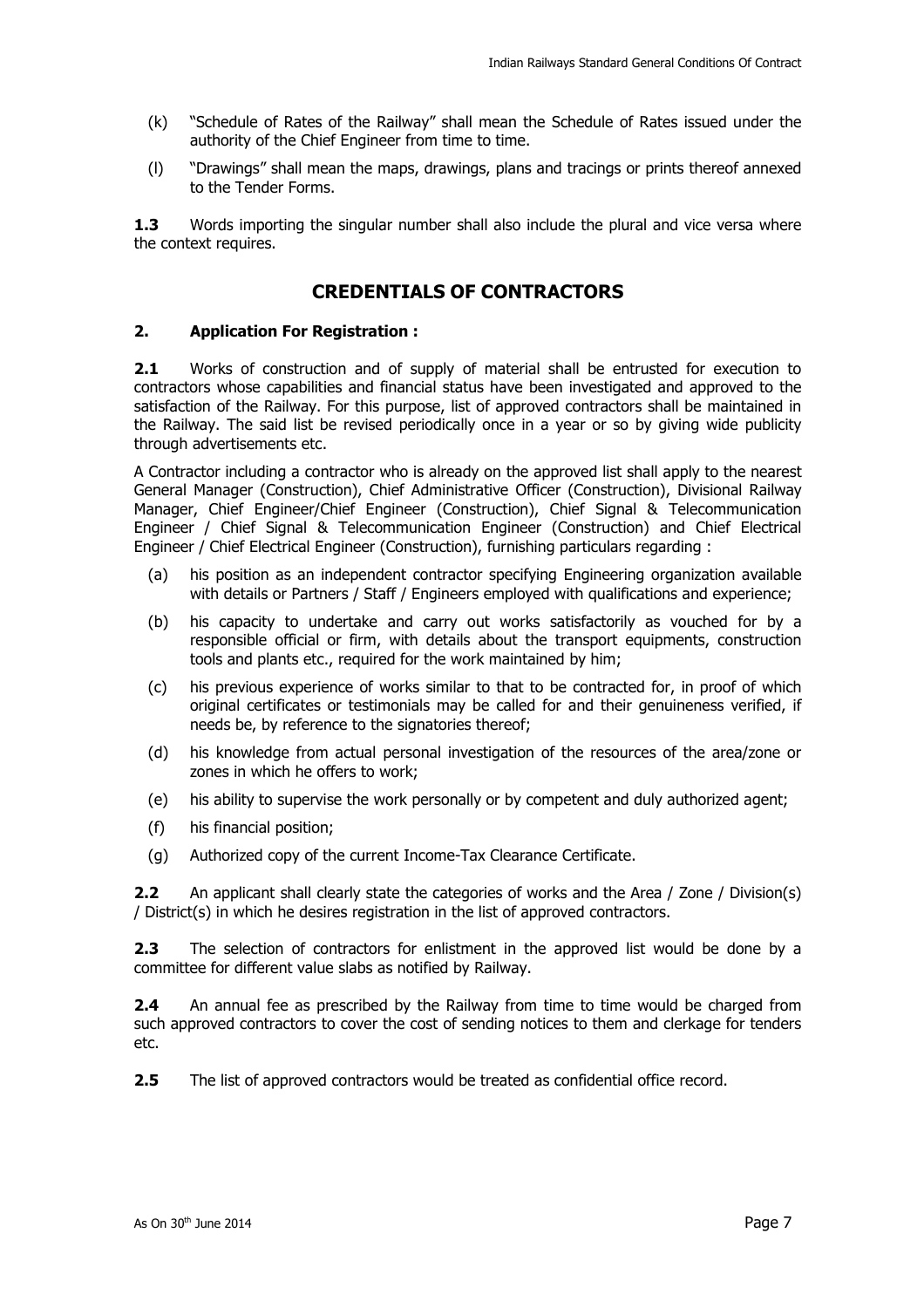### **TENDERS FOR WORKS**

**3. Tender Form :** Tender Forms shall embody the contents of the contract documents either directly or by reference and shall be as per specimen form, Annexure-I. Tender Forms shall be issued on payment of the prescribed fee to the appropriate contractors on the list of approved contractors. Contractors not on the list of approved contractors, will on payment of the prescribed fees, be furnished with tender forms and they shall be required to submit evidence regarding their financial status, previous experience and ability to execute the works.

**4. Omissions & Discrepancies :** Should a tenderer find discrepancies in or omissions from the drawings or any of the Tender Forms or should he be in doubt as to their meaning, he should at once notify the authority inviting tenders who may send a written instruction to all tenders. It shall be understood that every endeavour has been made to avoid any error which can materially affect the basis of tender and successful tenderer shall take upon himself and provide for the risk of any error which may subsequently be discovered and shall make no subsequent claim on account thereof.

#### **5. Earnest Money :**

(1) (a) The tenderer shall be required to deposit earnest money with the tender for the due performance with the stipulation to keep the offer open till such date as specified in the tender, under the conditions of tender. The earnest money shall be as under :

#### **Value Of The Work Earnest Money Deposit (EMD)**

| A. For works estimated to | 2% of the estimated cost of the work |
|---------------------------|--------------------------------------|
| cost up to Rs. 1 crore    |                                      |
|                           |                                      |

B. For works estimated to cost more than Rs. 1 crore Rs. 2 lakh plus ½% (half percent) of the excess of the estimated cost of work beyond Rs.1 crore subject to a maximum of Rs. 1 crore

The earnest money shall be rounded to the nearest Rs.10. This earnest money shall be applicable for all modes of tendering.

- (b) It shall be understood that the tender documents have been sold/issued to the tenderer and the tenderer is permitted to tender in consideration of stipulation on his part, that after submitting his tender he will not resile from his offer or modify the terms and conditions thereof in a manner not acceptable to the Engineer. Should the tenderer fail to observe or comply with the said stipulation, the aforesaid amount shall be liable to be forfeited to the Railway.
- (c) If his tender is accepted this earnest money mentioned in sub clause (a) above will be retained as part security for the due and faithful fulfillment of the contract in terms of Clause 16 of the Standard General Conditions of Contract. The Earnest Money of other Tenderers shall, save as herein before provided, be returned to them, but the Railway shall not be responsible for any loss or depreciation that may happen thereto while in their possession, nor be liable to pay interest thereon.
- (2) The Earnest Money should be in cash or in the form of deposit receipts, pay orders or demand drafts, executed by State Bank of India or any of the Nationalized Banks or by a Scheduled Bank.

#### **6. Care In Submission Of Tenders :**

(a) Before submitting a tender, the tenderer will be deemed to have satisfied himself by actual inspection of the site and locality of the works, that all conditions liable to be encountered during the execution of the works are taken into account and that the rates he enters in the tender forms are adequate and all inclusive to accord with the provisions in Clause-37 of the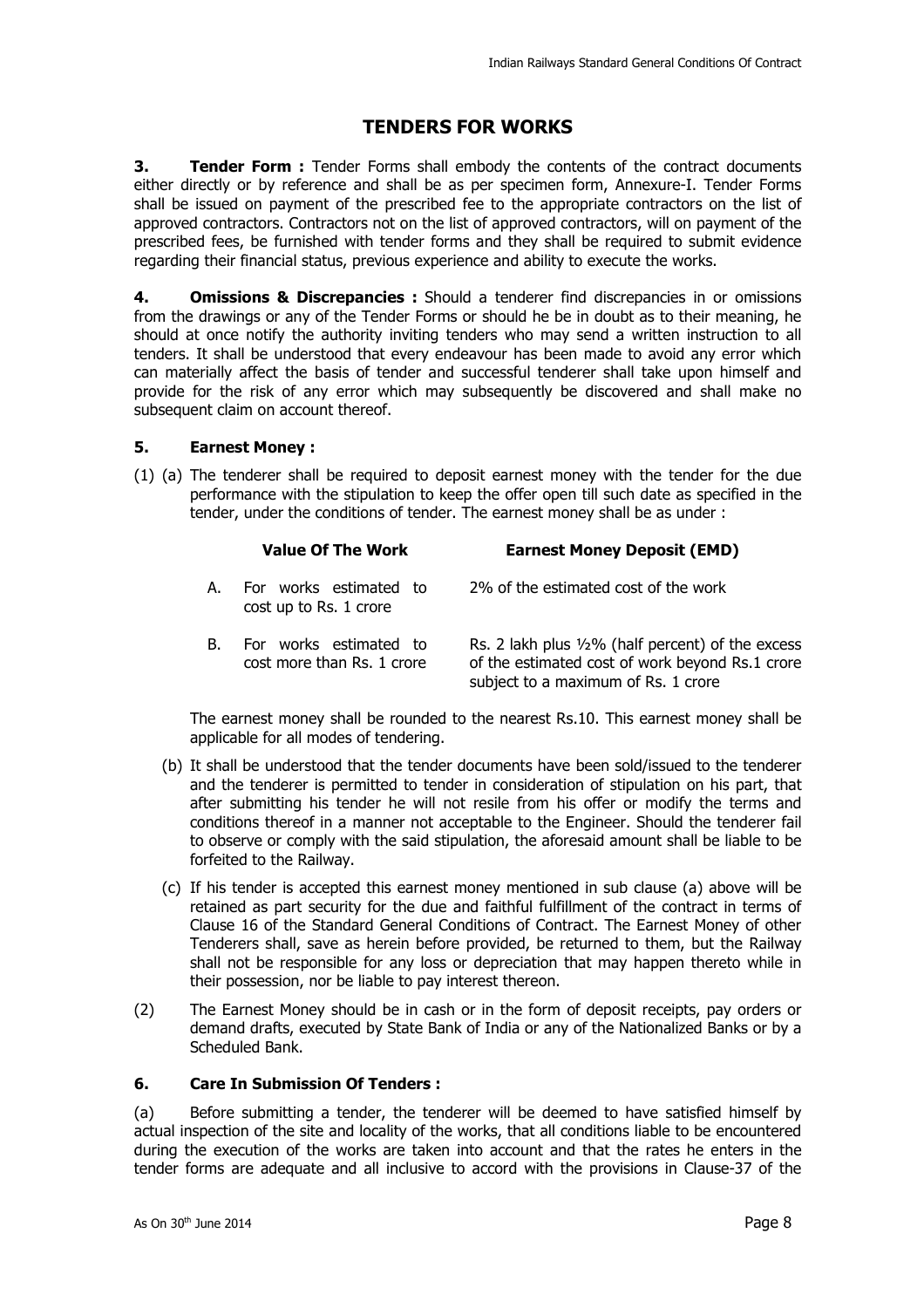Standard General Conditions of Contract for the completion of works to the entire satisfaction of the Engineer.

(b) When work is tendered for by a firm or company of contractors, the tender shall be signed by the individual legally authorized to enter into commitments on their behalf.

(c) The Railway will not be bound by any power of attorney granted by the tenderer or by changes in the composition of the firm made subsequent to the execution of the contract. It may, however, recognize such power of attorney and changes after obtaining proper legal advice, the cost of which will be chargeable to the contractor.

### **CONSIDERATION OF TENDERS**

**7. Right Of Railway To Deal With Tenders :** The Railway reserves the right of not to invite tenders for any of Railway work or works or to invite open or limited tenders and when tenders are called to accept a tender in whole or in part or reject any tender or all tenders without assigning reasons for any such action.

**7A. Two Packets System of Tendering :** The procedure detailed below shall be adopted for dealing with 'Two Pockets System' of Tendering :

- **7A.1** With a view to assess the tenders technically without being influenced by the financial bids, 'Two Packets System of tendering' shall be adopted. In this system, the tenderers shall submit their quotations/offers in two sealed envelopes; with one cover containing the Technical & Commercial offers and the other cover containing the Financial Bids. The first packet shall be with the objective of scrutinising the capability, possession of appropriate machinery & equipments, financial strength, experience etc. of the tenderers.
- **7A.2** The technical details and commercial conditions shall be read out before the tenderers or their representatives at the time of opening of tenders and the same shall be evaluated by the Tender Committee. If the offers are found acceptable by the competent authority (as prescribed by Railway Board from time to time for the estimated value of tender invited), the second packet shall be opened and the tenders shall be processed for finalisation in the normal manner.
- **7A.3** However, if on the basis of information contained in the first packet, the Tender Committee needs clarification regarding designs, specifications etc.; discussions shall be held with each individual party/ tenderer after obtaining approval of the Competent Authority.
- **7A.4** 'Two Packets System' of tendering shall be resorted to for techno-commercial consideration in Works Contract Tenders of values as communicated by Railway Board from time to time on the subject.

{Authority : Railway Board's letter no. 94/CE-I/CT/4 Pt.17, New Delhi, Dated 13.08.2012}

### **CONTRACT DOCUMENTS**

**8. Execution of Contract Document :** The Tenderer whose tender is accepted shall be required to appear in person at the office of General Manager/General Manager (Construction), Chief Administrative Officer (Construction), Divisional Railway Manager or concerned Engineer, as the case may be, or if a firm or corporation, a duly authorized representative shall so appear and execute the contract documents within 7 days after notice that the contract has been awarded to him. Failure to do so shall constitute a breach of the agreement affected by the acceptance of the tender in which case the full value of the earnest money accompanying the tender shall stand forfeited without prejudice to any other rights or remedies.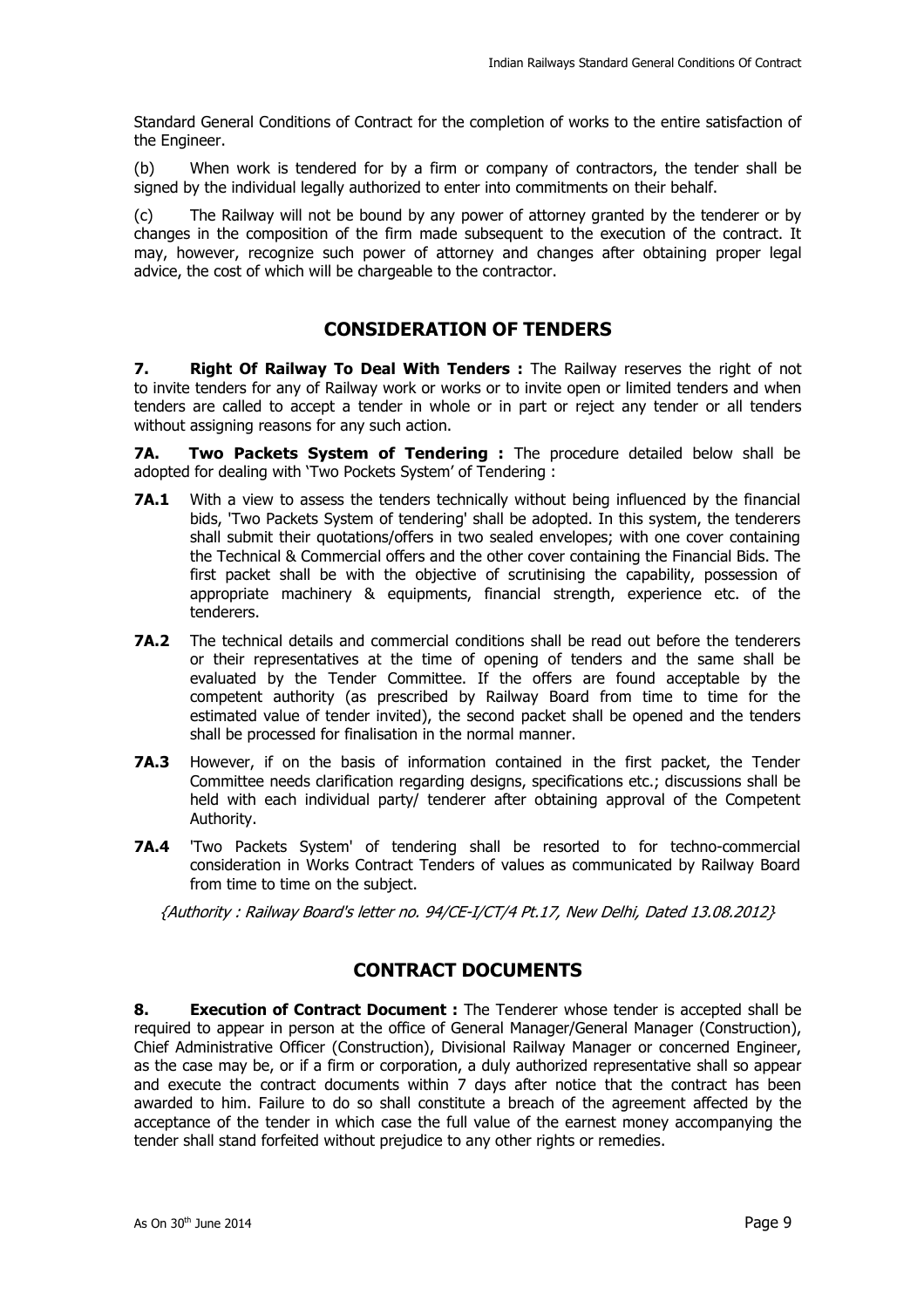In the event of any tenderer whose tender is accepted shall refuse to execute the contract document as here in before provided, the Railway may determine that such tenderer has abandoned the contract and there upon his tender and acceptance thereof shall be treated as cancelled and the Railway shall be entitled to forfeit the full amount of the Earnest Money and to recover the damages for such default.

**9. Form Of Contract Document :** Every contract shall be complete in respect of the document it shall so constitute. Not less than 2 copies of the contract document shall be signed by the competent authority and the contractor and one copy given to the contractor.

(a) For Zone contracts, awarded on the basis of the percentage above or below the Schedule of Rates of Railway for the whole or part of financial year, the contract agreement required to be executed by the tenderer whose tender is accepted shall be as per specimen form, Annexure-II. During the currency of the Zone Contract, work orders as per specimen form Annexures-III or IV, for works not exceeding Rs.2,00,000 each, shall be issued by the Divisional Railway Manager / Executive Engineer under the agreement for Zone Contract.

(b) For contracts for specific works, valued at more than Rs.2,00,000 the contract document required to be executed by the tenderer whose tender is accepted shall be either an Agreement as per specimen form Annexure-IV, or a work order as per specimen form Annexure-V as may be prescribed by the Railway.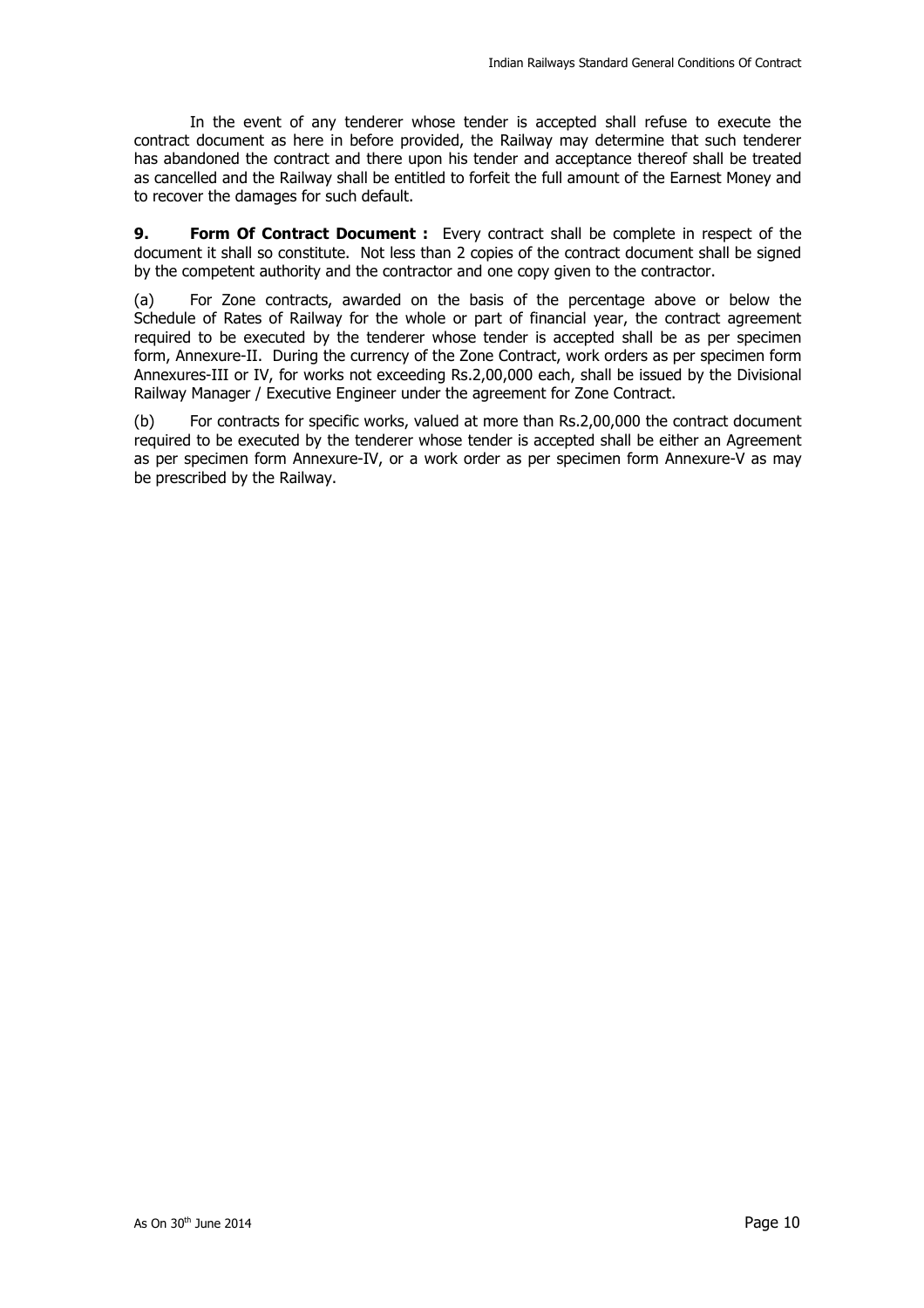### **ANNEXURE - I**

### **\_\_\_\_\_\_\_\_\_\_\_\_ RAILWAY**

#### **TENDER FORM (First Sheet)**

Tender No.

Name Of Work **Example 20** Normal control of  $\mathcal{N}$  and  $\mathcal{N}$  and  $\mathcal{N}$  and  $\mathcal{N}$  and  $\mathcal{N}$  and  $\mathcal{N}$  and  $\mathcal{N}$  are  $\mathcal{N}$  and  $\mathcal{N}$  and  $\mathcal{N}$  are  $\mathcal{N}$  and  $\mathcal{N}$  are  $\mathcal{N}$  and  $\mathcal{N}$ 

To

The President of India

Acting through the **EXECUTE 10** 

Railway

I/We \_\_\_\_\_\_\_\_\_\_\_\_\_\_\_\_\_\_\_\_ have read the various conditions to tender attached hereto and agree to abide by the said conditions. I/We also agree to keep this tender open for acceptance for a period of \_\_\_\_\_\_\_\_\_ days from the date fixed for opening the same and in default thereof, I/We will be liable for forfeiture of my/our "Earnest Money". I/We offer to do the work for \_\_\_\_\_\_\_ Railway, at the rates quoted in the attached schedule and hereby bind myself/ourselves to complete the work in all respects within \_\_\_\_\_\_\_\_\_\_\_\_ months from the date of issue of letter of acceptance of the tender.

**2.** I/We also hereby agree to abide by the Indian Railways Standard General Conditions Of Contract, with all correction slips up-to-date and to carry out the work according to the Special Conditions of Contract and Specifications of materials and works as laid down by Railway in the annexed Special Conditions/Specifications, Schedule of Rates with all correction slips up-to-date for the present contract.

**3.** A sum of Rs. *n* is herewith forwarded as Earnest Money. Full value of the earnest Money shall stand forfeited without prejudice to any other right or remedies in case my/our Tender is accepted and if :

- (a) I/We do not execute the contract documents within seven days after receipt of notice issued by the Railway that such documents are ready; and
- (b) I/We do not commence the work within fifteen days after receipt of orders to that effect.

**4.** Until a formal agreement is prepared and executed, acceptance of this tender shall constitute a binding contract between us subject to modifications, as may be mutually agreed to between us and indicated in the letter of acceptance of my/our offer for this work.

Signature of Witnesses :  $(1)$ 

Signature of Tenderer(s)

\_\_\_\_\_\_\_\_\_\_\_\_\_\_\_\_\_\_\_\_\_\_\_\_

Date  $\Box$ 

Address of the Tenderer(s) \_\_\_\_\_\_\_\_\_\_\_\_\_\_\_\_\_\_\_\_\_\_

(2) \_\_\_\_\_\_\_\_\_\_\_\_\_\_\_\_\_\_\_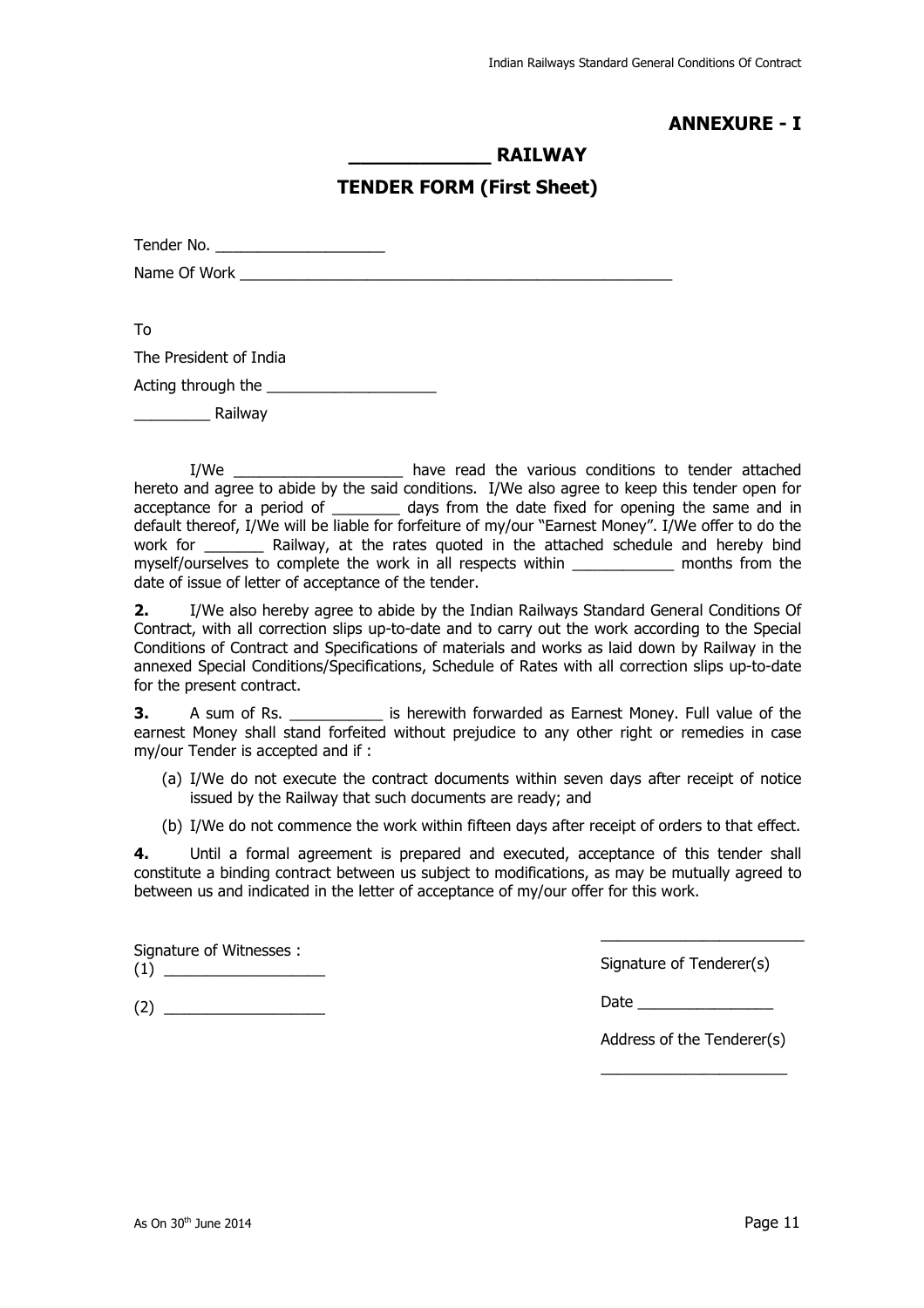### **ANNEXURE - I** (Contd. …)

### **TENDER FORM (Second Sheet)**

**1. Instructions To Tenders And Conditions Of Tender :** The following documents form part of Tender / Contract :

- (a) Tender forms First Sheet and Second Sheet
- (b) Special Conditions/Specifications (enclosed)
- (c) Schedule of approximate quantities (enclosed)
- (d) Standard General Conditions of Contract and Standard Specifications for Materials and Works of Indian Railway as amended/corrected upto latest Correction Slips, copies of which can be seen in the office of \_\_\_\_\_\_\_\_\_\_\_\_\_\_\_\_\_\_\_ or obtained from the office of the Chief Engineer, **Engineer**, **Railway on payment of prescribed charges.**
- (e) Schedule of Rates as amended / corrected upto latest Correction Slips, copies of which can be seen in the office of \_\_\_\_\_\_\_\_\_\_\_\_\_\_\_\_\_\_\_\_\_ or obtained from the office of the Chief Engineer, **Engineer**, **Engineer**, **Engineer**, **Engineer**, **Engineer**, **Engineer**, **Engineer**, **Engineer**, **Engineer**, **Engineer**, **Engineer**, **Engineer**, **Engineer**, **Engineer**, **Engineer**, **Engineer**, **Engineer**, **Enginee**
- (f) All general and detailed drawings pertaining to this work which will be issued by the Engineer or his representatives (from time to time) with all changes and modifications.

**2. Drawings For The Work :** The Drawing for the work can be seen in the office of the \_ and / or Chief Engineer, \_\_\_\_\_\_\_\_\_\_\_\_\_\_\_\_\_ Railway at any time during the office hours. The drawings are only for the guidance of Tenderer(s). Detailed working drawings (if required) based generally on the drawing mentioned above, will be given by the Engineer or his representative from time to time.

**3.** The Tenderer(s) shall quote his / their rates as a percentage above or below the Schedule of Rates of \_\_\_\_\_\_\_\_\_\_\_\_\_\_\_\_ Railway as applicable to \_\_\_\_\_\_\_\_\_\_\_\_\_\_\_\_ Division except where he/they are required to quote item rates and must tender for all the items shown in the Schedule of approximate quantities attached. The quantities shown in the attached Schedule are given as a guide and are approximate only and are subject to variation according to the needs of the Railway. The Railway does not guarantee work under each item of the Schedule.

**4.** Tenders containing erasures and / or alterations of tender documents are liable to be rejected. Any correction made by tender(s) in his/their entries must be attested by him / them.

**5.** The works are required to be completed within a period of \_\_\_\_\_\_\_\_ months from the date of issue of acceptance letter.

#### **6. Earnest Money :**

(a) The tender must be accompanied by a sum of Rs. \_\_\_\_\_\_\_\_ as earnest money deposited in cash or in any of the forms as mentioned in 'Regulations For Tenders And Contracts' for the guidance of the Engineers and Contractors, failing which the tender will not be considered.

(b) The Tenderer(s) shall keep the offer open for a minimum period of 90 days from the date of opening of the Tender. It is understood that the tender documents have been sold/issued to the Tenderer(s) and the Tenderer(s), is / are permitted to tender in consideration of the stipulation on his / their part that after submitting his / their tender subject to the period being extended further, if required by mutual agreement from time to time, he will not resile from his offer or modify the terms and conditions thereof in a manner not acceptable to the Chief Engineer/Dy.Chief Engineer/Divisional Engineer of \_\_\_\_\_\_\_\_\_\_\_ Railway, Should the tenderer fail to observe or comply with the foregoing stipulation, the amount deposited as Earnest Money for the due performance of the above stipulation, shall be forfeited to the Railway.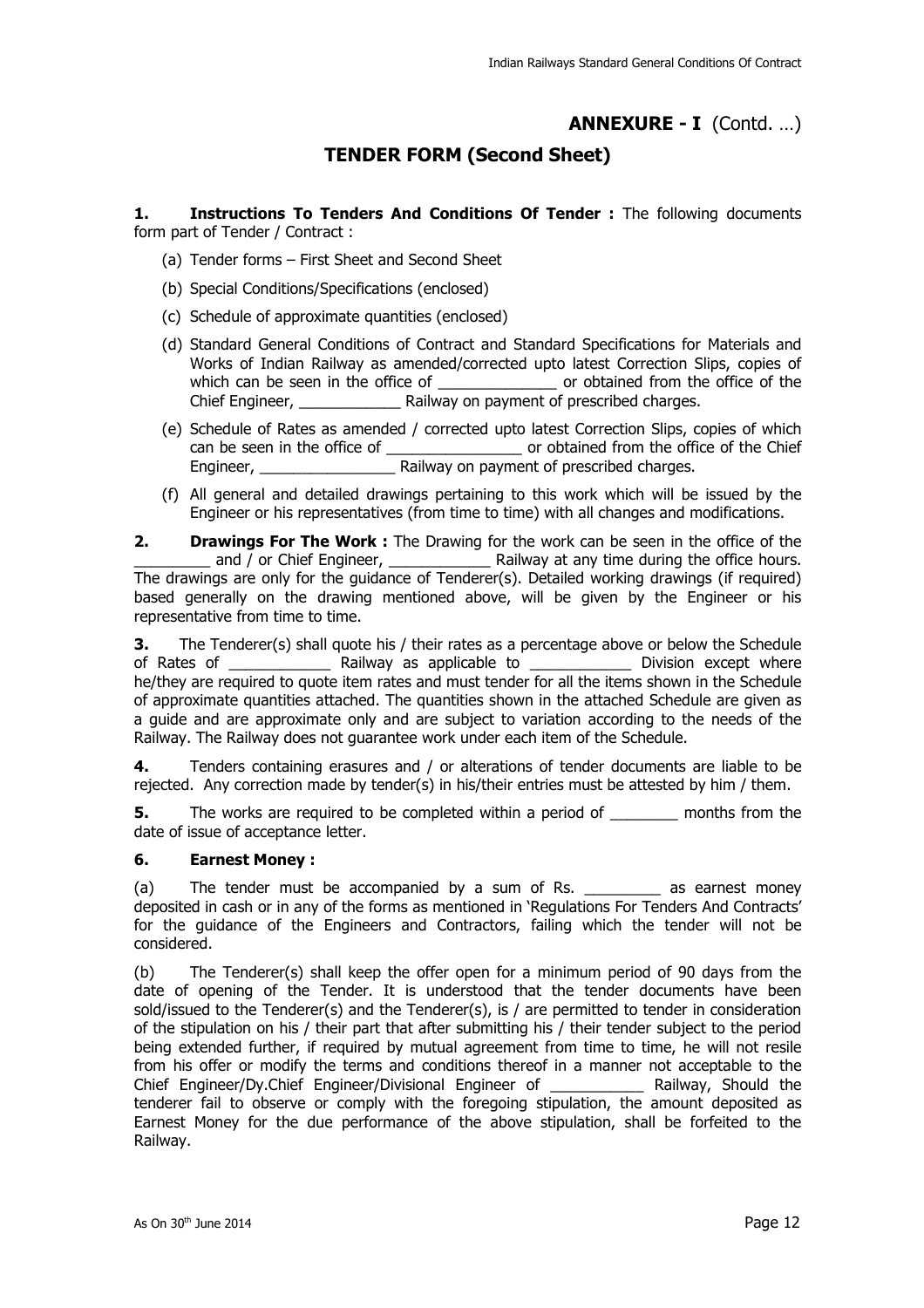(c) If the tender is accepted, the amount of Earnest Money will be retained and adjusted as Security Deposit for the due and faithful fulfillment of the contract. This amount of Security Deposit shall be forfeited, if the Tenderer(s)/Contractor(s) fail to execute the Agreement Bond within 7 days after receipt of notice issued by Railway that such documents are ready or to commence the work within 15 days after receipt of the order to that effect.

(d) Earnest Money of the unsuccessful tenderer(s) will, save as here-in-before provided, be returned to the unsuccessful tenderer(s) within a reasonable time, but the Railway shall not be responsible for any loss or depreciation that may happen to the Security for the due performance of the stipulation to keep the offer open for the period specified in the tender documents or to the Earnest Money while in their possession nor be liable to pay interest thereon.

**7.** Rights Of The Railway To Deal With Tender: The authority for the acceptance of the tender will rest with the Railway. It shall not be obligatory on the said authority to accept the lowest tender or any other tender and no tenderers(s) shall demand any explanation for the cause of rejection of his/their tender nor the Railway to assign reasons for declining to consider or reject any particular tender or tenders.

**8.** If the tenderer(s) deliberately gives / give wrong information in his / their tender or creates / create circumstances for the acceptance of his / their tender, the Railway reserves the right to reject such tender at any stage.

**9.** If the tenderer(s) expire(s) after the submission of his / their tender or after the acceptance of his / their tender, the Railway shall deem such tender cancelled. If a partner of a firm expires after the submission of their tender or after the acceptance of their tender, the Railway shall deem such tender as cancelled, unless the firm retains its character.

#### **10. Eligibility Criteria :**

(i) The tenderer(s) shall be eligible only if he / they fulfill Eligibility Criteria of having received total contract amount during the last three financial years and in the current financial year with a minimum of 150% of the advertised tender value.

(ii) Authentic Certificates shall be produced by the tenderer(s) to this effect which may be an attested Certificate from the employer / client, Audited Balance Sheet duly certified by the Chartered Accountant etc.

{Authority : Railway Board's letter no. 94/CE-I/CT/4 (Pt. II), Dated 07/14.11.2013}

**11.** Tenderer's Credentials : Documents testifying tenderer's previous experience and financial status should be produced alongwith the tender or when desired by competent authority of the Railway.

Tenderer(s) who has / have not carried out any work so far on \_\_\_\_\_\_\_\_\_ Railway and / or who is / are not borne on the approved list of the Contractors of \_\_\_\_\_\_\_\_ Railway should submit alongwith his / their tender credentials to establish :

- (i) His capacity to carry out the works satisfactorily.
- (ii) His financial status supported by Bank reference and other documents.
- (iii) Certificates duly attested and testimonials regarding contracting experience for the type of job for which tender is invited with list of works carried out in the past.

**12.** Tender must be enclosed in a sealed cover, superscripted "Tender No. \_\_\_\_" and must be sent by registered post to the address of \_\_\_\_\_\_\_\_\_\_\_\_\_\_\_\_\_ Railway so as to reach his office not later than \_\_\_\_\_ Hours on the \_\_\_\_\_\_\_\_\_\_\_\_\_\_\_\_\_\_ or deposited in the special box allotted for the purpose in the office of \_\_\_\_\_\_\_\_\_\_\_\_\_\_\_\_\_\_ Railway. This Special box will be sealed at \_\_\_\_\_\_ hours on \_\_\_\_\_\_\_\_\_\_\_\_\_\_. The tender will be opened at \_\_\_\_\_\_ hours on the same day. The tender papers will not be sold after hours on

**13.** Non-compliance with any of the conditions set forth therein above is liable to result in the tender being rejected.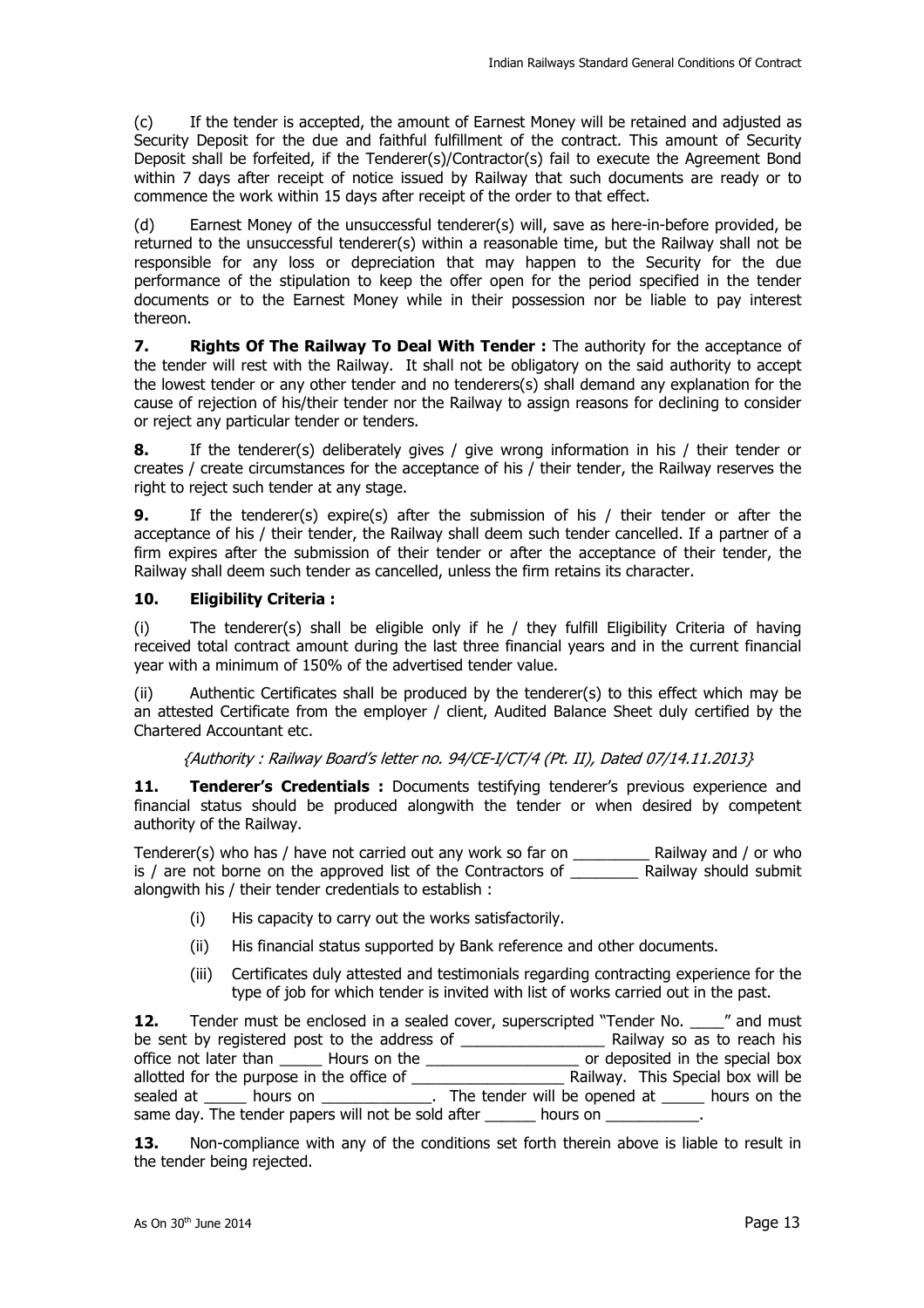**14. Execution Of Contract Documents :** The successful Tenderer(s) shall be required to execute an agreement with the President of India acting through the

\_\_\_\_\_\_\_\_\_ Railway for carrying out the work according to Standard General Conditions of Contract, Special Conditions / Specifications annexed to the tender and Specification for work and materials of Railway as amended/corrected upto latest Correction Slips, mentioned in tender form (First Sheet).

**15. Partnership Deeds, Power Of Attorney Etc. :** The tenderer shall clearly specify whether the tender is submitted on his own or on behalf of a partnership concern. If the tender is submitted on behalf of a partnership concern, he should submit the certified copy of partnership deed alongwith the tender and authorization to sign the tender documents on behalf of partnership firm. If these documents are not enclosed alongwith tender documents, the tender will be treated as having been submitted by individual signing the tender documents. The Railway will not be bound by any power of attorney granted by the tenderer or by changes in the composition of the firm made subsequent to the execution of the contract. It may, however, recognize such power of attorney and changes after obtaining proper legal advice, the cost of which will be chargeable to the contractor.

**16.** The tenderer whether sole proprietor, a limited company or a partnership firm if they want to act through agent or individual partner(s) should submit along with the tender or at a later stage, a power of attorney duly stamped and authenticated by a Notary Public or by Magistrate in favour of the specific person whether he/they be partner(s) of the firm or any other person specifically authorising him/them to submit the tender, sign the agreement, receive money, witness measurements, sign measurement books, compromise, settle, relinquish any claim(s) preferred by the firm and sign "No Claim Certificate" and refer all or any disputes to arbitration.

#### **17. Employment/Partnership Etc. Of Retired Railway Employees :**

(a) Should a tenderer be a retired engineer of the Gazetted rank or any other Gazetted officer working before his retirement, whether in the executive or administrative capacity or whether holding a pensionable post or not, in the Engineering or any other department of any of the railways owned and administered by the President of India for the time being, or should a tenderer being partnership firm have as one of its partners a retired engineer or retired Gazetted Officer as aforesaid, or should a tenderer being an incorporated company have any such retired engineer or retired officer as one of its Directors or should a tenderer have in his employment any retired Engineer or retired Gazetted Officer as aforesaid, the full information as to the date of retirement of such Engineer or Gazetted Officer from the said service and in case where such Engineer or Officer had not retired from Government service at least 2 years prior to the date of submission of the tender as to whether permission for taking such contract, or if the contractor be a partnership firm or an incorporated company, to become a partner or Director as the case may be, or to take the employment under the contractor, has been obtained by the tenderer or the Engineer or Officer, as the case may be from the President of India or any officer, duly authorised by him in this behalf, shall be clearly stated in writing at the time of submitting the tender. Tenders without the information above referred to or a statement to the effect that no such retired Engineer or retired Gazetted Officer is so associated with the tenderer, as the case may be, shall be rejected.

(b) Should a tenderer or contractor being an individual on the list of approved Contractors, have a relative(s) or in the case of partnership firm or company of contractors one or more of his shareholder(s) or a relative(s) of the shareholder(s) employed in gazetted capacity in the Engineering or any other department of the **Engineering** Railway, the authority inviting tenders shall be informed of the fact at the time of submission of tender, failing which the tender may be disqualified/rejected or if such fact subsequently comes to light, the contract may be rescinded in accordance with provision in Clause 62 of Standard General Conditions of Contract.

Signature of Tenderer(s) and the state of Signature of Tenderer(s) and the state of  $\Gamma$ Date \_\_\_\_\_\_\_\_\_\_\_\_\_\_ \_\_\_\_\_\_\_\_\_\_\_\_\_ Railway

(Signature)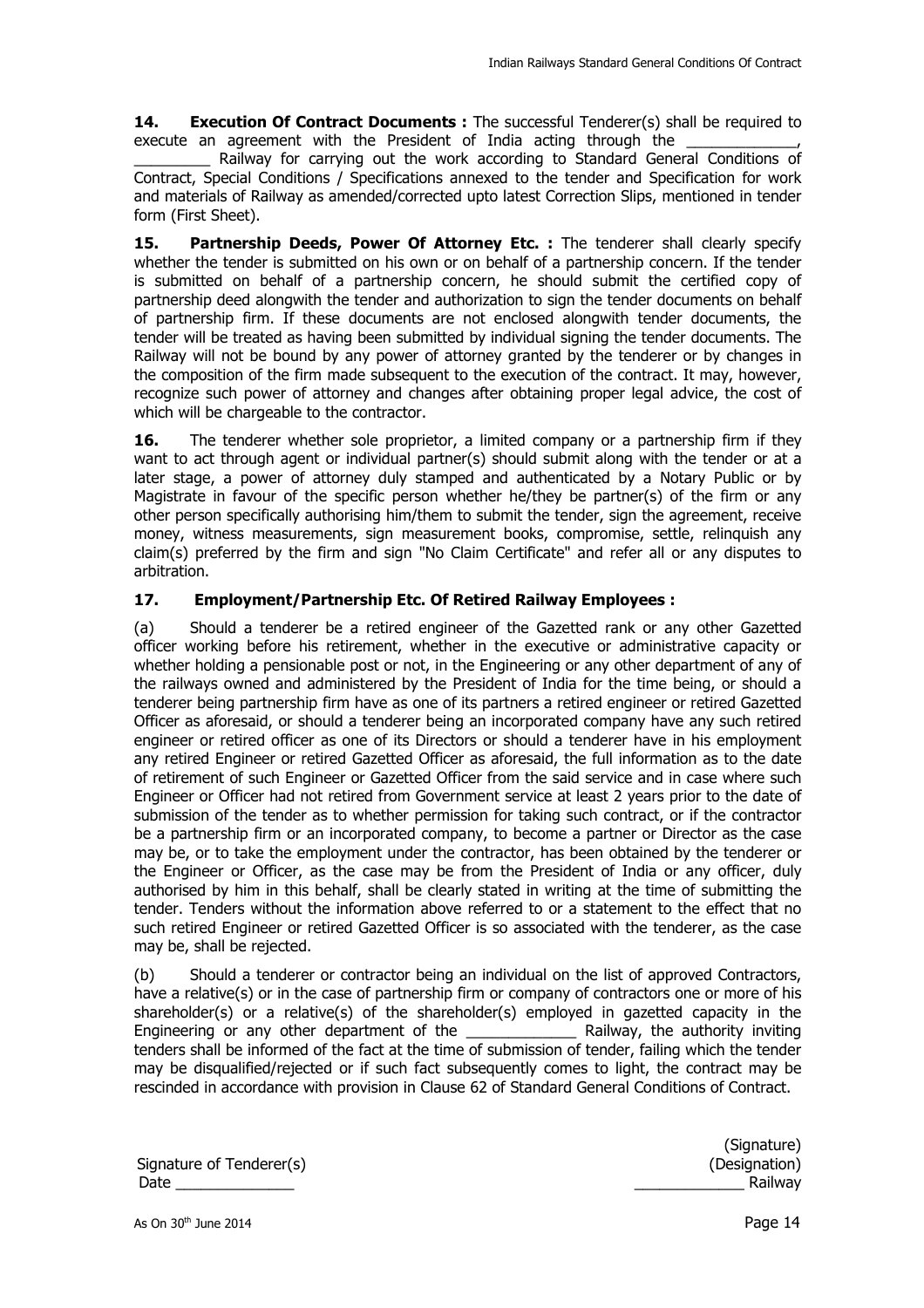### **ANNEXURE - I** (Contd. …)

### **TENDER FORM (Third Sheet)**

 $\overline{\phantom{a}...}$  ,  $\overline{\phantom{a}...}$  ,  $\overline{\phantom{a}...}$  ,  $\overline{\phantom{a}...}$  ,  $\overline{\phantom{a}...}$  ,  $\overline{\phantom{a}...}$  ,  $\overline{\phantom{a}...}$  ,  $\overline{\phantom{a}...}$  ,  $\overline{\phantom{a}...}$  ,  $\overline{\phantom{a}...}$  ,  $\overline{\phantom{a}...}$  ,  $\overline{\phantom{a}...}$  ,  $\overline{\phantom{a}...}$  ,  $\overline{\phantom{a}...}$  $\overline{\phantom{a}}$  , and the contribution of the contribution of the contribution of the contribution of the contribution of the contribution of the contribution of the contribution of the contribution of the contribution of the

Name Of Work :

#### **SCHEDULE OF RATES AND QUANTITIES**

| <b>SL</b>    | Item<br>No.    | Description Of Item Of Work | Approximate<br>Quantity | Unit | Rates In Figures<br>And Words<br>(Rs.) | Amount<br>(Rs.) |
|--------------|----------------|-----------------------------|-------------------------|------|----------------------------------------|-----------------|
| $\mathbf{1}$ | $\overline{2}$ | 3                           | $\overline{4}$          | 5    | 6                                      | $\overline{7}$  |
|              |                |                             |                         |      |                                        |                 |

The quantities shown in above Schedule are approximate and are as a guide to give the tenderer(s) an idea of quantum of work involved. The Railway reserves the right to increase/ decrease and/or delete or include any of the quantities given above and no extra rate will be allowed on this account.

I/We undertake to do the work at \_\_\_\_\_\_\_\_\_\_ % above/below the Schedule of Rates of the The Railway as applicable to the Railway as applicable to the rates Division or at the rates quoted above for each item.

Dated **and** 

Signature of the Tenderer(s)

Note : Columns 1 to 5 shall be filled by the office of the Authority inviting tender. Columns 6 & 7 shall be filled by the Tenderer(s) only when percentage tenders are not invited.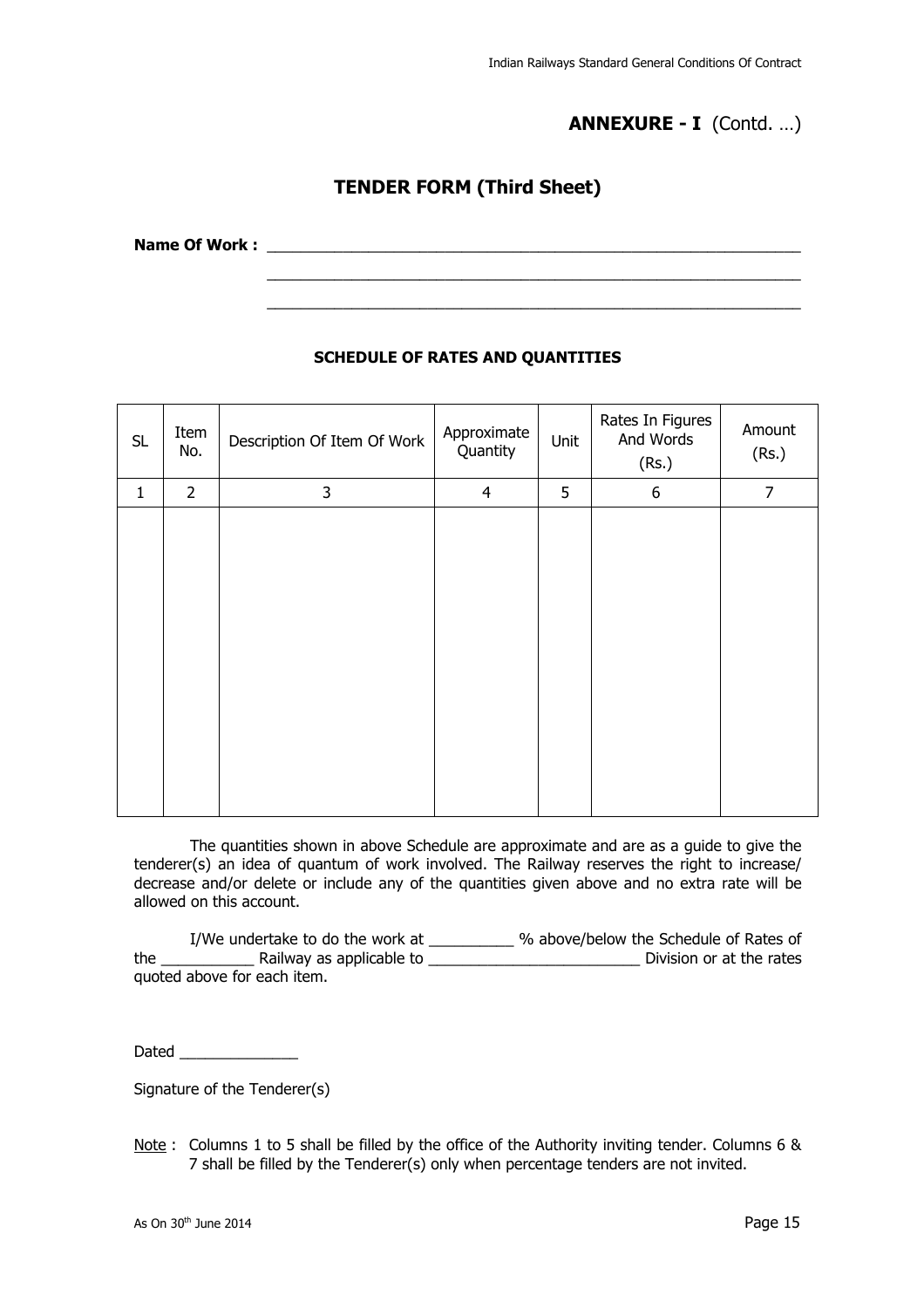### **ANNEXURE – II**

### **AGREEMENT FOR ZONE CONTRACT**

| CONTRACT AGREEMENT No.          |                                                                                                                | DATED | . ARTICLES OF<br><u> 1989 - Andre Stadt Brande</u> |
|---------------------------------|----------------------------------------------------------------------------------------------------------------|-------|----------------------------------------------------|
| AGREEMENT made this             | day of the control of the control of the control of the control of the control of the control of the control o |       | between the President of                           |
|                                 |                                                                                                                |       | Railway hereinafter called the                     |
| "Railway" of the other part and |                                                                                                                |       | hereinafter called the                             |
| "Contractor" of the other part. |                                                                                                                |       |                                                    |

WHEREAS the Contractor has agreed with the Railway during the period of months from the new to the performance of :

(a) New Works, additions and alterations to existing structures, special repair works and supply of building materials subject to the contract value for such works not exceeding Rs. \_\_\_\_\_\_\_.

(b) All ordinary repair and maintenance works at any site between kilometre \_\_\_\_\_\_\_\_\_\_ and kilometre as will be set forth in the work orders (which work orders shall be deemed and taken to be part of this contract) that will be issued during the said period at  $\%$ above/below the Schedule of Rates of the \_\_\_\_\_\_\_\_\_\_\_\_\_ Railway, corrected up to the latest Correction Slips and Standard Specifications of the \_\_\_\_\_\_\_\_\_\_\_\_\_ Railway corrected upto latest Correction Slips and the Special Conditions and Special Specifications, if any in conformity with the drawings (if any) that will be issued with the work order, aforesaid AND WHEREAS the performance of the said work is an act in which the public are interested.

NOW THIS INDENTURE PRESENTS WITNESSETH That in consideration of the payment to be made by the Railway, the Contractor will duly perform the works set forth in the said Work Order and shall execute the same with great promptness, care and accuracy, in a workman like manner to the satisfaction of the Railway and will complete the same on or before the respective dates specified therein in accordance with the said specifications and said drawings (if any) and said conditions of contract and will observe, fulfill and keep all the conditions therein mentioned, (which shall be deemed and taken to be part of this contract as if the same had been duly set forth herein), AND the Railway both here-by agree that if the Contractor shall duly perform the said work in the manner aforesaid and observe and keep the said terms and conditions, the Railway will pay or cause to be paid to the Contractor for the said works on the completion thereof the amount due in respect thereof at the rates specified above.

| Contractor ________________              |                          |
|------------------------------------------|--------------------------|
| Address ____________________             | (For President of India) |
|                                          |                          |
|                                          |                          |
| Witnesses (to signature of contractor) : |                          |
| Signature of witnesses with address      |                          |
|                                          |                          |
|                                          |                          |
|                                          |                          |
| Signature of witnesses with address      |                          |
| Date $\_\_$                              |                          |
|                                          |                          |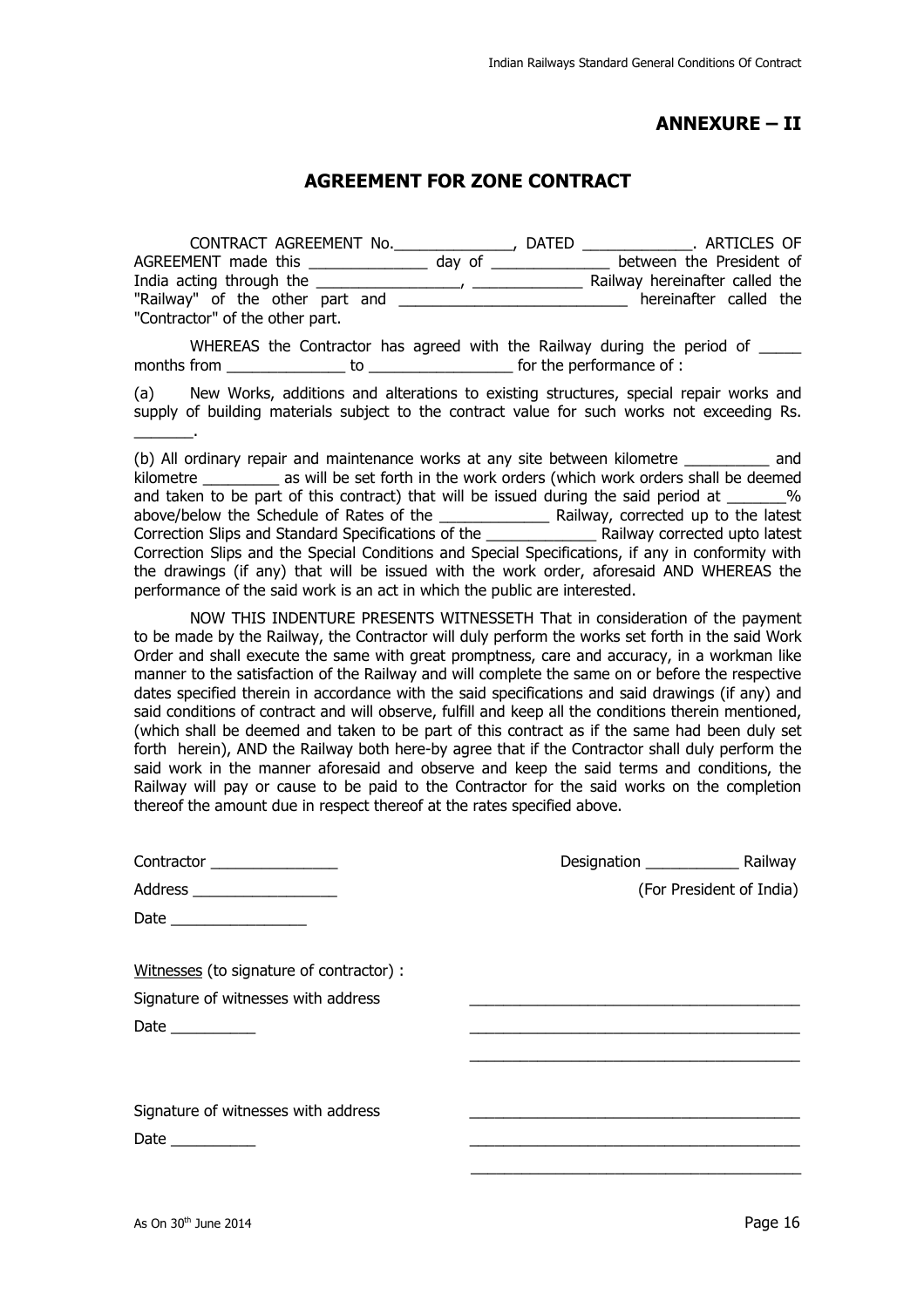### **ANNEXURE - III**

### **WORK ORDER UNDER ZONE CONTRACT**

| WORK ORDER NO.                                    | <b>DATED</b><br>DATED _____________. | UNDER CONTRACT AGREEMENT NO. |  |
|---------------------------------------------------|--------------------------------------|------------------------------|--|
|                                                   |                                      |                              |  |
| Schedule Of Drawings and the Schedule Of Drawings |                                      |                              |  |
|                                                   |                                      | Allocation                   |  |

| The Contractor(s)                         |                                        |  | is / are hereby ordered to carry out   |         |
|-------------------------------------------|----------------------------------------|--|----------------------------------------|---------|
| the following works at                    | % above/below the Schedule Of Rates of |  |                                        | Railway |
| corrected upto latest Correction Slips of |                                        |  | Division under Zone Contract Agreement |         |
| here-in-before referred to:               |                                        |  |                                        |         |

| <b>SL</b>                             | Item<br>No.    | Description Of Item Of Work | Approximate<br>Quantity | Unit | Rates In Figures<br>And Words<br>(Rs.) | Amount<br>(Rs.) |
|---------------------------------------|----------------|-----------------------------|-------------------------|------|----------------------------------------|-----------------|
| $\mathbf{1}$                          | $\overline{2}$ | 3                           | $\overline{4}$          | 5    | 6                                      | 7               |
|                                       |                |                             |                         |      |                                        |                 |
| Total Approximate Value Of Work = Rs. |                |                             |                         |      |                                        |                 |

\* This should be rate of Division concerned.

The works herein mentioned are required to be completed on or before \_\_\_\_\_\_\_\_ (Date). The quantities provided herein are approximate and subject to variation under Clause 42 of the Standard General Conditions of Contract corrected upto latest Correction Slips.

Divisional Railway Manager/Divisional \_\_\_\_\_\_\_\_\_\_ Engineer

\_\_\_\_\_\_\_\_\_\_\_\_\_\_\_ Division

\_\_\_\_\_\_\_\_\_\_\_\_\_\_\_\_\_\_ Railway

Date \_\_\_\_\_\_\_\_\_\_\_ for President Of India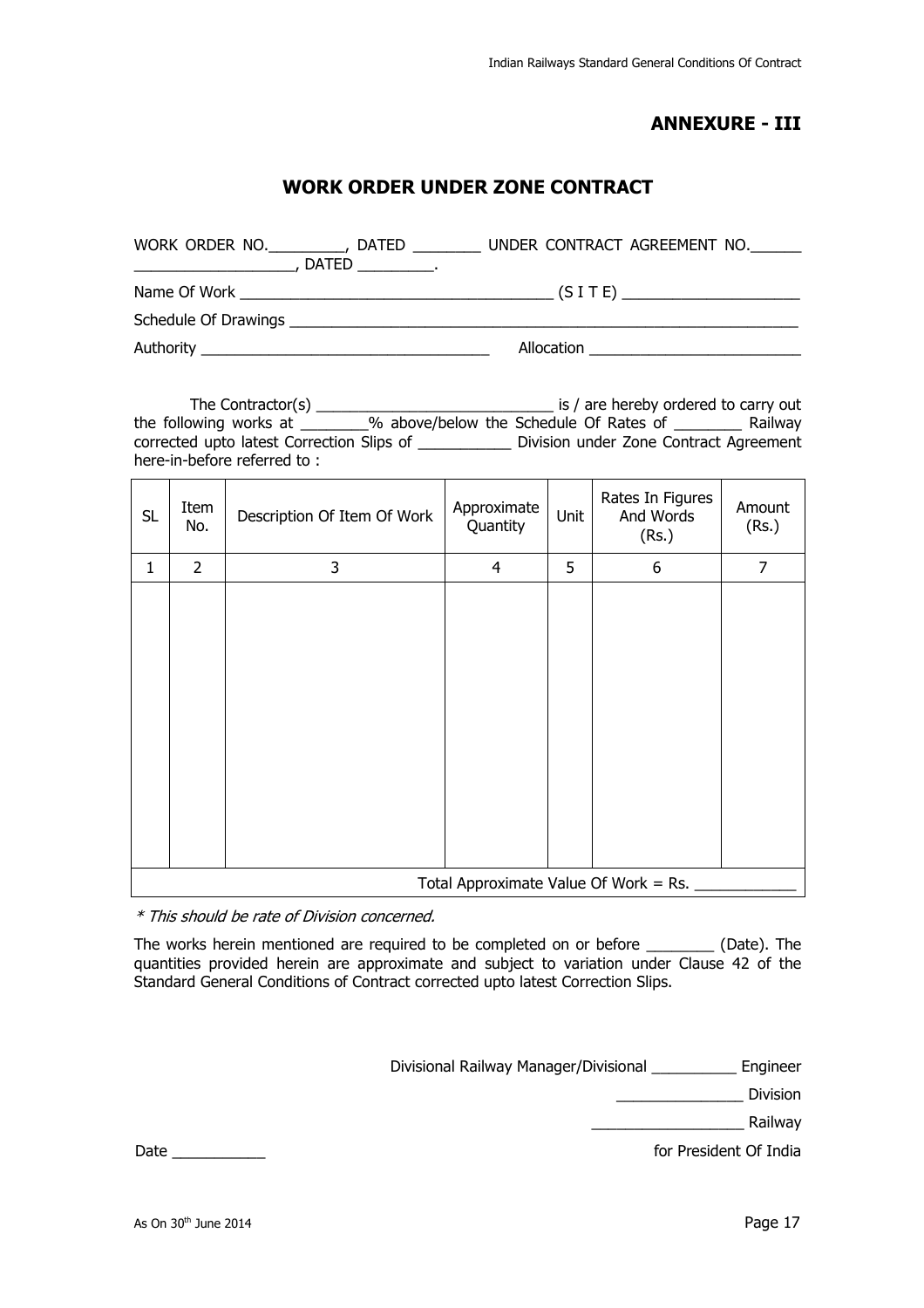I agree to complete the works herein set forth on or before the date specified under the Zone Contract Agreement herein before referred to in conformity with the drawings hereto annexed and in accordance with the General and Special (if any) Conditions of Contract corrected upto latest Correction Slips and the Standard Specifications of \_\_\_\_\_\_\_\_\_ Railway with up-to-date Correction Slips.

I also agree to maintain such works for the period specified below from the date of completion :

- (a) Repair and maintenance work including white/colour washing : three calendar months from date of completion.
- (b) All new works except earth work : Six calendar months from date of completion.

|                                                                                                                      |  | Railway: Designation ______________                                                                                    |  |  |
|----------------------------------------------------------------------------------------------------------------------|--|------------------------------------------------------------------------------------------------------------------------|--|--|
|                                                                                                                      |  | (For President of India)                                                                                               |  |  |
|                                                                                                                      |  |                                                                                                                        |  |  |
| <u> 1989 - Johann Barbara, martin amerikan basal dan berasal dan berasal dalam basal dan berasal dan berasal dan</u> |  |                                                                                                                        |  |  |
| Signature of <b>Witnesses</b> (to Signature of<br>contractor) with address                                           |  | <b>Witnesses:</b>                                                                                                      |  |  |
| 1.<br><u> 1989 - Jan Barbara Barbara, política española (h. 1918).</u>                                               |  |                                                                                                                        |  |  |
|                                                                                                                      |  |                                                                                                                        |  |  |
| <u> 1989 - Johann Stoff, amerikansk politiker (d. 1989)</u>                                                          |  | <u> 1989 - Johann John Stone, mars et al. 1989 - John Stone, mars et al. 1989 - John Stone, mars et al. 1989 - Joh</u> |  |  |
| 2.                                                                                                                   |  |                                                                                                                        |  |  |
| <u> 1980 - Johann Barnett, fransk politik (d. 1980)</u>                                                              |  | <u> 1989 - Johann Stein, mars an deutscher Stein und der Stein und der Stein und der Stein und der Stein und der</u>   |  |  |
|                                                                                                                      |  |                                                                                                                        |  |  |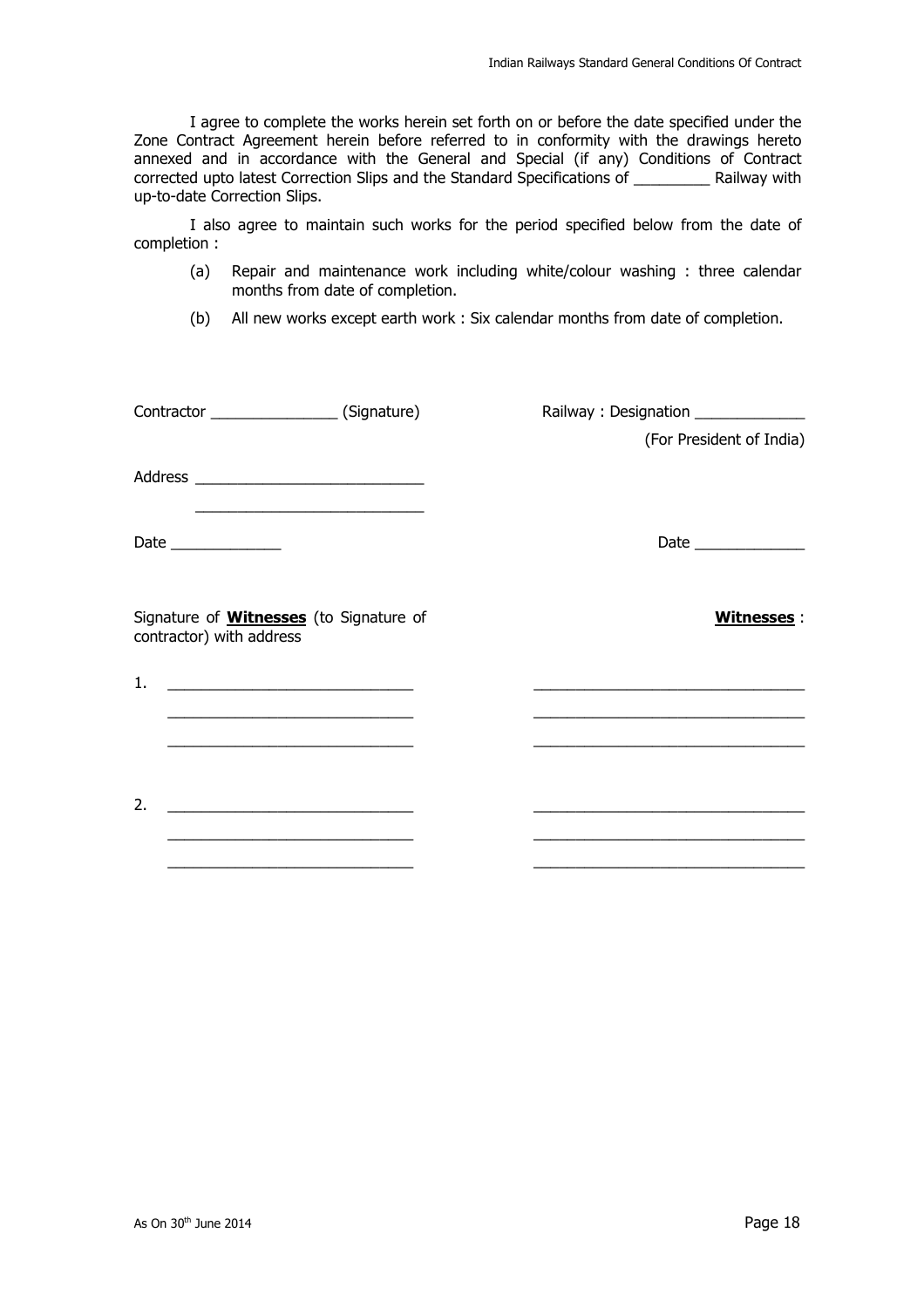### **ANNEXURE - IV**

#### **\_\_\_\_\_\_\_\_\_\_\_ RAILWAY**

### **CONTRACT AGREEMENT OF WORKS**

CONTRACT AGREEMENT NO. \_\_\_\_\_\_\_\_\_\_\_\_\_\_\_\_\_\_\_\_\_\_\_\_\_\_\_\_\_\_\_\_\_\_\_\_ DATED \_\_\_\_\_\_\_\_\_\_\_

ARTICLES OF AGREEMENT made this day of  $\qquad 20$  between President of India acting through the Railway Administration hereafter called the "Railway" of the one part and \_\_\_\_\_\_\_\_\_\_\_\_\_\_\_\_\_\_\_\_\_\_\_\_\_\_\_\_\_\_\_herein after called the "Contractor" of other part.

WHEREAS the Contractor has agreed with the Railway for performance of the works \_\_\_\_\_\_\_\_\_\_\_\_\_\_\_\_\_\_\_\_\_ set forth in the Schedule hereto annexed upon the Standard General Conditions of Contract, corrected upto latest Correction Slips and the Specifications of \_\_\_\_\_\_\_\_\_\_\_\_\_ Railway corrected upto the latest Correction Slips and the Schedule of Rates of Railway, corrected upto latest Correction Slips and the Special Conditions and Special Specifications, if any and in conformity with the drawings here-into annexed AND WHEREAS the performance of the said works is an act in which the public are interested.

NOW THIS INDENTURE WITNESSETH that in consideration to the payments to be made by the Railways, the Contractors will duly perform the said works in the said schedule set forth and shall execute the same with great promptness, care and accuracy in a workman like manner to the satisfaction of the Railway and will complete the same in accordance with the said specifications and said drawings and said conditions of contract on or before the day of \_\_\_\_\_\_\_\_\_\_\_ 20\_\_\_ and will maintain the said works for a period of \_\_\_\_\_\_\_\_Calendar months from the certified date of their completion and will observe, fulfill and keep all the conditions therein mentioned (which shall be deemed and taken to be part of this contract, as if the same have been fully set forth herein), AND the Railway, both hereby agree that if the Contractor shall duly perform the said works in the manner aforesaid and observe and keep the said terms and conditions, the Railway will pay or cause to be paid to the Contractor for the said works on the final completion thereof the amount due in respect thereof at the rates specified in the Schedule hereto annexed.

Contractor \_\_\_\_\_\_\_\_\_\_\_\_\_\_\_ (Signature) Railway : Designation \_\_\_\_\_\_\_\_\_\_\_\_\_

Address **and a set of the set of the set of the set of the set of the set of the set of the set of the set of the set of the set of the set of the set of the set of the set of the set of the set of the set of the set of th** 

 $\frac{1}{\sqrt{2}}$  ,  $\frac{1}{\sqrt{2}}$  ,  $\frac{1}{\sqrt{2}}$  ,  $\frac{1}{\sqrt{2}}$  ,  $\frac{1}{\sqrt{2}}$  ,  $\frac{1}{\sqrt{2}}$  ,  $\frac{1}{\sqrt{2}}$  ,  $\frac{1}{\sqrt{2}}$  ,  $\frac{1}{\sqrt{2}}$  ,  $\frac{1}{\sqrt{2}}$  ,  $\frac{1}{\sqrt{2}}$  ,  $\frac{1}{\sqrt{2}}$  ,  $\frac{1}{\sqrt{2}}$  ,  $\frac{1}{\sqrt{2}}$  ,  $\frac{1}{\sqrt{2}}$ 

Signature of **Witnesses** (to Signature of contractor) with address :

 $\frac{1}{2}$  ,  $\frac{1}{2}$  ,  $\frac{1}{2}$  ,  $\frac{1}{2}$  ,  $\frac{1}{2}$  ,  $\frac{1}{2}$  ,  $\frac{1}{2}$  ,  $\frac{1}{2}$  ,  $\frac{1}{2}$  ,  $\frac{1}{2}$  ,  $\frac{1}{2}$  ,  $\frac{1}{2}$  ,  $\frac{1}{2}$  ,  $\frac{1}{2}$  ,  $\frac{1}{2}$  ,  $\frac{1}{2}$  ,  $\frac{1}{2}$  ,  $\frac{1}{2}$  ,  $\frac{1$  $\overline{\phantom{a}}$  ,  $\overline{\phantom{a}}$  ,  $\overline{\phantom{a}}$  ,  $\overline{\phantom{a}}$  ,  $\overline{\phantom{a}}$  ,  $\overline{\phantom{a}}$  ,  $\overline{\phantom{a}}$  ,  $\overline{\phantom{a}}$  ,  $\overline{\phantom{a}}$  ,  $\overline{\phantom{a}}$  ,  $\overline{\phantom{a}}$  ,  $\overline{\phantom{a}}$  ,  $\overline{\phantom{a}}$  ,  $\overline{\phantom{a}}$  ,  $\overline{\phantom{a}}$  ,  $\overline{\phantom{a}}$  $\overline{\phantom{a}}$  ,  $\overline{\phantom{a}}$  ,  $\overline{\phantom{a}}$  ,  $\overline{\phantom{a}}$  ,  $\overline{\phantom{a}}$  ,  $\overline{\phantom{a}}$  ,  $\overline{\phantom{a}}$  ,  $\overline{\phantom{a}}$  ,  $\overline{\phantom{a}}$  ,  $\overline{\phantom{a}}$  ,  $\overline{\phantom{a}}$  ,  $\overline{\phantom{a}}$  ,  $\overline{\phantom{a}}$  ,  $\overline{\phantom{a}}$  ,  $\overline{\phantom{a}}$  ,  $\overline{\phantom{a}}$ 

 $\frac{1}{2}$  ,  $\frac{1}{2}$  ,  $\frac{1}{2}$  ,  $\frac{1}{2}$  ,  $\frac{1}{2}$  ,  $\frac{1}{2}$  ,  $\frac{1}{2}$  ,  $\frac{1}{2}$  ,  $\frac{1}{2}$  ,  $\frac{1}{2}$  ,  $\frac{1}{2}$  ,  $\frac{1}{2}$  ,  $\frac{1}{2}$  ,  $\frac{1}{2}$  ,  $\frac{1}{2}$  ,  $\frac{1}{2}$  ,  $\frac{1}{2}$  ,  $\frac{1}{2}$  ,  $\frac{1$ 

\_\_\_\_\_\_\_\_\_\_\_\_\_\_\_\_\_\_\_\_\_\_\_\_\_\_\_\_\_\_\_\_ \_\_\_\_\_\_\_\_\_\_\_\_\_\_\_\_\_\_\_\_\_\_\_\_\_\_\_\_\_\_\_\_

(For President of India)

Date \_\_\_\_\_\_\_\_\_\_\_\_\_ Date \_\_\_\_\_\_\_\_\_\_\_\_\_

**Witnesses** :

As On 30<sup>th</sup> June 2014 **Page 19**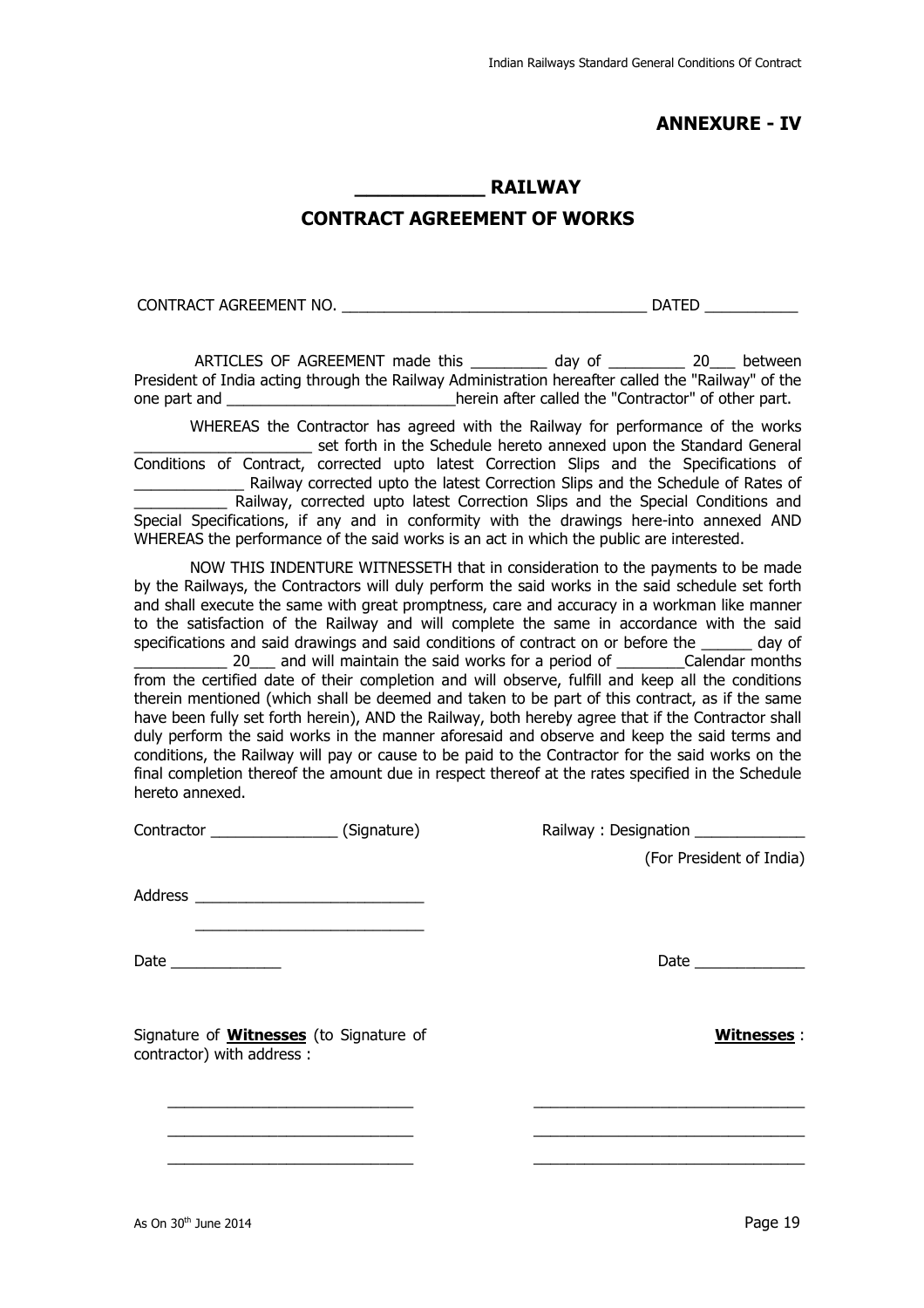### **ANNEXURE-V**

#### **WORK ORDER FOR WORKS**

(Valued at over Rs. 2,00,00)

| WORK ORDER NO.<br>DATED _____________.<br><u> 1999 - Johann Barbara, martin amerikan ba</u> | DATED UNDER CONTRACT AGREEMENT NO. |
|---------------------------------------------------------------------------------------------|------------------------------------|
|                                                                                             |                                    |
|                                                                                             |                                    |
|                                                                                             | Allocation                         |

Mr. / Messers \_\_\_\_\_\_\_\_\_\_\_\_\_\_\_\_\_\_\_\_\_\_\_\_\_\_\_\_\_\_ Contractor/Contractors having agreed with the Railway is/are hereby ordered to carry out the Works set forth in the schedule below in accordance with the Standard General Conditions of Contract corrected upto latest Correction Slips and the Standard Specifications of **Example 20 Railway corrected upto latest Correction** Slips, the Schedule of Rates, corrected upto latest Correction Slips and Special Conditions and Special Specifications, if any and inconformity with drawings annexed hereto at the rates specified in the said, Schedule and to complete the same on or before the \_\_\_\_ day of 20\_\_\_ and maintain the said works for the period of \_\_\_\_\_\_\_\_\_\_\_\_\_ from the certified date of completion. The quantities set forth in the said schedule shall be considered approximate and subject to variation under Clause 42 of Standard General Conditions of Contract.

#### **CONTRACTOR'S AGREEMENT**

I offer to do the work at the rates entered in the Schedule Of Rates on the reverse which I have signed, and I understand that no fixed quantity of work is given to me to do that in starting work. I am only given a place to work in or to deposit materials on and that I have no claim to more than one unit of work as entered in the Scheduled Rates. I agree that all works done and materials delivered shall be subject to the approval of the Engineer in Charge, who may reject and decline to pay for whatever may be, in his opinion, inferior or defective or either and I agree that the Standard Specifications corrected upto latest Correction Slips of Railway in so far as they are not over-ruled by items of this agreement, shall be deemed part of this agreement.

I agree that no work under this work order shall be assigned or sublet without the previous written approval of the Engineer.

I agree that my work may be stopped at any time by the Engineer on his giving me or my agent on the works seven days' notice in writing and I agree that the measurement of my works shall be made by the Engineer at any time appointed by him in writing subsequent to the expiry of the said notice and measurement shall be made by him at the said time whether I am present or not and that on payment for work done and approved materials delivered-at site of work as ascertained by the said measurement, I shall have no further claim against the Railway and I agree that any dispute arisen on matters connected with this agreement, the same shall be referred to a person to be nominated in this behalf by the

for the time being of the Railway, whose decision in writing shall be final and binding on both parties.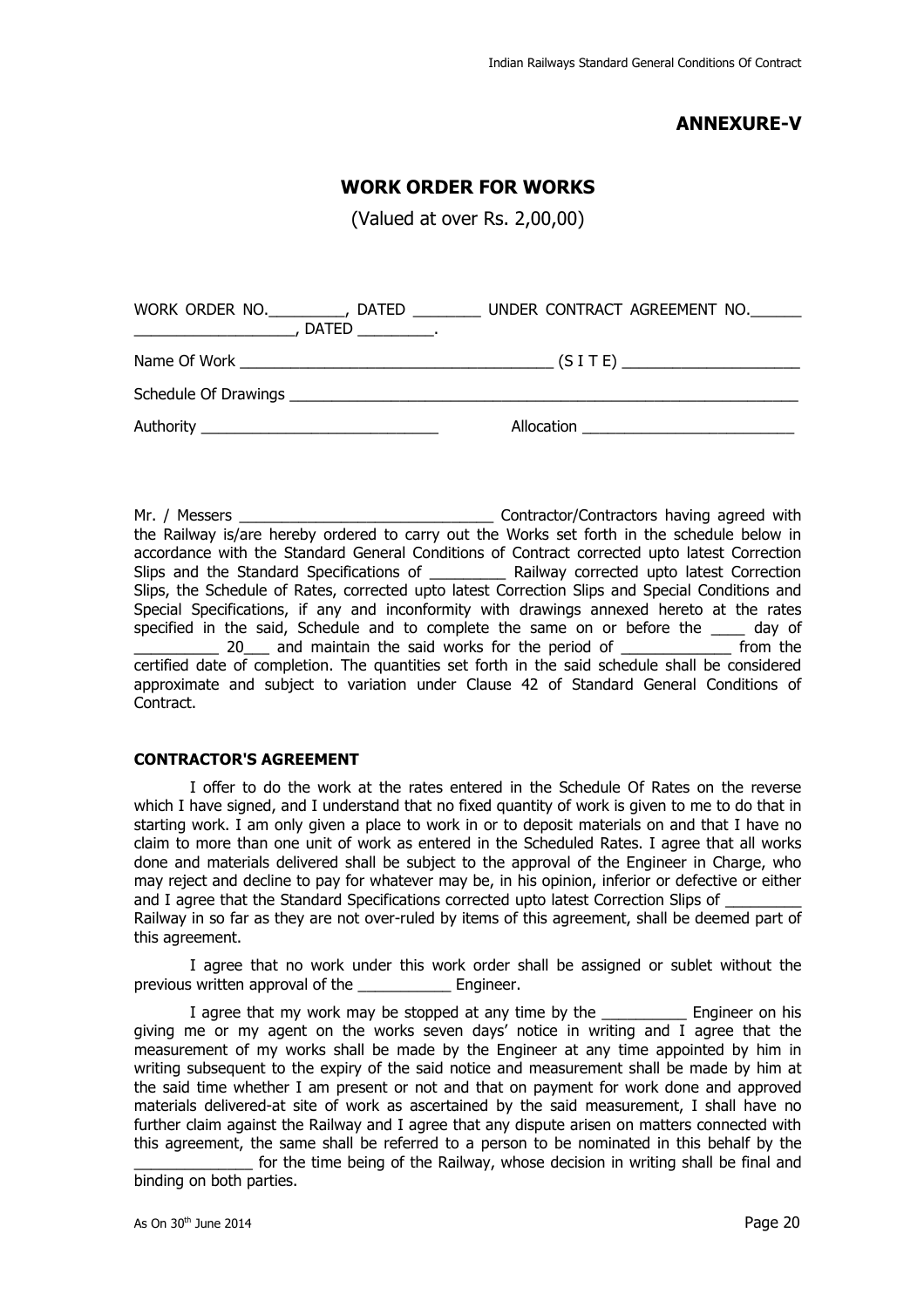I agree that any claim I have to make shall be made in writing within seven days of date of measurement taken by the Engineer as aforesaid and that any claims in respect of such measurement made more than seven days after taking of such measurement shall be deemed to have waived by me.

I agree to indemnify the Railway against any claims which may be made under Workmen's Compensation Act, 1923.

| <b>Witness</b> | Contractor |
|----------------|------------|
| Name           | Name       |
| Address        | Address    |

Note - If the agreement is for a work for which a Special Act of the Legislature exists, e.g. the Indian Mines Act, the agreement shall include a clause indemnifying the Railway against all claims arising of provision of such Act.

|                             |  |  |  | % above/below Schedule of rates as                     |  |  |
|-----------------------------|--|--|--|--------------------------------------------------------|--|--|
|                             |  |  |  | Division set forth in the schedule of rates herein for |  |  |
| finished and approved work. |  |  |  |                                                        |  |  |
| Engineer                    |  |  |  |                                                        |  |  |
| <b>Division</b>             |  |  |  |                                                        |  |  |
| Railway                     |  |  |  |                                                        |  |  |
| For President Of India      |  |  |  |                                                        |  |  |
| Date                        |  |  |  |                                                        |  |  |

I/We agree to complete the works herein set forth on or before the date specified herein and to maintain the same for a period of \_\_\_\_\_\_\_\_\_\_\_\_\_\_ Calendar months from the certified date of their completion and in conformity with the document herein referred to, and all the condition therein mentioned shall be deemed and taken to be part of this contract as if the same had been fully set forth therein.

| Signature of witnesses with addresses, Contractor: |           |
|----------------------------------------------------|-----------|
| to Signature of Contractor                         |           |
|                                                    | Address : |

| Date: |  |  |  |
|-------|--|--|--|

1. \_\_\_\_\_\_\_\_\_\_\_\_\_\_\_\_\_\_\_\_\_\_\_\_\_\_  $\frac{1}{\sqrt{2}}$  ,  $\frac{1}{\sqrt{2}}$  ,  $\frac{1}{\sqrt{2}}$  ,  $\frac{1}{\sqrt{2}}$  ,  $\frac{1}{\sqrt{2}}$  ,  $\frac{1}{\sqrt{2}}$  ,  $\frac{1}{\sqrt{2}}$  ,  $\frac{1}{\sqrt{2}}$  ,  $\frac{1}{\sqrt{2}}$  ,  $\frac{1}{\sqrt{2}}$  ,  $\frac{1}{\sqrt{2}}$  ,  $\frac{1}{\sqrt{2}}$  ,  $\frac{1}{\sqrt{2}}$  ,  $\frac{1}{\sqrt{2}}$  ,  $\frac{1}{\sqrt{2}}$ 

2. \_\_\_\_\_\_\_\_\_\_\_\_\_\_\_\_\_\_\_\_\_\_\_\_\_\_  $\frac{1}{\sqrt{2}}$  ,  $\frac{1}{\sqrt{2}}$  ,  $\frac{1}{\sqrt{2}}$  ,  $\frac{1}{\sqrt{2}}$  ,  $\frac{1}{\sqrt{2}}$  ,  $\frac{1}{\sqrt{2}}$  ,  $\frac{1}{\sqrt{2}}$  ,  $\frac{1}{\sqrt{2}}$  ,  $\frac{1}{\sqrt{2}}$  ,  $\frac{1}{\sqrt{2}}$  ,  $\frac{1}{\sqrt{2}}$  ,  $\frac{1}{\sqrt{2}}$  ,  $\frac{1}{\sqrt{2}}$  ,  $\frac{1}{\sqrt{2}}$  ,  $\frac{1}{\sqrt{2}}$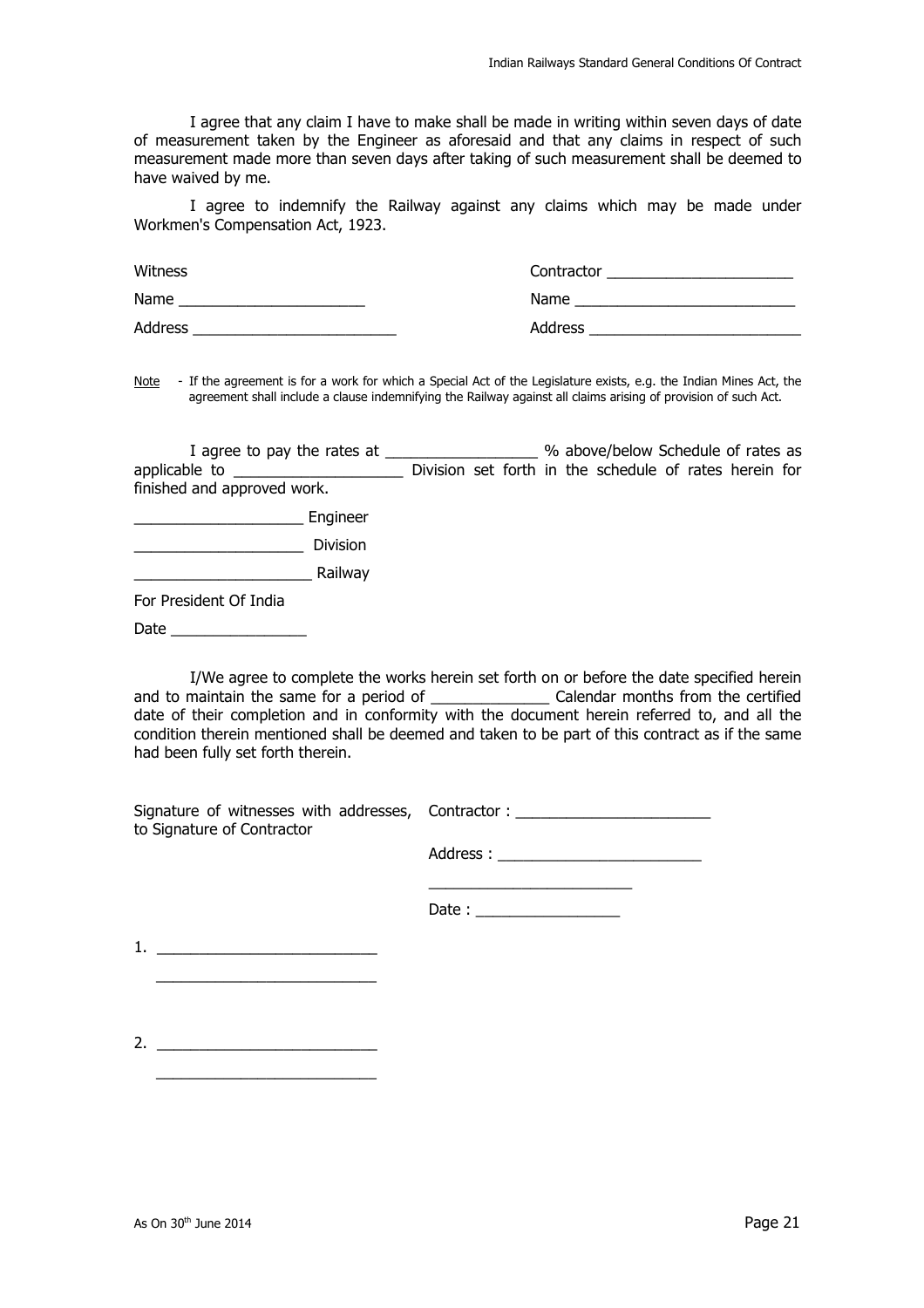### **ANNEXURE - VI**

### **WORK ORDER FOR WORKS**

\_\_\_\_\_\_\_\_\_\_\_\_\_\_\_\_ Division

WORK ORDER No. \_\_\_\_\_\_\_\_\_\_\_ Original / Duplicate / Triplicate No. \_\_\_\_\_\_\_\_\_, Dated \_\_\_\_\_\_\_\_\_

I/We will carry out the following work according to the agreement at back.

### **SCHEDULE OF RATES**

| <b>Particulars</b> | Rates (Rs.) | Per | <b>Remarks</b> |
|--------------------|-------------|-----|----------------|
|                    |             |     |                |
|                    |             |     |                |
|                    |             |     |                |
|                    |             |     |                |
|                    |             |     |                |
|                    |             |     |                |
|                    |             |     |                |
|                    |             |     |                |
|                    |             |     |                |
|                    |             |     |                |

| WITNI |  |
|-------|--|
|       |  |

**WITNESS** : **CONTRACTOR** :

Name \_\_\_\_\_\_\_\_\_\_\_\_\_\_\_\_\_\_\_\_\_ Name \_\_\_\_\_\_\_\_\_\_\_\_\_\_\_\_\_\_\_\_ Address \_\_\_\_\_\_\_\_\_\_\_\_\_\_\_\_\_\_\_\_\_\_ Address \_\_\_\_\_\_\_\_\_\_\_\_\_\_\_\_\_\_

|  | CONTRACTOR : |  |  |  |
|--|--------------|--|--|--|
|  |              |  |  |  |
|  |              |  |  |  |
|  |              |  |  |  |

I agree to pay the above mentioned rates for finished and approved work.

 $\overline{\phantom{a}}$  , and the contract of the contract of the contract of the contract of the contract of the contract of the contract of the contract of the contract of the contract of the contract of the contract of the contrac

Dated \_\_\_\_\_\_\_\_\_\_\_\_\_\_\_ **Engineer** \_\_\_\_\_\_\_\_\_\_\_\_\_\_\_\_\_\_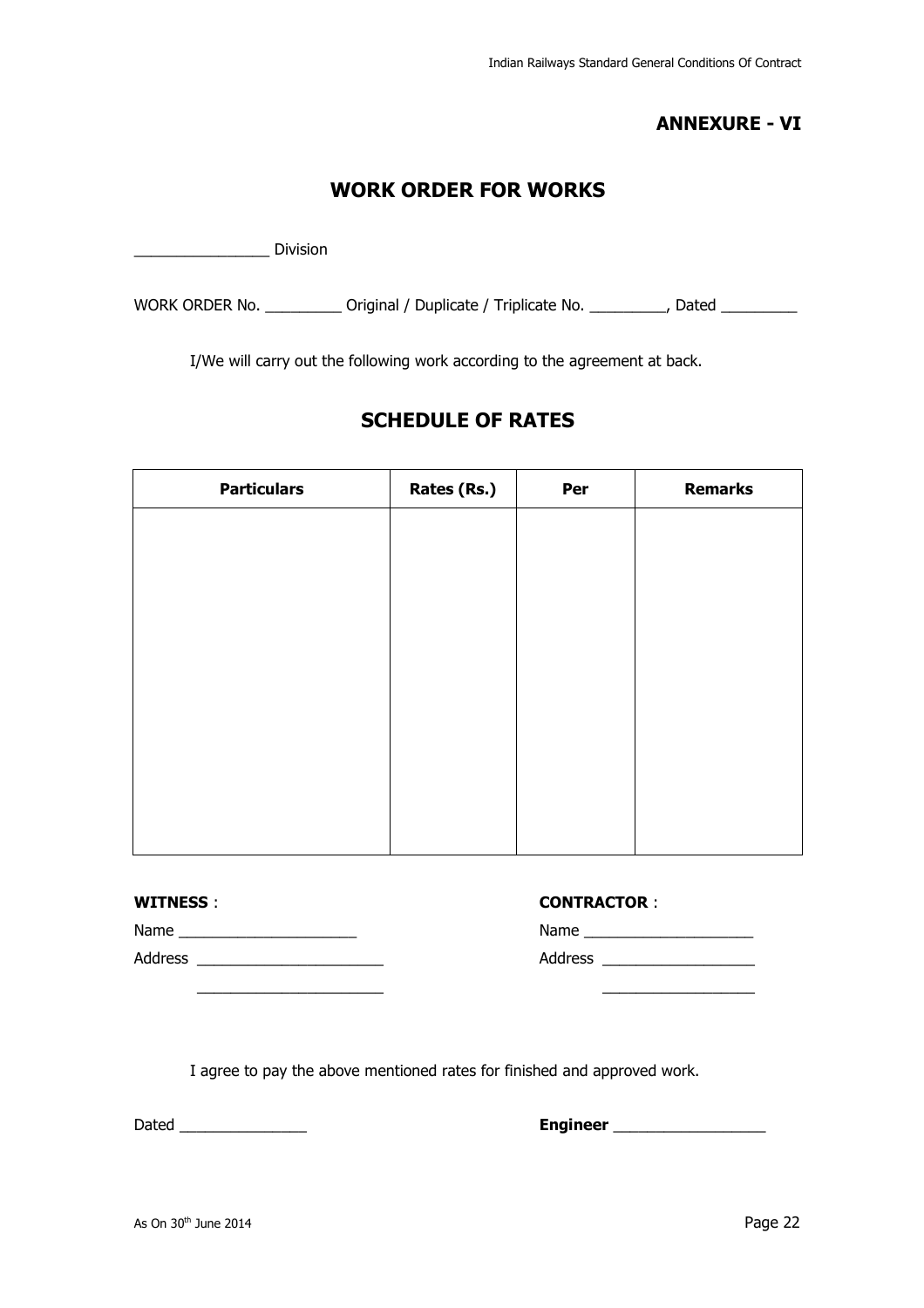### **PART II**

### **STANDARD GENERAL CONDITIONS OF CONTRACT FOR USE IN CONNECTION WITH WORKS CONTRACTS**

### **DEFINITIONS AND INTERPRETATION**

**1. (1) Definitions :** In these Standard General Conditions of Contract, the following terms shall have the meaning assigned hereunder except where the context otherwise requires :

- (a) "Railway" shall mean the President of the Republic of India or the Administrative Officers of the Railway or of the Successor Railway authorised to deal with any matters which these presents are concerned on his behalf.
- (b) "General Manager" shall mean the Officer in-charge of the General Superintendence and Control of the Railway and shall also include the General Manager (Construction) and shall mean and include their successors, of the successor Railway.
- (c) "Chief Engineer" shall mean the Officer in-charge of the Engineering Department of Railway and shall also include Chief Engineer (Construction), Chief Signal & Telecommunication Engineer, Chief Signal & Telecommunication Engineer (Construction), Chief Electrical Engineer, Chief Electrical Engineer (Construction) and shall mean & include their successors, of the Successor Railway.
- (d) "Divisional Railway Manager" shall mean the Officer in-charge of a Division of the Railway and shall mean and include the Divisional Railway Manager of the Successor Railway.
- (e) "Engineer" shall mean the Divisional Engineer or the Executive Engineer, Divisional Signal & Telecom Engineer, Divisional Electrical Engineer in executive charge of the works and shall include the superior officers of Open Line and Construction organisations on the Railway of the Engineering, Signal & Telecom and Electrical Departments, i.e. the Senior Divisional Engineer/Deputy Chief Engineer/Chief Engineer, Senior Divisional Signal & Telecom Engineer / Dy.Chief Signal & Telecom Engineer, Senior Divisional Electrical Engineer / Deputy Chief Electrical Engineer and shall mean & include the Engineers of the Successors Railway.
- (f) "Engineer's Representative" shall mean the Assistant Engineer, Assistant Signal & Telecommunication Engineer and Assistant Electrical Engineer in direct charge of the works and shall include any Sr.Section/Junior Engineer of Civil Engineering/Signal and Telecommunication Engineering & Electrical Engineering Departments appointed by the Railway and shall mean and include the Engineer's Representative of the Successor Railway.
- (g) "Contractor" shall mean the Person/Firm/Co-operative Society or Company whether incorporated or not who enters into the contract with the Railway and shall include their executors, administrators, successors and permitted assigns.
- (h) "Contract" shall mean and include the Agreement of Work Order, the accepted Schedule of Rates or the Schedule or Rates of Railway modified by the tender percentage for items of works quantified, or not quantified, the Standard General Conditions of Contract, the Special Conditions of Contracts, if any; the Drawing, the Specifications, the Special Specifications, if any and Tender Forms, if any.
- (i) "Works" shall mean the works to be executed in accordance with the contract.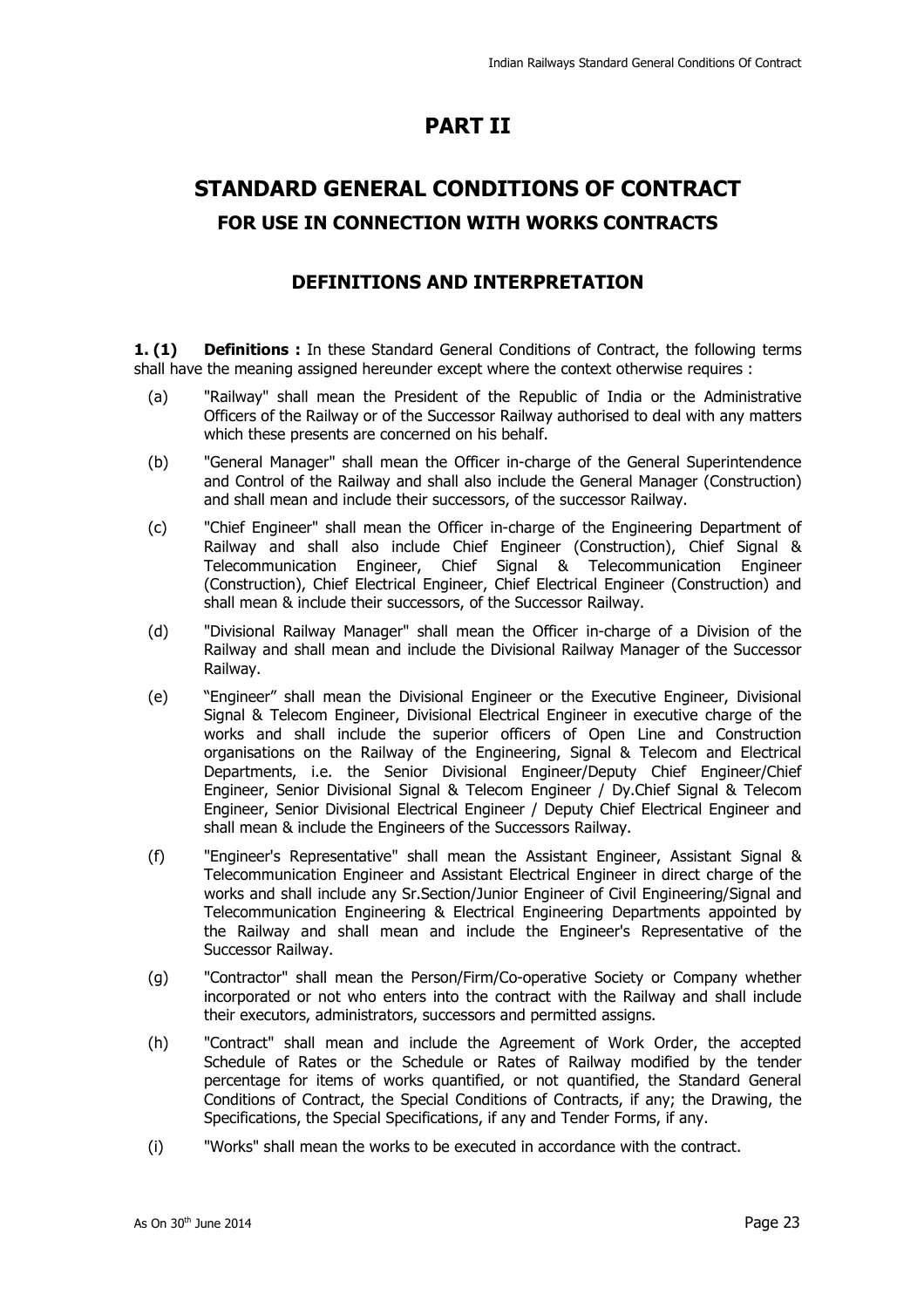- (j) "Specifications" shall mean the Standard Specifications for Materials &Works of Railway as specified by Railway under the authority of the Chief Engineer or as amplified, added to or superseded by Special Specifications, if any.
- (k) "Schedule of Rates of Railway" shall mean the Schedule of Rates issued under the authority of the Chief Engineer from time to time.
- (l) "Drawing" shall mean the maps, drawings, plans and tracings or prints there of annexed to the contract and shall include any modifications of such drawings and further drawings as may be issued by the Engineer from time to time.
- (m) "Constructional Plant" shall mean all appliances or things of whatsoever nature required for the execution, completion or maintenance of the works or temporary works (as hereinafter defined) but does not include materials or other things intended to form or forming part of the permanent work.
- (n) "Temporary Works" shall mean all temporary works of every kind required for the execution completion and/or maintenance of the works.
- (o) "Site" shall mean the lands and other places on, under, in or through which the works are to be carried out and any other lands or places provided by the Railway for the purpose of the contract.
- (p) "Period of Maintenance" shall mean the specified period of maintenance from the date of completion of the works, as certified by the Engineer.

**1.(2) Singular and Plural :** Words importing the singular number shall also include the plural and vice versa where the context requires.

**1.(3) Headings And Marginal Headings :** The headings and marginal headings in these Standard General Conditions are solely for the purpose of facilitating reference and shall not be deemed to be part thereof or be taken into consideration in the interpretation or construction thereof or the contract.

### **GENERAL OBLIGATIONS**

**2. (1) Execution Co-Relation And Intent Of Contract Documents :** The contract documents shall be signed in triplicate by the Railway and the Contractor. The contract documents are complementary and what is called for by anyone shall be as binding as if called for by all, the intention of the documents is to include all labour and materials, equipments and transportation necessary for proper execution of work. Materials or works not covered by or properly inferable from any heading or class of the specifications shall not be supplied by the Railway to the contractors unless distinctly specified in the contract documents. Materials or works described in words which so applied have a well-known technical or trade meaning shall be held to refer to such recognised standards.

**2.(2)** If a work is transferred from the jurisdiction of one Railway to another Railway or to a Project authority or vice versa while contract is in subsistence, the contract shall be binding on the Contractor and the Successor Railway/Project in the same manner & take effect in all respects as if the Contractor and the Successor Railway/Project were parties thereto from the inception and the corresponding officer or the Competent Authority in the Successor Railway/Project will exercise the same powers and enjoy the same authority as conferred to the Predecessor Railway/Project under the original contract/agreement entered into.

**2.(3)** If for administrative or other reasons the contract is transferred to the Successor Railway, the contract shall, notwithstanding any things contained herein contrary there to, be binding on the Contractor and the Successor Railway in the same manner and take effect in all respects as if the Contractor and the Successor Railway had been parties thereto from the date of this contract.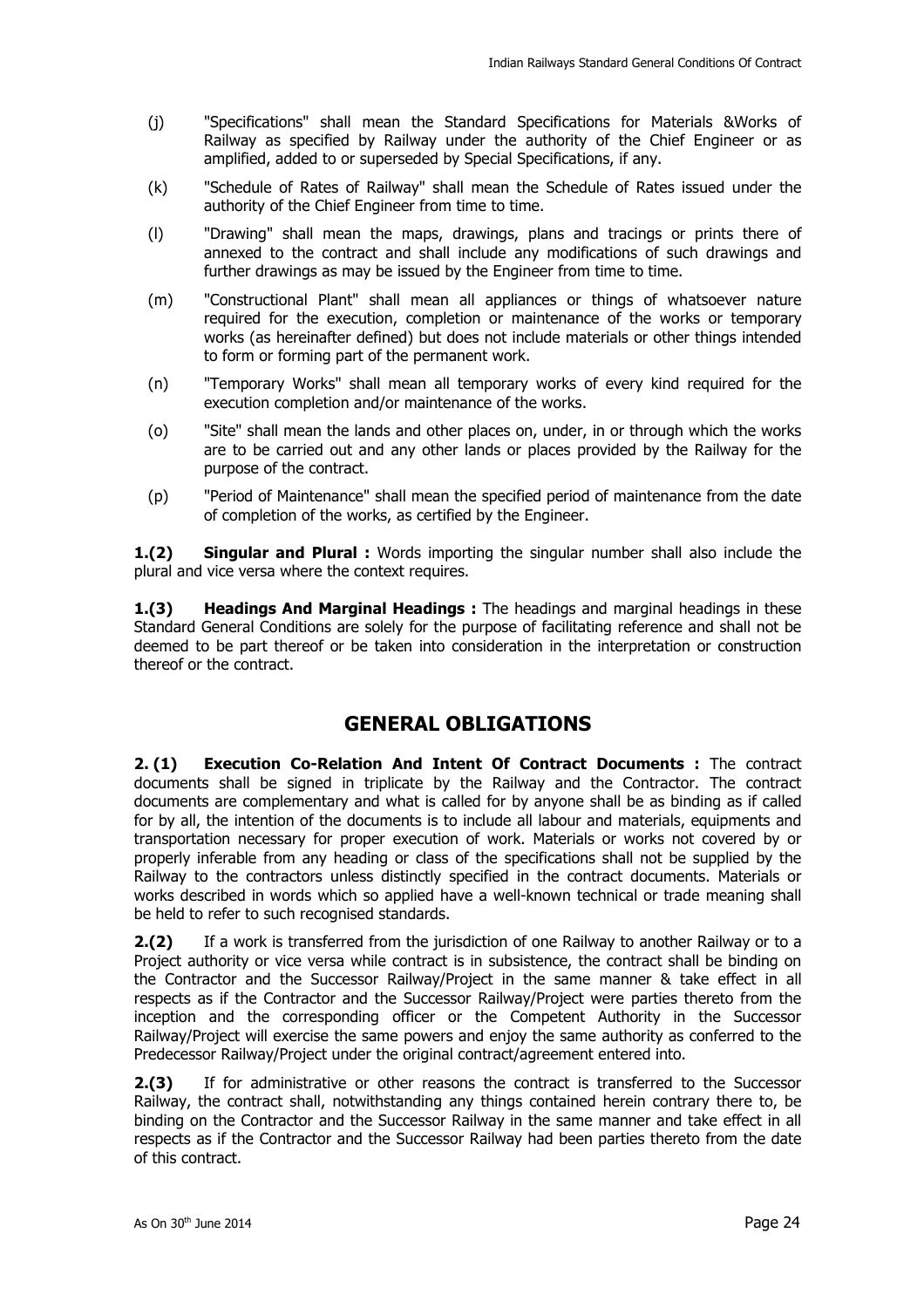**3.(1)** Law Governing The Contract: The contract shall be governed by the law for the time being in force in the Republic of India.

**3.(2) Compliance To Regulations And Bye-Laws :** The Contractor shall conform to the provision of any statute relating to the works and regulations and bye-laws of any local authority and of any water and lighting companies or undertakings, with whose system the work is proposed to be connected and shall before making any variation from the drawings or the specifications that may be necessitated by so confirming give to the Engineer notice specifying the variation proposed to be made and the reason for making the variation and shall not carry out such variation until he has received instructions from the Engineer in respect thereof. The Contractor shall be bound to give all notices required by statute, regulations or bye-laws as aforesaid and to pay all fees and taxes payable to any authority in respect thereof.

**4. Communications To Be In Writing :** All notices, communications, reference and complaints made by the Railway or the Engineer or the Engineer's Representative or the Contractor inter-se concerning the works shall be in writing and no notice, communication, reference or complaint not in writing shall be recognized.

**5.** Service Of Notices On Contractors : The Contractor shall furnish to the Engineer the name, designation and address of his authorized agent and all complaints, notices, communications and references shall be deemed to have been duly given to the Contractor, if delivered to the Contractor or his authorised agent or left at or posted to the address so given and shall be deemed to have been so given in the case of posting on day on which they would have reached such address in the ordinary course of post or on the day on which they were so delivered or left. In the case of contract by partners, any change in the constitution of the firm shall be forthwith notified by the Contractor to the Engineer.

**6.** Occupation And Use Of Land : No land belonging to or in the possession of the Railway shall be occupied by the Contractor without the permission of the Railway. The Contractor shall not use, or allow to be used, the site for any purposes other than that of executing the works. Whenever non-railway bodies/persons are permitted to use railway premises with competent authority's approval, conservancy charges as applicable from time to time may be levied.

**7.** Assignment Or Subletting Of Contract: The Contractor shall not assign or sublet the contract or any part thereof or allow any person to become interested therein any manner whatsoever without the special permission in writing of the Railway. Any breach of this condition shall entitle the Railway to rescind the contract under Clause 62 of these Conditions and also render the contractor liable for payment to the Railway in respect of any loss or damage arising or ensuing from such cancellation; provided always that execution of the details of the work by petty contractor under the direct and personal supervision of the Contractor or his agent shall not be deemed to be sub-letting under this clause. The permitted subletting of work by the Contractor shall not establish any contractual relationship between the sub-contractor and the Railway and shall not relieve the Contractor of any responsibility under the Contract.

**8. Assistance By Railway For The Stores To Be Obtained By The Contractor :**  Owing to difficulty in obtaining certain materials (including Tools & Plant) in the market, the Railway may have agreed without any liability therefore to endeavour to obtain or assist the Contractor in obtaining the required quantities of such materials as may be specified in the Tender. In the event of delay or failure in obtaining the required quantities of the aforesaid material, the Contractor shall not be deemed absolved of his own responsibility and shall keep in touch with the day to day position regarding their availability and accordingly adjust progress of works including employment of labour and the Railway shall not in any way be liable for the supply of materials or for the non-supply thereof for any reasons whatsoever nor for any loss or damage arising in consequence of such delay or non-supply.

**9. Railway Passes :** No free Railway passes shall be issued by the Railway to the Contractor or any of his employee/worker.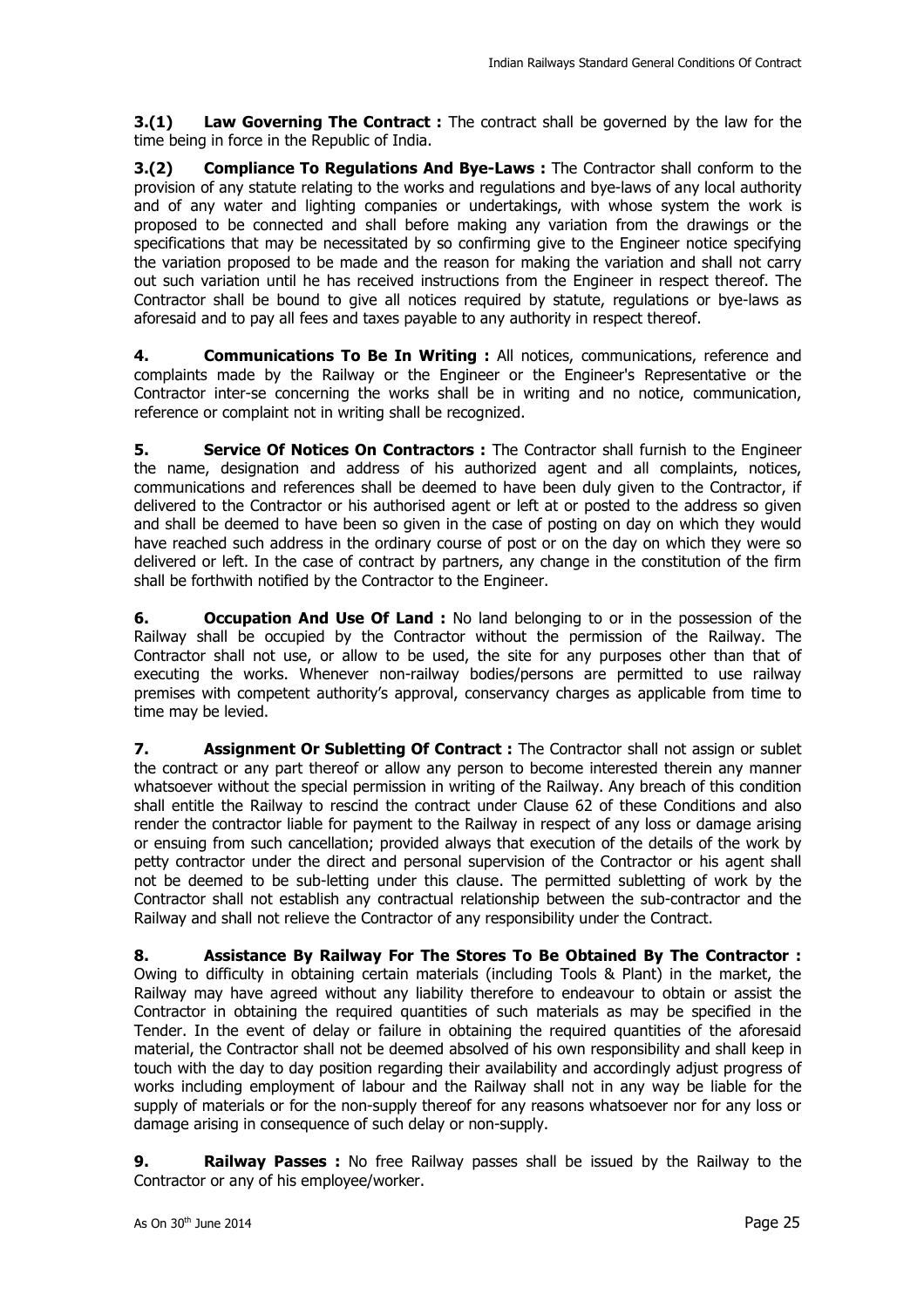**10. Carriage Of Materials :** No forwarding orders shall be issued by the Railway for the conveyance of Contractor's materials, tools and plant by Rail which may be required for use in the works and the contractor shall pay full freight charges at public tariff rates therefor.

**11. Use Of Ballast Trains :** The Railway may agree to allow the Contractor use of the ballast or material trains under such conditions as shall be specially prescribed, provided that the Contractor shall pay for the use thereof charges calculated at public tariff rates on the marked carrying capacity of each vehicle subject to specified minimum charge per day or part of day and provided further that the Contractor shall indemnify the Railway against any claims or damages arising out of the use or misuse thereof and against any liabilities under the Workmen's Compensation Act, 1923 or any statutory amendments thereto.

**12. Representation On Works :** The Contractor shall, when he is not personally present on the site of the works place, keep a responsible agent at the works during working hours who shall on receiving reasonable notice, present himself to the Engineer and orders given by the Engineer or the Engineer's representative to the agent shall be deemed to have the same force as if they had been given to the Contractor. Before absenting himself, the Contractor shall furnish the name and address of his agent for the purpose of this clause and failure on the part of the Contractor to comply with this provision at any time will entitle the Railway to rescind the contract under Clause 62 of these Conditions.

**13. Relics And Treasures :** All gold, silver, oil and other minerals of any description and all precious stones, coins, treasures relics antiquities and other similar things which shall be found in or upon the site shall be the property of the Railway and the Contractor shall duly preserve the same to the satisfaction of the Railway and shall from time to time deliver the same to such person or persons as the Railway may appoint to receive the same.

**14. Excavated Material :** The Contractor shall not sell or otherwise dispose of or remove except for the purpose of this contract, the sand, stone, clay ballast, earth, rock or other substances or materials which may be obtained from any excavation made for the purpose of the works or any building or produced upon the site at the time of delivery of the possession thereof but all the substances, materials, buildings and produce shall be the property of the Railway provided that the Contractor may, with the permission of the Engineer, use the same for the purpose of the works either free of cost or pay the cost of the same at such rates as may be determined by the Engineer.

**15. Indemnity By Contractors :** The Contractor shall indemnify and save harmless the Railway from and against all actions, suit proceedings losses, costs, damages, charges, claims and demands of every nature and description brought or recovered against the Railways by reason of any act or omission of the Contractor, his agents or employees, in the execution of the works or in his guarding of the same. All sums payable by way of compensation under any of these conditions shall be considered as reasonable compensation to be applied to the actual loss or damage sustained, and whether or not any damage shall have been sustained.

**16.(1) Security Deposit:** The Earnest Money deposited by the Contractor with his tender will be retained by the Railways as part of security for the due and faithful fulfillment of the contract by the contractor. The balance to make up the Security Deposit, the rates for which are given below, may be deposited by the Contractor in cash or may be recovered by percentage deduction from the Contractor's "on account" bills. Provided also that in case of defaulting contractor, the Railway may retain any amount due for payment to the Contractor on the pending "on account bills" so that the amounts so retained may not exceed 10% of the total value of the contract.

**16.(2) Recovery Of Security Deposit :** Unless otherwise specified in the Special Conditions, if any, the Security Deposit/rate of recovery/mode of recovery shall be as under :

(a) Security Deposit for each work should be 5% of the contract value,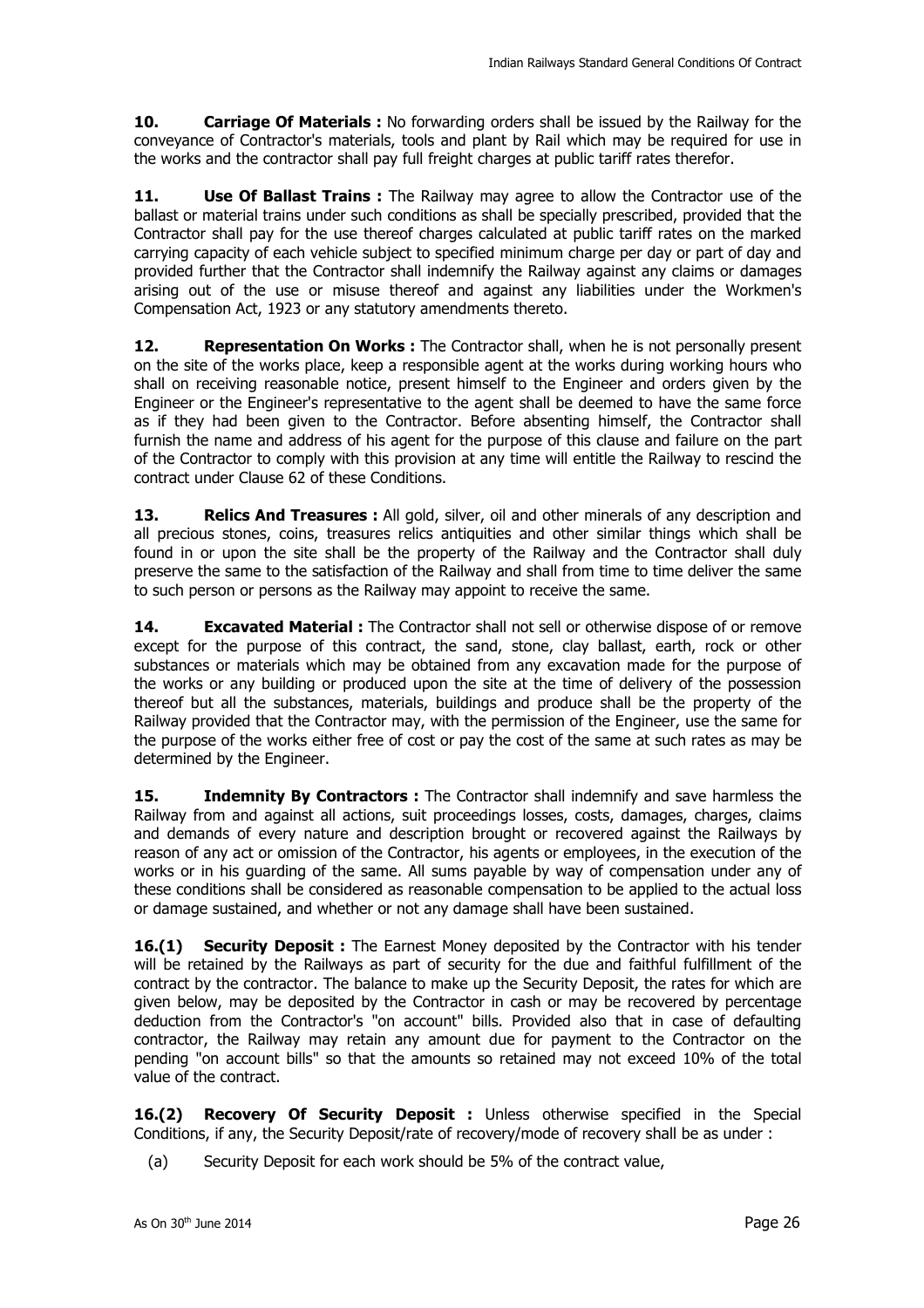- (b) The rate of recovery should be at the rate of 10% of the bill amount till the full Security Deposit is recovered,
- (c) Security Deposits will be recovered only from the running bills of the contract and no other mode of collecting SD such as SD in the form of instruments like BG (except Note (ii) below); FD etc. shall be accepted towards Security Deposit.

 Security Deposit shall be returned to the contractor after the expiry of the maintenance period in all the cases other than Note (i) mentioned below and after passing the final bill based on No Claim Certificate with the approval of the Competent Authority. The Competent Authority shall normally be the authority who is competent to sign the contract. If this Competent Authority is of the rank lower than JA Grade, then a JA Grade Officer (concerned with the work) should issue the certificate. The certificate, inter alia, should mention that the work has been completed in all respects and that all the contractual obligations have been fulfilled by the contractor and that there is no due from the contractor to Railways against the contract concerned. Before releasing the SD, an unconditional and unequivocal 'No Claim Certificate' from the contractor concerned should be obtained.

#### **Note -**

- (i) After the work is physically completed, Security Deposit recovered from the running bills of a contractor can be returned to him, if he so desires, in lieu of FDR/irrevocable Bank Guarantee for equivalent amount to be submitted by him.
- (ii) In case of contracts of value Rs. 50 crore and above, irrevocable Bank Guarantee can also be accepted as a mode of obtaining security deposit.

**16.(3)** No interest will be payable upon the Earnest Money and Security Deposit or amounts payable to the Contractor under the Contract, but Government Securities deposited in terms of Sub-Clause (1) of this clause will be payable with interest accrued thereon.

#### **16.(4) Performance Guarantee**

The procedure for obtaining Performance Guarantee is outlined below :

- (a) The successful bidder shall have to submit a Performance Guarantee (PG) within 30 (thirty) days from the date of issue of Letter Of Acceptance (LOA). Extension of time for submission of PG beyond 30 (thirty) days and upto 60 days from the date of issue of LOA may be given by the Authority who is competent to sign the contract agreement. However, a penal interest of 15% per annum shall be charged for the delay beyond 30 (thirty) days, i.e. from 31st day after the date of issue of LOA. In case the contractor fails to submit the requisite PG even after 60 days from the date of issue of LOA, the contract shall be terminated duly forfeiting EMD and other dues, if any payable against that contract. The failed contractor shall be debarred from participating in re-tender for that work.
- (b) The successful bidder shall submit the Performance Guarantee (PG) in any of the following forms, amounting to 5% of the contract value:
	- (i) A deposit of Cash;
	- (ii) Irrevocable Bank Guarantee;
	- (iii) Government Securities including State Loan Bonds at 5% below the market value;
	- (iv) Deposit Receipts, Pay Orders, Demand Drafts and Guarantee Bonds. These forms of Performance Guarantee could be either of the State Bank of India or of any of the Nationalized Banks;
	- (v) Guarantee Bonds executed or Deposits Receipts tendered by all Scheduled Banks;
	- (vi) A Deposit in the Post Office Saving Bank;
	- (vii) A Deposit in the National Savings Certificates;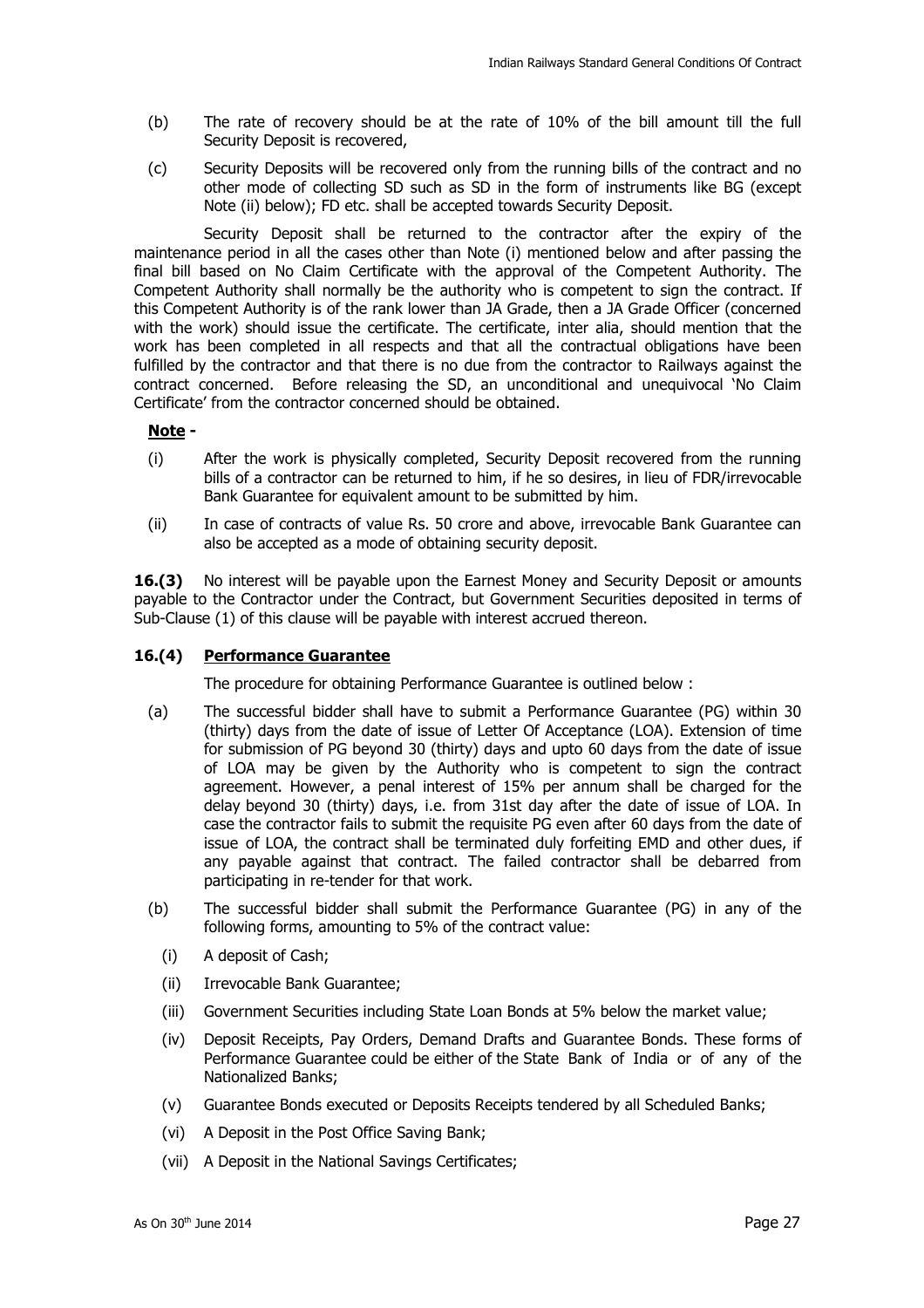- (viii) Twelve years National Defence Certificates;
- (ix) Ten years Defence Deposits;
- (x) National Defence Bonds and
- (xi) Unit Trust Certificates at 5% below market value or at the face value whichever is less. Also, FDR in favour of FA&CAO (free from any encumbrance) may be accepted.
- **Note** The instruments as listed above will also be acceptable for Guarantees in case of Mobilization Advance.
- (c) The Performance Guarantee shall be submitted by the successful bidder after the Letter Of Acceptance (LOA) has been issued, but before signing of the contract agreement. This P.G. shall be initially valid upto the stipulated date of completion plus 60 days beyond that. In case, the time for completion of work gets extended, the contractor shall get the validity of P.G. extended to cover such extended time for completion of work plus 60 days.
- (d) The value of PG to be submitted by the, contractor will not change for variation upto 25% (either increase or decrease). In case during the course of execution, value of the contract increases by more than 25% of the original contract value, an additional Performance Guarantee amounting to 5% (five percent) for the excess value over the original contract value shall be deposited by the contractor.
- (e) The Performance Guarantee (PG) shall be released after physical completion of the work based on 'Completion Certificate' issued by the competent authority stating that the contractor has completed the work in all respects satisfactorily. The Security Deposit shall, however, be released only after expiry of the maintenance period and after passing the final bill based on 'No Claim Certificate' from the contractor.
- (f) Whenever the contract is rescinded, the Security Deposit shall be forfeited and the Performance Guarantee shall be encashed. The balance work shall be got done independently without risk & cost of the failed contractor. The failed contractor shall be debarred from participating in the tender for executing the balance work. If the failed contractor is a JV or a Partnership firm, then every member/partner of such a firm shall be debarred from participating in the tender for the balance work in his/her individual capacity or as a partner of any other JV /partnership firm.
- (g) The engineer shall not make a claim under the Performance Guarantee except for amounts to which the President of India is entitled under the contract (not withstanding and/or without prejudice to any other provisions in the contract agreement) in the event of :
	- (i) Failure by the contractor to extend the validity of the Performance Guarantee as described herein above, in which event the Engineer may claim the full amount of the Performance Guarantee.
	- (ii) Failure by the contractor to pay President of India any amount due, either as agreed by the contractor or determined under any of the Clauses/Conditions of the Agreement, within 30 days of the service of notice to this effect by Engineer.
	- (iii) The Contract being determined or rescinded under provision of the GCC, the Performance Guarantee shall be forfeited in full and shall be absolutely at the disposal of the President of India.

{Ref. : Item-l to Railway Board's letter no. 2007/CE.I/CT/18 Pt.XII, dated 31.12.2010}

**17.** Force Majeure Clause : If at any time, during the continuance of this contract, the performance in whole or in part by either party of any obligation under this contract shall be prevented or delayed by reason of any war, hostility, acts of public enemy, civil commotion, sabotage, serious loss or damage by fire, explosions, epidemics, strikes, lockouts or acts of God (hereinafter, referred to events) provided, notice of the happening of any such event is given by either party to the other within 30 days from the date of occurrence thereof, neither party shall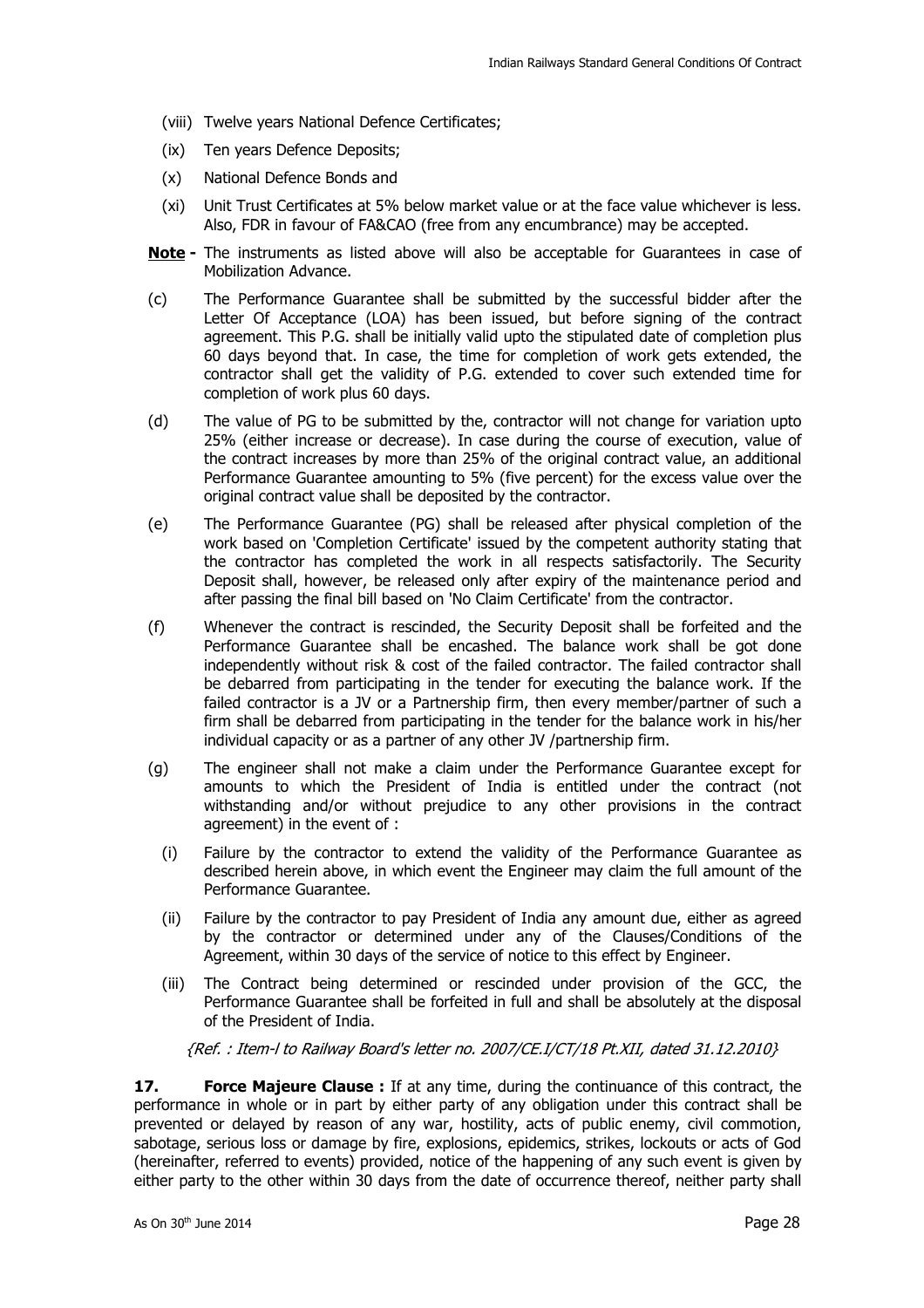by reason of such event, be entitled to terminate this contract nor shall either party have any claim for damages against the other in respect of such non-performance of delay in performance, and works under the contract shall be resumed as soon as practicable after such event has come to an end or ceased to exist, and the decision of the Engineer as to whether the works have been so resumed or not shall be final and conclusive, PROVIDED FURTHER that if the performance in whole or in part of any obligation under this contract is prevented or delayed by reason of any such event for a period exceeding 120 days, either party may at its option terminate the contract by giving notice to the other party.

**17–A Extension Of Time In Contracts :** Subject to any requirement in the contract as to completion of any portions or portions of the works before completion of the whole, the contractor shall fully and finally complete the whole of the works comprised in the contract (with such modifications as may be directed under conditions of this contract) by the date entered in the contract or extended date in terms of the following clauses:

- (i) **Extension Due To Modification :** If any modifications have been ordered which in the opinion of the Engineer have materially increased the magnitude of the work, then such extension of the contracted date of completion may be granted as shall appear to the Engineer to be reasonable in the circumstances, provided moreover that the Contractor shall be responsible for requesting such extension of the date as may be considered necessary as soon as the cause thereof shall arise and in any case not less than one month before the expiry of the date fixed for completion of the works.
- (ii) **Extension For Delay Not Due To Railway Or Contractor :** If in the opinion of the Engineer, the progress of work has any time been delayed by any act or neglect of Railway's employees or by other contractor employed by the Railway under Sub-Clause (4) of Clause 20 of these Conditions or in executing the work not forming part of the contract but on which contractor's performance necessarily depends or by reason of proceeding taken or threatened by or dispute with adjoining or to neighbouring owners or public authority arising otherwise through the Contractor's own default etc. or by the delay authorized by the Engineer pending arbitration or in consequences of the contractor not having received in due time necessary instructions from the Railway for which he shall have specially applied in writing to the Engineer or his authorized representative then upon happening of any such event causing delay, the Contractor shall immediately give notice thereof in writing to the Engineer within 15 days of such happening, but shall nevertheless make constantly his best endeavours to bring down or make good the delay and shall do all that may be reasonably required of him to the satisfaction of the Engineer to proceed with the works. The contractor may also indicate the period for which the work is likely to be delayed and shall be bound to ask for necessary extension of time. The Engineer on receipt of such request from the contractor shall consider the same and shall grant such extension of time as in his opinion is reasonable having regard to the nature and period of delay and the type and quantum of work affected thereby. No other compensation shall be payable for works so carried forward to the extended period of time, the same rates, terms and conditions of contract being applicable as if such extended period of time was originally provided in the original contract itself.
- (iii) **Extension For Delay Due To Railways :** In the event of any failure or delay by the Railway to hand over the Contractor possession of the lands necessary for the execution of the works or to give the necessary notice to commence the works or to provide the necessary drawings or instructions or any other delay caused by the Railway due to any other cause whatsoever, then such failure or delay shall in no way affect or vitiate the contract or alter the character thereof or entitle the contractor to damages or compensation therefor, but in any such case, the Railway may grant such extension or extensions of the completion date as may be considered reasonable.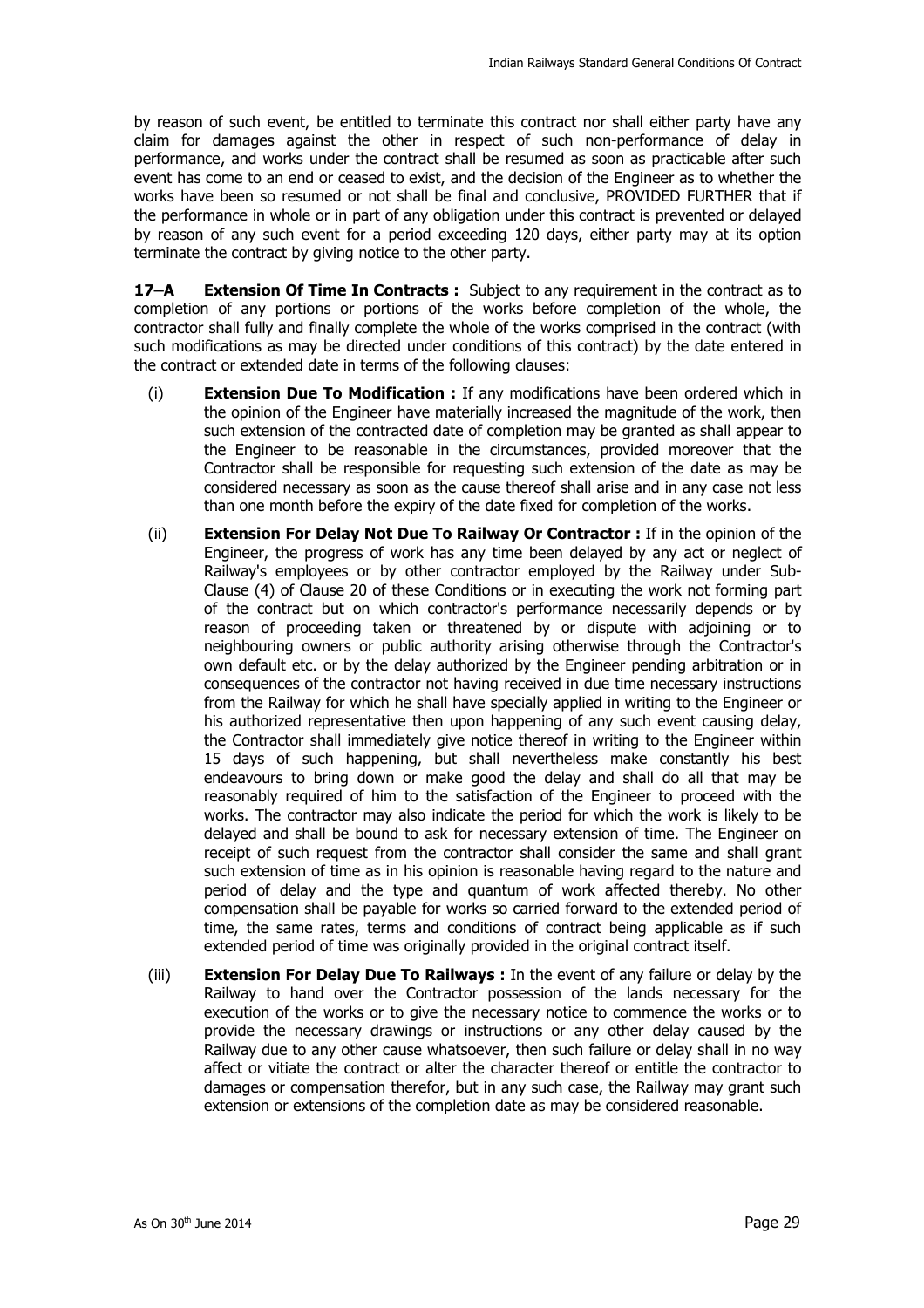**17-B Extension Of Time For Delay Due To Contractor:** The time for the execution of the work or part of the works specified in the contract documents shall be deemed to be the essence of the contract and the works must be completed not later than the date(s) as specified in the contract. If the contractor fails to complete the works within the time as specified in the contract for the reasons other than the reasons specified in Clause 17 and 17-A, the Railway may, if satisfied that the works can be completed by the contractor within reasonable short time thereafter, allow the contractor for further extension of time (Proforma at Annexure-VII) as the Engineer may decide. On such extension the Railway will be entitled without prejudice to any other right and remedy available on that behalf, to recover from the contractor as agreed damages and not by way of penalty a sum equivalent to  $\frac{1}{2}$  of 1% of the contract value of the works for each week or part of the week.

For the purpose of this Clause, the contract value of the works shall be taken as value of work as per contract agreement including any supplementary work order/contract agreement issued. Provided also, that the total amount of liquidated damages under this condition, shall not exceed the under noted percentage value or of the total value of the item or groups of items of work for which a separate distinct completion period is specified in the contract.

- (i) For contract value upto Rs. 2 lakh  $-10\%$  of total value of the contract
- (ii) For contracts valued above Rs. 2 lakh  $-10\%$  of first Rs. 2 lakh and 5% of balance

Further, competent authority while granting extension to the currency of contract under Clause 17 (B) of GCC may also consider levy of token penalty, as deemed fit based on the merit of the case.

Provided further, that if the Railway is not satisfied that the works can be completed by the Contractor and in the event of failure on the part of the contractor to complete the work within further extension of time allowed as aforesaid, the Railway shall be entitled without prejudice to any other right or remedy available in that behalf, to appropriate the contractor's Security Deposit and rescind the contract under Clause 62 of these Conditions, whether or not actual damage is caused by such default.

**18.(1) Illegal Gratification :** Any bribe, commission, gift or advantage given, promised or offered by or on behalf to the Contractor or his partner, agent or servant or, anyone on his behalf, to any officer or employee of the Railway, or to any person on his behalf in relation to obtaining or execution of this or any other contract with the Railway shall, in addition to any criminal liability which he may incur, subject contractor to the rescission of the contract and all other contracts with the Railway and to the payment of any loss or damage resulting from such decision and the Railway shall be entitled to deduct the amounts so payable from any moneys due to the Contractor(s) under this contract or any other contracts with the Railway.

18.(2) The Contractor shall not lend or borrow from or have or enter into any monitory dealings or transactions either directly or indirectly with any employee of the Railway and if he shall do so, the Railway shall be entitled forthwith to rescind the contract and all other contracts with the Railway. Any question or dispute as to the commission or any such offence or compensation payable to the Railway under this Clause shall be settled by the General Manager of the Railway, in such a manner as he shall consider fit & sufficient and his decision shall be final & conclusive. In the event of rescission of the contract under this Clause, the Contractor will not be paid any compensation whatsoever except payments for the work done upto the date of rescission.

### **EXECUTION OF WORKS**

**19.(1) Contractor's Understanding :** It is understood and agreed that the Contractor has, by careful examination, satisfied himself as to the nature and location of the work, the conformation of the ground, the character, quality and quantity of the materials to be encountered, the character of equipment and facilities needed preliminary to and during the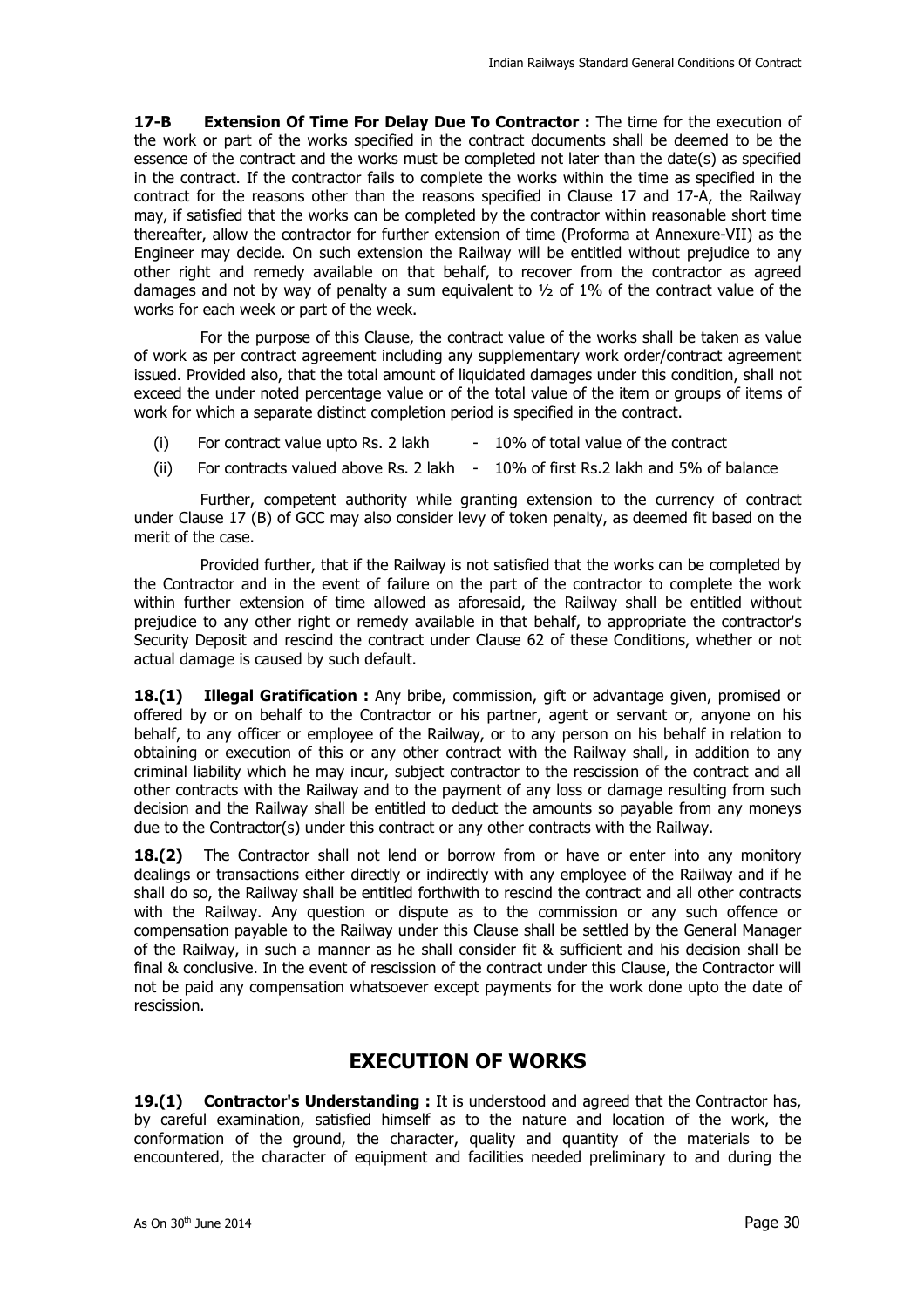progress of the works, the general and local conditions, the labour conditions prevailing therein and all other matters which can in any way affect the works under the contract.

**19.(2) Commencement Of Works :** The Contractor shall commence the works within 15 days after the receipt by him of an order in writing to this effect from the Engineer and shall proceed with the same with due expedition and without delay

**19.(3) Accepted Programme Of Work :** The Contractor who has been awarded the work shall as soon as possible but not later than 30 days after the date of receipt of the acceptance letter in respect of contracts with initial completion period of two years or less or not later than 90 days for other contracts have to submit the detailed programme of work indicating the time schedule of various items of works in the form of Bar Chart/PERT/CPM. He shall also submit the details of organisation (in terms of labour and supervisors) plant and machinery that he intends to utilize (from time to time) for execution of the work within stipulated date of completion. The programme of work amended as necessary by discussions with the Engineer, shall be treated as the agreed programme of the work for the purpose of this contract and the contractor shall endeavour to fulfill this programme of work. The progress of work will be watched accordingly and the liquidated damages will be with reference to the overall completion date. Nothing stated herein shall preclude the contractor in achieving earlier completion of item or whole of the works than indicated in the programme.

**19.(4) Setting Out Of Works :** The Contractor shall be responsible for the correct setting out of all works in relation to original points, lines and levels of reference at his cost. The Contractor shall execute the work true to alignment, grade, levels and dimensions as shown in the drawing and as directed by the Engineer's representative and shall check these at frequent intervals. The Contractor shall provide all facilities like labour and instruments and shall cooperate with the Engineer's representative to check all alignment, grades, levels and dimensions. If, at any time, during the progress of the works any error shall appear or arise in any part of the work, the Contractor, on being required so to do by the Engineer's representative shall, at his own cost rectify such errors, to the satisfaction of the Engineer's representative. Such checking shall not absolve the Contractor of his own responsibility of maintaining accuracy in the work. The Contractor shall carefully protect and preserve all bench marks, sight rails, pegs and other things used in setting out the work.

**20.(1) Compliance To Engineer's Instructions :** The Engineer shall direct the order in which the several parts of the works shall be executed and the Contractor shall execute without delay all orders given by the Engineer from time to time; but the Contractor shall not be relieved thereby from responsibility for the due performance of the works in all respects.

**20.(2) Alterations To Be Authorized :** No alterations in or additions to or omissions or abandonment of any part of the works shall be deemed authorised, except under instructions from the Engineer, and the Contractor shall be responsible to obtain such instructions in each and every case in writing from the Engineer.

**20.(3) Extra Works :** Should works over and above those included in the contract require to be executed at the site, the contractor shall have no right to be entrusted with the execution of such works which may be carried out by another contractor or contractors or by other means at the option of the Railway.

**20.(4) Separate Contracts In Connection With Works :** The Railway shall have the right to let other contracts in connection with the works. The Contractor shall afford other contractors reasonable opportunity for the storage of their materials and the execution of their works and shall properly connect and coordinate his work with theirs. If any part of the Contractors work depends for proper execution or result upon the work of another contractor(s), the Contractor shall inspect and promptly report to the Engineer any defects in such works that render it unsuitable for such proper execution and results. The Contractor's failure so-to inspect and report shall constitute an acceptance of the other contractor's work as fit and proper for the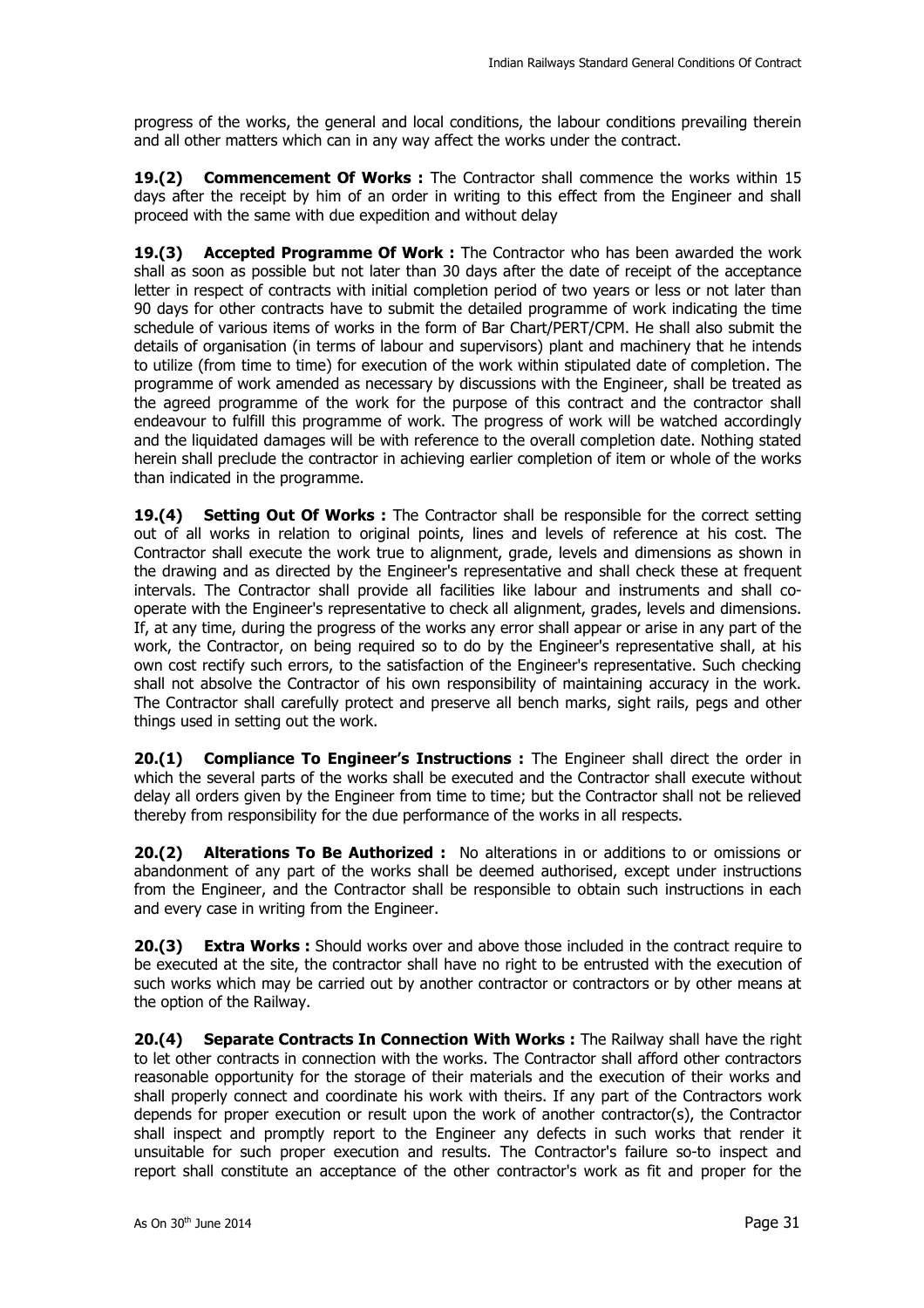reception of his work, except as to defects which may develop in the other contractor's work after the execution of his work.

**21. Instruction Of Engineer's Representative :** Any instructions or approval given by the Engineer's representative to Contractor in connection with the works shall bind the Contractor as though it had been given by the Engineer provided always as follows:

- (a) Failure of the Engineer's representative to disapprove any work or materials shall not prejudice the power of the Engineer thereafter to disapprove such work or material and to order the removal or breaking up thereof.
- (b) If the Contractor shall be dissatisfied by reason of any decision of the Engineer's representative, he shall be entitled to refer the matter to the Engineer who shall there upon confirm or vary such decision.

**22.(1) Adherence To Specifications And Drawings :** The whole of the works shall be executed in perfect conformity with the specifications and drawings of the contract. If Contractor performs any works in a manner contrary to the specifications or drawings or any of them and without such reference to the Engineer, he shall bear all the costs arising or ensuing therefrom and shall be responsible for all loss to the Railway.

**22.(2) Drawings And Specifications Of The Works :** The Contractor shall keep one copy of Drawings and Specifications at the site, in good order, and such contract documents as may be necessary, available to the Engineer or the Engineer's Representative.

**22.(3) Ownership Of Drawings And Specifications :** All Drawings and Specifications and copies thereof furnished by the Railway to the Contractor are deemed to be the property of the Railway. They shall not be used on other works and with the exception of the signed contract set, shall be returned by the Contractor to the Railway on completion of the work or termination of the Contract.

**22.(4) Compliance With Contractor's Request For Details :** The Engineer shall furnish with reasonable promptness, after receipt by him of the Contractor's request for the same, additional instructions by means of drawings or otherwise, necessary for the proper execution of the works or any part thereof. All such drawings and instructions shall be consistent with the Contract Documents and reasonably inferable therefrom.

**22.(5) Meaning And Intent Of Specification And Drawings :** If any ambiguity arises as to the meaning and intent of any portion of the Specifications and Drawings or as to execution or quality of any work or material, or as to the measurements of the works the decision of the Engineer thereon shall be final subject to the appeal (within 7 days of such decision being intimated to the Contractor) to the Chief Engineer who shall have the power to correct any errors, omissions, or discrepancies in aforementioned items and whose decision in the matter in dispute or doubt shall be final and conclusive.

**23. Working During Night :** The Contractor shall not carry out any work between sunset and sun-rise without the previous permission of the Engineer.

**24. Damage To Railway Property Or Private Life And Property :** The Contractor shall be responsible for all risk to the work and for trespass and shall make good at his on expense all loss or damage whether to the works themselves or to any other property of the Railway or the lives, persons or property of others from whatsoever cause in connection with the works until they are taken over by the Railway and this although all reasonable and proper precautions may have been taken by the Contractor, and in case the Railway shall be called upon to make good any costs, loss or damages, or to pay any compensation, including that payable under the provisions of the Workmen's Compensation Act or any statutory amendments thereof to any person or persons sustaining damages as aforesaid by reason of any act, or any negligence or omissions on the part of the Contractor; the amount of any costs or charges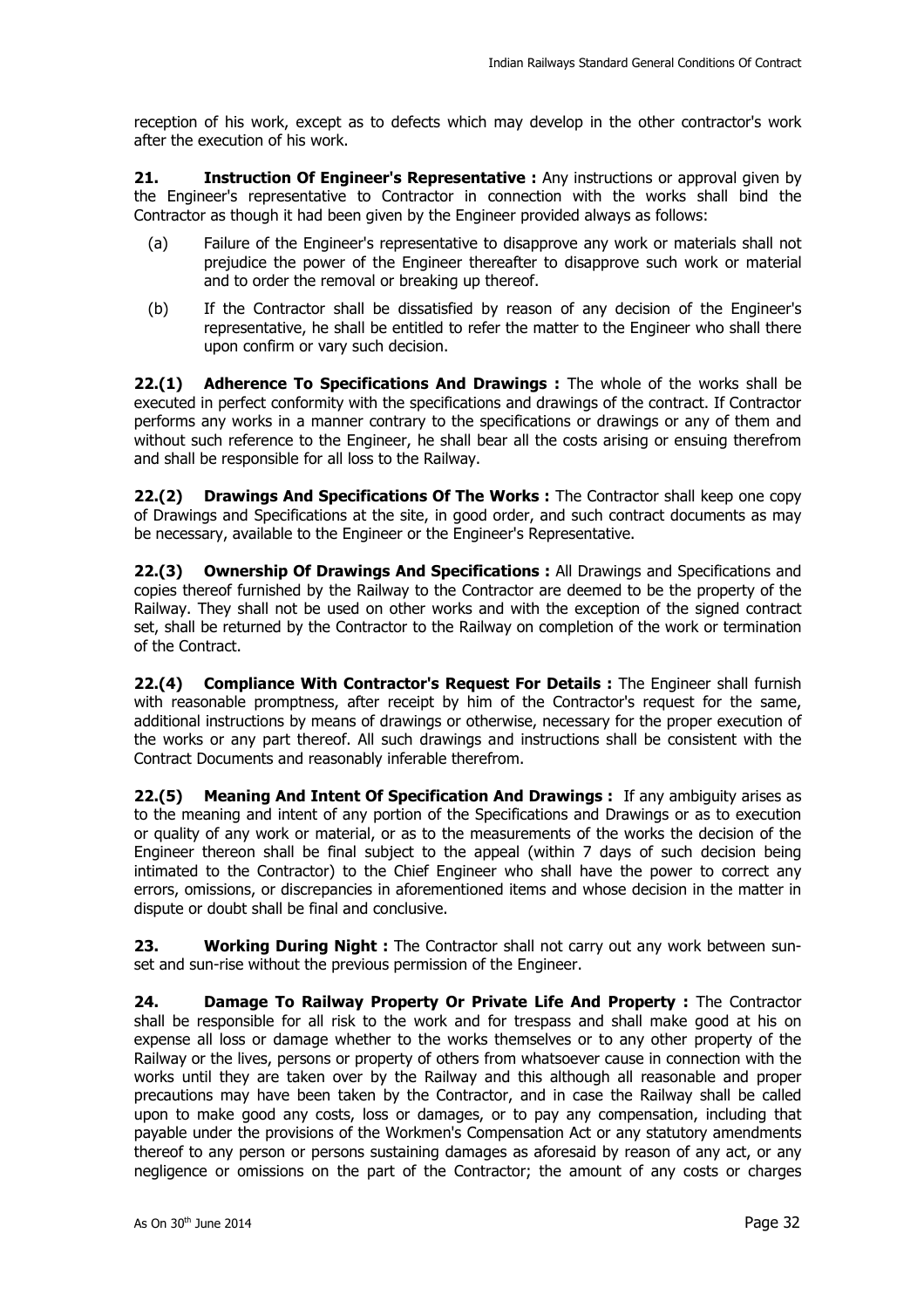including costs and charges in connection with legal proceedings, which the Railway may incur in reference thereto, shall be charged to the Contractor. The Railway shall have the power and right to pay or to defend or compromise any claim of threatened legal proceedings or in anticipation of legal proceedings being instituted consequent on the action or default of the Contractor, to take such steps as may be considered necessary or desirable to ward off or mitigate the effect of such proceedings, charging to Contractor, as aforesaid, any sum or sums of money which may be paid and any expenses whether for reinstatement or otherwise which may be incurred and the propriety of any such payment, defence or compromise, and the incurring of any such expenses shall not be called in question by the Contractor.

**25. Sheds, Stores Houses And Yards :** The Contractor shall at his own expense provide himself with sheds, storehouses and yards in such situations and in such numbers as in the opinion of the Engineer is requisite for carrying on the works and the Contractor shall keep at each such sheds, store-houses and yards a sufficient quantity of materials and plant in stock as not to delay the carrying out of the works with due expedition and the Engineer and the Engineer's representative shall have free access to the said sheds, store houses and yards at any time for the purpose of inspecting the stock of materials or plant so kept in hand, and any materials or plant which the Engineer may object to shall not be brought upon or used in the works, but shall be forthwith removed from the sheds, store houses or yards by the Contractor. The Contractor shall at his own expenses provide and maintain suitable mortar mills, soaking vats or any other equipments necessary for the execution of the works.

#### **26. Provision Of Efficient And Competent Staff At Work Sites By The Contractor :**

**26.1** The Contractor shall place and keep on the works at all times efficient and competent staff to give the necessary directions to his workmen and to see that they execute their work in sound & proper manner and shall employ only such supervisors, workmen & labourers in or about the execution of any of these works as are careful and skilled in the various trades.

**26.2** The Contractor shall at once remove from the works any agents, permitted subcontractor, supervisor, workman or labourer who shall be objected to by the Engineer and if and whenever required by the Engineer, he shall submit a correct return showing the names of all staff and workmen employed by him.

**26.3** In the event of the Engineer being of the opinion that the Contractor is not employing on the works a sufficient number of staff and workmen as is necessary for proper completion of the works within the time prescribed, the Contractor shall forthwith on receiving intimation to this effect deploy the additional number of staff and labour as specified by the Engineer within seven days of being so required and failure on the part of the Contractor to comply with such instructions will entitle the Railway to rescind the contract under Clause 62 of these conditions.

#### **26A. Deployment Of Qualified Engineers At Work Sites By The Contractor :**

**26A.1** The contractor shall also employ Qualified Graduate Engineer or Qualified Diploma Holder Engineer, based on value of contract, as may be prescribed by the Ministry of Railways through separate instructions from time to time.

**26A.2** In case the contractor fails to employ the Engineer, as aforesaid in Para 26A.1, he shall be liable to pay penalty at the rates, as may be prescribed by the Ministry of Railways through separate instructions from time to time for the default period for the provisions, as contained in Para 26A.1.

**26A.3** No. of qualified engineers required to be deployed by the Contractor for various activities contained in the works contract shall be specified in the tender documents as 'special condition of contract' by the tender inviting authority."

{Authority : Railway Board's letter no. 2012/CE-I/CT/O/20, New Delhi, Dated 10.05.2013}

**27.(1) Workmanship And Testing :** The whole of the works and/or supply of materials specified and provided in the contract or that may be necessary to be done in order to form and complete any part thereof shall be executed in the best and most substantial workman like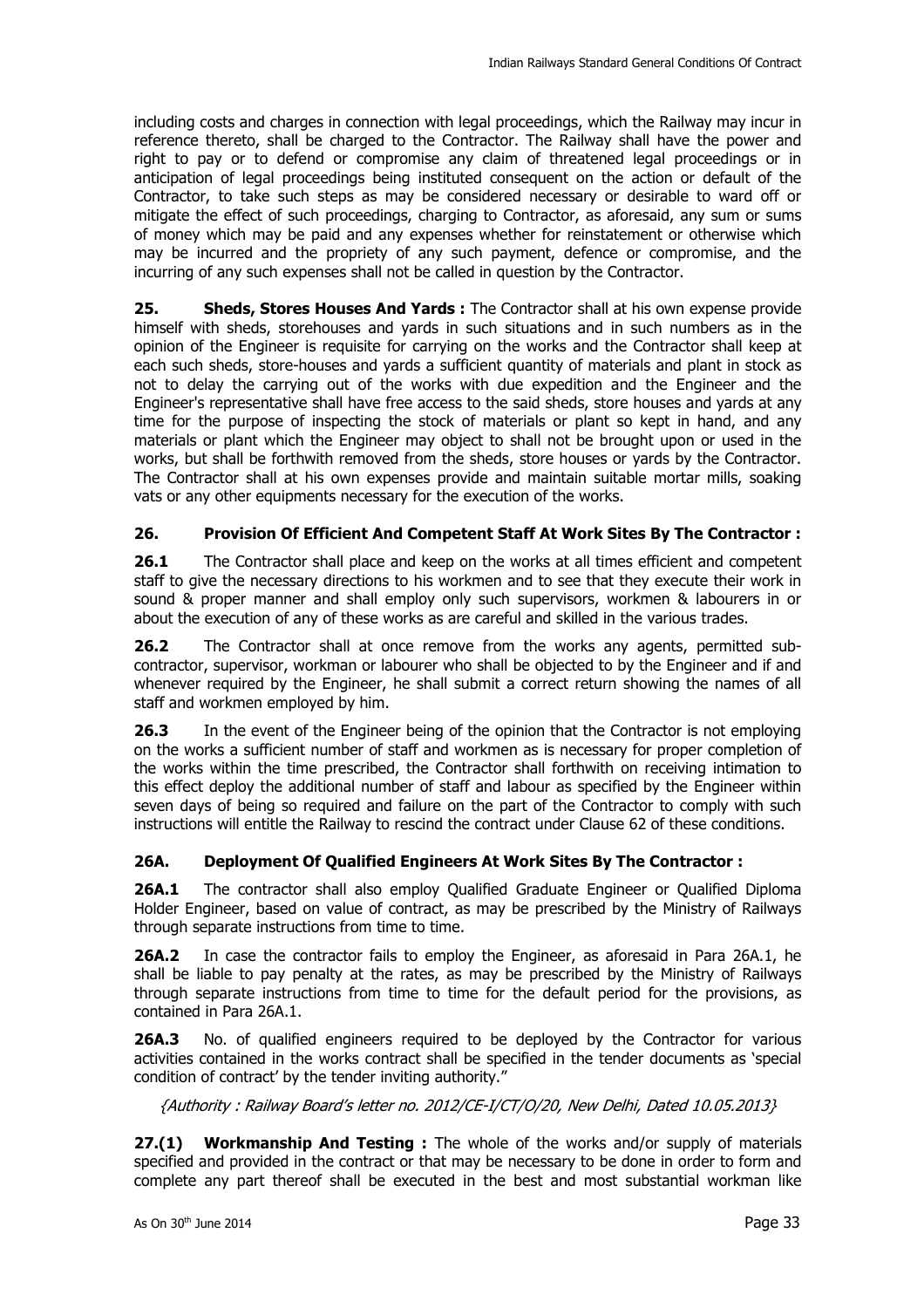manner with materials of the best and most approved quality of their respective kinds, agreeable to the particulars contained in or implied by the specifications and as referred to in and represented by the drawings or in such other additional particulars, instructions and drawings may be found requisite to be given during the carrying on of the works and to the entire satisfaction of the Engineer according to the instructions and directions which the Contractors may from time to time receive from the Engineer. The materials may be subjected to tests by means of such machines, instruments and appliances as the Engineer may direct and wholly at the expense of the Contractor.

- **27.(2) Removal Of Improper Work And Materials :** The Engineer or the Engineer's Representative shall be entitled to order from time to time:
	- (a) the removal from the site within the time specified in the order of any materials which in his opinion are not in accordance with the specifications or drawings.
	- (b) the substitution of proper and suitable materials, and
	- (c) the removal and proper re-execution, notwithstanding any previous tests thereof or on account payments therefor, of any work which in respect of materials or workmanship is not in his opinion in accordance with the specifications and in case of default on the part of the Contractor in carrying out such order, the Railway shall be entitled to rescind the contract under Clause 62 of these conditions.

**28. Facilities For Inspection :** The Contractor shall afford the Engineer and the Engineer's Representative every facility for entering in and upon every portion of the work at all hours for the purpose of inspection or otherwise and shall provide all labour, materials, planks, ladders, pumps, appliances and things of every kind required for the purpose and the Engineer and the Engineer's Representative shall at all times have free access to every part of the works and to all places at which materials for the works are stored or being prepared.

**29. Examination Of Work Before Covering Up :** The Contractor shall give 7 days' notice to the Engineer or the Engineer's Representative whenever any work or materials are intended to be covered up in the earth, in bodies or walls or otherwise to be placed beyond the reach of measurements in order that the work may be inspected or that correct dimensions may be taken before being so covered, placed beyond the reach of measurement in default whereof, the same shall at the option of the Engineer or the Engineer's Representative be uncovered and measured at the Contractor's expense or no allowance shall be made for such work or materials.

**30. Temporary Works :** All temporary works necessary for the proper execution of the works shall be provided and maintained by the Contractor and subject to the consent of the Engineer shall be removed by him at his expenses when they are no longer required and in such manner as the Engineer shall direct. In the event of failure on the part of the Contractor to remove the temporary works, the Engineer will cause them to be removed and cost as increased by supervision and other incidental charges shall be recovered from the Contractor. If temporary huts are provided by the Contractor on the Railway land for labour engaged by him for the execution of works, the contractor shall arrange for handing over vacant possession of the said land after the work is completed; if the contractor's labour refuse to vacate, and have to be rejected by the Railway, necessary expenses incurred by the Railway in connection therewith shall be borne by the Contractor.

**31.(1) Contractor To Supply Water For Works :** Unless otherwise provided in the Contract, the Contractor shall be responsible for the arrangements to obtain supply of water necessary for the works.

**31.(2) Water Supply From Railway System :** The Railway may supply to the Contractor part or whole of the quantity of the water required for the execution of works from the Railway's existing water supply system at or near the site of works on specified terms and conditions and at such charges as shall be determined by the Railway and payable by the Contractor, provided that the Contractor shall arrange, at his own expense, to effect the connections and lay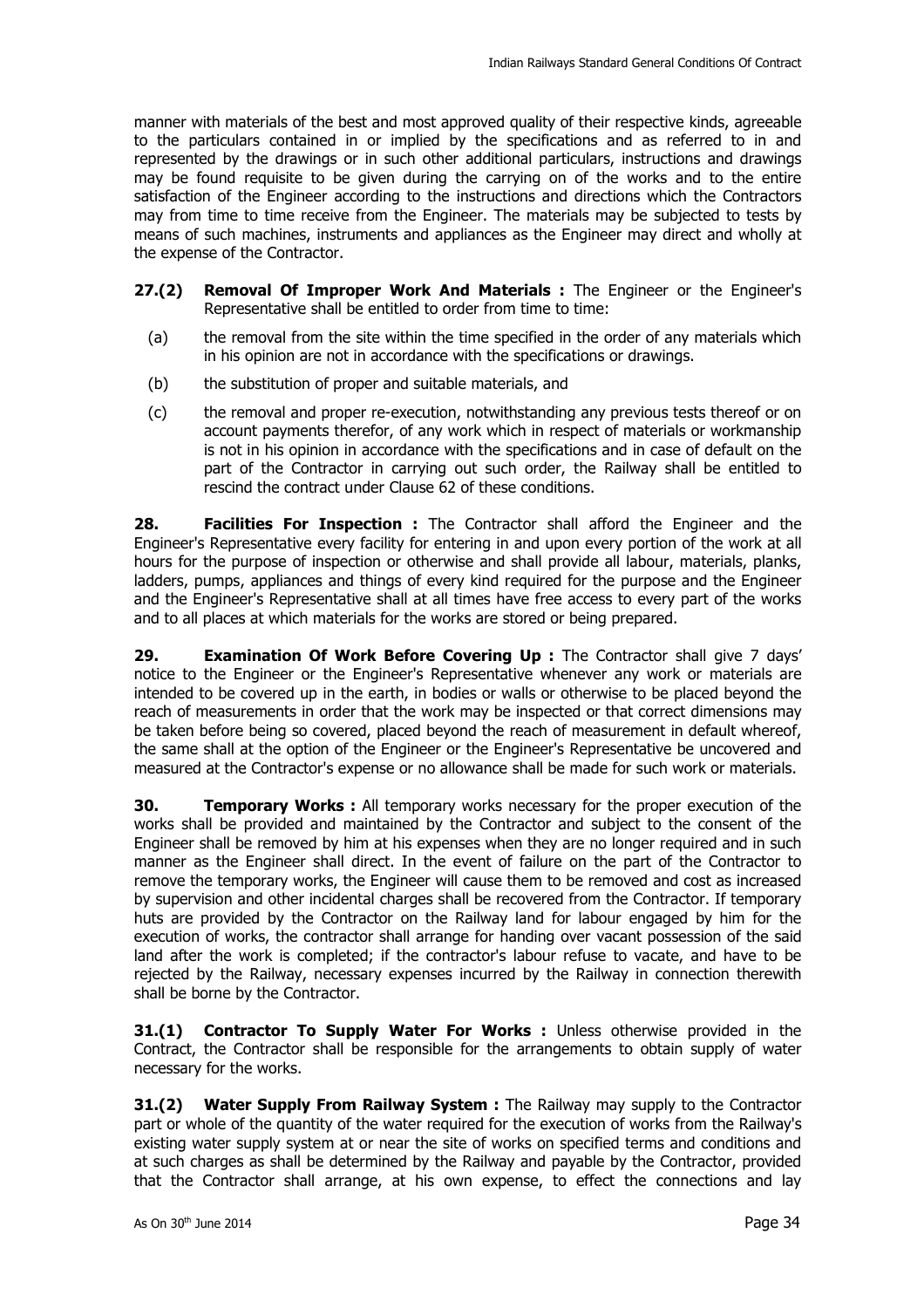additional pipe lines and accessories on the site and that the Contractor shall not be entitled to any compensation for interruption of failure of the water supply.

**31.(3) Water Supply By Railway Transport :** In the event of the Railway arranging supply of water to the Contractor at or near the site of works by travelling water tanks or other means, the freight and other charges incurred thereby, including demurrage charges that may be levied, shall be paid by the Contractor in addition to the charges referred to in Sub-Clause (2) of the Clause provided that the contractor shall not be entitled to any compensation for interruption or failure of the water supply.

**31.(4) (a) Contractor To Arrange Supply Of Electric Power For Works :** Unless otherwise provided in the contract, the Contractor shall be responsible for arrangements to obtain supply of Electric Power for the works.

 **(b) Electric Supply From The Railway System :** The Railway may supply to the Contractor part or whole of the electric power wherever available and possible, required for execution of works from the Railway's existing electric supply systems at or near the site of works on specified terms and conditions and such charges as shall be determined by the Railway and payable by the Contractor provided the cost of arranging necessary connections to the Railway's Electric Supply systems and laying of underground/overhead conductor, circuit protection, electric power meters, transmission structure, shall be borne by the Contractor and that the Contractor shall not be entitled to any compensation for interruption or failure of the Electric supply system.

**32. Property In Materials And Plant :** The materials and plant brought by the Contractor upon the site or on the land occupied by the Contractor in connection with the works and intended to be used for the execution thereof shall immediately, they are brought upon the site of the said land, be deemed to be the property of the Railway. Such of them as during the progress of the works are rejected by the Engineer under Clause 25 of these conditions or are declared by him not to be needed for the execution of the works or such as on the grant of the certificate of completion remain unused shall immediately on such rejection, declaration or grant cease to be deemed the property of the Railway and the Contractor may then (but not before) remove them from the site or the said land. This clause shall not in any way diminish the liability of the Contractor nor shall the Railway be in any way answerable for any loss or damage which may happen to or in respect of any such materials or plant either by the same being lost, stolen, injured or destroyed by fire, tempest or otherwise.

**33.(1) Tools, Plant And Materials Supplied By Railway :** The Contractor shall take all reasonable care of all tools, plant and materials or other property whether of a like description or not belonging to the Railway and committed to his charge for the purpose of the works and shall be responsible for all damage or loss caused by him, his agents, permitted subcontractor, or his workmen or others while they are in his charge. The Contractors shall sign accountable receipts for tools, plants and materials made over to him by the Engineer and on completion of the works shall hand over the unused balance of the same to the Engineer in good order and repair, fair wear and tear excepted, and shall be responsible for any failure to account for the same or any damage done thereto.

**33.(2) Hire Of Railway's Plant :** The Railway may hire to the Contractor such plant as concrete mixers, compressors and portable engines for use during execution of the works on such terms as may be specified in the special conditions or in a separate agreement for Hire of Plant.

**34.(1) Precaution During Progress Of Works :** During the execution of works, unless otherwise specified, the Contractor shall at his own cost provide the materials for and execute all shoring, timbering and strutting works as is necessary for the stability and safety of all structures, excavations and works and shall ensure that no damage, injury or loss is caused or likely to be caused to any person or property.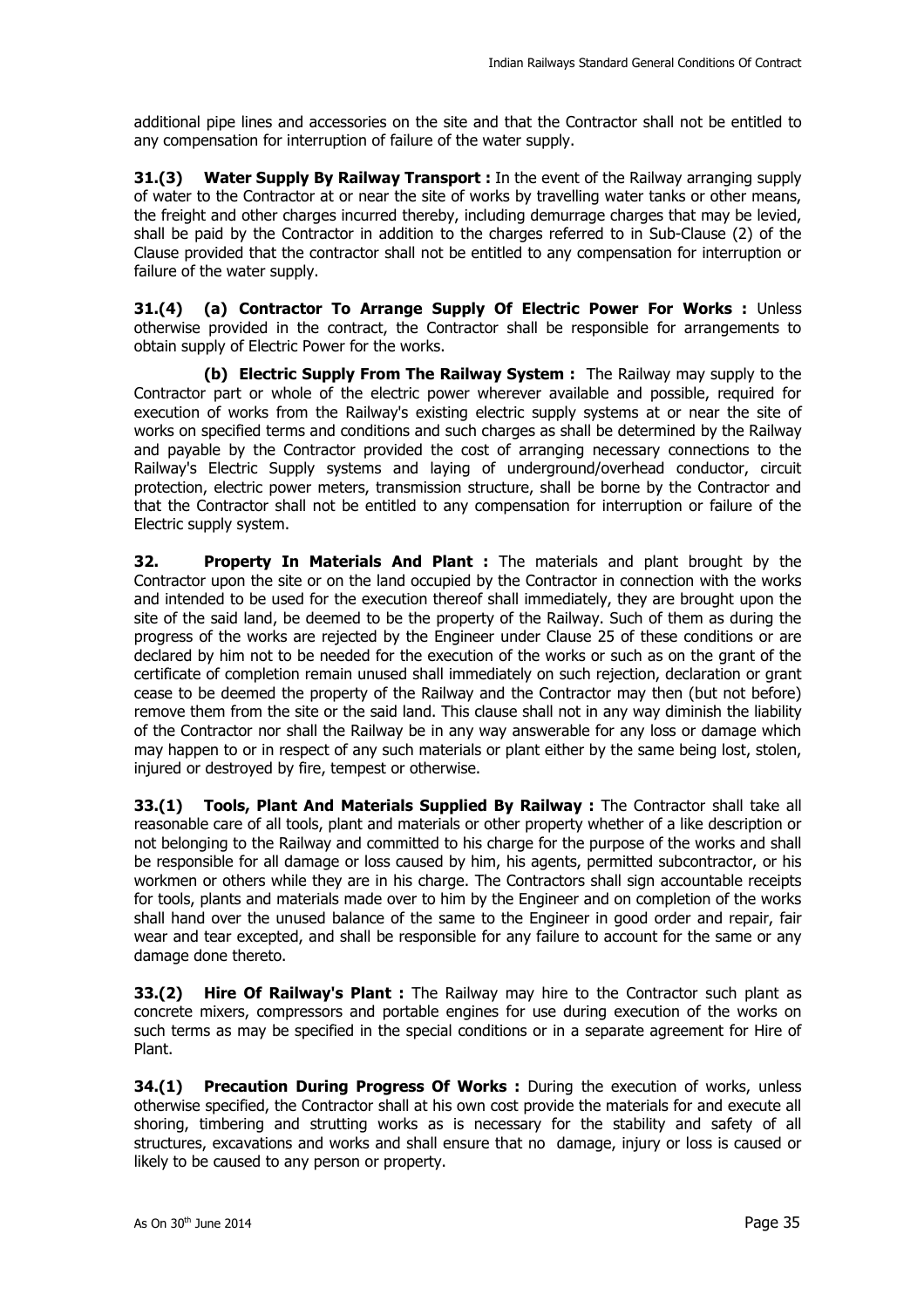**34.(2) Roads And Water Courses :** Existing roads or water courses shall not be blocked cut through, altered, diverted or obstructed in any way by the Contractor, except with the permission of the Engineer. All compensations claimed for any unauthorized closure, cutting through, alteration, diversion or obstruction to such roads or water courses by the Contractor or his agent or his staff shall be recoverable from the Contractor by deduction from any sums which may become due to him in terms of contract, or otherwise according to law.

**34.(3) Provision Of Access To Premises :** During progress of work in any street or thoroughfare, the Contractor shall make adequate provision for the passage of traffic, for securing safe access to all premises approached from such street or thoroughfare and for any drainage, water supply or means of lighting which may be interrupted by reasons of the execution of the works and shall react and maintain at his own cost barriers, lights and other safeguards as prescribed by the Engineer, for the regulation of the traffic, and provide watchmen necessary to prevent accidents. The works shall in such cases be executed night and day, if so ordered by the Engineer and with such vigour so that the traffic way be impeded for as short a time as possible.

**34.(4) Safety Of Public :** The Contractor shall be responsible to take all precautions to ensure the safety of the public whether on public or Railway property and shall post such look out men as may, in the opinion of the Engineer, be required to comply with regulations appertaining to the work.

**35. Use Of Explosives :** Explosives shall not be used on the works or on the site by the Contractor without the permission of the Engineer and then only in the manner and to the extent to which such permission is given. Where explosives are required for the works, they shall be stored in a special magazine to be provided by and at the cost of the Contractor in accordance with the Explosive Rules. The Contractor shall obtain the necessary license for the storage and the use of explosives and all operations in which or for which explosives are employed shall be at the sole risk and responsibility of the Contractor and the Contractor shall indemnify the Railway in respect thereof.

**36.(1) Suspension Of Works :** The Contractor shall on the order of the Engineer, suspend the progress of the works or any part thereof for such time or times and in such manner as the Engineer may consider necessary and shall during such suspension properly protect and secure the work so far as is necessary in the opinion of the Engineer. If such suspension is:

- (a) Provided for in the contract, or
- (b) Necessary for the proper execution of the works or by the reason of weather conditions or by some default on the part of the Contractor, and or
- (c) Necessary for the safety of the works or any part thereof.

**36.(2)** The Contractor shall not be entitled to the extra costs, if any, incurred by him during the period of suspension of the works, but in the event of any suspension ordered by the Engineer for reasons other than aforementioned and when each such period of suspension exceeds 14 days, the Contractor shall be entitled to such extension of time for completion of the works as the Engineer may consider proper having regard to the period or periods of such suspensions and to such compensations as the Engineer may consider reasonable in respect of salaries or wages paid by the Contractor to his employees during the periods of such suspension.

**36.(3) Suspension Lasting More Than 3 Months :** If the progress of the works or any part thereof is suspended on the order of the Engineer for more than three months at a time, the Contractor may serve a written notice on the Engineer requiring permission within 15 days from the receipt thereof to proceed with the works or that part thereof in regard to which progress is suspended and if such permission is not granted within that time the Contractor by further written notice so served may, but is not bound to, elect to treat the suspension where it affects part only of the works as an omission of such part or where it affects the whole of the works, as an abandonment of the contract by the Railway.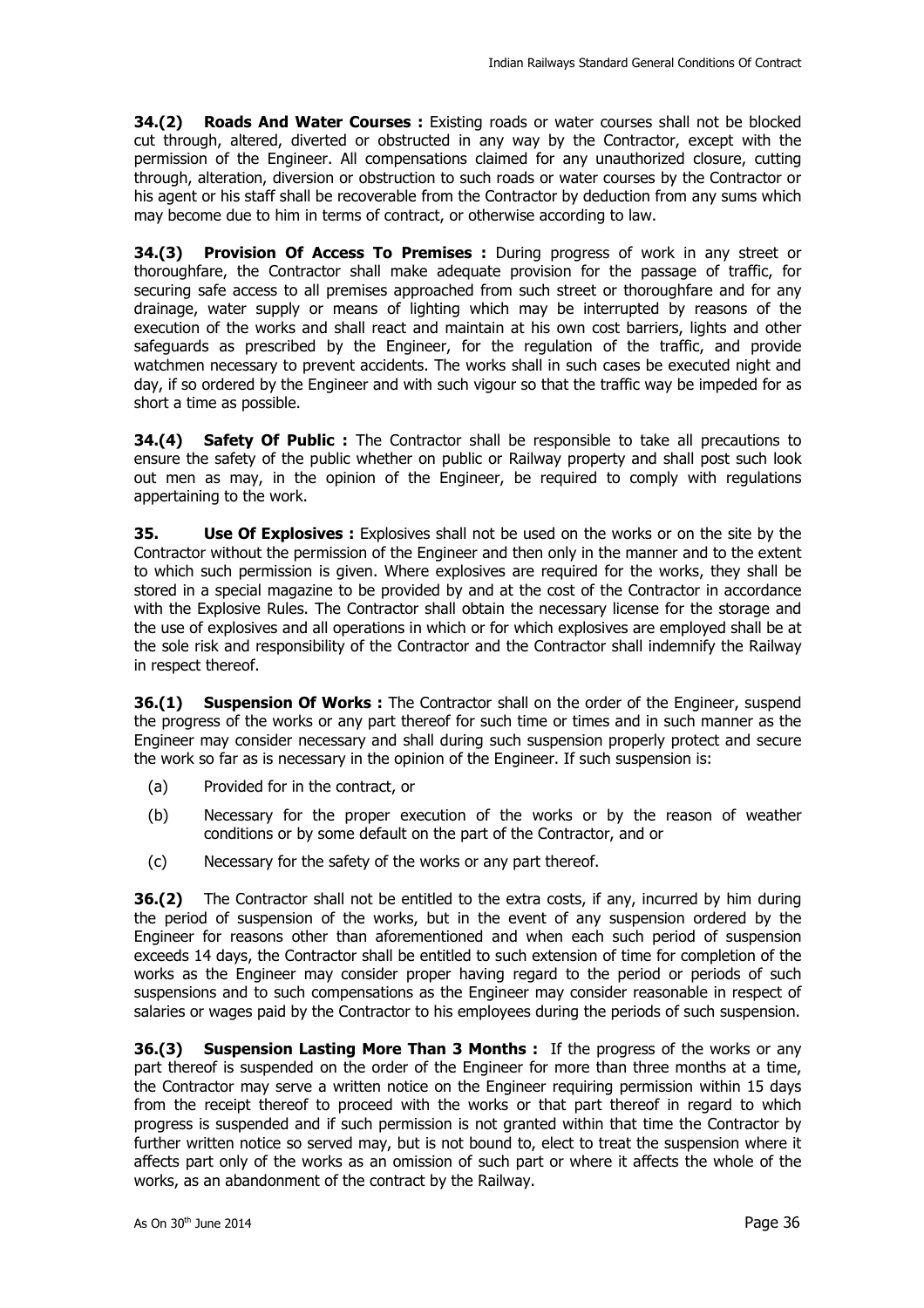**37. Rates For Items Of Works :** The rates, entered in the accepted Schedule of Rates of the Contract are intended to provide for works duly and properly completed in accordance with the General and Special (if any) Conditions of the Contract and the Specifications and drawings together with such enlargements, extensions, diminutions, reductions, alterations or additions as may be ordered in terms of Clause 42 of these conditions and without prejudice to the generality thereof and shall be deemed to include and cover superintendence and labour, supply, including full freight of materials, stores, patterns, profiles, moulds, fittings, centerings, scaffolding, shoring props, timber, machinery, barracks, tackle, roads, pegs, posts, tools and all apparatus and plant required on the works, except such tools, plant or materials as may be specified in the contract to be supplied to the Contractor by the Railway, the erection, maintenance and removal of all temporary works and buildings, all watching, lighting, bailing, pumping and draining, all prevention of or compensation for trespass, all barriers and arrangements for the safety of the public or of employees during the execution of works, all sanitary and medical arrangements for labour camps as may be prescribed by the Railway, the setting of all work and of the construction, repair and upkeep of all centre lines, bench marks and level pegs thereon, site clearance, all fees duties, royalties, rent and compensation to owners for surface damage or taxes and impositions payable to local authorities in respect of land, structures and all material supplied for the work or other duties of expenses for which the Contractor may become liable or may be put to under any provision of law for the purpose of or in connection with the execution of the contract and all such other incidental charges or contingencies as may have been specially provided for in the Specifications.

**38. Demurrage And Wharfage Dues :** Demurrage charges calculated in accordance with the scale in force for the time being on the Railway and incurred by the Contractor failing to load or unload any goods of materials within the time allowed by the Railway for loading as also wharfage charges, of materials not removed in time as also charges due on consignments booked by or to him shall be paid by the Contractor, failing which such charges shall be debited to the Contractor's account in the hands of the Railway and shall be deducted from any sums which may become due to him in terms of the contracts.

**39. (1) Rates For Extra Items Of Works :** Any item of work carried out by the Contractor on the instructions of the Engineer which is not included in the accepted Schedules of Rates shall be executed at the rates set forth in the "Schedule of Rates of Railway" modified by the tender percentage and such items are not contained in the latter, at the rate agreed upon between the Engineer and the Contractor before the execution of such items of work and the Contractors shall be bound to notify the Engineer at least seven days before the necessity arises for the execution of such items of works that the accepted Schedule of Rates does not include rate or rates for the extra work involved. The rates payable for such items shall be decided at the meeting to be held between the Engineer and Contractor, in as short a period as possible after the need for the special item has come to the notice. In case the Contractor fails to attend the meeting after being notified to do so or in the event of no settlement being arrived at, the Railway shall be entitled to execute the extra works by other means and the Contractor shall have no claim for loss or damage that may result from such procedure.

**39.(2)** Provided that if the Contractor commences work or incurs any expenditure in regard thereto before the rates as determined and agreed upon as lastly hereuntofore-mentioned, then and in such a case the Contractor shall only be entitled to be paid in respect of the work carried out or expenditure incurred by him prior to the date of determination of the rates as aforesaid according to the rates as shall be fixed by the Engineer. However, if the Contractor is not satisfied with the decision of the Engineer in this respect, he may appeal to the Chief Engineer within 30 days of getting the decision of the Engineer, supported by analysis of the rates claimed. The Chief Engineer's decision after hearing both the parties in the matter would be final and binding on the Contractor and the Railway.

**40.(1) Handing Over Of Works :** The Contractor shall be bound to hand over the works executed under the contract to the Railway complete in all respects to the satisfaction of the Engineer. The Engineer shall determine the date on which the work is considered to have been completed, in support of which his certificate shall be regarded as sufficient evidence for all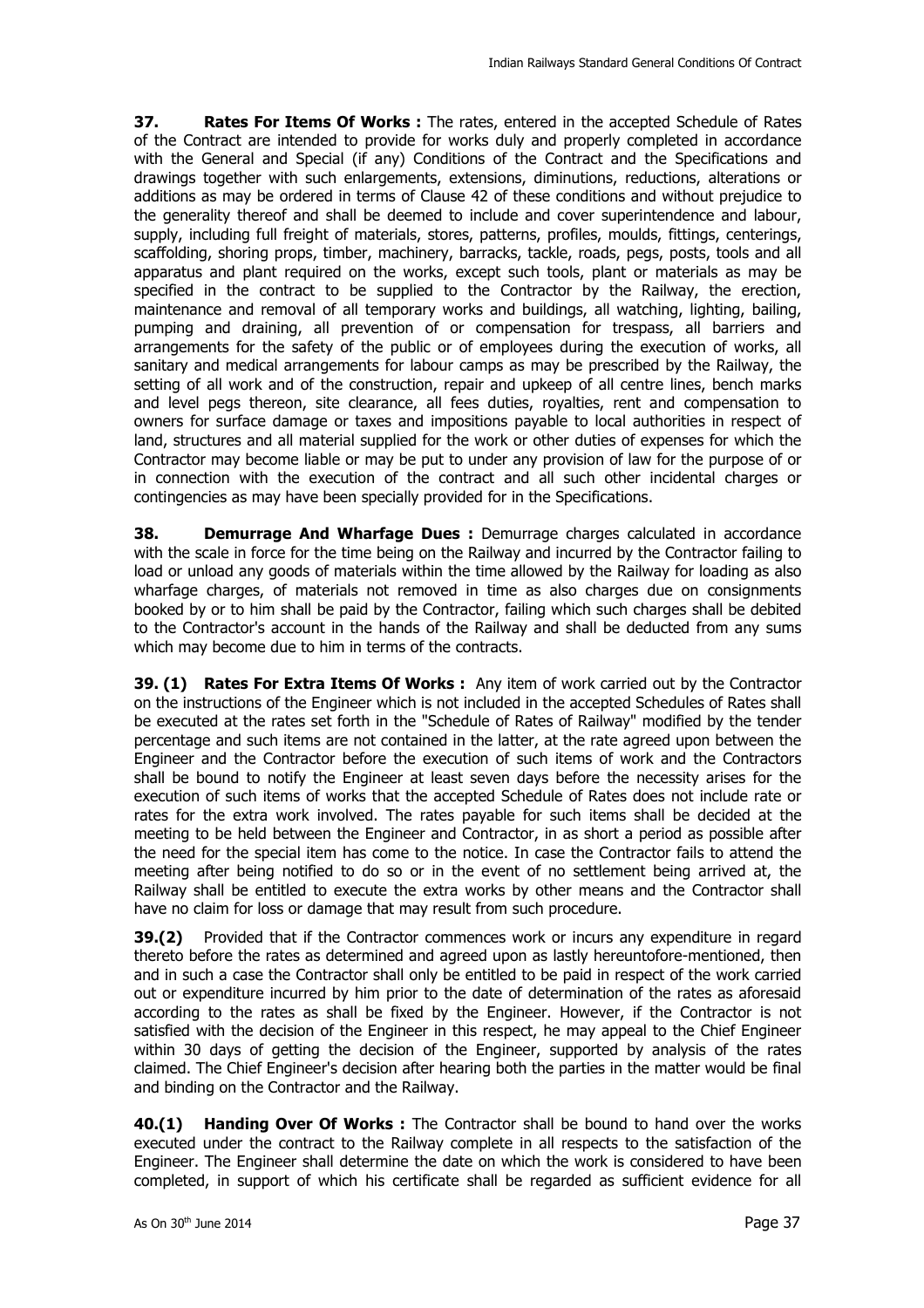purposes. The Engineer shall determine from time to time, the date on which any particular section of the work shall have been completed, and the contractor shall be bound to observe any such determination of the Engineer.

**40.(2) Clearance Of Site On Completion :** On completion of the works, the Contractor shall clear away and remove from the site all constructional plant, surplus materials, rubbish and temporary works of every kind and leave the whole of the site and works clean and in a workman like condition to the satisfaction of the Engineer. No final payment in settlement of the accounts for the works shall be paid, held to be due or shall be made to the, Contractor till, in addition to any other condition necessary for final payment, site clearance shall have been affected by him, and such clearance may be made by the Engineer at the expense of the Contractor in the event of his failure to comply with this provision within 7 days after receiving notice to that effect. Should it become necessary for the Engineer to have the site cleared at the expenses of the Contractor, the Railway shall not be held liable for any loss or damage to such of the Contractor's property as may be on the site and due to such removal there from which removal may be affected by means of public sales of such materials and property or in such a way as deemed fit and convenient to the Engineer.

### **VARIATIONS IN EXTENT OF CONTRACT**

**41. Modification To Contract To Be In Writing :** In the event of any of the provisions of the contract requiring to be modified after the contract documents have been signed, the modifications shall be made in writing and signed by the Railway and the Contractor and no work shall proceed under such modifications until this has been done. Any verbal or written arrangement abandoning, modifying, extending, reducing or supplementing the contract or any of the terms thereof shall be deemed conditional and shall not be binding on the Railway unless and until the same is incorporated in a formal instrument and signed by the Railway and the Contractor, and till then the Railway shall have the right to repudiate such arrangements.

**42.(1) Powers of Modification To Contract :** The Engineer on behalf of the Railway shall be entitled by order in writing to enlarge or extend, diminish or reduce the works or make any alterations in their design, character position, site, quantities, dimensions or in the method of their execution or in the combination and use of materials for the execution thereof or to order any additional work to be done or any works not to be done and the contractor will not be entitled, to any compensation for any increase/reduction in the quantities of work but will be paid only for the actual amount of work done and for approved materials supplied against a specific order.

**42.(2)** (i) Unless otherwise specified in the special conditions of the contract, the accepted variation in quantity of each individual item of the contract would be upto 25% of the quantity originally contracted, except in case of foundation work. The contractor shall be bound to carry out the work at the agreed rates and shall not be entitled to any claim or any compensation whatsoever upto the limit of 25% variation in quantity of individual item of works.

In case of earthwork, the variation limit of 25% shall apply to the gross quantity of earth work and variation in the quantities of individual classifications of soil shall not be subject to this limit.

 (iii) In case of foundation work, no variation limit shall apply and the work shall be carried out by the contractor on agreed rates irrespective of any variation.

**42.(3) Valuation Of Variations :** The enlargements, extensions, diminution, reduction, alterations or additions referred to in Sub-Clause (2) of this Clause shall in no degree affect the validity of the contract; but shall be performed by the Contractor as provided therein and be subject to the same conditions, stipulations and obligations as if they had been originally and expressively included and provided for in the Specifications and Drawings and the amounts to be paid therefor shall be calculated in accordance with the accepted Schedule of Rates. Any extra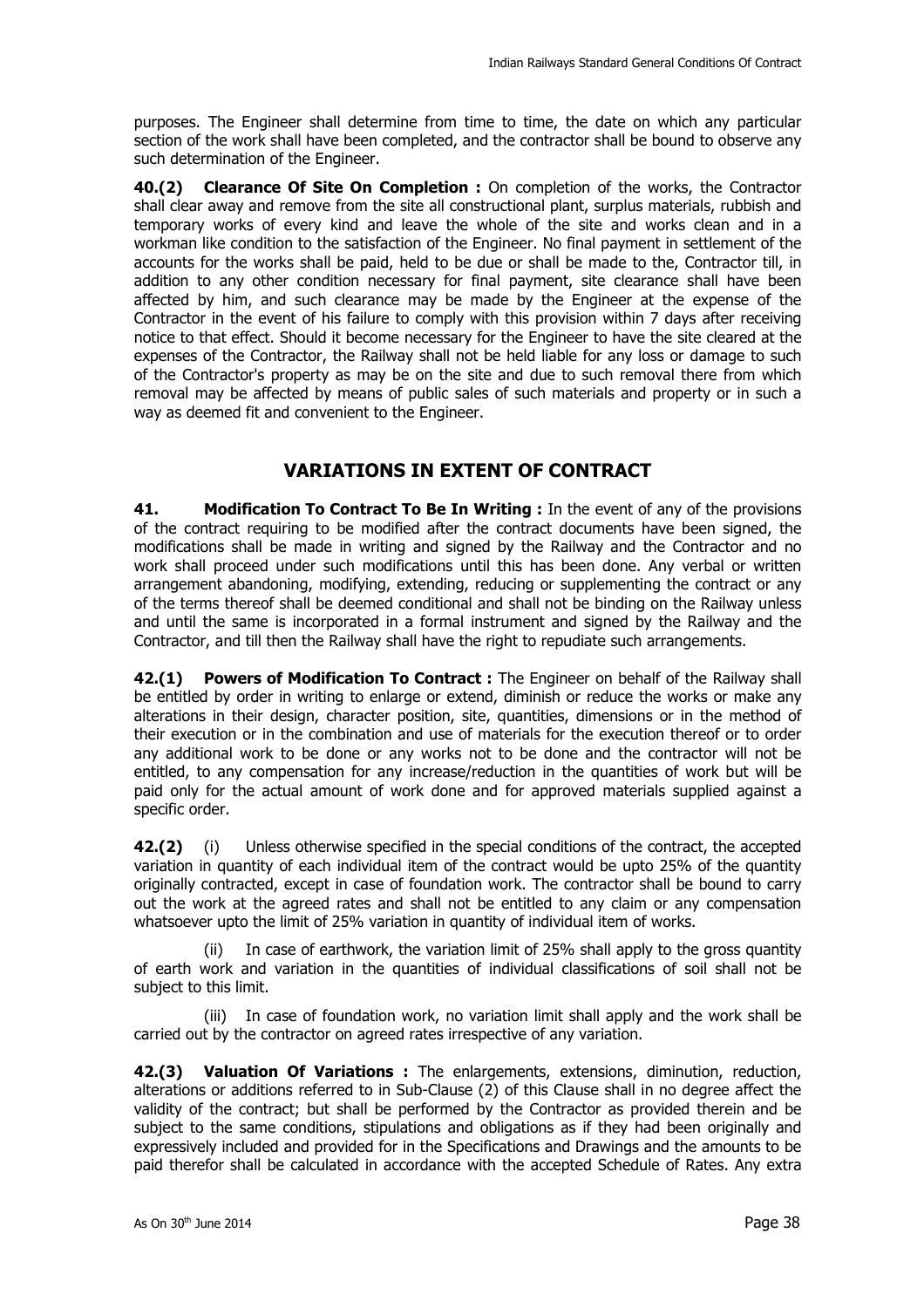items/quantities of work falling outside the purview of the provisions of Sub-Clause (2) above shall be paid for at the rates determined under Clause-39 of these Conditions.

**42.(4) Variations In Quantities During Execution Of Works Contracts :** The procedure detailed below shall be adopted for dealing with variations in quantities during execution of works contracts:

- 1. Individual NS items in contracts shall be operated with variation of plus or minus 25% and payment would be made as per the agreement rate. For this, no finance concurrence would be required.
- 2. In case an increase in quantity of an individual item by more than 25% of the agreement quantity is considered unavoidable, the same shall be got executed by floating a fresh tender. If floating a fresh tender for operating that item is considered not practicable, quantity of that item may be operated in excess of 125% of the agreement quantity subject to the following conditions:
	- (a) Operation of an item by more than 125% of the agreement quantity needs the approval of an officer of the rank not less than S.A. Grade;
	- (i) Quantities operated in excess of 125% but upto 140% of the agreement quantity of the concerned item, shall be paid at 98% of the rate awarded for that item in that particular tender;
	- (ii) Quantities operated in excess of 140% but upto 150% of the agreement quantity of the concerned item shall be paid at 96% of the rate awarded for that item in that particular tender;
	- (iii) Variation in quantities of individual items beyond 150% will be prohibited and would be permitted only in exceptional unavoidable circumstances with the concurrence of associate finance and shall be paid at 96% of the rate awarded for that item in that particular tender.
	- (b) The variation in quantities as per the above formula will apply only to the Individual items of the contract and not on the overall contract value.
	- (c) Execution of quantities beyond 150% of the overall agreemental value should not be permitted and, if found necessary, should be only through fresh tenders or by negotiating with existing contractor, with prior personal concurrence of FA&CAO / FA&CAO(C) and approval of General Manager.
- 3. In cases where decrease is involved during execution of contract :
	- (a) The contract signing authority can decrease the items upto 25% of individual item without finance concurrence.
	- (b) For decrease beyond 25% for individual items or 25% of contract agreement value, the approval of an officer not less than rank of S.A. Grade may be taken, after obtaining 'No Claim Certificate' from the contractor and with finance concurrence, giving detailed reasons for each such decrease in the quantities.
	- (c) It should be certified that the work proposed to be reduced will not be required in the same work.
- 4. The limit for varying quantities for minor value items shall be 100% (as against 25% prescribed for other items). A minor value item for this purpose is defined as an item whose original agreement value is less than 1 % of the total original agreement value.
- 5. No such quantity variation limit shall apply for foundation items.
- 6. As far as SOR items are concerned, the limit of 25% would apply to the value of SOR schedule as a whole and not on individual SOR items. However, in case of NS items, the limit of 25% would apply on the individual items irrespective of the manner of quoting the rate (single percentage rate or individual item rate).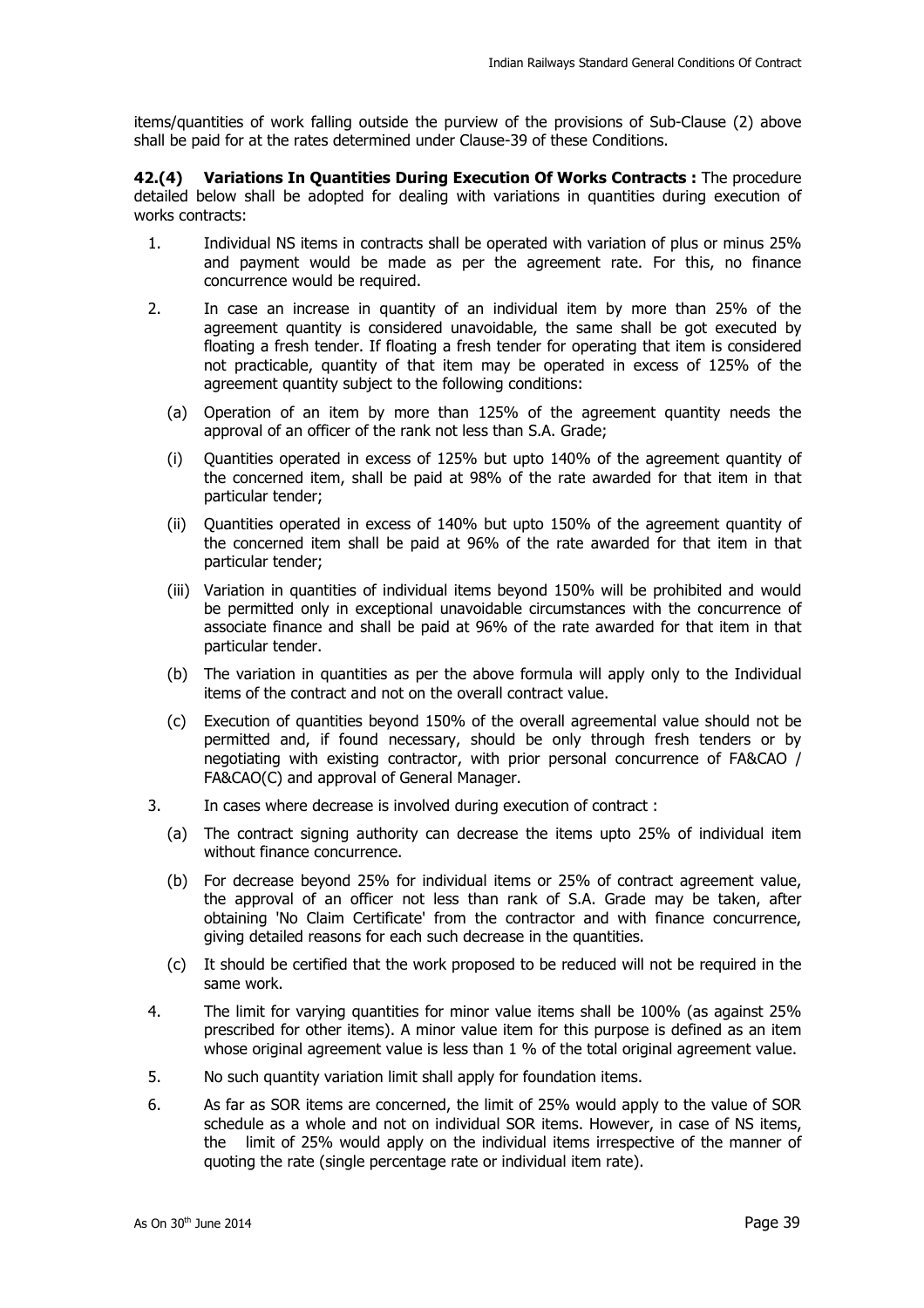- 7. For the tenders accepted at Zonal Railways level, variations in the quantities will be approved by the authority in whose powers revised value of the agreement lies.
- 8. For tenders accepted by General Manager, variations upto 125% of the original agreement value may be accepted by General Manager.
- 9. For tenders accepted by Board Members and Railway Ministers, variations upto 110% of the original agreement value may be accepted by General Manager.
- 10. The aspect of vitiation of tender with respect to variation in quantities should be checked and avoided. In case of vitiation of the tender (both for increase as well as decrease of value of contract agreement), sanction of the competent authority as per single tender should be obtained.

{Authority : (1) Item-9 to Railway Board's letter no. 2007/CE-I/CT/18, Dated 28.09.07 and (2) Item-2 to Railway Board's letter no. 2007/CE.I/CT/18/Pt.XII, Dated 31.12.10}

### **CLAIMS**

**43.(1) Monthly Statement Of Claims :** The Contractor shall prepare and furnish to the Engineer once in every month an account giving full and detailed particulars of all claims for any additional expenses to which the Contractor may consider himself entitled to and of all extra or additional works ordered by the Engineer which he has executed during the preceding month and no claim for payment for and such work will be considered which has not been included in such particulars.

**43.(2) Signing Of "No Claim" Certificate :** The Contractor shall not be entitled to make any claim whatsoever against the Railway under or by virtue of or arising out of this contract, nor shall the Railway entertain or consider any such claim, if made by the Contractor, after he shall have signed a "No Claim" Certificate in favour of the Railway in such form as shall be required by the Railway after the works are finally measured up. The Contactor shall be debarred from disputing the correctness of the items covered by "No Claim" Certificate or demanding a clearance to arbitration in respect thereof.

### **MEASUREMENTS, CERTIFICATES AND PAYMENTS**

**44. Quantities In Schedule Annexed To Contract :** The quantities set out in the accepted Schedule of Rates with items of works quantified are the estimated quantities of the works and they shall not be taken as the actual and correct quantities of the work to be executed by the Contractor in fulfillment of his obligations under the contract.

**45. Measurement Of Works :** The Contractor shall be paid for the works at the rates in the accepted Schedule of Rates and for extra works at rates determined under Clause 39 of these Conditions on the measurements taken by the Engineer or the Engineer's representative in accordance with the rules prescribed for the purpose by the Railway. The quantities for items the unit of which in the accepted Schedule of Rates is 100 or 1000 shall be calculated to the nearest whole number, any fraction below half being dropped and half and above being taken as one; for items the unit of which in the accepted Schedule of Rates is single, the quantities shall be calculated to two places of decimals. Such measurements will be taken of the work in progress from time to time and at such intervals as in the opinion of the Engineer shall be proper having regard to the progress of works. The date and time on which 'on account' or 'final' measurements are to be made shall be communicated to the Contractor who shall be present at the site and shall sign the results of the measurements (which shall also be signed by the Engineer or the Engineer's representative) recorded in the official measurements book as an acknowledgement of his acceptance of the accuracy of the measurements. Failing the Contractor's attendance, the work may be measured up in his absence and such measurements shall, notwithstanding such absence, be binding upon the Contractor whether or not he shall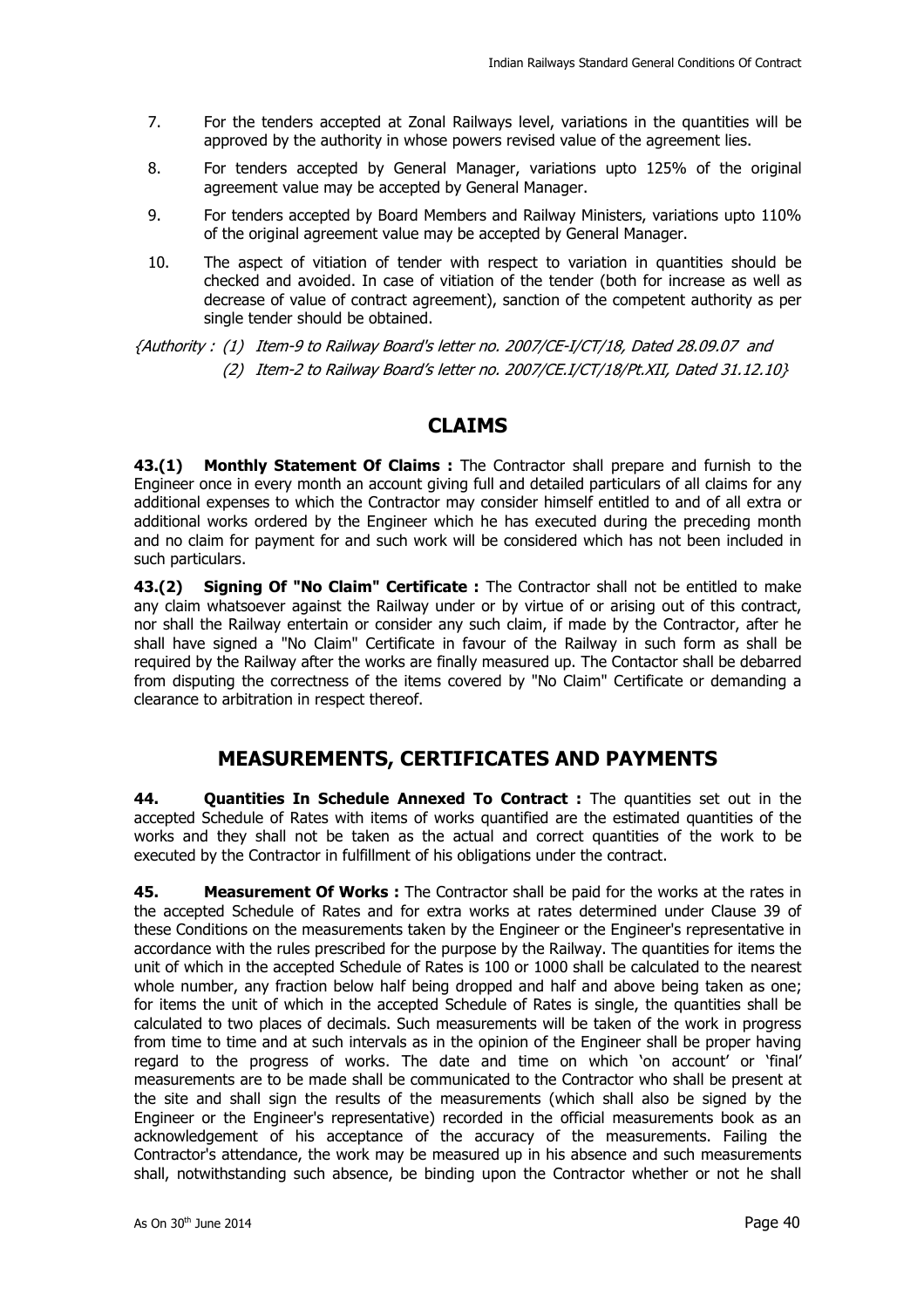have signed the measurement books provided always that any objection made by him to measurement shall be duly investigated and considered in the manner set out below:

- (a) It shall be open to the Contractor to take specific objection to any recorded measurements or Classification on any ground within seven days of the date of such measurements. Any re-measurement taken by the Engineer or the Engineer's representative in the presence of the Contractor or in his absence after due notice has been given to him in consequence of objection made by the Contractor shall be final and binding on the Contractor and no claim whatsoever shall thereafter be entertained regarding the accuracy and classification of the measurements.
- (b) If an objection raised by the Contractor is found by the Engineer to be incorrect the Contractor shall be liable to pay the actual expenses incurred in measurements.

**46.(1) "On-Account " Payments :** The Contractor shall be entitled to be paid from time to time by way of "On-Account" payment only for such works as in the opinion of the Engineer he has executed in terms of the contract. All payments due on the Engineer's or the Engineer's Representative's certificates of measurements shall be subject to any deductions which may be made under these presents and shall further be subject to, unless otherwise required by Clause 16 of these Conditions, a retention of ten percent by way of Security Deposits, until the amount of Security Deposit by way of retained earnest money and such retentions shall amount to 10% of the total value of the contract provided always that the Engineer may by any certificate make any correction or modification in any previous certificate which shall have been issued by him and that the Engineer may withhold any certificate, if the works or any part thereof are not being carried out to his satisfaction.

**46.(2) Rounding Off Amounts :** The total amount due on each certificate shall be rounded off to the nearest rupee, i.e. sum less than 50 paise shall be omitted and sums of 50 paise and more upto Rs.1 will be reckoned as Rs. 1.

**46.(3) On Account Payments Not Prejudicial To Final Settlement :** "On-Account" payments made to the Contractor shall be without prejudice to the final making up of the accounts (except where measurements are specifically noted in the Measurement Book as "Final Measurements" and as such have been signed by the Contractor) and shall in no respect be considered or used as evidence of any facts stated in or to be inferred from such accounts nor of any particular quantity of work having been executed nor of the manner of its execution being satisfactory.

**46.(4) Manner Of Payment :** Unless otherwise specified payments to the Contractor will be made by cheque; but no cheque will be issued for and amount less than Rs.100.

#### **46A. Price Variation Clause (PVC) :**

- **46A.1 Applicability :** Price Variation Clause (PVC) shall be applicable only for tenders of value as prescribed by the Ministry of Railways through instructions/circulars issued from time to time and irrespective of the contract completion period. Materials supplied free of cost by Railway to the contractors shall fall outside the purview of Price Variation Clause. If, in any case, accepted offer includes some specific payment to be made to consultants or some materials supplied by Railway free or at fixed rate, such payments shall be excluded from the gross value of the work for the purpose of payment/recovery of price variation.
- **46A.2 Base Month :** The Base Month for 'Price Variation Clause' shall be taken as month of opening of tender including extensions, if any, unless otherwise stated elsewhere. The quarter for applicability of PVC shall commence from the month following the month of opening of tender. The Price Variation shall be based on the average Price Index of the quarter under consideration.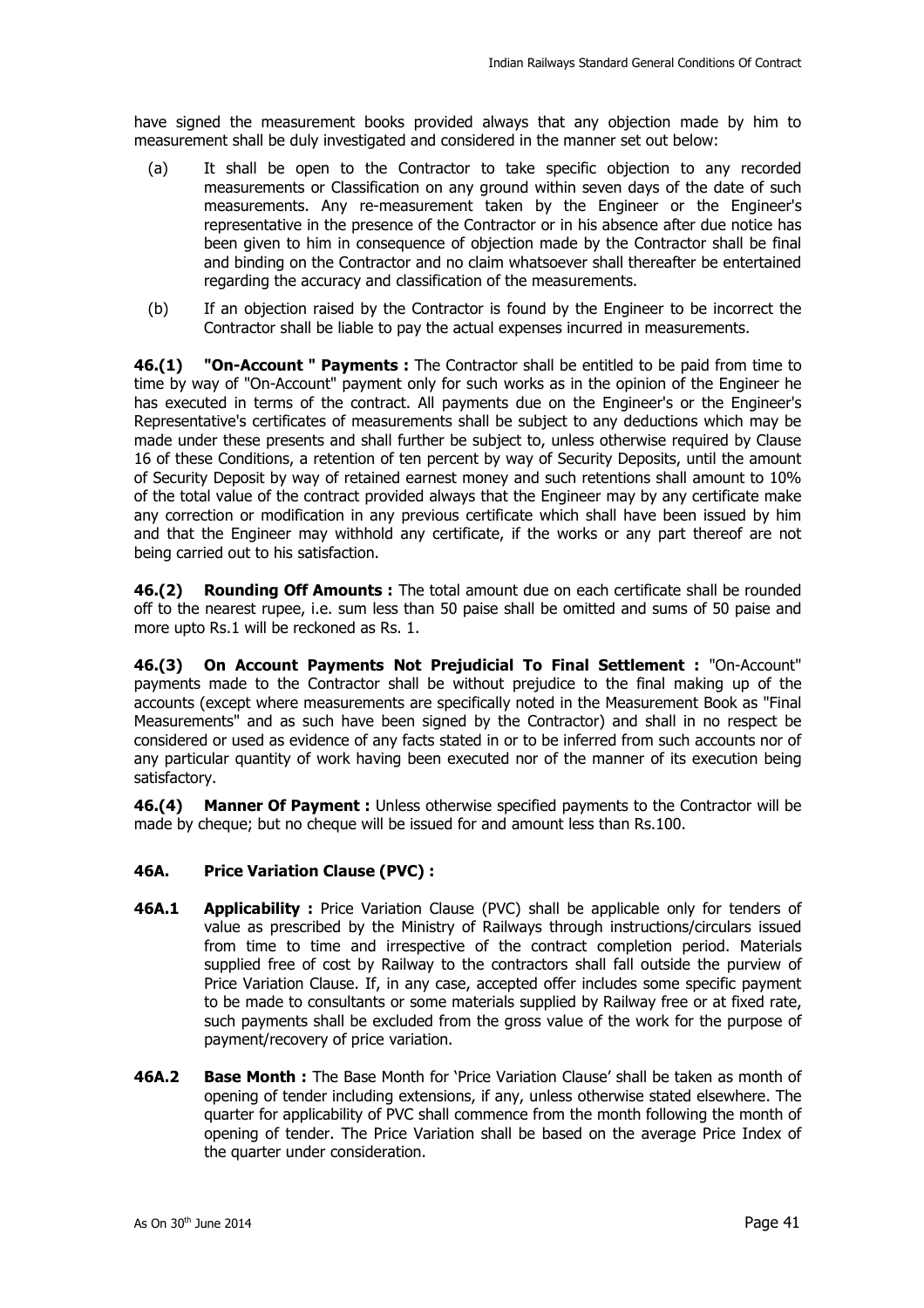- **46A.3 Validity :** Rates accepted by Railway Administration shall hold good till completion of work and no additional individual claim shall be admissible on account of fluctuations in market rates, increase in taxes/any other levies/tolls etc. except that payment/recovery for overall market situation shall be made as per Price Variation Clause given hereunder.
- **46A.4** Adjustment for variation in prices of material, labour, fuel, explosives, detonators, steel, concreting, ferrous, non-ferrous, insulators, zinc and cement shall be determined in the manner prescribed.
- **46A.5** Components of various items in a contract on which variation in prices be admissible, shall be Material, Labour, Fuel, Explosives, Detonators, Steel, Cement & Lime, Concreting, Ferrous, Non-ferrous, Insulator, Zinc, Erection etc. However, for fixed components, no price variation shall be admissible.
- **46A.6** The percentages of labour component, material component, fuel component etc. in various types of Engineering Works shall be as under :

| <b>Component</b>                                     | Percentage | <b>Component</b>                 | Percentage |
|------------------------------------------------------|------------|----------------------------------|------------|
| <b>Earthwork Contracts:</b><br>(A)                   |            |                                  |            |
| Labour Component                                     | 50%        | <b>Other Material Components</b> | 15%        |
| Fuel Component                                       | <b>20%</b> | Fixed Component *                | 15%        |
| <b>Ballast and Quarry Products Contracts:</b><br>(B) |            |                                  |            |
| Labour Component                                     | 55%        | <b>Other Material Components</b> | 15%        |
| <b>Fuel Component</b>                                | 15%        | Fixed Component *                | 15%        |
| <b>Tunnelling Contracts:</b><br>(C)                  |            |                                  |            |
| Labour Component                                     | 45%        | <b>Detonators Component</b>      | 5%         |
| <b>Fuel Component</b>                                | 15%        | <b>Other Material Components</b> | 5%         |
| <b>Explosive Component</b>                           | 15%        | Fixed Component *                | 15%        |
| <b>Other Works Contracts:</b><br>(D)                 |            |                                  |            |
| Labour Component                                     | 30%        | <b>Fuel Component</b>            | 15%        |
| Material Component                                   | 40%        | Fixed Component *                | 15%        |

\* It shall not be considered for any price variation.

**46A.7 Formulae :** The Amount of variation in prices in several components (labour material etc.) shall be worked out by the following formulae :

(i) 
$$
L = \frac{W \times (L_0 - L_B)}{L_B} \times \frac{L_C}{100}
$$

(ii) 
$$
M = \frac{W \times (M_Q - M_B)}{M_B} \times \frac{M_C}{100}
$$

(iii) 
$$
F = \frac{W \times (F_Q - F_B)}{F_B} \times \frac{F_C}{100}
$$

- (iv)  $E = W \times (E_Q E_B) \times E_C$  $E_B$  100
- (v)  $D = W \times (D_Q D_B) \times D_C$  $D_{\rm B}$  100

$$
(vi) \tS = S_W \times (S_Q - S_B)
$$

(vii)  $C = C_V \times (C_O - C_B) / C_B$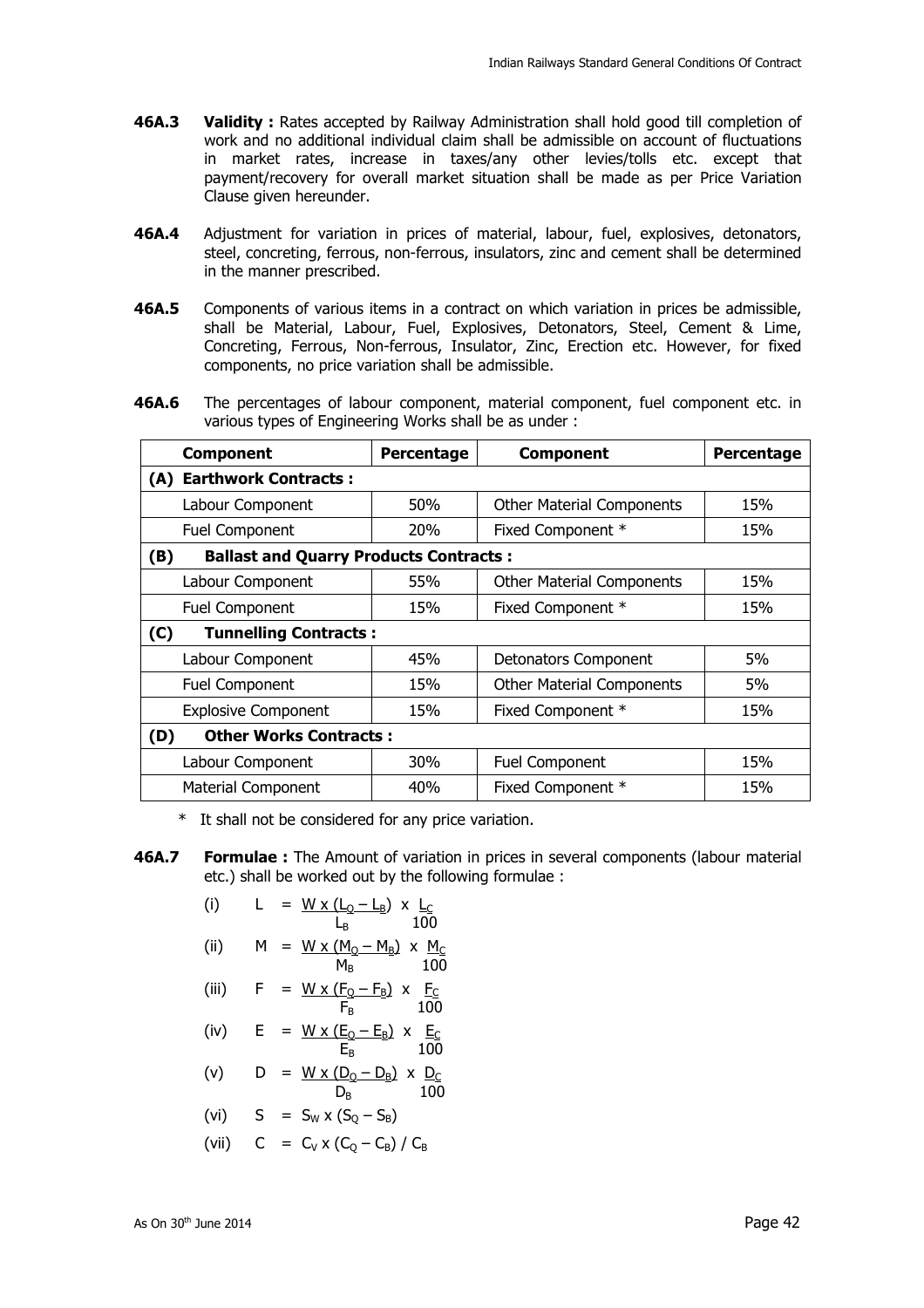For Railway Electrification Works :

|  | (viii) $T = [(CS - CO) / CO \times 0.4136] \times TC$                 |
|--|-----------------------------------------------------------------------|
|  | (ix) R = $[(R_T - R_0)/R_0 + (Z_T - Z_0)/Z_0 \times 0.06] \times R_C$ |
|  | (x) $N = [(P_T - P_O) / P_O] \times N_C$                              |
|  | (xi) $Z = [(Z_T - Z_0) / Z_0] \times Z_C$                             |
|  | (xii) $I = [(I_T - I_0) / I_T] \times 85$                             |
|  |                                                                       |

#### Where,

|    | Amount of price variation in Labour     |
|----|-----------------------------------------|
| м  | Amount of price variation in Materials  |
| F  | Amount of price variation in Fuel       |
| E  | Amount of price variation in Explosives |
| D  | Amount of price variation in Detonators |
| -S | Amount of price variation in Steel      |

- C Amount of price variation in Cement
- T Amount of price variation in Concreting
- R Amount of price variation in Ferrous Items
- N Amount of price variation in Non-Ferrous Items
- Z Amount of price variation in Zinc
- I Amount of price variation in Insulator
- L<sub>C</sub> % of Labour Component
- $M_{\text{C}}$  % of Material Component
- F<sub>C</sub> % of Fuel Component
- E<sub>c</sub> % of Explosive Component
- D<sub>C</sub> % of Detonators Component
- $T<sub>C</sub>$  % of Concreting Component
- R<sub>C</sub> % of Ferrous Component
- N<sub>C</sub> % of Non-Ferrous Component
- $Z_c$  % of Zinc Component
- W Gross value of work done by contractor as per on-account bill(s), excluding cost of materials supplied by Railway at fixed price, minus the price values of cement and steel. This will also exclude specific payment, if any, to be made to the consultants engaged by contractors (such payment shall be indicated in the contractor's offer)
- $L_{\rm B}$  Consumer Price Index Number for Industrial Workers All India : Published in R.B.I. Bulletin for the base period
- L<sub>O</sub> Consumer Price Index Number for Industrial Workers All India : Published in R.B.I. Bulletin for the average price index of the 3 months of the quarter under consideration
- $M_B$  Index Number of Wholesale Prices By Groups and Sub-Groups : All commodities – as published in the R.B.I. Bulletin for the base period
- $M<sub>0</sub>$  Index Number of Wholesale Prices By Groups and Sub-Groups : All commodities – as published in the R.B.I. Bulletin for the average price index of the 3 months of the quarter under consideration
- $F_B$  Index Number of Wholesale Prices By Groups and Sub-Groups for Fuel and Power as published in the R.B.I. Bulletin for the base period
- $F<sub>0</sub>$  Index Number of Wholesale Prices By Groups and Sub-Groups for Fuel and Power as published in the R.B.I. Bulletin for the average price index of the 3 months of the quarter under consideration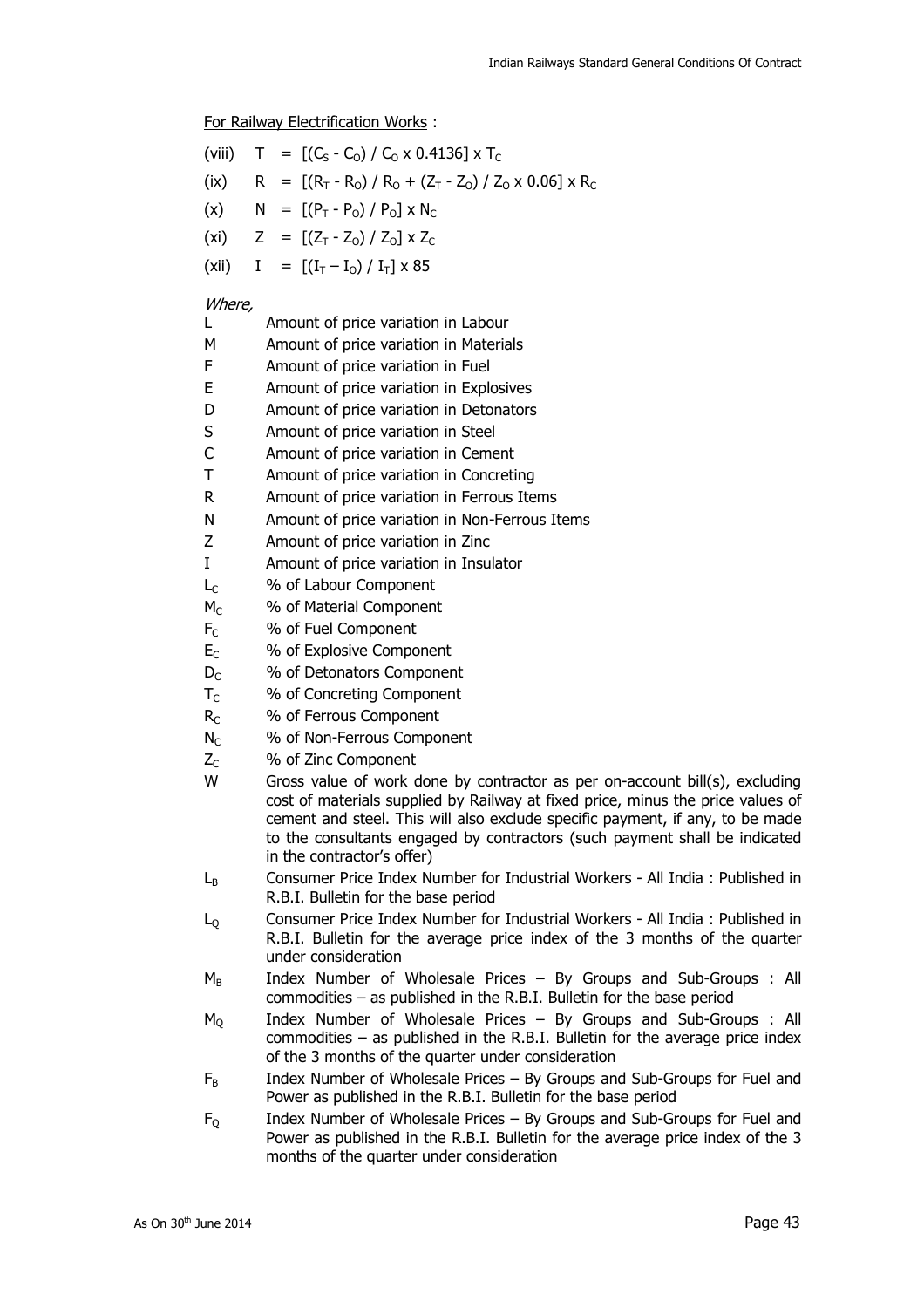- $E_B$  Cost of explosives, as fixed by DGS&D in the relevant rate contract of the firm from whom purchases of explosives are made by the contractor for the base period
- $E<sub>0</sub>$  Cost of explosives, as fixed by DGS&D in the relevant rate contract of the firm from whom purchases of explosives are made by the contractor for the average price index of the 3 months of the quarter under consideration
- $D_B$  Cost of detonators, as fixed by DGS&D in the relevant rate contract of the firm from whom purchases of detonators are made by the contractor for the base period
- $D<sub>0</sub>$  Cost of detonators, as fixed by DGS&D in the relevant rate contract of the firm from whom purchases of detonators are made by the contractor for the average price index of the 3 months of the quarter under consideration
- $S_W$  Weight of steel in tonne, supplied by the contractor as per the 'on-account' bill for the month under consideration
- $S_0$  SAIL's (Steel Authority of India Limited) ex-works price plus Excise Duty thereof (in rupees per tonne) for the relevant category of steel supplied by the contractor, as prevailing on the first day of the month in which the steel was purchased by the contractor (or) as prevailing on the first day of the month in which steel was brought to the site by the contractor, whichever is lower

 In case, there is no notification by SAIL for the month under consideration, the price of steel, as notified in the last available month shall be taken

 $S_B$  SAIL's ex-works price plus Excise Duty thereof (in Rs. per tonne) for the relevant category of steel supplied by the contractor as prevailing on the first day of the month in which the tender was opened

 In case, there is no notification by SAIL for the month under consideration, the price of steel, as notified in the last available month shall be taken

- $C_V$  Value of Cement supplied by Contractor as per on account bill in the quarter under consideration
- $C_{B}$  Index No. of Wholesale Price of sub-group (of Cement & Lime) as published in RBI Bulletin for the base period
- $C_Q$  Index No. of Wholesale Price of sub-group (of Cement & Lime) as published in RBI Bulletin for the average price index of the 3 months of the quarter under consideration
- $C<sub>s</sub>$  RBI wholesale price index for cement & lime for the month which is six months prior to date of casting of foundation
- $C_0$  RBI wholesale price index for cement & lime for the month which is one month prior to date of opening of tender
- $R<sub>T</sub>$  IEEMA price index for Iron & Steel for the month which is two months prior to date of inspection of material.
- $R_{\odot}$  IEEMA price index for Iron & Steel for the month which is one month prior to date of opening of tender.
- $P_T$  IEEMA price for Copper wire bar for the month which is two months prior to date of inspection of material.
- $P_{\text{O}}$  IEEMA price for Copper wire bar for the month which is one month prior to date of opening of tender.
- $Z_T$  IEEMA price for Zinc for the month which is two months prior to date of inspection of material
- $Z_0$  IEEMA price for Zinc for the month which is one month prior to date of opening of tender
- $I<sub>T</sub>$  RBI wholesale price index for Structural Clay Products for the month which is two months prior to date of inspection of material
- $I<sub>O</sub>$  RBI wholesale price index for Structural Clay Products for the month which is one month prior to date of opening of tender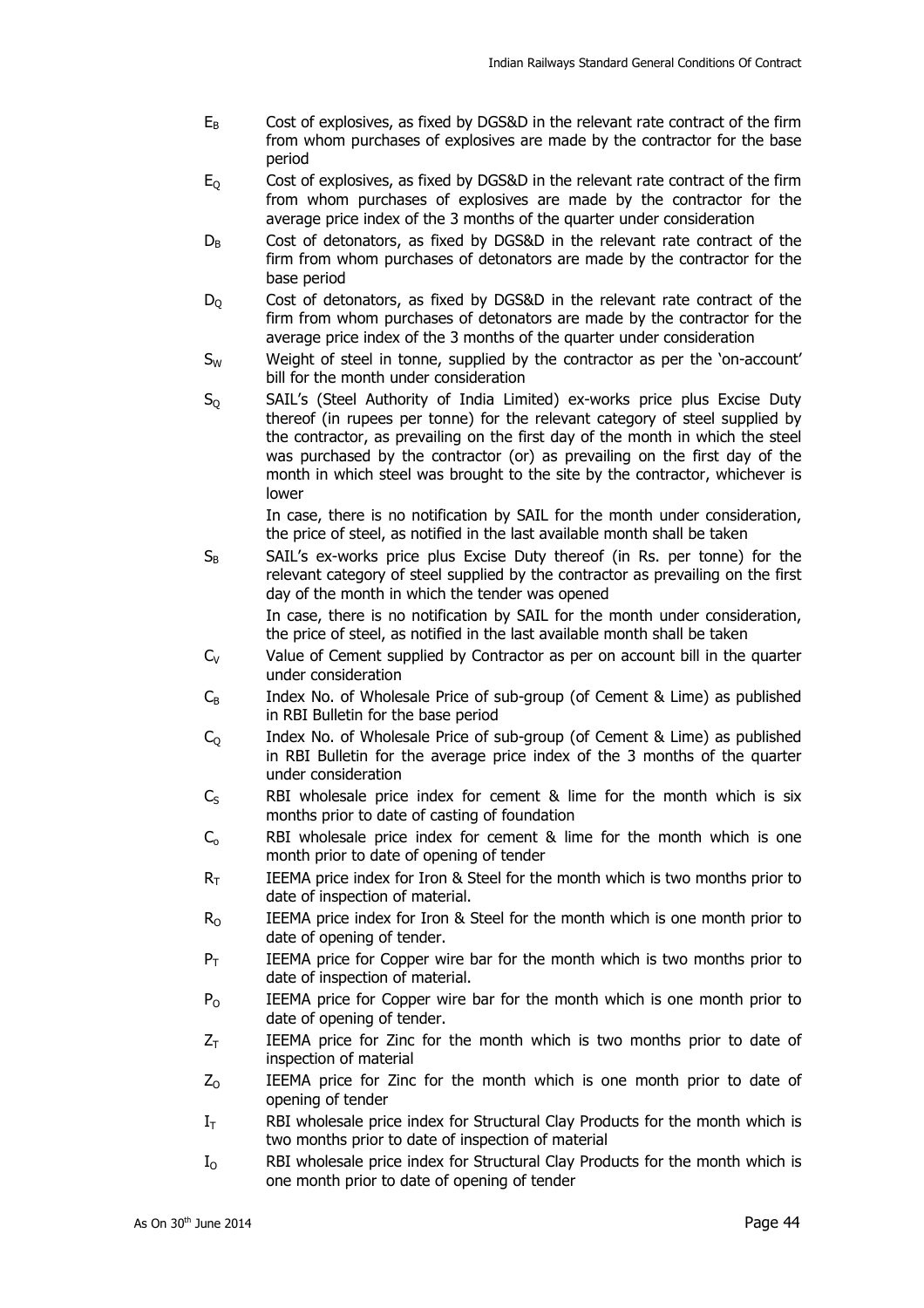{Authority : Railway Board's letters no. 85/W-I/CT/7 Pt.I, Dated 18.07.2012 and no. 2007/CE-I/CT/18/Pt.13, Dated 02.05.2014}

- **46A.8** The demands for escalation of cost shall be allowed on the basis of provisional indices made available by Reserve Bank of India. Any adjustment needed to be done based on the finally published indices shall be made as and when they become available.
- **46A.9** Relevant categories of steel for the purpose of operating Price Variation formula, as mentioned in this Clause, based on SAIL's ex-works price plus Excise Duty thereof, shall be as under :

| <b>SL</b>                                           | <b>Category Of Steel Supplied</b><br><b>In Railway Work</b>                            | <b>Category Of Steel Produced By SAIL Whose</b><br><b>Ex-Works Price Plus Excise Duty Would Be</b><br><b>Adopted To Determine Price Variation</b> |  |  |
|-----------------------------------------------------|----------------------------------------------------------------------------------------|---------------------------------------------------------------------------------------------------------------------------------------------------|--|--|
| 1                                                   | Reinforcement bars and other<br>rounds                                                 | TMT 8mm IS 1786 Fe 415/Fe 500                                                                                                                     |  |  |
| 2.                                                  | All types and sizes of angles                                                          | Angle 65 x 65 x 6 mm IS 2062 E250A SK                                                                                                             |  |  |
| 3.                                                  | All types and sizes of plates                                                          | PM Plates above 10-20 mm IS 2062 E250A SK                                                                                                         |  |  |
| 4.<br>All types and sizes of channels<br>and joists |                                                                                        | Channels 200 x 75 mm IS 2062 E250A SK                                                                                                             |  |  |
| 5.                                                  | Any other section of steel not<br>covered in the above categories<br>and excluding HTS | Average of price for the 3 categories covered under<br>SL 1, 2 & 3 above                                                                          |  |  |

#### **46A.10 Price Variation During Extended Period Of Contract**

 The price adjustment as worked out above, i.e. either increase or decrease shall be applicable upto the stipulated date of completion of work including the extended period of completion where such extension has been granted under Clause 17-A of the Standard General Conditions of Contract. However, where extension of time has been granted due to contractor's failure under Clause 17-B of the Standard General Conditions of Contract, price adjustment shall be done as follows :

- (a) In case the indices increase above the indices applicable to the last month of original completion period or the extended period under Clause 17-A, the price adjustment for the period of extension granted under Clause 17-B shall be limited to the amount payable as per the Indices applicable to the last month of the original completion period or the extended period under Clause 17-A of the Standard General Conditions of Contract; as the case may be.
- (b) In case the indices fall below the indices applicable to the last month of original/ extended period of completion under Clause 17-A, as the case may be; then the lower indices shall be adopted for the price adjustment for the period of extension under Clause 17-B of the Standard General Conditions of Contract.

{Authority : Railway Board's letters no. 2007/CE-I/CT/18/Pt.19, Dated 14.12.12}

**47. Maintenance Of Works :** The Contractor shall at all times during the progress and continuance of the works and also for the period of maintenance specified in the Tender Form after the date of passing of the certificate of completion by the Engineer or any other earlier date subsequent to the completion of the works that may be fixed by the Engineer be responsible for and effectively maintain and uphold in good substantial, sound and perfect condition all and every part of the works and shall make good from time to time and at all times as often as the Engineer shall require, any damage or defect that may during the above period arise in or be discovered or be in any way connected with the works, provided that such damage or defect is not directly caused by errors in the contract documents, act of providence or insurrection or civil riot, and the Contractor shall be liable for and shall pay and make good to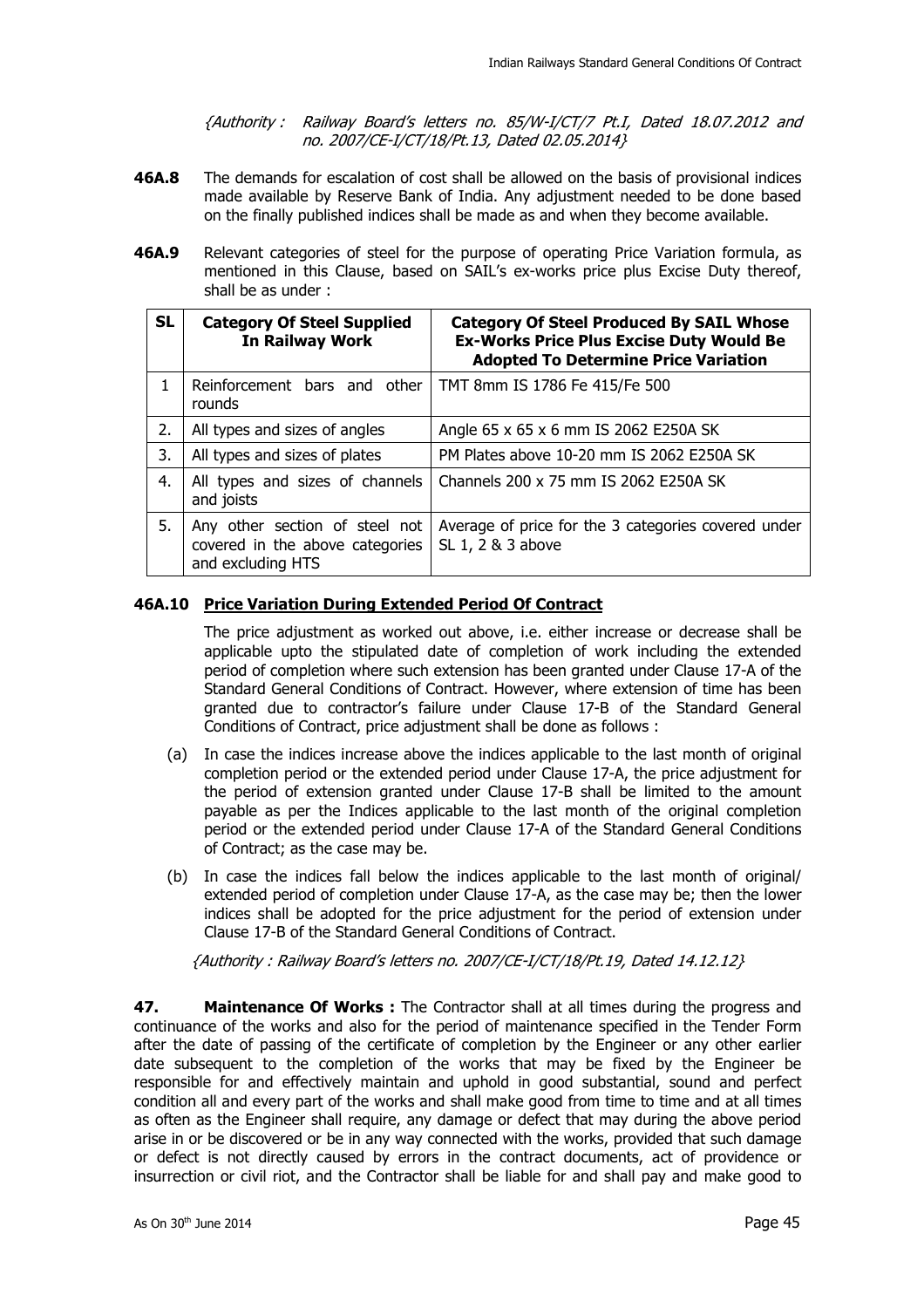the Railway or other persons legally entitled thereto whenever required by the Engineer so to do, all losses, damages, costs and expenses they or any of them may incur or be put or be liable to by reasons or in consequence of the operations of the Contractor or of his failure in any respect.

**48.(1) Certificate Of Completion Of Works :** As soon as in the opinion of the Engineer, the work has been completed and has satisfactorily passed any final test or tests that may be prescribed, the Engineer shall issue a certificate of completion duly indicating the date of completion in respect of the work and the period of maintenance of the work shall commence from the date of completion mentioned in such certificate. The Engineer may also issue such a certificate indicating date of completion with respect to any part of the work (before the completion of the whole of work), which has been both completed to the satisfaction of the Engineer and occupied or used by the Railway. When any such certificate is given in respect of part of a work, such part shall be considered as completed and the period of maintenance of such part shall commence from the date of completion mentioned in the completion certificate issued for that part of the work.

{Authority : Railway Board's letter no. 2010/CE-I/CT/11, Dated 11.06.2010}

**48.(2) Contractor Not Absolved By Completion Certificate :** The Certificate of Completion in respect of the works referred to in Sub-Clause (1) of this Clause shall not absolve the Contractor from his liability to make good any defects imperfections, shrinkages or faults which may appear during the period of maintenance specified in the tender arising in the opinion of the Engineer from materials or workmanship not in accordance with the drawings or specifications or instruction of the Engineer, which defects, imperfections, shrinkages or faults shall upon the direction in writing of the Engineer be amended and made good by the Contractor at his own cost; and in case of default on the part of Contractor, the Engineer may employ labour and materials or appoint another Contractor to amend and make good such defects, imperfections, shrinkages and faults and all expenses consequent thereon and incidental thereto shall be borne by the Contractor and shall be recoverable from any moneys due to him under the contract.

**49. Approval Only By Maintenance Certificate :** No certificate other than maintenance certificate referred to in Clause 50 of the Conditions shall be deemed to constitute approval of any work or other matter in respect of which it is issued or shall be taken as an admission of the due performance of the contract or any part thereof or of the accuracy of any claim or demand made by the Contractor or of additional varied work having been ordered by the Engineer nor shall any other certificate conclude or prejudice any of the powers of the Engineer.

**50.(1)** Maintenance Certificate : The Contract shall not be considered as completed until a Maintenance Certificate shall have been signed by the Engineer stating that the works have been completed and maintained to his satisfaction. The maintenance Certificate shall be given by the Engineer upon the expiration of the period of maintenance or as soon thereafter as any works ordered during such period pursuant to Sub Clause (2) to Clause 48 of these Conditions shall have been completed to the satisfaction of the Engineer and full effect shall be given to this Clause notwithstanding the taking possession of or using the works or any part thereof by the Railway.

**50.(2) Cessation Of Railway's Liability :** The Railway shall not be liable to the Contractor for any matter arising out of or in connection with the contract of the execution of the works unless the Contractor shall have made a claim in writing in respect thereof before the issue of the Maintenance Certificate under this clause.

**50.(3) Unfulfilled Obligations :** Notwithstanding the issue of the Maintenance Certificate the Contractor and (subject to Sub-Clause (2) of this Clause) the Railway shall remain liable for the fulfillment of any obligation incurred under the provision of the contract prior to the issue of the Maintenance Certificate which remains unperformed at the time such certificate is issued and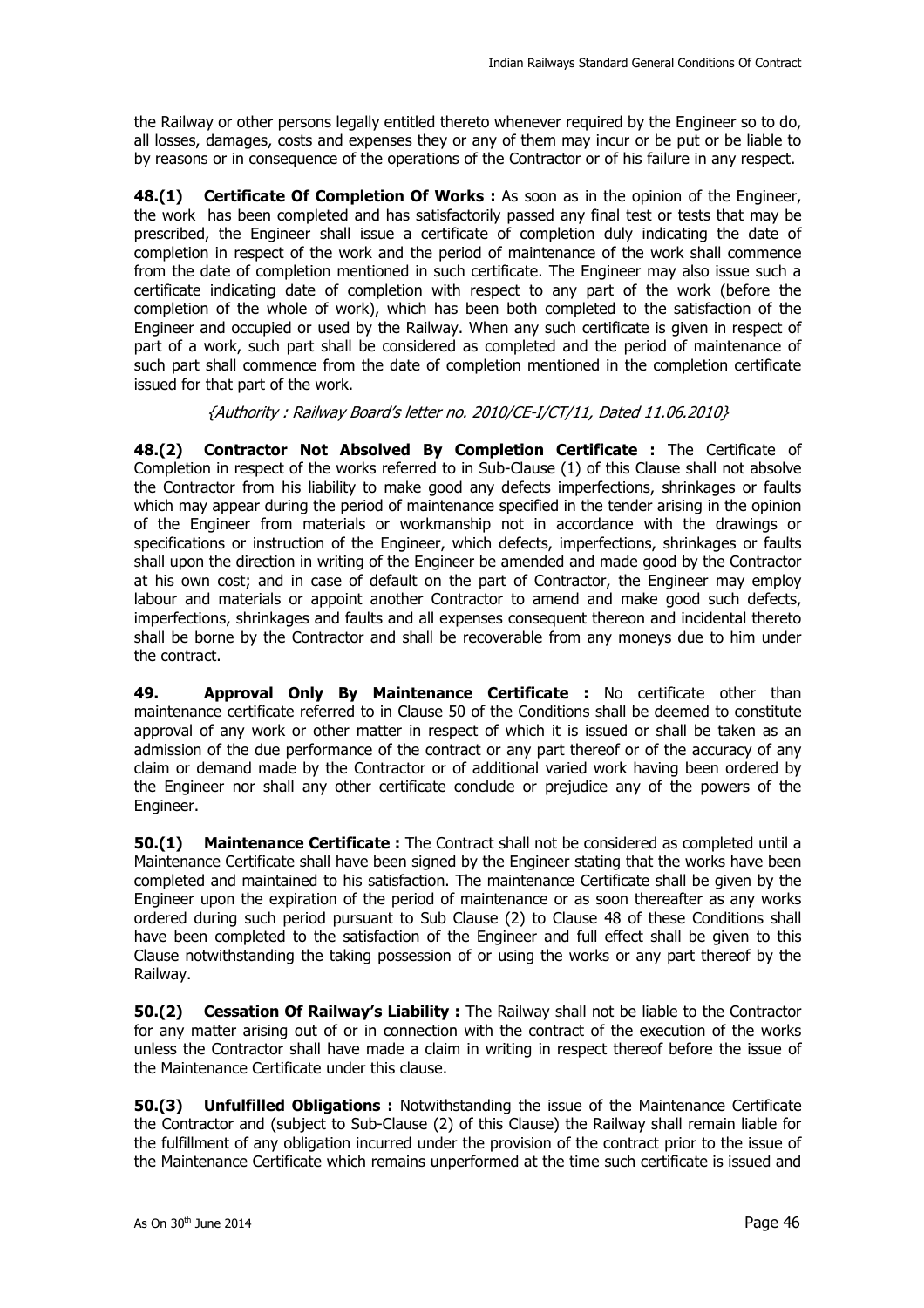for the purposes of determining the nature and extent of any such obligations, the contract shall be deemed to remain in force between the parties thereto.

**51.(1) Final Payment :** On the Engineer's certificate of completion in respect of the works, adjustment shall be made and the balance of account based on the Engineer or the Engineer's representative's certified measurements of the total quantity of work executed by the Contractor upto the date of completion and on the accepted schedule or rates and for extra works on rates determined under Clause 39 of these Conditions shall be paid to the Contractor subject always to any deduction which may be made under these presents and further subject to the Contractor having delivered to the Engineer either a full account in detail of all claims he may have on the Railway in respect of the works or having delivered "No Claim Certificate" and the Engineer having after the receipt of such account given a certificate in writing that such claims are correct, that the whole of the works to be done under the provisions of the Contracts have been completed, that they have been inspected by him since their completion and found to be in good and substantial order, that all properties, works and things, removed, disturbed or injured in consequence of the works have been properly replaced and made good and all expenses and demands incurred by or made upon the Railway for or in the respect of damage or loss by from or in consequence of the works, have been satisfied agreeably and in conformity with the contract.

**51.(2) Post Payment Audit :** It is an agreed term of contract that the Railway reserves to itself the right to carry out a post-payment audit and or technical examination of the works and the final bill including all supporting vouchers, abstracts etc. and to make a claim on the contractor for the refund any excess amount paid to him, if as a result of such examination any over-payment to him is discovered to have been made in respect of any works done or alleged to have been done by him under the contract.

#### **51-A. Production Of Vouchers Etc. By The Contractor :**

- (i) For a contract of more than one crore of rupees, the contractor shall, whenever required, produce or cause to be produced for examination by the Engineer any quotation, invoice, cost or other account, book of accounts, voucher, receipt, letter, memorandum, paper of writing or any copy of or extract from any such document and also furnish information and returns verified in such manner as may be required in any way relating to the execution of this contract or relevant for verifying or ascertaining cost of execution of this contract (the decision of the Engineer on the question of relevancy of any documents, information or return being final and binding in the parties). The contractor shall similarly produce vouchers etc., if required to prove to the Engineer, that materials supplied by him, are in accordance with the specifications laid down in the contract.
- (ii) If any portion of the work in a contract of value more than one crore of rupees be carried out by a sub-contractor or any subsidiary or allied firm or company (as per Clause 7 of the Standard General Conditions of Contract), the Engineer shall have power to secure the books of such sub-contract or any subsidiary or allied firm or company, through the contractor, and such books shall be open to his inspection.
- (iii) The obligations imposed by Sub Clause (i) & (ii) above is without prejudice to the obligations of the contractor under any statute rules or orders binding on the contractor.

**52. Withholding And Lien In Respect Of Sums Claimed :** Whenever any claim or claims for payment of a sum of money arises out of or under the contract against the contractor, the Railway shall be entitled to withhold and also have a lien to retain such sum or sums in whole or in part from the security, if any, deposited by the contractor and for the purpose aforesaid, the Railway shall be entitled to withhold the said cash Security Deposit or the Security if any, furnished as the case may be and also have a lien over the same pending finalization or adjudication of any such claim. In the event of the security being insufficient to cover the claimed amount or amounts or if no security has been taken from the contractor, the Railway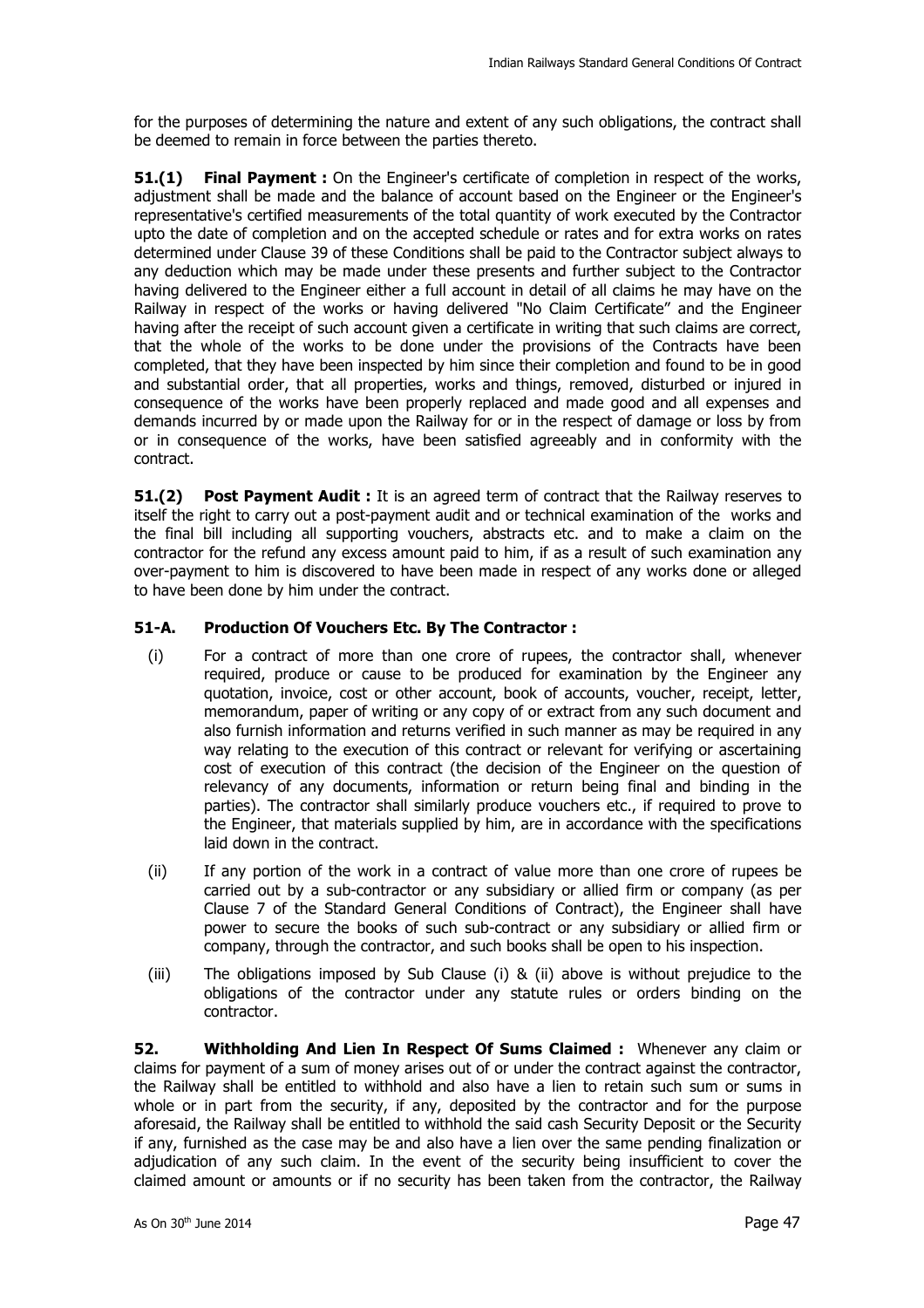shall be entitled to withhold and have a lien to the extent of the such claimed amount or amounts referred to supra, from any sum or sums found payable or which at any time thereafter may become payable to the contractor under the same contract or any other contract with this or any other Railway or any Department of the Central Government pending finalization or adjudication of any such claim.

It is an agreed term of the contract that the sum of money or moneys so withheld or retained under the lien referred to above, by the Railway will be kept withheld or retained as such by the Railways till the claim arising out of or under the contract is determined by the arbitrator (if the contract governed by the Arbitration Clause) or by the competent court as the case may be and that the contractor will have no claim for interest or damages whatsoever on any account in respect of such withholding or retention under the lien referred to supra and duly notified as such to the contractor. For the purpose of this clause, where the contractor is a partnership firm or a limited company, the Railway shall be entitled to withhold and also have a lien to retain towards such claimed amount or amounts in whole or in part from any sum found payable to any partner / limited company, as the case may be whether in his individual capacity or otherwise.

#### **52-A Lien In Respect Of Claims In Other Contracts :**

- (i) Any sum of money due and payable to the contractor (including the Security Deposit returnable to him) under the contract may be withheld or retained by way of lien by the Railway, against any claim of this or any other Railway or any other Department of the Central Government in respect of payment of a sum of money arising out of or under any other contract made by the contractor with this or any other Department of the Central Government.
- (ii) However, recovery of claims of Railway in regard to terminated contracts may be made from the Final Bills, Security Deposits and Performance Guarantees of other contract or contracts, executed by the contractor. The Performance Guarantees submitted by the Contractor against other contracts, if required, may be withheld and encashed. In addition, 10% of each subsequent 'on-account bill' may be withheld, if required, for recovery of Railway's dues against the terminated contract.

{Authority : Railway Board's letter no. 2010/CE-I(Spl.)/CT/41, Dated 27.04.2011}

(iii) It is an agreed term of the contract that the sum of money so withheld or retained under this Clause by the Railway will be kept withheld or retained as such by the Railway till the claim arising out of or under any other contract is either mutually settled or determined by arbitration, if the other contract is governed by Arbitration Clause or by the competent court as the case may be and contractor shall have no claim for interest or damages whatsoever on this account or on any other ground in respect of any sum of money withheld or retained under this Clause and duly notified as such to the contractor.

**53. Signature On Receipts For Amounts :** Every receipt for money which may become payable or for any security which may become transferable to the Contractors under these presents, shall, if signed in the partnership name by anyone of the partners of a Contractor's firm be a good and sufficient discharge to the Railway in respect of the moneys or security purported to be acknowledged thereby and in the event of death of any of the Contractor, partners during the pendency of the contract, it is hereby expressly agreed that every receipt by anyone of the surviving Contractor partners shall if so signed as aforesaid be good and sufficient discharge as aforesaid provided that nothing in this Clause contained shall be deemed to prejudice or effect any claim which the Railway may hereafter have against the legal representative of any contractor partner so dying for or in respect to any breach of any of the conditions of the contract, provided also that nothing in this clause contained shall be deemed to prejudice or effect the respective rights or obligations of the Contractor partners and of the legal representatives of any deceased Contractor partners interse.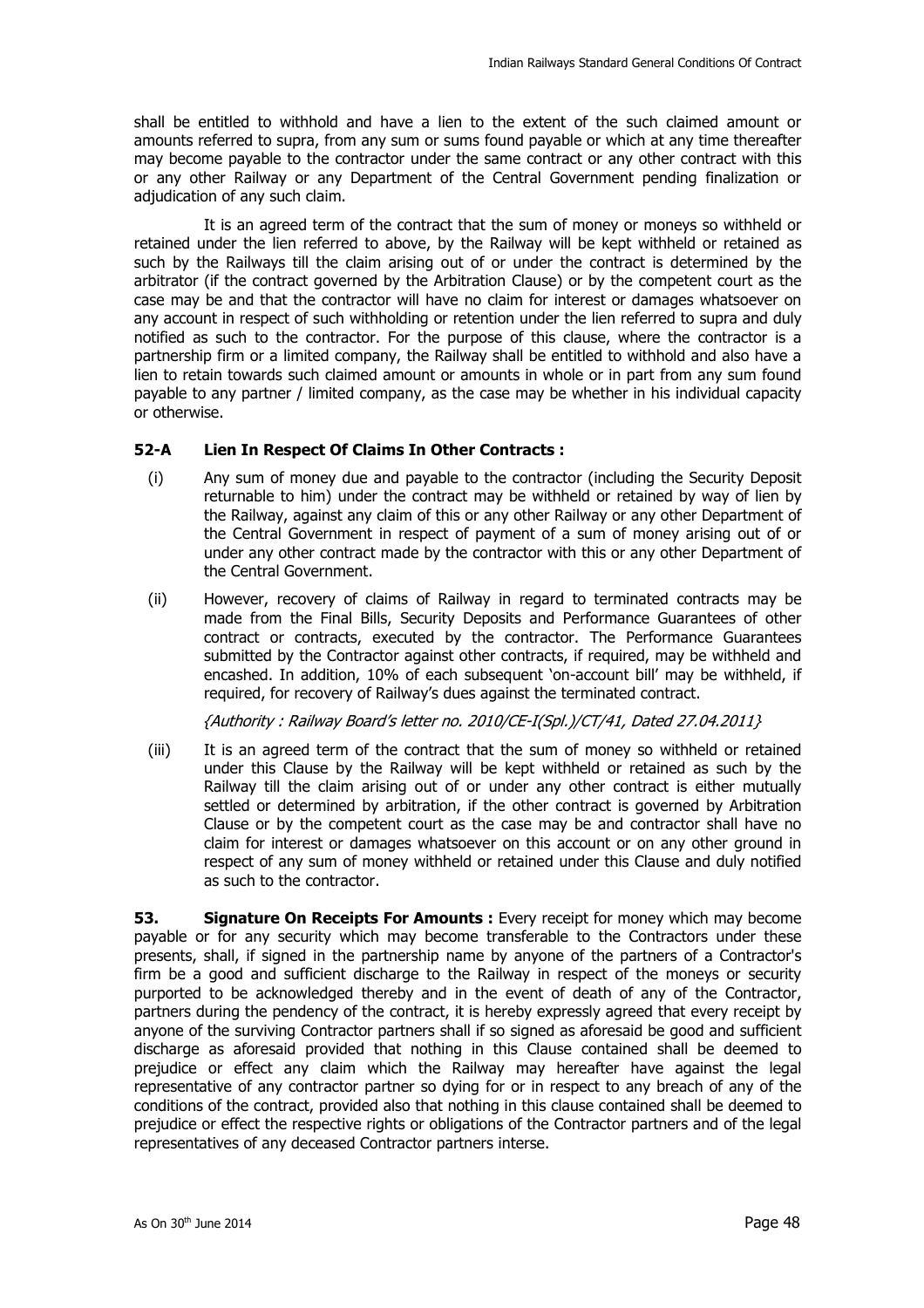### **LABOUR**

**54.** Wages To Labour: The Contractor shall be responsible to ensure compliance with the provision of the Minimum Wages Act, 1948 (hereinafter referred to as the "said Act" and the Rules made thereunder in respect of any employees directly or through petty contractors or subcontractors employed by him on road construction or in building operations or in stone breaking or stone crushing for the purpose of carrying out this contract.

 If, in compliance with the terms of the contract, the Contractor supplied any labour to be used wholly or partly under the direct orders and control of the Railways whether in connection with any work being executed by the Contractor or otherwise for the purpose of the Railway such labour shall, for the purpose of this Clause, still be deemed to be persons employed by the Contractor.

 If any moneys shall, as a result of any claim or application made under the said Act be directed to be paid by the Railway, such money shall be deemed to be moneys payable to the Railway by the Contractor and on failure by the Contractor to repay the Railway any moneys paid by it as aforesaid within seven days after the same shall have been demanded, the Railways shall be entitled to recover the same from any moneys due or accruing to the contractor under this or any other Contract with the Railways.

**54-A.** Apprentices Act: The Contractor shall be responsible to ensure compliance with the provisions of the Apprentices Act, 1961 and the Rules and Orders issued thereunder from time to time in respect of apprentices directly or through petty contractors or sub-contractors employed by him for the purpose of carrying out the Contract.

 If the contractor directly or through petty contractors or sub-contractors fails to do so, his failure will be a breach of the contract and the Railway may, in its discretion, rescind the contract. The contractor shall also be liable for any pecuniary liability arising on account of any violation of the provisions of the Act.

Note**:** The contractors are required to engage apprentices when the works undertaken by them last for a period of one year or more and/or the cost of works is rupees one lakh or more.

**55. Provisions Of Payments Of Wages Act:** The Contractor shall comply with the provisions of the Payment of Wages Act, 1936 and the rules made thereunder in respect of all employees employed by him either directly or through petty contractors or sub-contractors in the works. If in compliance with the terms of the contract, the Contractor directly or through petty contractors or sub-contractors shall supply any labour to be used wholly or partly under the direct orders and control of the Engineer whether in connection with the works to be executed hereunder or otherwise for the purpose of the Engineer, such labour shall never the less be deemed to comprise persons employed by the contractor and any moneys which may be ordered to be paid by the Engineer shall be deemed to be moneys payable by the Engineer on behalf of the Contractor and the Engineer may on failure of the Contractor to repay such money to the Railways deduct the same from any moneys due to the Contractor in terms of the contract. The Railway shall be entitled to deduct from any moneys due to the contractor (whether under this contract or any other contract) all moneys paid or payable by the Railway by way of compensation of aforesaid or for costs of expenses in connection with any claim thereto and the decision of the Engineer upon any question arising out of the effect or force of this Clause shall be final and binding upon the Contractor.

#### **55-A. Provisions Of Contract Labour (Regulation And Abolition) Act, 1970 :**

**55-A.(1)** The Contractor shall comply with the provision of the contract labour (Regulation and Abolition) Act, 1970 and the Contract labour (Regulation and Abolition) Central Rules 1971 as modified from time to time, wherever applicable and shall also indemnify the Railway from and against any claims under the aforesaid Act and the Rules.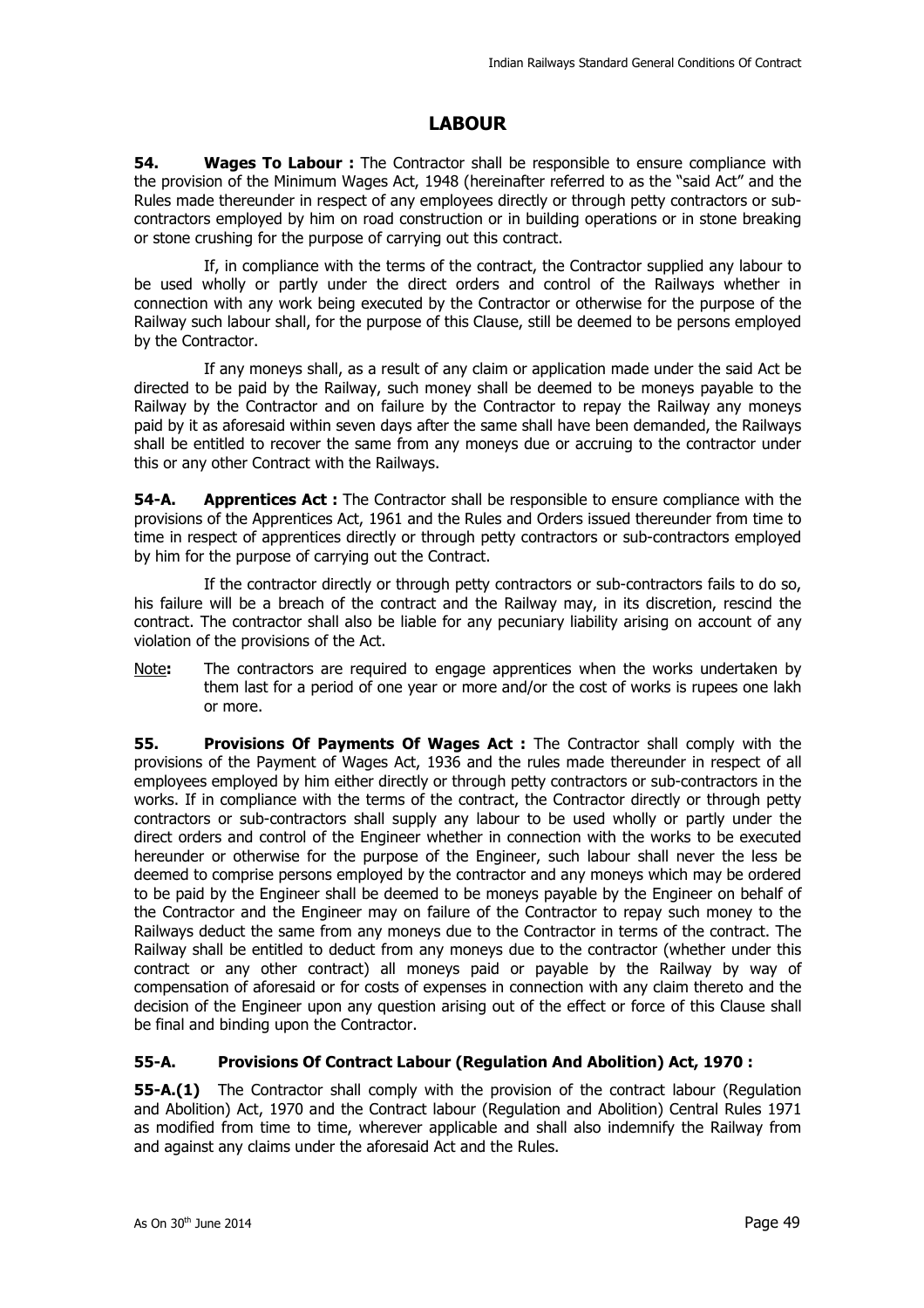**55-A.(2)** The Contractor shall obtain a valid license under the aforesaid Act as modified from time to time before the commencement of the work and continue to have a valid license until the completion of the work. Any failure to fulfill the requirement shall attract the penal provision of the Contract arising out of the resultant non-execution of the work.

**55-A.(3)** The Contractor shall pay to the labour employed by him directly or through subcontractors the wages as per provision of the aforesaid Act and the Rules wherever applicable. The Contractor shall notwithstanding the provisions of the contract to the contrary, cause to be paid the wages to labour indirectly engaged on the works including any engaged by sub-contractors in connection with the said work, as if the labour had been immediately employed by him.

**55-A.(4)** In respect of all labour directly or indirectly employed in the work for performance of the contractor's part of the contract, the Contractor shall comply with or cause to be complied with the provisions of the aforesaid Act and Rules wherever applicable.

**55-A.(5)** In every case in which, by virtue of the provisions of the aforesaid Act or the Rules, the Railway is obliged to pay any amount of wages to a workman employed by the Contractor or his sub-contractor in execution of the work or to incur any expenditure on account of the Contingent, liability of the Railway due to the contractor's failure to fulfill his statutory obligations under the aforesaid Act or the rules, the Railway will recover from the Contractor, the amount of wages so paid or the amount of expenditure so incurred and without prejudice to the rights of the Railway under the Section 20, Sub-Section (2) and Section 2, Sub-Section (4) of the aforesaid Act, the Railway shall be at liberty to recover such amount or part thereof by deducting it from the Security Deposit and/or from any sum due by the Railway to the contractor whether under the contract or otherwise. The Railway shall not be bound to contest any claim made against it under Sub-Section (1) of Section 20 and Sub-Section (4) of Section 21 of the aforesaid Act except on the written request of the Contractor and upon his giving to the Railway full security for all costs for which the Railway might become liable in contesting such claim. The decision of the Railway regarding the amount actually recoverable from the contractor as stated above shall be final and binding on the Contractor.

#### **55-B. Provisions of Employees Provident Fund and Miscellaneous Provisions Act, 1952 :**

The Contractor shall comply with the provisions of Para 30 & 36-B of the Employees Provident Fund Scheme, 1952; Para 3 & 4 of Employees' Pension Scheme, 1995; and Para 7 & 8 of Employees Deposit Linked Insurance Scheme, 1976; as modified from time to time through enactment of "Employees Provident Fund & Miscellaneous Provisions Act, 1952", wherever applicable and shall also indemnify the Railway from and against any claims under the aforesaid Act and the Rules.

{Authority : Railway Board's letter no. 2012/CE-I/CT/O/22, Dated 14.12.2012}

#### **55-C. Provisions of "The Building and Other Construction Workers (Regulation of Employment and Conditions of Service) Act, 1996" and "The Building and Other Construction Workers' Welfare Cess Act, 1996" :**

The tenderers, for carrying out any construction work, must get themselves registered with the Registering Officer under Section-7 of the Building and Other Construction Workers Act, 1996 and rules made thereto by the concerned State Govt. and submit certificate of Registration, issued from the Registering Officer of the concerned State Govt. (Labour Dept.). As per this Act, the tenderer shall be levied a cess @1% of cost of construction work, which would be deducted from each bill. Cost of material, when supplied under a separate schedule item, shall be outside the purview of cess.

{Authority : Railway Board's letter no. 2008/CE-I/CT/6, Dated 29.11.2013}

**56.** Reporting Of Accidents : The Contractor shall be responsible for the safety of all employees directly or through petty contractors or sub-contractor employed by him on the works and shall report serious accidents to any of them however and wherever occurring on the works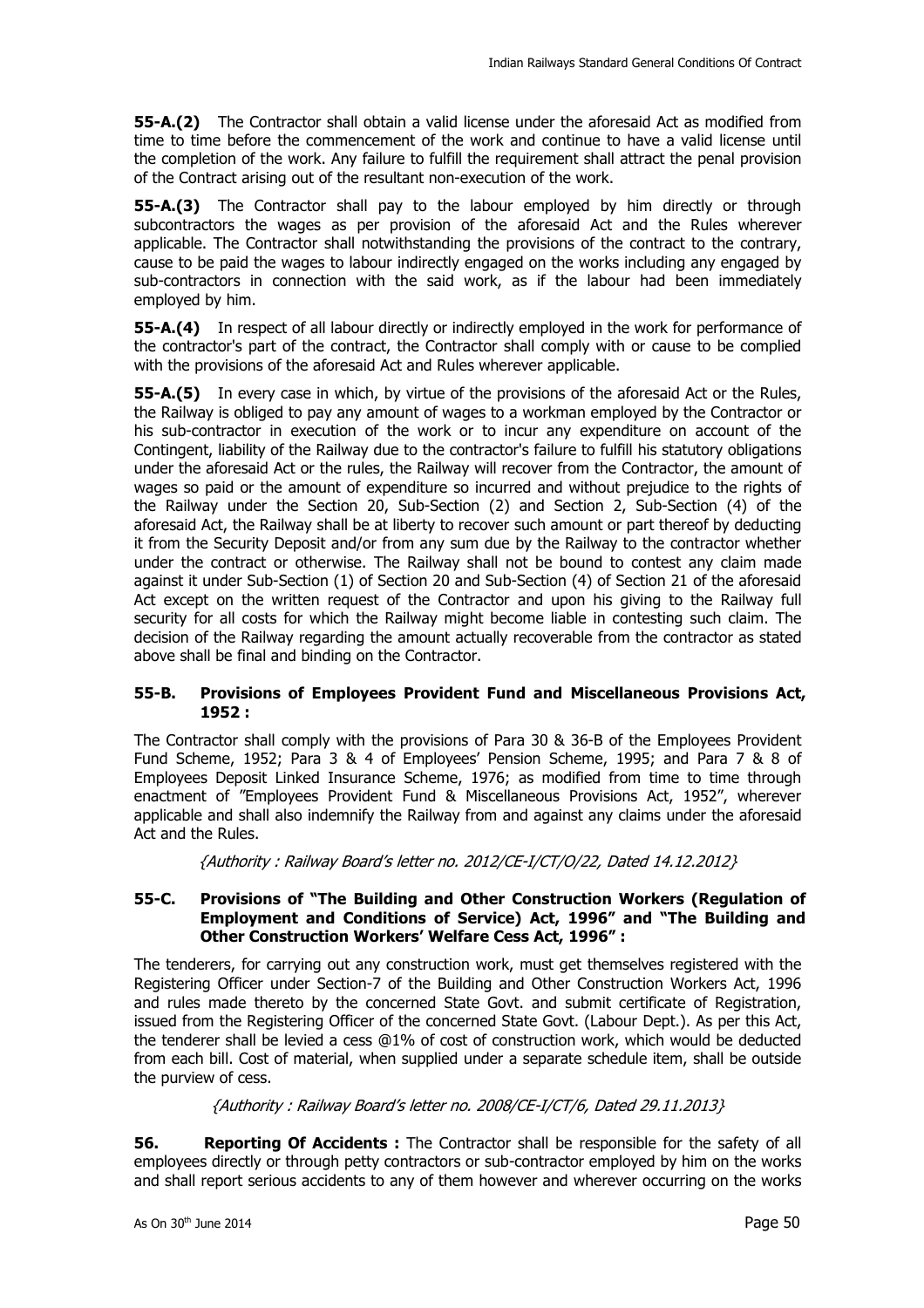to the Engineer or the Engineers Representative and shall make every arrangements to render all possible assistance.

**57. Provision Of Workmen's Compensation Act :** In every case in which by virtue of the provisions of Section 12 Sub-Section (1) of the Workmen's Compensation Act 1923, Railway is obliged to pay compensation to a workman directly or through petty contractor or subcontractor employed by the Contractor in executing the work, Railway will recover from the Contractor the amount of the compensation so paid, and, without prejudice to the rights of Railway under Section 12 Sub-section (2) of the said Act, Railway shall be at liberty to recover such amount or any part thereof by deducting it from the Security Deposit or from any sum due by Railway to the Contractor whether under these conditions or otherwise, Railway shall not be bound to contest any claim made against it under Section 12 Sub-Section (1) of the said Act except on the written request of the Contractor and upon his giving to Railway full security for all costs for which Railway might become liable in consequence of contesting such claim.

**57-A.** Provision Of Mines Act: The Contractor shall observe and perform all the provisions of the Mines Act, 1952 or any statutory modifications or re-enactment thereof for the time being in force and any rules and regulations made thereunder in respect of all the persons directly or through the petty contractors or sub-contractors employed by him under this contract and shall indemnify the Railway from and against any claims under the Mines Act, or the rules and regulations framed thereunder, by or on behalf of any persons employed by him or otherwise.

**58.** Railway Not To Provide Quarters For Contractors : No quarters shall normally be provided by the Railway for the accommodation of the Contractor or any of his staff employed on the work. In exceptional cases where accommodation is provided to the Contractor at the Railway's discretion, recoveries shall be made at such rates as may be fixed by the Railway for the full rent of the buildings and equipments therein as well as charges for electric current, water supply and conservancy.

**59.(1) Labour Camps :** The Contractor shall at his own expense make adequate arrangements for the housing, supply of drinking water and provision of latrines and urinals for his staff and workmen, directly or through the petty contractors or sub-contractors and for temporary creche (Bal-mandir) where 50 or more women are employed at a time. Suitable sites on Railway land, if available, may be allotted to the Contractor for the erection of labour camps, either free of charge or on such terms and conditions that may be prescribed by the Railway. All camp sites shall be maintained in clean and sanitary conditions by the Contractor at his own cost.

**59.(2) Compliance To Rules For Employment Of Labour :** The Contractor(s) shall conform to all laws, bye-laws rules and regulations for the time being in force pertaining to the employment of local or imported labour and shall take all necessary precautions to ensure and preserve the health and safety of all staff employed directly or through petty Contractors or Sub-Contractors on the works.

**59.(3) Preservation Of Peace :** The Contractor shall take requisite precautions and use his best endeavours to prevent any riotous or unlawful behaviour by or amongst his workmen and other employed directly or through the petty contractors or sub-contractors on the works and for the preservation of peace and protection of the inhabitants and security of property in the neighbourhood of the works. In the event of the Railway requiring the maintenance of a special Police Force at or in the vicinity of the site during the tenure of works, the expenses thereof shall be borne by the Contractor and if paid by the Railway shall be recoverable from the Contractor.

**59.(4) Sanitary Arrangements :** The Contractor shall obey all sanitary rules and carry out all sanitary measures that may from time to time be prescribed by the Railway Medical Authority and permit inspection of all sanitary arrangements at all times by the Engineer, the Engineer's Representative or the Medical Staff of the Railway. Should the Contractor fail to make the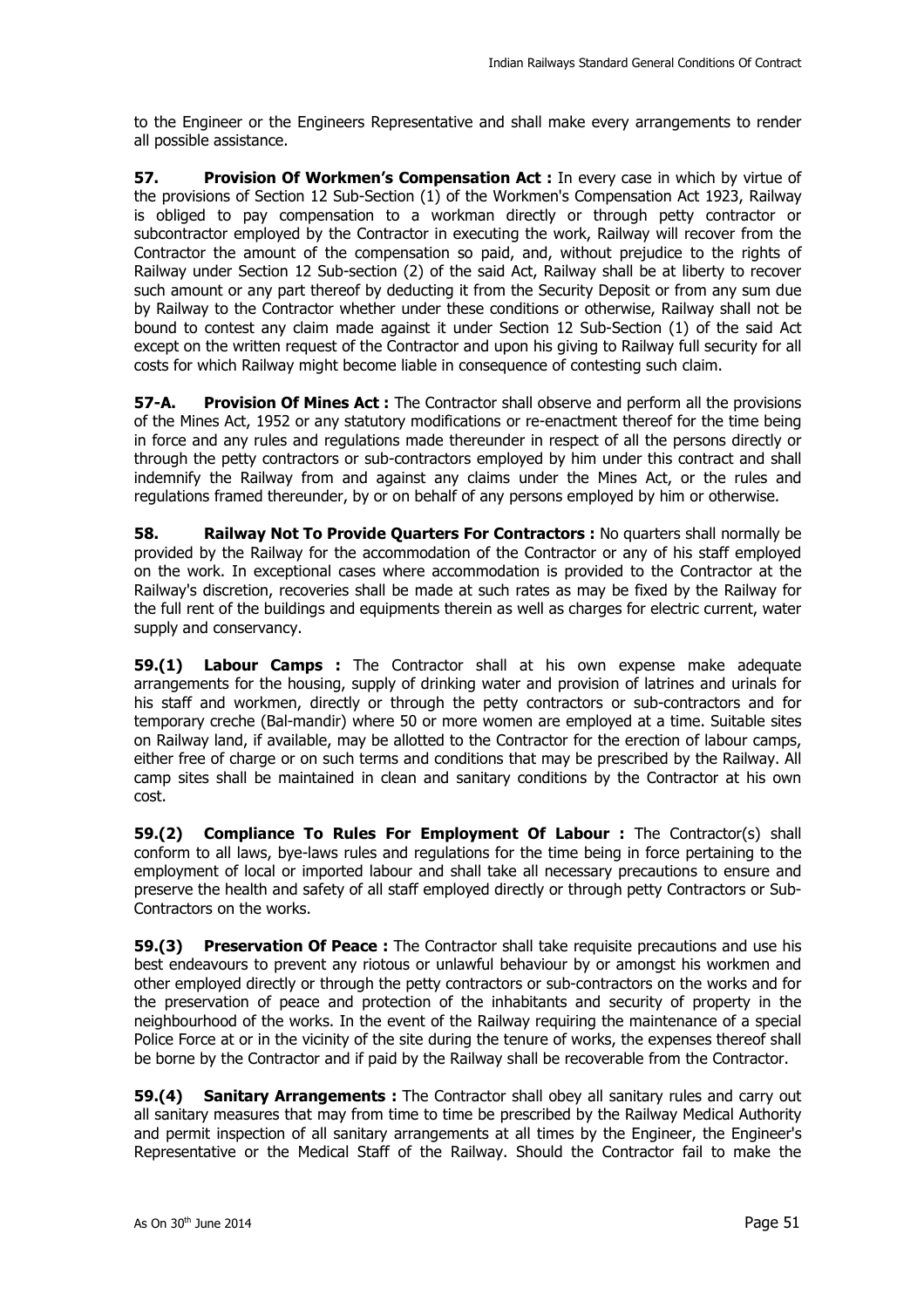adequate sanitary arrangements, these will be provided by the Railway and the cost therefore recovered from the Contractor.

**59.(5) Outbreak Of Infectious Disease :** The Contractor shall remove from his camp such labour and their families as refuse protective inoculation and vaccination when called upon to do so by the Engineer or the Engineer's Representative on the advice of the Railway, Medical Authority. Should Cholera, plague, or other infectious disease break out, the Contractor shall burn the huts, beddings, clothes and other belongings of or used by the infected parties and promptly erect new huts on healthy sites as required by the Engineer, failing which within the time specified in the Engineer's requisition, the work may be done by the Railway and the cost therefore recovered from the Contractor.

**59.(6) Treatment Of Contractor's Staff In Railway Hospitals :** The Contractor and his staff, other than labourers and their families requiring medical aid from the Railway Hospital and dispensaries will be treated as private patients and charged accordingly. The Contractors' labourers and their Families will be granted free treatment in Railway Hospitals and dispensaries where no other Hospitals or dispensaries are available provided the Contractor pays the cost of medicines, dressing and diet money according to the normal scale and additional charges for special examinations such as pathological and bacteriological examination, X-Ray, etc. and for surgical operation.

**59.(7) Medical Facilities At Site :** The Contractor shall provide medical facilities at the site as may be prescribed by the Engineer on the advice of the Railway Medical Authority in relation to the strength of the Contractor's resident staff and workmen.

**59.(8) Use Of Intoxicants :** The sale of ardent spirits or other intoxicating beverages upon the work or in any of the buildings, encampments or tenements owned, occupied by or within the control of the Contractor or any of his employees shall be forbidden and the Contractor shall exercise his influence and authority to the utmost extent to secure strict compliance with this condition.

**59.(9) Non-Employment Of Female Labour :** The Contractor shall see that the employment of female labour on/in Cantonment areas, particularly in the neighbourhood of soldiers barracks, should be avoided as far as possible.

**59.(10) Restrictions On The Employment Of Retired Engineers Of Railway Services Within Two Years Of Their Retirement :** The Contractor shall not, if he is a retired Government Engineer of Gazetted rank, himself engage in or employ or associate a retired Government Engineer of Gazetted rank, who has not completed two years from the date of retirement, in connection with this contract in any manner whatsoever without obtaining prior permission of the President and if the Contractor is found to have contravened this provision it will constitute a breach of contract and administration will be entitled to terminate the contract at the risk and cost of the contractor and forfeit his Security Deposit.

**60.(1) Non-Employment Of Labourers Below The Age Of 15 :** The Contractor shall not employ children below the age of 15 as labourers directly or through petty contractors or subcontractors for the execution of work.

**60.(2) Medical Certificate Of Fitness For Labour :** It is agreed that the contractor shall not employ a person above 15 and below 19 years of age for the purpose of execution of work under the contract unless a medical certificate of fitness in the prescribed form (Proforma at Annexure-VIII) granted to him by a certifying surgeon certifying that he is fit to work as an adult, is obtained and kept in the custody of the contractor or a person nominated by him in this behalf and the person carries with him, while at work; a token giving a reference to such certificate. It is further agreed that the responsibility for having the adolescent examined medically at the time of appointment or periodically till he attains the age of 19 years shall devolve entirely on the contractor and all the expenses to be incurred on this account shall be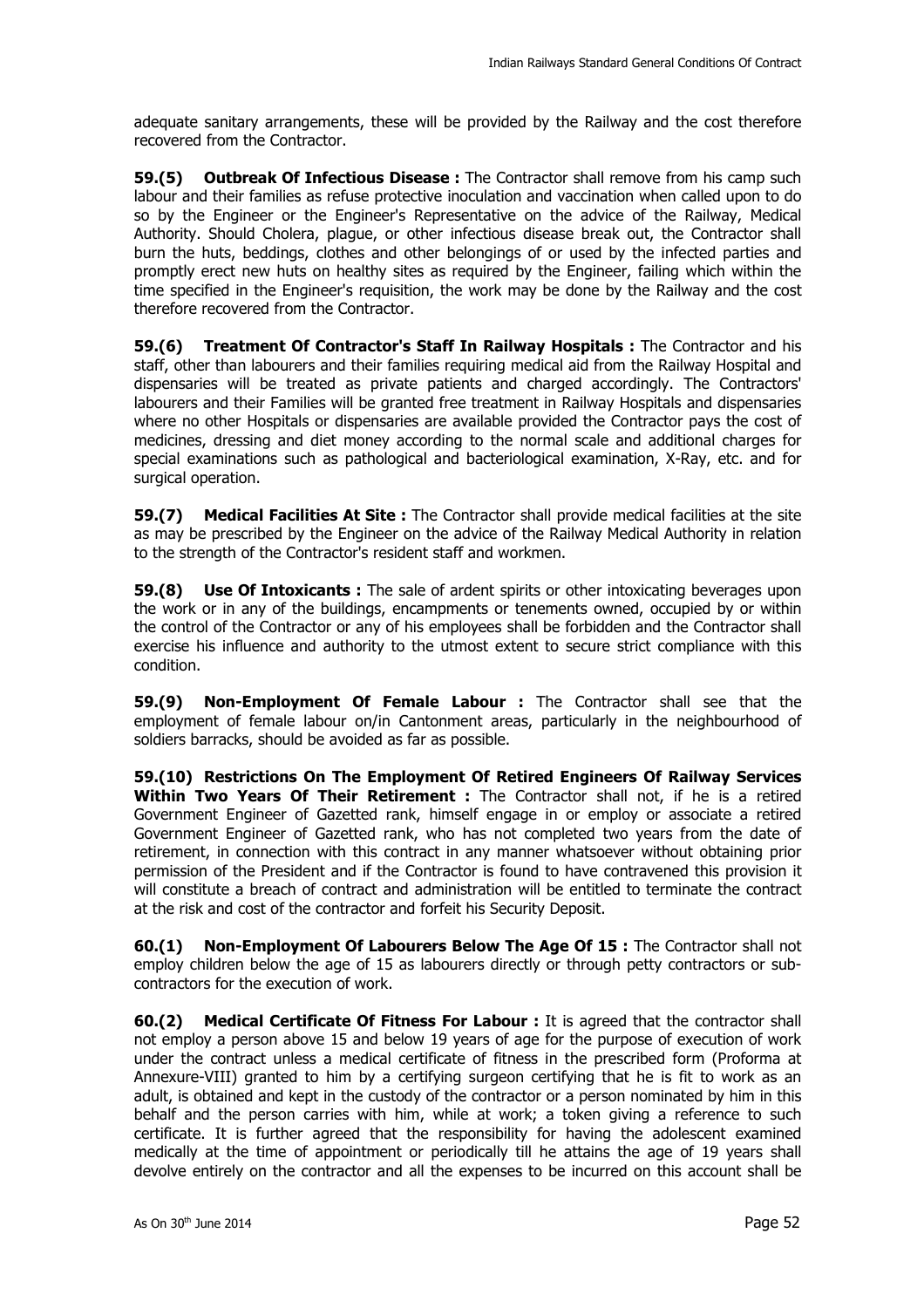borne by him and no fee shall be charged from the adolescent or his parent for such medical examination.

**60.(3) Period Of Validity Of Medical Fitness Certificate :** A certificate of fitness granted or renewed for the above said purposes shall be valid only for a period of one year at a time. The certifying surgeon shall revoke a certificate granted or renewed if in his opinion the holder of it is, no longer fit for work in the capacity stated therein. Where a certifying surgeon refuses to grant or renew a certificate or revoke a certificate, he shall, if so required by the person concerned, state his reasons in writing for doing so.

**60.(4) Medical Re-Examination Of Labourer :** Where any official appointed in this behalf by the Ministry of Labour is of the opinion that any person employed in connection with the execution of any work under this contract in the age group 15 to 19 years is without a certificate of fitness or is having a certificate of fitness but no longer fit to work in the capacity stated in the certificate, he may serve on the Contractor, or on the person nominated by him in this regard, a notice requiring that such persons shall be examined by a certifying surgeon and such person shall not if the concerned official so directs, be employed or permitted to do any work under this contract unless he has been medically examined and certified that he has been granted a certificate of fitness or a fresh certificate of fitness, as the case may be.

#### **EXPLANATIONS :**

- (1) Only Qualified Medical Practitioners can be appointed as "Certifying Surgeons" and the term "Qualified Medical Practitioners" means a person holding a qualification granted by an authority specified in the Schedule to the Indian Medical Degrees Act, 1916 (VII to 1916) or in the Schedule to the Indian Medical Council Act, 1933 (XXVII) of 1933.
- (2) The Certifying surgeon may be a medical officer in the service of State or Municipal Corporation.

### **DETERMINATION OF CONTRACT**

**61.(1) Right Of Railway To Determine The Contract :** The Railway shall be entitled to determine and terminate the contract at any time should, in the Railway's opinion, the cessation of work becomes necessary owing to paucity of funds or from any other cause whatever, in which case the value of approved materials at site and of work done to date by the Contractor will be paid for in full at the rate specified in the contract. Notice in writing from the Railway of such determination and the reasons therefor shall be conclusive evidence thereof.

**61.(2) Payment On Determination Of Contract :** Should the contract be determined under sub clause (1) of this clause and the Contractor claims payment for expenditure incurred by him in the expectation of completing the whole of the work, the Railways shall admit and consider such claims as are deemed reasonable and are supported by vouchers to the satisfaction of the Engineer. The Railway's decision on the necessity and propriety of such expenditure shall be final and conclusive.

**61.(3)** The Contractor shall have no claim to any payment of compensation or otherwise, howsoever on account of any profit or advantage which he might have derived from the execution of the work in full but which he did not derive in consequence of determination of contract.

#### **62.(1) Determination Of Contract Owing To Default Of Contractor :** If the Contractor should :

- (i) Becomes bankrupt or insolvent, or
- (ii) Make an arrangement with of assignment in favour of his creditors, or agree to carry out the contract under a Committee of Inspection of his creditors, or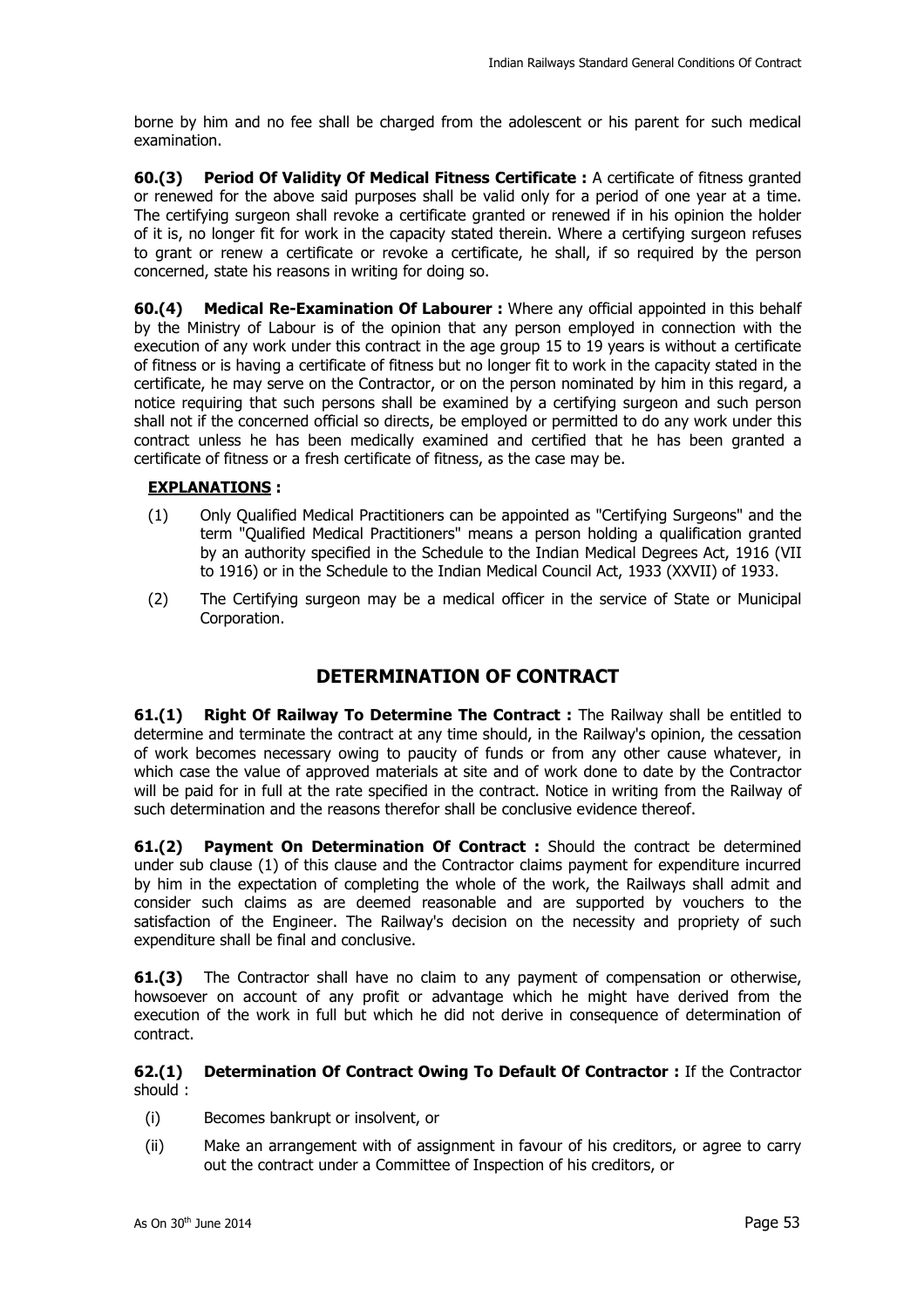- (iii) Being a Company or Corporation, go into liquidation (other than a voluntary liquidation for the purposes of amalgamation or reconstruction), or
- (iv) Have an execution levied on his goods or property on the works, or
- (v) Assign the contract or any part thereof otherwise than as provided in Clause 7 of these Conditions, or
- (vi) Abandon the contract, or
- (vii) Persistently disregard the instructions of the Engineer, or contravene any provision of the contract, or
- (viii) Fail to adhere to the agreed programme of work by a margin of 10% of the stipulated period, or
- (ix) Fail to remove materials from the site or to pull down and replace work after receiving from the Engineer notice to the effect that the said materials or works have been condemned or rejected under Clause 25 and 27 of these Conditions, or
- (x) Fail to take steps to employ competent or additional staff and labour as required under Clause 26 of the Conditions, or
- (xi) Fail to afford the Engineer or Engineer's representative proper facilities for inspecting the works or any part thereof as required under Clause 28 of the Conditions, or
- (xii) Promise, offer or give any bribe, commission, gift or advantage either himself or through his partner, agent or servant to any officer or employee of the Railway or to any person on his or on their behalf in relation to the execution of this or any other contract with this Railway.
- (xiii) (A) At any time after the tender relating to the contract, has been signed and submitted by the Contractor, being a partnership firm admit as one of its partners or employee under it or being an incorporated company elect or nominate or allow to act as one of its directors or employee under it in any capacity whatsoever any retired engineer of the gazetted rank or any other retired gazetted officer working before his retirement, whether in the executive or administrative capacity, or whether holding any pensionable post or not, in the Railways for the time being owned and administered by the President of India before the expiry of two years from the date of retirement from the said service of such Engineer or Officer unless such Engineer or Officer has obtained permission from the President of India or any officer duly authorized by him in this behalf to become a partner or a director or to take employment under the contract as the case may be, or
	- (B) Fail to give at the time of submitting the said tender :
		- (a) The correct information as to the date of retirement of such retired engineer or retired officer from the said service, or as to whether any such retired engineer or retired officer was under the employment of the Contractor at the time of submitting the said tender, or
		- (b) The correct information as to such engineers or officers obtaining permission to take employment under the Contractor, or
		- (c) Being a partnership firm, the correct information as to, whether any of its partners was such a retired engineer or a retired officer, or
		- (d) Being in incorporated company, correct information as to whether any of its directors was such a retired engineer or a retired officer, or
		- (e) Being such a retired engineer or retired officer suppress and not disclose at the time of submitting the said tender the fact of his being such a retired engineer or a retired officer or make at the time of submitting the said tender a wrong statement in relation to his obtaining permission to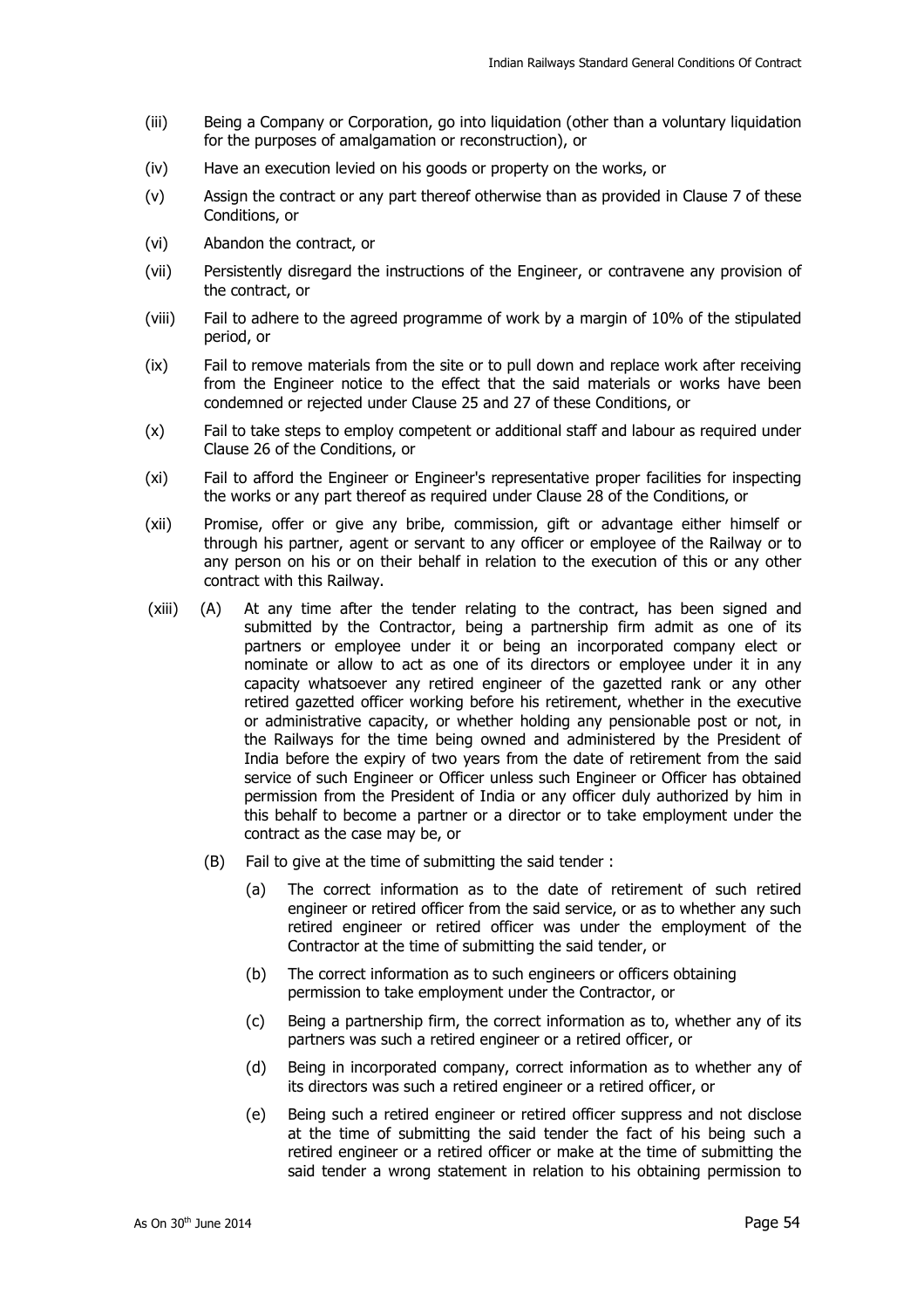take the contract or if the Contractor be a partnership firm or an incorporated company to be a partner or director of such firm or company as the case may be or to seek employment under the Contractor.

 Then and in any of the said Clause, the Engineer on behalf of the Railway may serve the Contractor with a notice (Proforma at Annexure-IX) in writing to that effect and if the Contractor does not within seven days after the delivery to him of such notice proceed to make good his default in so far as the same is capable of being made good and carry on the work or comply with such directions as aforesaid of the entire satisfaction of the Engineer, the Railway shall be entitled after giving 48 hours' notice (Proforma at Annexure-X) in writing under the hand of the Engineer to rescind the contract as a whole or in part or parts (as may be specified in such notice) and after expiry of 48 hours' notice, a final termination notice (Proforma at Annexure-XI) should be issued.

**62.(2) Right Of Railway After Rescission Of Contract Owing To Default Of Contractor :** In the event of any or several of the courses, referred to in Sub-Clause (1) of this Clause, being adopted :

- (a) The Contractor shall have no claim to compensation for any loss sustained by him by reason of his having purchased or procured any materials or entered into any commitments or made any advances on account of or with a view to the execution of the works or the performance of the contract and Contractor shall not be entitled to recover or be paid any sum for any work thereto for actually performed under the contract unless and until the Engineer shall have certified the performance of such work and the value payable in respect thereof and the Contractor shall only be entitled to be paid the value so certified.
- (b) The Engineer or the Engineer's Representative shall be entitled to take possession of any materials, tools, implements, machinery and buildings on the works or on the property on which these are being or ought to have been executed, and to retain and employ the same in the further execution of the works or any part thereof until the completion of the works without the Contractor being entitled to any compensation for the use and employment thereof or for wear and tear or destruction thereof.
- (c) The Engineer shall as soon as may be practicable after removal of the Contractor fix and determine ex-parte or by or after reference to the parties or after such investigation or enquiries as he may consider fit to make or institute and shall certify what amount (if any) had at the time of rescission of the contract been reasonably earned by or would reasonably accrue to the Contractor in respect of the work then actually done by him under the contract and what was the value of any unused, or partially used materials, any constructional plant and any temporary works upon the site. The legitimate amount due to the contractor after making necessary deductions and certified by the Engineer should be released expeditiously.

#### **SETTLEMENT OF DISPUTES – INDIAN RAILWAY ARBITRATION RULES**

**63.** Matters Finally Determined By The Railway : All disputes and differences of any kind whatsoever arising out of or in connection with the contract, whether during the progress of the work or after its completion and whether before or after the determination of the contract, shall be referred by the contractor to the GM and the GM shall, within 120 days after receipt of the contractor's representation, make and notify decisions on all matters referred to by the contractor in writing provided that matters for which provision has been made in Clauses 8, 18, 22(5), 39, 43(2), 45(a), 55, 55-A(5), 57, 57A,61(1), 61(2) and 62(1) to (xiii)(B) of Standard General Conditions of Contract or in any Clause of the Special Conditions of the Contract shall be deemed as 'excepted matters' (matters not arbitrable)and decisions of the Railway authority, thereon shall be final and binding on the contractor; provided further that 'excepted matters' shall stand specifically excluded from the purview of the Arbitration Clause.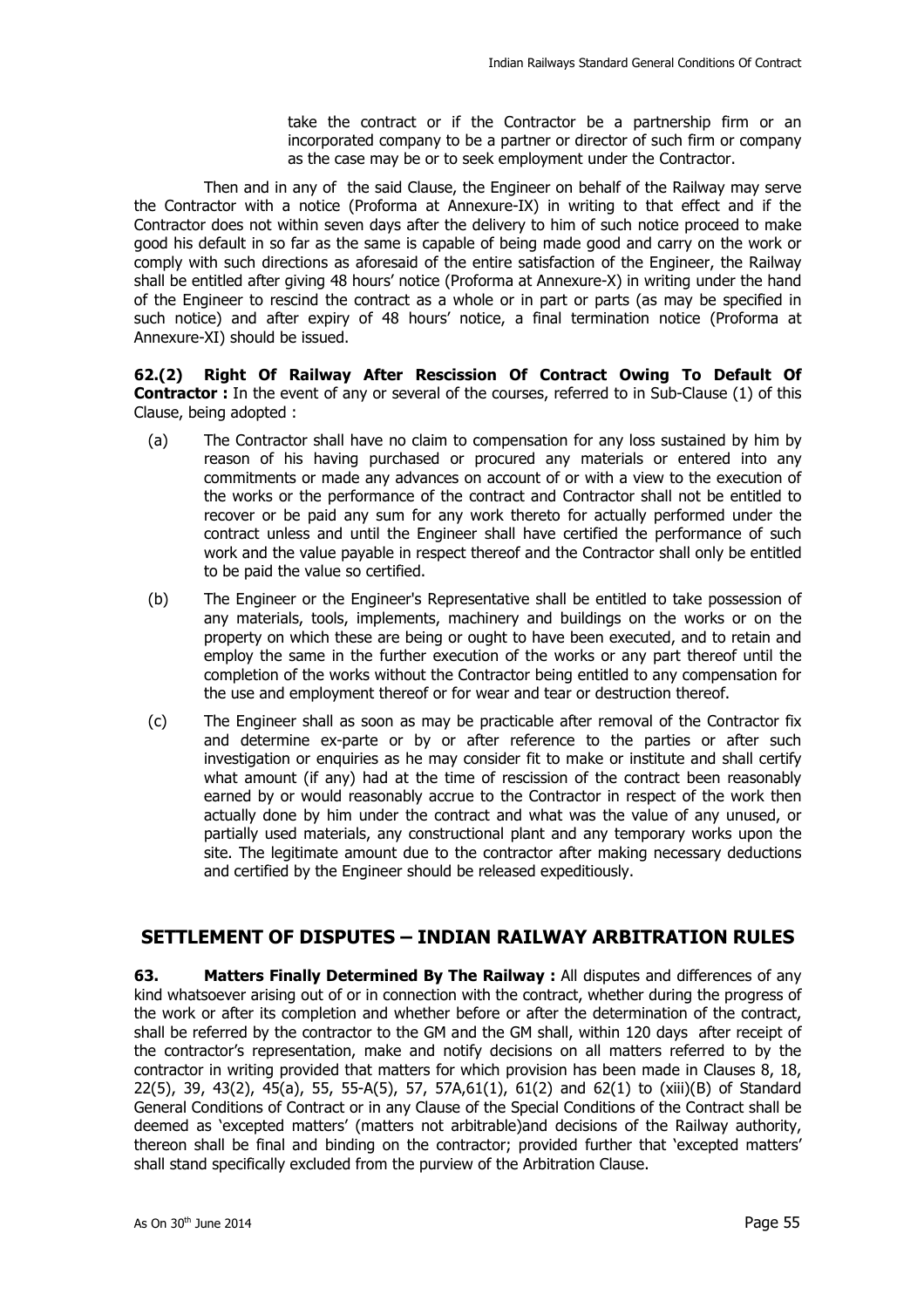#### **64.(1) Demand For Arbitration :**

**64.(1) (i)** In the event of any dispute or difference between the parties hereto as to the construction or operation of this contract, or the respective rights and liabilities of the parties on any matter in question, dispute or difference on any account or as to the withholding by the Railway of any certificate to which the contractor may claim to be entitled to, or if the Railway fails to make a decision within 120 days, then and in any such case, but except in any of the "excepted matters" referred to in Clause 63 of these Conditions, the contractor, after 120 days but within 180 days of his presenting his final claim on disputed matters shall demand in writing that the dispute or difference be referred to arbitration.

**64.(1) (ii)** The demand for arbitration shall specify the matters which are in question, or subject of the dispute or difference as also the amount of claim item-wise. Only such dispute(s)or difference(s) in respect of which the demand has been made, together with counter claims or set off, given by the Railway**,** shall be referred to arbitration and other matters shall not be included in the reference.

- **64.(1)** (iii) (a) The Arbitration proceedings shall be assumed to have commenced from the day, a written and valid demand for arbitration is received by the Railway.
	- (b) The claimant shall submit his claim stating the facts supporting the claims alongwith all the relevant documents and the relief or remedy sought against each claim within a period of 30 days from the date of appointment of the Arbitral Tribunal.
	- (c) The Railway shall submit its defence statement and counter claim(s), if any, within a period of 60 days of receipt of copy of claims from Tribunal thereafter, unless otherwise extension has been granted by Tribunal.
	- (d) Place of Arbitration : The place of arbitration would be within the geographical limits of the Division of the Railway where the cause of action arose or the Headquarters of the concerned Railway or any other place with the written consent of both the parties.

**64.(1) (iv)** No new claim shall be added during proceedings by either party. However, a party may amend or supplement the original claim or defence thereof during the course of arbitration proceedings subject to acceptance by Tribunal having due regard to the delay in making it.

**64.(1) (v)** If the contractor(s) does/do not prefer his/their specific and final claims in writing, within a period of 90 days of receiving the intimation from the Railways that the final bill is ready for payment, he/they will be deemed to have waived his/their claim(s) and the Railway shall be discharged and released of all liabilities under the contract in respect of these claims.

**64.(2) Obligation During Pendency Of Arbitration :** Work under the contract shall, unless otherwise directed by the Engineer, continue during the arbitration proceedings, and no payment due or payable by the Railway shall be withheld on account of such proceedings, provided, however, it shall be open for Arbitral Tribunal to consider and decide whether or not such work should continue during arbitration proceedings.

#### **64.(3) Appointment of Arbitrator :**

**64.(3)** (a)(i) In cases where the total value of all claims in question added together does not exceed Rs. 25,00,000 (Rupees twenty five lakh only), the Arbitral Tribunal shall consist of a Sole Arbitrator who shall be a Gazetted Officer of Railway not below JA Grade, nominated by the General Manager. The sole arbitrator shall be appointed within 60 days from the day when a written and valid demand for arbitration is received by GM.

{Authority : Railway Board's letter no. 2012/CE-I/CT/ARB./24, Dated 22.10./05.11.2013}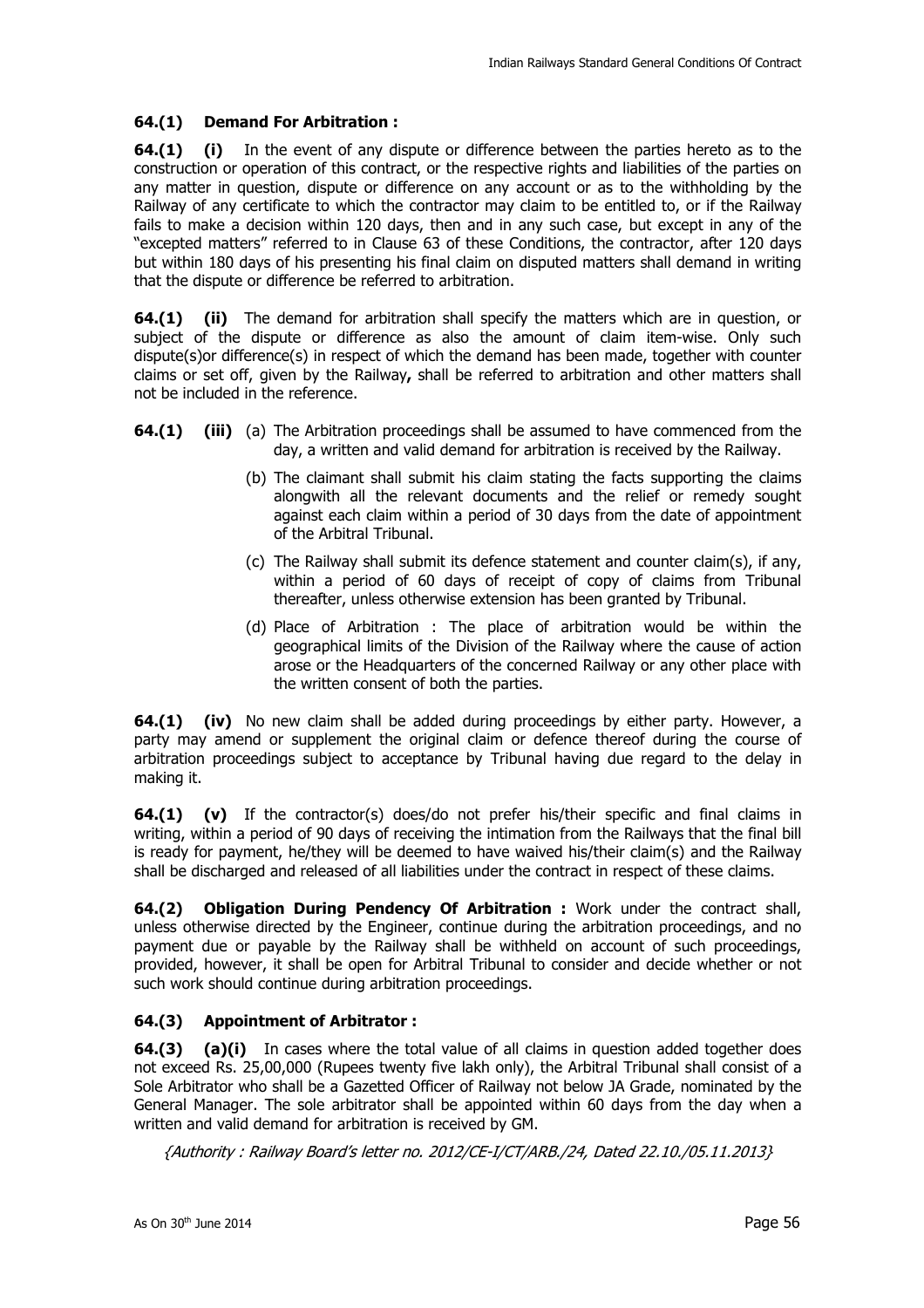**64.(3) (a)(ii)** In cases not covered by the Clause 64(3)(a)(i), the Arbitral Tribunal shall consist of a Panel of three Gazetted Railway Officers not below JA Grade or 2 Railway Gazetted Officers not below JA Grade and a retired Railway Officer, retired not below the rank of SAG Officer**,** as the arbitrators. For this purpose, the Railway will send a panel of more than 3 names of Gazetted Railway Officers of one or more departments of the Railway which may also include the name(s) of retired Railway Officer(s) empanelled to work as Railway Arbitrator to the contractor within 60 days from the day when a written and valid demand for arbitration is received by the GM.

 Contractor will be asked to suggest to General Manager at least 2 names out of the panel for appointment as contractor's nominee within 30 days from the date of dispatch of the request by Railway. The General Manager shall appoint at least one out of them as the contractor's nominee and will, also simultaneously appoint the balance number of arbitrators either from the panel or from outside the panel, duly indicating the 'presiding arbitrator' from amongst the 3 arbitrators so appointed. GM shall complete this exercise of appointing the Arbitral Tribunal within 30 days from the receipt of the names of contractor's nominees. While nominating the arbitrators, it will be necessary to ensure that one of them is from the Accounts Department. An officer of Selection Grade of the Accounts Department shall be considered of equal status to the officers in SA grade of other departments of the Railway for the purpose of appointment of arbitrator.

**64.(3) (a)(iii)** If one or more of the arbitrators appointed as above refuses to act as arbitrator, withdraws from his office as arbitrator, or vacates his/their office/offices or is/are unable or unwilling to perform his functions as arbitrator for any reason whatsoever or dies or in the opinion of the General Manager fails to act without undue delay, the General Manager shall appoint new arbitrator/arbitrators to act in his/their place in the same manner in which the earlier arbitrator/arbitrators had been appointed. Such re-constituted Tribunal may, at its discretion, proceed with the reference from the stage at which it was left by the previous arbitrator (s).

**64.(3) (a)(iv)** The Arbitral Tribunal shall have power to call for such evidence by way of affidavits or otherwise as the Arbitral Tribunal shall think proper, and it shall be the duty of the parties hereto to do or cause to be done all such things as may be necessary to enable the Arbitral Tribunal to make the award without any delay. The Arbitral Tribunal should record day to-day proceedings. The proceedings shall normally be conducted on the basis of documents and written statements.

**64.(3)** (a)(v) While appointing arbitrator(s) under Sub-Clause (i), (ii) & (iii) above, due care shall be taken that he/they is/are not the one/those who had an opportunity to deal with the matters to which the contract relates or who in the course of his/their duties as Railway servant(s) expressed views on all or any of the matters under dispute or differences. The proceedings of the Arbitral Tribunal or the award made by such Tribunal will, however, not be invalid merely for the reason that one or more arbitrator had, in the course of his service, opportunity to deal with the matters to which the contract relates or who in the course of his/their duties expressed views on all or any of the matters under dispute.

**64.(3)** (b)(i) The arbitral award shall state item wise, the sum and reasons upon which it is based. The analysis and reasons shall be detailed enough so that the award could be inferred therefrom.

**64.(3) (b)(ii)** A party may apply for corrections of any computational errors, any typographical or clerical errors or any other error of similar nature occurring in the award of a Tribunal and interpretation of a specific point of award to Tribunal within 60 days of receipt of the award.

**64.(3) (b)(iii)** A party may apply to Tribunal within 60 days of receipt of award to make an additional award as to claims presented in the arbitral proceedings but omitted from the arbitral award.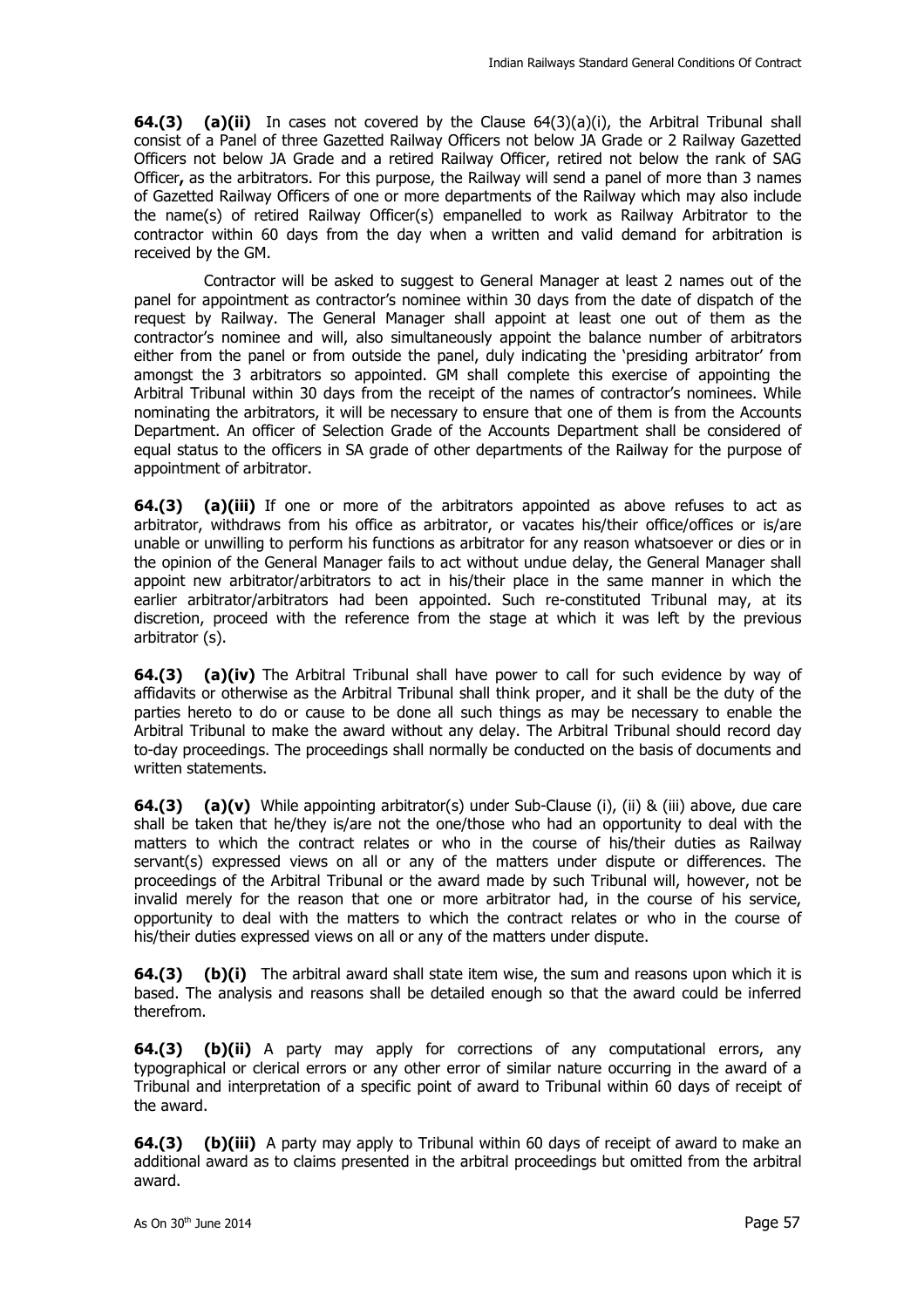**64.(4)** In case of the Tribunal, comprising of three Members, any ruling on award shall be made by a majority of Members of Tribunal. In the absence of such a majority, the views of the Presiding Arbitrator shall prevail.

**64.(5)** Where the arbitral award is for the payment of money, no interest shall be payable on whole or any part of the money for any period till the date on which the award is made.

**64.(6)** The cost of arbitration shall be borne by the respective parties. The cost shall inter-alia include fee of the arbitrator(s), as per the rates fixed by Railway Board from time to time and the fee shall be borne equally by both the parties. Further, the fee payable to the arbitrator(s) would be governed by the instructions issued on the subject by Railway Board from time to time irrespective of the fact whether the arbitrator(s) is/are appointed by the Railway Administration or by the court of law unless specifically directed by Hon'ble court otherwise on the matter.

**64.(7)** Subject to the provisions of the aforesaid Arbitration and Conciliation Act 1996 and the rules thereunder and any statutory modifications thereof shall apply to the arbitration proceedings under this Clause.

### **JOINT VENTURE (JV) FIRMS IN WORKS TENDERS**

**65. Participation Of Joint Venture (JV) Firms In Works Tender :** This Clause shall be applicable for works tenders of value as approved and communicated by Railway Board from time to time.

**65.1** Separate identity/name shall be given to the Joint Venture Firm.

**65.2** Number of members in a JV Firm shall not be more than three, if the work involves only one department (say Civil or S&T or Electrical or Mechanical) and shall not be more than five, if the work involves more than one department.

**65.3** A member of JV Firm shall not be permitted to participate either in individual capacity or as a member of another JV Firm in the same tender.

**65.4** The tender form shall be purchased and submitted only in the name of the JV Firm and not in the name of any constituent member.

**65.5** Normally Earnest Money Deposit (EMD) shall be submitted only in the name of the JV Firm and not in the name of constituent member. However, in exceptional cases, EMD in the name of Lead Member can be accepted subject to submission of specific request letter from Lead Member stating the reasons for not submitting EMD in the name of JV Firm and giving written confirmation from JV members to the effect that EMD submitted by the Lead Member may be deemed as EMD submitted by JV Firm.

**65.6** One of the members of the JV Firm shall be its Lead Member who shall have a majority (at least 51%) share of interest in the JV Firm and also, must have satisfactorily completed in the last three previous financial years and the current financial year upto the date of opening of the tender, one similar single work for a minimum value of 35% of advertised tender value. The other members shall have a share of not less than 20% each in case of JV Firms with upto three members and not less than 10% each in case of JV Firms with more than three members. In case of JV Firm with foreign member(s), the Lead Member has to be an Indian Firm with a minimum share of 51%.

**65.7** A copy of Memorandum of Understanding (MoU) executed by the JV members shall be submitted by the JV Firm alongwith the tender. The complete details of the members of the JV Firm, their share and responsibility in the JV Firm etc. particularly with reference to financial, technical and other obligations shall be furnished in the MoU. (The MoU format for this purpose shall be finalized by the Railway in consultation with their Law Branch and shall be enclosed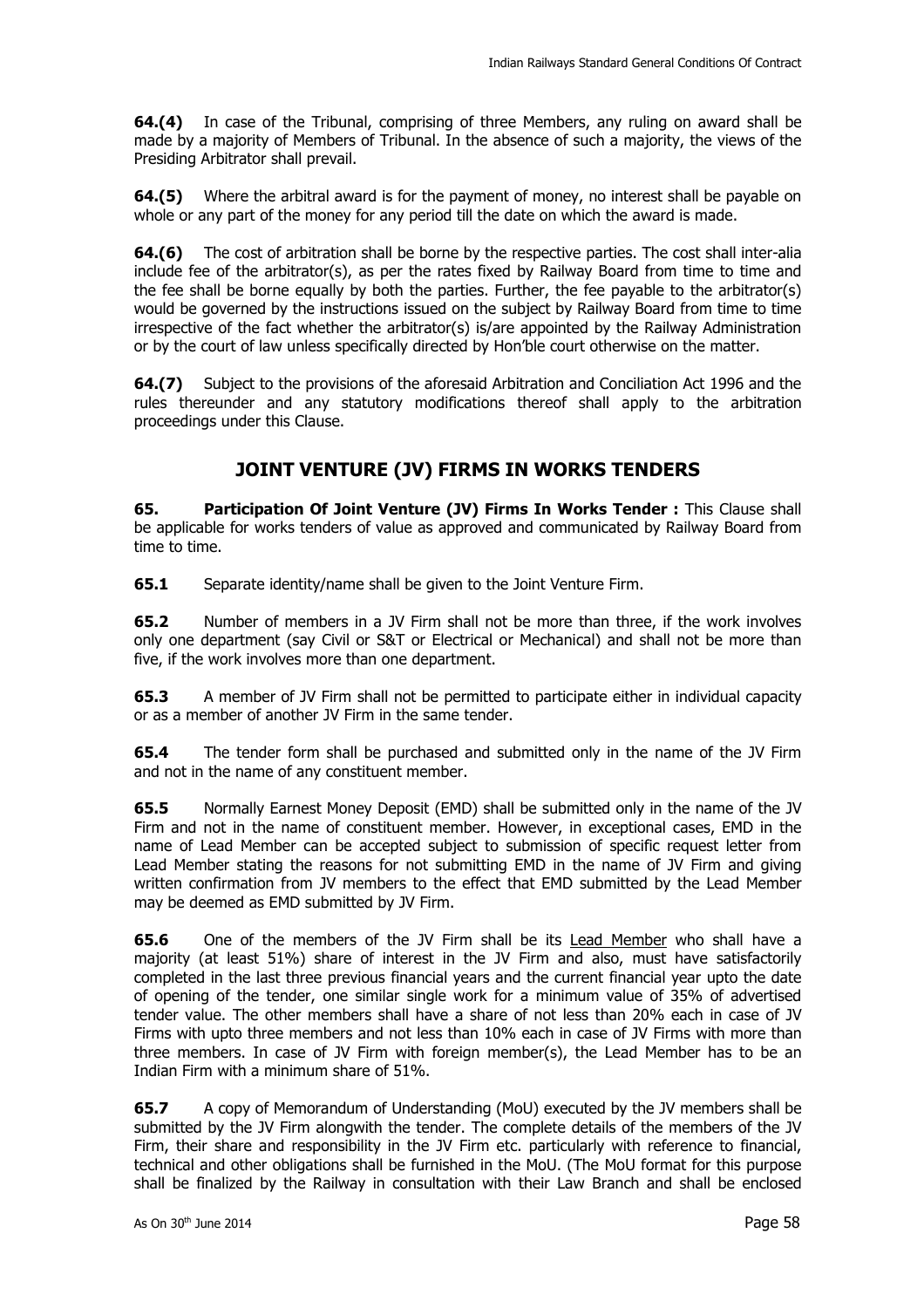alongwith the tender).

**65.8** Once the tender is submitted, the MoU shall not be modified / altered / terminated during the validity of the tender. In case the tenderer fails to observe/comply with this stipulation, the full Earnest Money Deposit (EMD) shall be liable to be forfeited.

**65.9** Approval for change of constitution of JV Firm shall be at the sole discretion of the Employer (Railways). The constitution of the JV Firm shall not be allowed to be modified after submission of the tender bid by the JV Firm, except when modification becomes inevitable due to succession laws etc. and in any case the minimum eligibility criteria should not get vitiated. However, the Lead Member shall continue to be the Lead Member of the JV Firm. Failure to observe this requirement would render the offer invalid.

**65.10** Similarly, after the contract is awarded, the constitution of JV Firm shall not be allowed to be altered during the currency of contract except when modification become inevitable due to succession laws etc. and in any case the minimum eligibility criteria should not get vitiated. Failure to observe this stipulation shall be deemed to be breach of contract with all consequential penal action as per contract conditions.

**65.11** On award of contract to a JV Firm, a single Performance Guarantee shall be submitted by the JV Firm as per tender conditions. All the Guarantees like Performance Guarantee, Bank Guarantee for Mobilization Advance, Machinery Advance etc. shall be accepted only in the name of the JV Firm and no splitting of guarantees amongst the members of the JV Firm shall be permitted.

**65.12** On issue of LOA (Letter Of Acceptance), an agreement among the members of the JV Firm (to whom the work has been awarded) shall be executed and got registered before the Registrar of the Companies under Companies Act or before the Registrar/Sub-Registrar under the Registration Act, 1908. This JV Agreement shall be submitted by the JV Firm to the Railways before signing the contract agreement for the work. In case the tenderer fails to observe/comply with this stipulation, the full Earnest Money Deposit (EMD) shall be forfeited and other penal actions due shall be taken against partners of the JV and the JV. This Joint Venture Agreement shall have, inter-alia, following Clauses :

**65.12.1** Joint And Several Liability - Members of the JV Firm to which the contract is awarded, shall be jointly and severally liable to the Employer (Railways) for execution of the project in accordance with General and Special Conditions of Contract. The JV members shall also be liable jointly and severally for the loss, damages caused to the Railways during the course of execution of the contract or due to non-execution of the contract or part thereof.

**65.12.2** Duration of the Joint Venture Agreement - It shall be valid during the entire currency of the contract including the period of extension, if any and the maintenance period after the work is completed.

**65.12.3** Governing Laws - The Joint Venture Agreement shall in all respect be governed by and interpreted in accordance with Indian Laws.

**65.13** Authorized Member - Joint Venture members shall authorize one of the members on behalf of the Joint Venture Firm to deal with the tender, sign the agreement or enter into contract in respect of the said tender, to receive payment, to witness joint measurement of work done, to sign measurement books and similar such action in respect of the said tender/contract. All notices/correspondences with respect to the contract would be sent only to this authorised member of the JV Firm.

**65.14** No member of the Joint Venture Firm shall have the right to assign or transfer the interest right or liability in the contract without the written consent of the other members and that of the employer (Railways) in respect of the said tender/contract.

**65.15** Documents to be enclosed by the JV Firm alongwith the tender :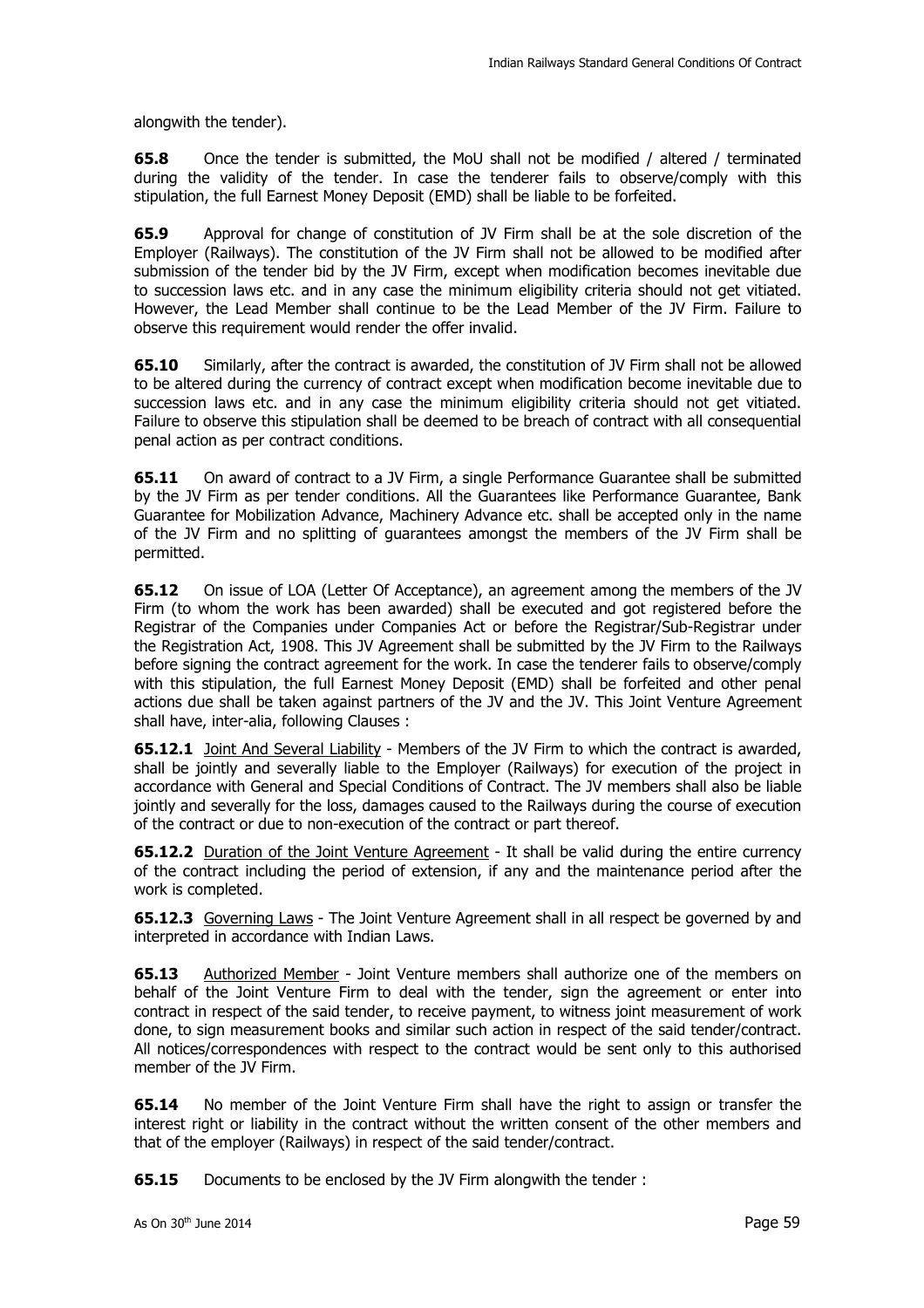**65.15.1** In case one or more of the members of the JV Firm is/are partnership firm(s), following documents shall be submitted :

- (a) Notary certified copy of the Partnership Deed,
- (b) Consent of all the partners to enter into the Joint Venture Agreement on a stamp paper of appropriate value (in original).
- (c) Power of Attorney (duly registered as per prevailing law) in favour of one of the partners of the partnership firm to sign the JV Agreement on behalf of the partnership firm and create liability against the firm.

**65.15.2** In case one or more members is/are Proprietary Firm or HUF, the following documents shall be enclosed :

 Affidavit on Stamp Paper of appropriate value declaring that his/her Concern is a Proprietary Concern and he/she is sole proprietor of the Concern OR he/she is in position of "KARTA" of Hindu Undivided Family (HUF) and he/she has the authority, power and consent given by other partners to act on behalf of HUF.

**65.15.3** In case one or more members is/are limited companies, the following documents shall be submitted :

- (a) Notary certified copy of resolutions of the Directors of the Company, permitting the company to enter into a JV agreement, authorizing MD or one of the Directors or Managers of the Company to sign JV Agreement, such other documents required to be signed on behalf of the Company and enter into liability against the company and/or do any other act on behalf of the company.
- (b) Copy of Memorandum and Articles of Association of the Company.
- (c) Power of Attorney (duly registered as per prevailing law) by the Company authorizing the person to do/act mentioned in the para (a) above.

**65.15.4** All the Members of JV shall certify that they are not black listed or debarred by Railways or any other Ministry / Department / PSU (Public Sector Undertaking) of the Govt. of India/State Govt. from participation in tenders/contract on the date of opening of bids either in their individual capacity or as a member of the JV Firm in which they were/are members.

{Authority : Railway Board's letter no. 2002/CE-I/CT/37 JV Pt III, Dated 05/14.11.2013}

**65.16** Credentials & Qualifying Criteria **:** Technical and financial eligibility of the JV Firm shall be adjudged based on satisfactory fulfillment of the following criteria :

**65.16.1** Technical Eligibility Criteria ('a' or 'b' mentioned hereunder) **:** 

(a) Either the JV Firm or Lead Member of the JV Firm must have satisfactorily completed in the last three previous financial years and the current financial year upto the date of opening of the tender, one similar single work for a minimum of 35% of advertised value of the tender.

#### **OR**

- (b) (i) In case of composite works (e.g. works involving more than one distinct component, such as Civil Engineering works, S&T works, Electrical works, OHE works etc. and in the case of major bridges – substructure, superstructure etc.), for each component, at least 35% of the value of any of such components individually for single similar nature of work should have been satisfactorily completed by the JV Firm or by any member of the JV Firm in the previous three financial years and the current financial year upto the date of opening of tender. The member satisfying technical eligibility criteria for the largest component of the work shall be the Lead Member and that Member shall have a majority (at least 51%) share of interest in the JV Firm.
	- (ii) In such cases, what constitutes a component in a composite work shall be clearly pre-defined with estimated tender cost of it, as part of the tender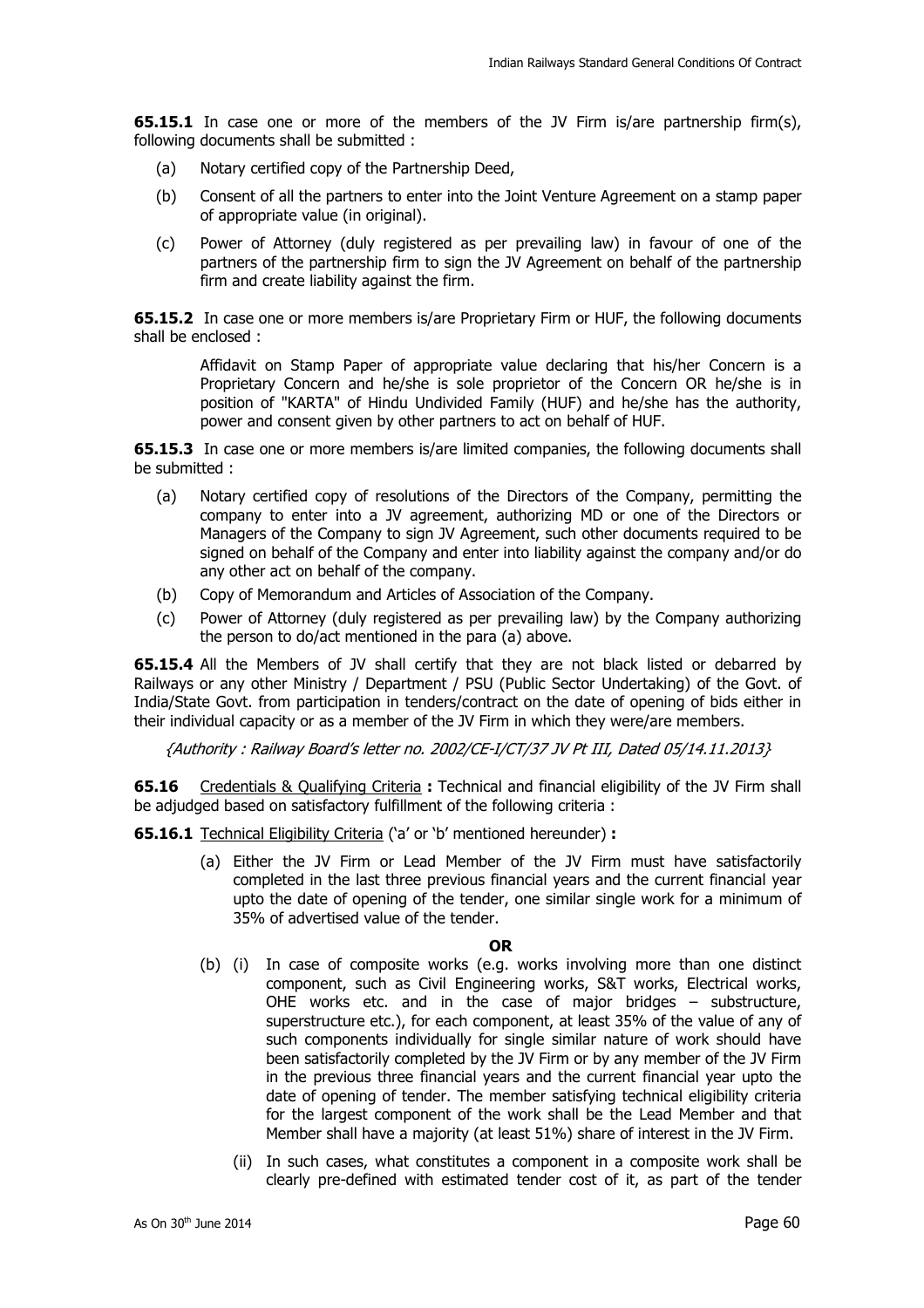documents without any ambiguity. Any work or set of works shall be considered to be a separate component, only when cost of the component is more than Rs. 2 crore each.

- (iii) However, as long as the JV Firm or any member of the JV Firm meets with the requirements, in one or more components of the work, and has completed a minimum of 35% of the advertised value of the tender for the same value of the component, and resultantly, all the members of the JV collectively, then meet the prescribed technical eligibility criteria, the JV shall stand technically qualified.
- Note : Value of a completed work done by a Member in an earlier JV Firm shall be reckoned only to the extent of the concerned member's share in that JV Firm for the purpose of satisfying his/her compliance to the above mentioned technical eligibility criteria in the tender under consideration.

**65.16.2** Financial Eligibility Criteria: The contractual payments received by the JV Firm or the arithmetic sum of contractual payments received by all the members of JV Firm in the previous three financial years and the current financial year upto the date of opening of tender shall be at least 150% of the estimated value of the work as mentioned in the tender.

> Note : Contractual payment received by a Member in an earlier JV Firm shall be reckoned only to the extent of the concerned member's share in that JV Firm for the purpose of satisfying compliance of the above mentioned financial eligibility criteria in tender under consideration

{Authority : Railway Board's letter no. 2002/CE-I/CT/37, Dated 07.09.2011}

\*\*\*\*\*\*\*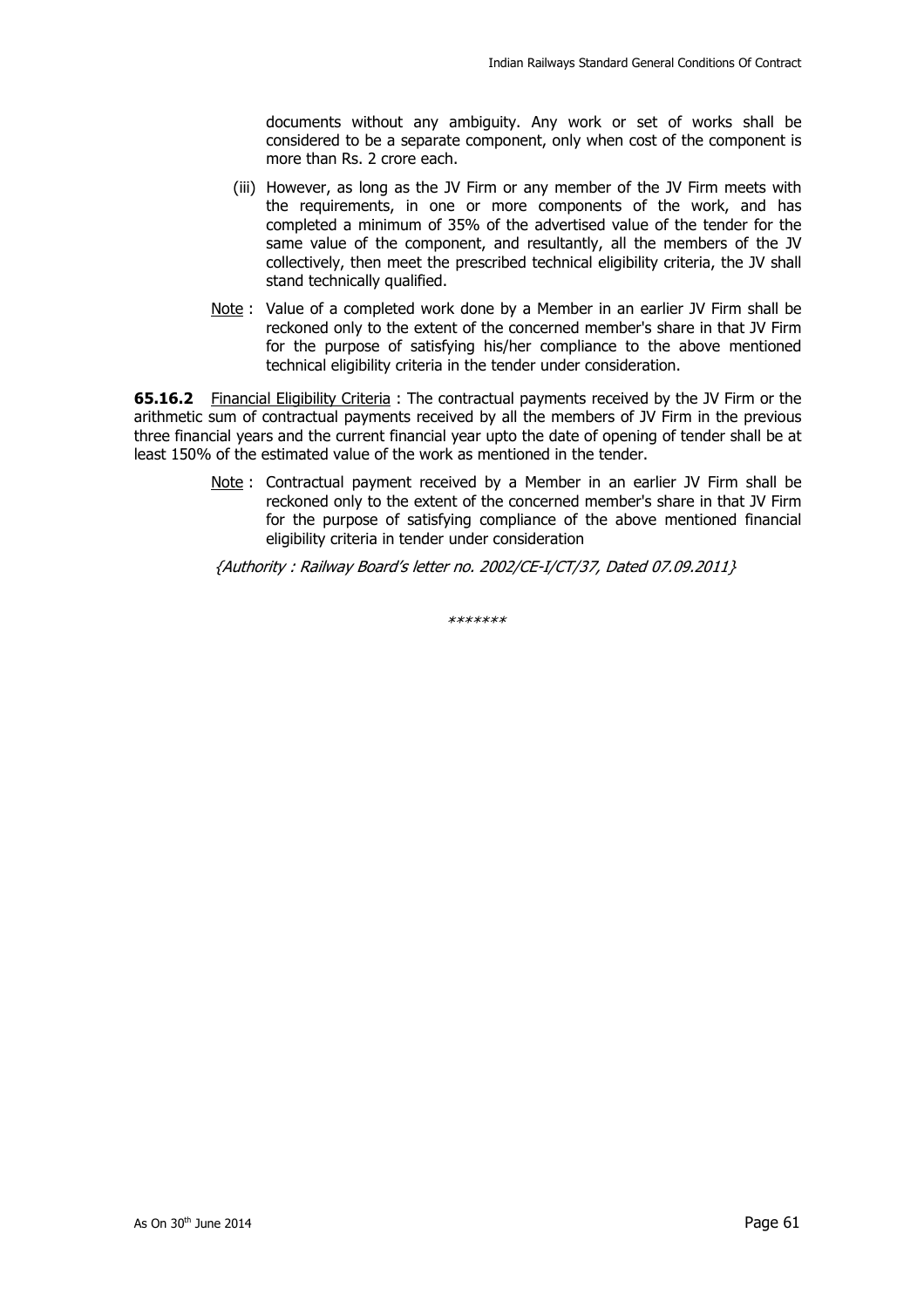### **ANNEXURE - VII**

Registered Acknowledgement Due

#### **PROFORMA FOR TIME EXTENSION**

|          |      | No. _________________________       |                                          |
|----------|------|-------------------------------------|------------------------------------------|
|          |      |                                     |                                          |
| Sub: (i) |      |                                     | (name of work).                          |
|          | (ii) | Acceptance letter no.               |                                          |
| Ref:     |      | for extension to the date received) | Quote specific application of Contractor |

Dear Sir,

The stipulated date for completion of the work mentioned above is From the progress made so far and the present rate of progress, it is unlikely that the work will be completed by the above date (or 'However, the work was not completed on this date').

**2.** Expecting that you may be able to complete the work, if some more time is given, the competent authority, although not bound to do so, hereby extends the time for completion from  $\mathsf{to}$   $\blacksquare$ 

**3.** Please note that an amount equal to the liquidated damages for delay in the completion· of the work after the expiry of  $qove$  for  $qove$  here the stipulated date for completion with/without any penalty fixed earlier) will be recovered from you as mentioned in Clause, 17-B of the Standard General Conditions of Contract for the extended period, notwithstanding the grant of this extension. You may proceed with the work accordingly.

**4.** The above extension of the completion date will also be subject to the further condition that no increase in rates on any account will be payable to you.

**5.** Please intimate within a week of the receipt of this letter your acceptance of the extension of the conditions stated above.

**6.** Please note that in the event of your declining to accept the extension on the above said conditions or in the event of your failure after accepting or acting upto this extension to<br>
(*here mention the extended date*). further action will be (*here mention the extended date*), further action will be taken in terms of Clause 62 of the Standard General Conditions of Contract.

Yours faithfully

For and on behalf of the President of India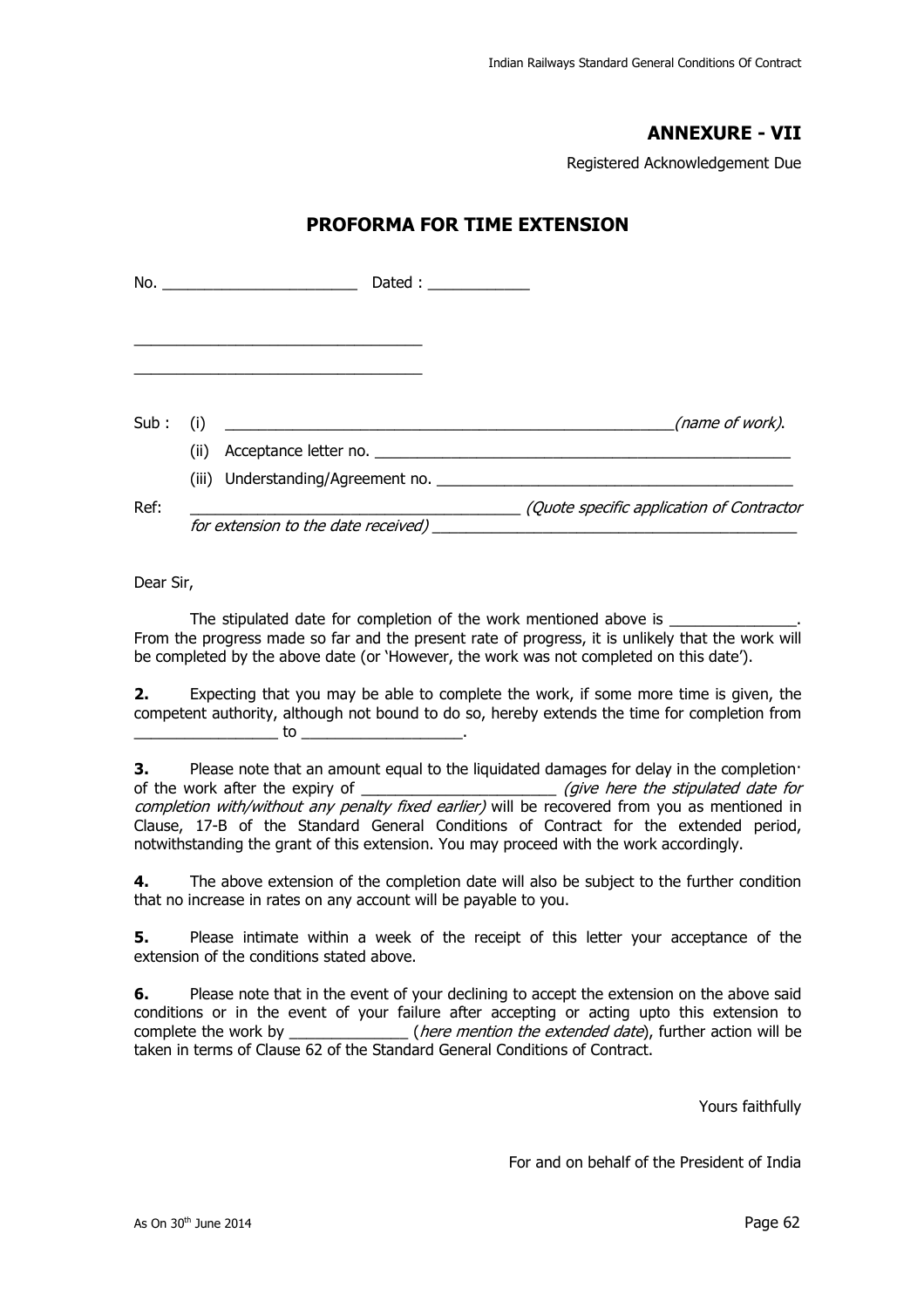### **ANNEXURE - VIII**

### **CERTIFICATE OF FITNESS**

|    | 1. (a) Serial Number _______________                                                                                 |                                                                                                                   |
|----|----------------------------------------------------------------------------------------------------------------------|-------------------------------------------------------------------------------------------------------------------|
|    | (b) Date $\_\_\_\_\_\_\_\_\_\_\_\_\_\_\_\_\_\_\_\_$                                                                  |                                                                                                                   |
|    |                                                                                                                      |                                                                                                                   |
|    | I certify that I have personally examined ( <i>name</i> )                                                            |                                                                                                                   |
|    |                                                                                                                      |                                                                                                                   |
|    |                                                                                                                      |                                                                                                                   |
|    |                                                                                                                      |                                                                                                                   |
|    | 6. Date of birth, if available, and/or certified age                                                                 | Who is desirous of being employed in<br>a factory or on a work requiring                                          |
| 7. |                                                                                                                      | manual labour and that his / her age<br>as nearly as can be ascertained from<br>my examination, is ________ years |
| 8. | <u> 1989 - Johann Barn, amerikan bernama di sebagai bernama dan bernama di sebagai bernama dalam bernama dalam b</u> | and that he/she is fit for employment<br>in a factory or on a work requiring<br>manual labour as an adult/child.  |
| 9. | Reasons for:                                                                                                         |                                                                                                                   |
|    | (a) refusal to grant certificate, or                                                                                 |                                                                                                                   |
|    | (b) revoking the Certificate                                                                                         |                                                                                                                   |
|    |                                                                                                                      |                                                                                                                   |
|    |                                                                                                                      |                                                                                                                   |

Signature or Left Hand Thumb Impression of the person Examined

\_\_\_\_\_\_\_\_\_\_\_\_\_\_\_\_\_\_\_\_\_\_\_\_\_

Signature of Certifying Surgeon

\_\_\_\_\_\_\_\_\_\_\_\_\_\_\_\_\_\_\_\_\_\_\_\_\_

**Note :** In case of physical disability, the exact details of the cause of the physical disability should be clearly stated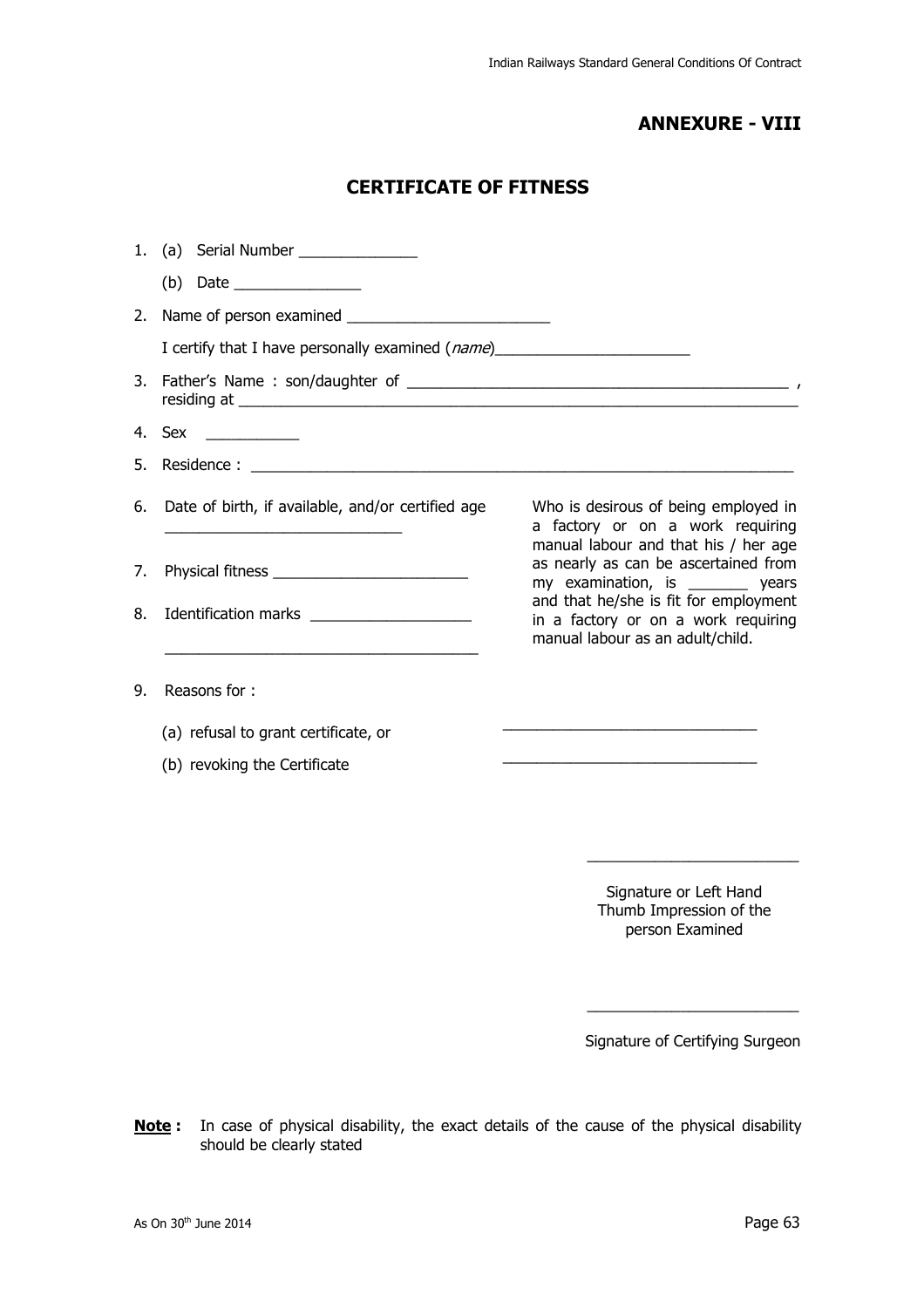### **ANNEXURE - IX**

Registered Acknowledgement Due

#### **PROFORMA OF 7 DAYS NOTICE**

#### **\_\_\_\_\_\_\_\_\_\_\_ RAILWAY**

(Without Prejudice)

M/s \_\_\_\_\_\_\_\_\_\_\_\_\_\_\_\_\_\_\_\_\_\_\_\_\_\_\_\_\_

 $\frac{1}{2}$  , and the set of the set of the set of the set of the set of the set of the set of the set of the set of the set of the set of the set of the set of the set of the set of the set of the set of the set of the set

Dear Sir,

To

Contract Agreement No. \_\_\_\_\_\_\_\_\_\_\_\_\_\_\_\_\_\_\_\_\_\_\_\_\_\_\_\_\_\_\_\_\_\_\_\_\_\_\_\_\_\_\_\_\_ In connection with **EXALUTE 2008** 

 In spite of repeated instructions to you by the subordinate offices as well as by this office in various letters of even no. \_\_\_\_\_\_\_\_\_\_\_\_\_\_\_\_, dated \_\_\_\_\_\_\_\_\_\_; you have failed to start work/show adequate progress and/or submit detailed programme for completing the work.

2. Your attention is invited to this office/Chief Engineer's office letter no. , dated **Example 2** in reference to your representation, dated

3. As you have failed to abide by the instructions issued to commence the work/to show adequate progress of work you are hereby given 7 days' notice in accordance with Clause 62 of Standard General Conditions of Contract to commence works / to make good the progress, failing which further action as provided in Clause 62 of the Standard General Conditions of Contract viz. to terminate your Contract and complete the balance work without your participation will be taken.

Kindly acknowledge receipt.

Yours faithfully

For and on behalf of the President of India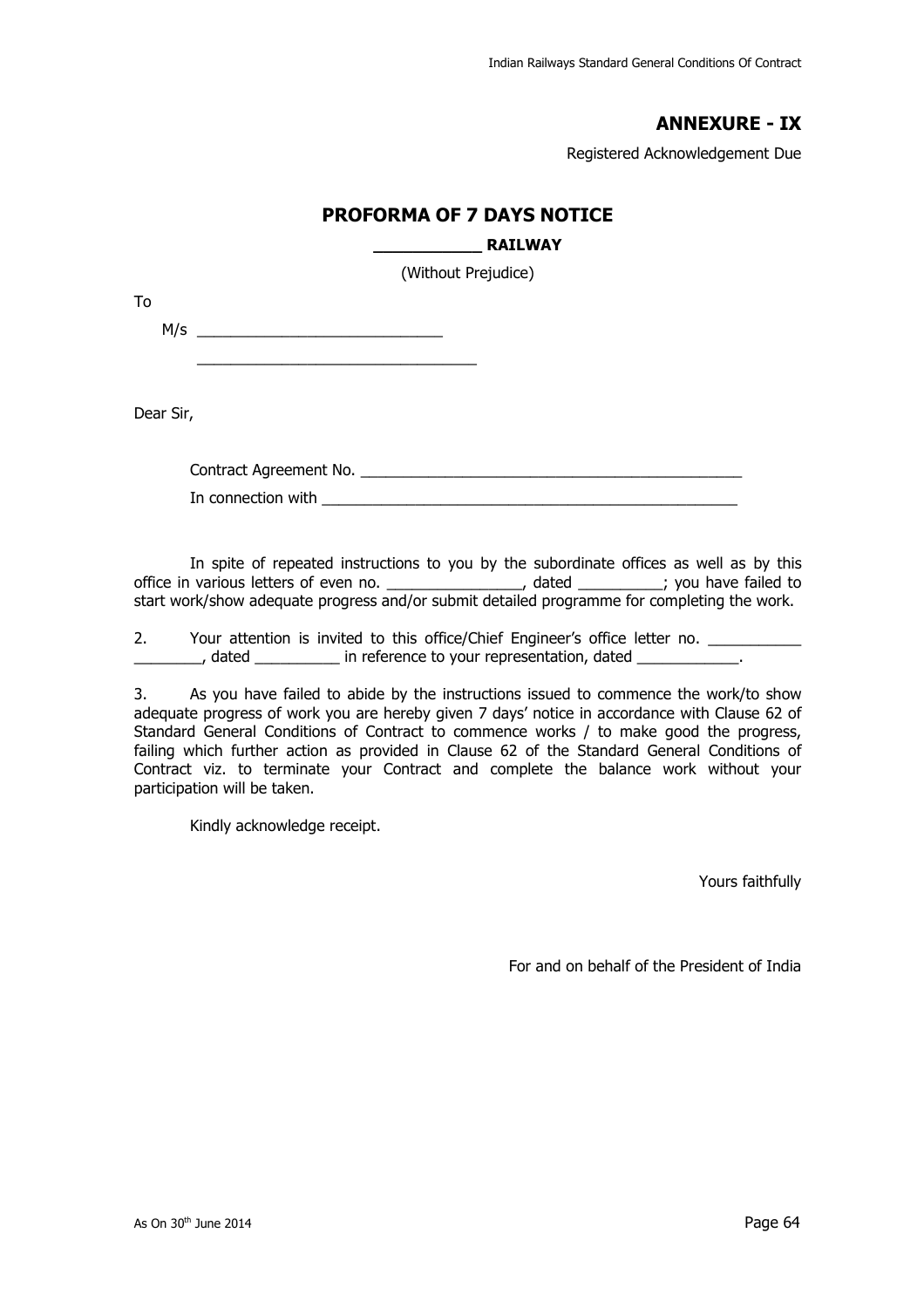### **ANNEXURE - X**

Registered Acknowledgement Due

### **PROFORMA OF 48 HRS. NOTICE**

## **\_\_\_\_\_\_\_\_\_\_\_ RAILWAY**  (Without Prejudice) M/s \_\_\_\_\_\_\_\_\_\_\_\_\_\_\_\_\_\_\_\_\_\_\_\_\_\_\_\_\_

 $\frac{1}{2}$  , and the set of the set of the set of the set of the set of the set of the set of the set of the set of the set of the set of the set of the set of the set of the set of the set of the set of the set of the set

Dear Sir,

To

Contract Agreement No. In connection with **EXECUTE 1** 

 Seven days' notice under Clause 62 of Standard General Conditions of Contract was given to you under this office letter of even no., dated \_\_\_\_\_\_\_\_\_\_\_\_; but you have taken no action to commence the work/show adequate progress of the work.

2. You are hereby given 48 hours' notice in terms of Clause 62 of Standard General Conditions of Contract to commence works / to make good the progress of works, failing which and on expiry of this period your above contract will stand rescinded and the work under this contract will be carried out independently without your participation and your Security Deposit shall be forfeited and Performance Guarantee shall also be encashed and consequences which may please be noted.

Kindly acknowledge receipt.

Yours faithfully

For and on behalf of the President of India

{Authority : Railway Board's letter no. 2013/CE-I/CT/O/36/TOC/Pt I, Dated 14.11.2013}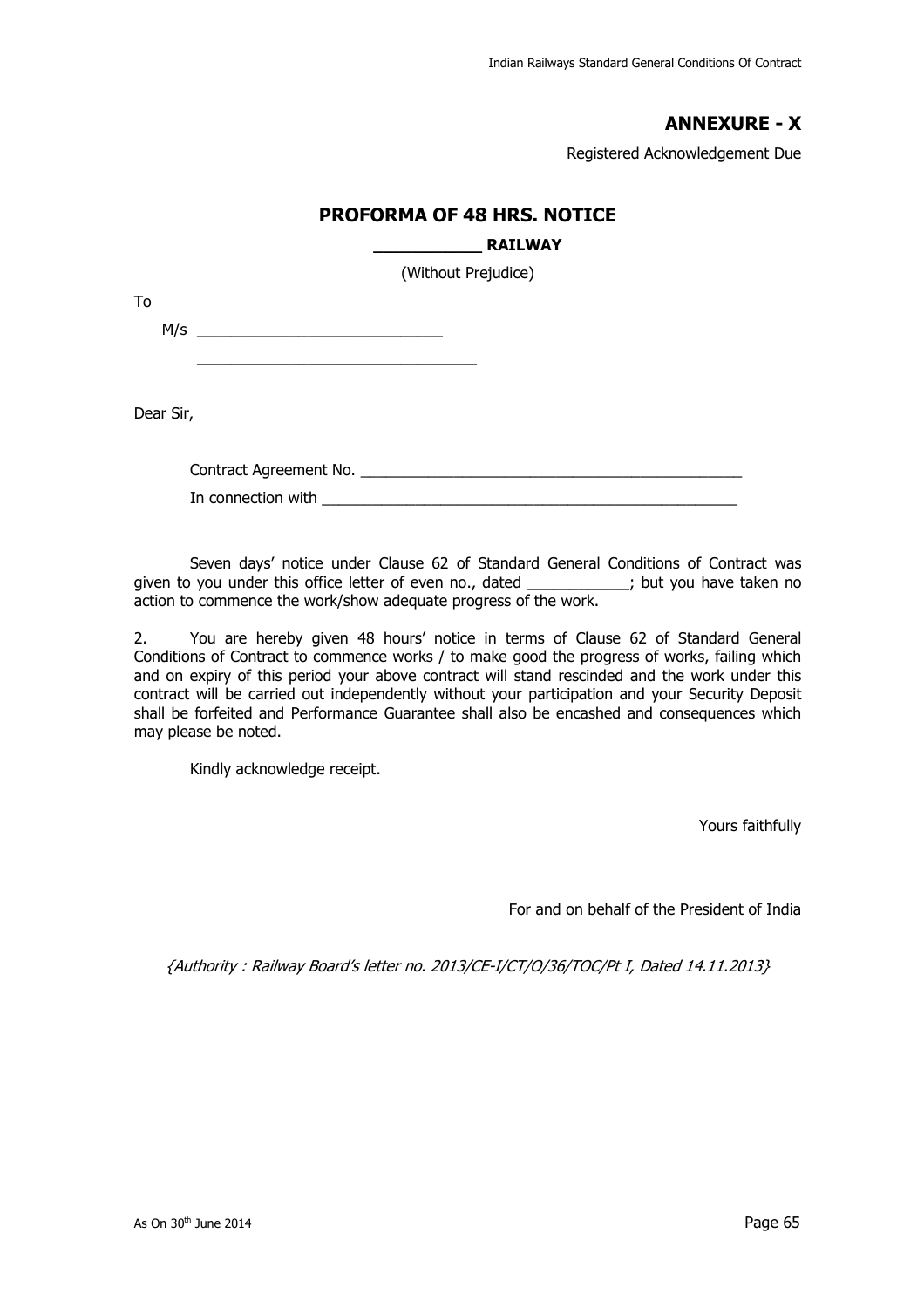### **ANNEXURE - XI**

Registered Acknowledgement Due

#### **PROFORMA OF TERMINATION NOTICE**

#### **\_\_\_\_\_\_\_\_\_\_\_\_\_\_ RAILWAY**

(Without Prejudice)

| No.<br><u> 1980 - Jan Barbara, manazarta da kasas da shekara 1980 - Ang Barbara na Barbara na Barbara na Barbara na Barba</u>                                                                                                              | Dated ____________ |
|--------------------------------------------------------------------------------------------------------------------------------------------------------------------------------------------------------------------------------------------|--------------------|
| To<br>M/s<br>the control of the control of the control of the control of the control of the control of the control of the control of the control of the control of the control of the control of the control of the control of the control |                    |
|                                                                                                                                                                                                                                            |                    |

Dear Sir,

| Contract Agreement No. |  |
|------------------------|--|
|                        |  |

| In connection with |  |
|--------------------|--|
|                    |  |

Forty eight hours (48 hrs.) notice was given to you under this office letter of even no., dated \_\_\_\_\_\_\_\_\_\_\_\_\_\_; but you have taken no action to commence the work/show adequate progress of the work.

 Since the period of 48 hours' notice has already expired, the above contract stands rescinded in terms of Clause 62 of Standard General Conditions of Contract and the balance work under this contract will be carried out independently without your participation. Your participation as well as participation of every member/partner in any manner as an individual or a partnership firm/JV is hereby debarred from participation in the tender for executing the balance work and your Security Deposit shall be forfeited and Performance Guarantee shall also be encashed.

Kindly acknowledge receipt.

Yours faithfully

For and on behalf of the President of India